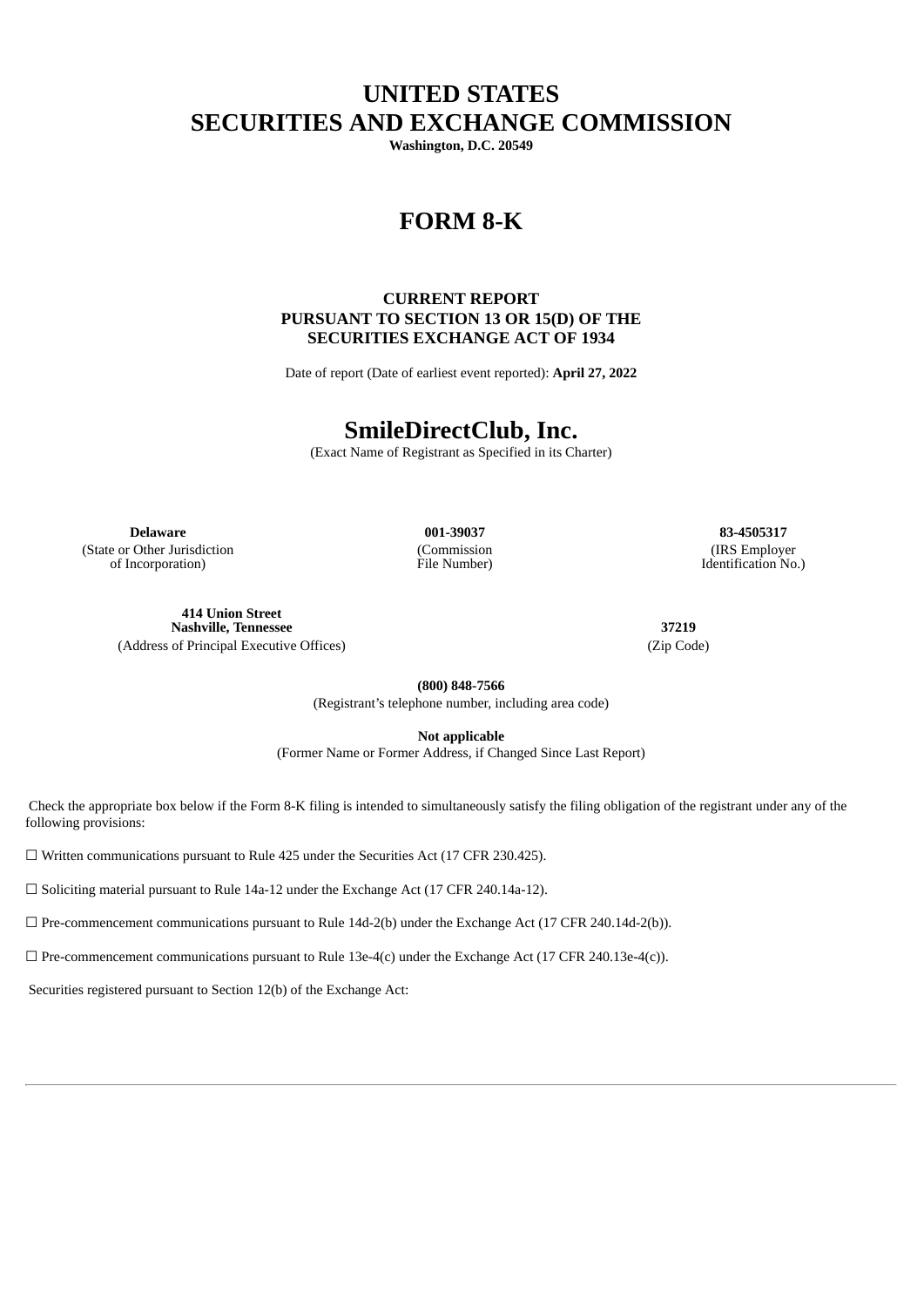| Fitle of each class                               | Irading svmbol | Name on each exchange on which registered |
|---------------------------------------------------|----------------|-------------------------------------------|
| Class A common stock, par value \$.0001 per share |                | The NASDAO Stock Market LLC               |

Indicate by check mark whether the registrant is an emerging growth company as defined in Rule 405 of the Securities Act of 1933 (§230.405 of this chapter) or Rule 12b-2 of the Securities Exchange Act of 1934 (§240.12b-2 of this chapter).

Emerging growth company

 $\Box$ 

If an emerging growth company, indicate by check mark if the registrant has elected not to use the extended transition period for complying with any new or revised financial accounting standards provided pursuant to Section 13(a) of the Exchange Act.  $\Box$ 

### **Item 1.01. Entry into a Material Definitive Agreement.**

On April 27, 2022, SDC U.S. SmilePay SPV ("SPV"), a wholly-owned special purpose subsidiary of SmileDirectClub, Inc. (the "Company"), entered into a Loan Agreement (the "Loan Agreement") by and among SPV, as borrower, SmileDirectClub, LLC, as the seller and servicer, the lenders from time to time party thereto, and HPS Investment Partners, LLC, as administrative agent and collateral agent, providing a 42-month secured delayed-draw term loan facility to SPV in an aggregate maximum principal amount of up to \$255 million. On April 27, 2022, \$65 million was outstanding under the Loan Agreement.

Outstanding loans under the Loan Agreement bear interest at a variable rate equal to (i) subject to a 1.00% per annum floor, three-month LIBOR plus 10.75% per annum, of which interest accrued at up to 3.75% per annum may be payable in kind, or (ii) subject to a 2.00% per annum floor, an interest rate equal to the greater of (a) the prime rate in effect from time to time and (b) the federal funds rate in effect from time to time plus 0.5%, plus in each case 9.75% per annum, of which, in each of the foregoing cases, interest accrued at up to 3.75% per annum may be payable in kind.

Subject to certain exceptions, the Loan Agreement is secured by first-priority security interests in SPV's assets, which consist of certain receivables, cash, intellectual property and related assets. SPV's obligations under the Loan Agreement are guaranteed on a limited basis by SmileDirectClub, LLC and SDC Financial LLC (collectively, the "Guarantors"). The Guarantors guarantee (i) on a full recourse basis, up to 10% of SPV's outstanding obligations under the Loan Agreement plus enforcement costs, and (ii) certain losses incurred by the lenders as a result of fraud, misrepresentation, legal and regulation violations and certain other actions and omissions by SPV and/or certain of its affiliates. The Guarantors do not pledge their assets to secure any obligations of SPV under the Loan Agreement.

The Loan Agreement contains various restrictions and covenants, including restrictions on the ability of SPV to consolidate or merge, create liens, incur additional indebtedness, dispose of assets, make investments and pay dividends and other distributions. The Loan Agreement also contains various events of default. An event of default shall occur under the Loan Agreement if, among other things, minimum liquidity of SDC Financial LLC, its consolidated subsidiaries and certain originator entities is less than \$50 million as of the last day of any month. If any event of default under the Loan Agreement occurs, then the collateral agent may declare any outstanding obligations under the Loan Agreement to be immediately due and payable. In addition, if SPV or certain of its affiliates become the subject of voluntary or involuntary proceedings under any bankruptcy, insolvency or similar law, then any outstanding obligations under the Loan Agreement will automatically become immediately due and payable.

The foregoing description of the Loan Agreement does not purport to be complete and is qualified in its entirety by reference to the full text of the Loan Agreement, which is filed as Exhibit 10.1 hereto and is incorporated in this Current Report on Form 8-K by reference. Certain of the lenders and their affiliates have performed, and may in the future perform, for the Company and its subsidiaries, various banking, underwriting, and other financial services, for which they receive customary fees and expenses.

Item 2.03. Creation of a Direct Financial Obligation or an Obligation under an Off-Balance Sheet Arrangement of a Registrant. The disclosure set forth in Item 1.01 above is incorporated by reference into this Item 2.03.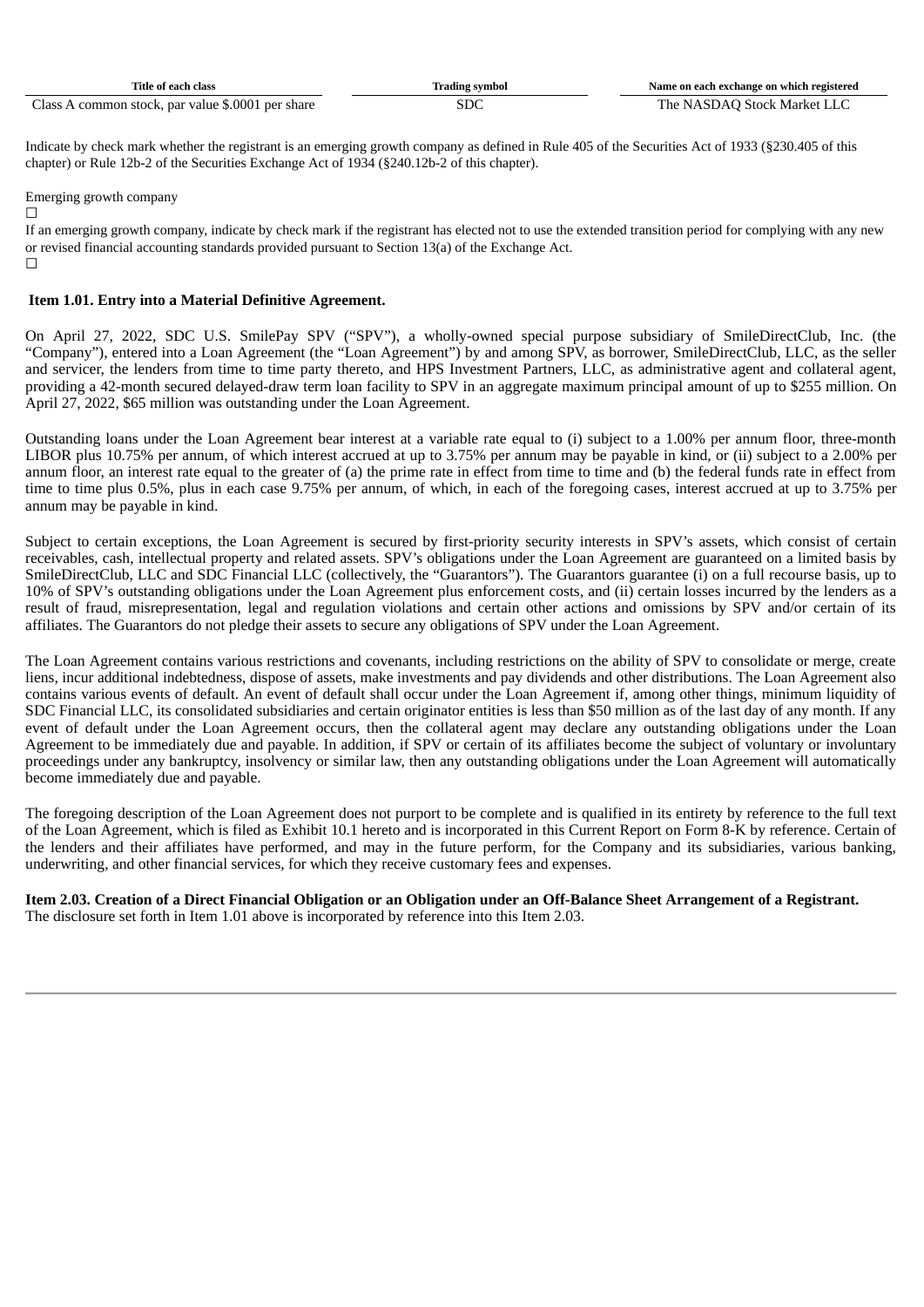## **Item 9.01. Financial Statements and Exhibits.**

(d) Exhibits.

Exhibit No. Description

[10.1](#page-3-0) Loan Agreement, dated as of April 27, 2022, by and among SDC U.S. SmilePay SPV, as borrower, [SmileDirectClub,](#page-3-0) LLC, as the seller and servicer, the lenders from time to time party thereto, and HPS Investment Partners, LLC, as administrative agent and collateral agent.

104 Cover Page Interactive Data File (embedded within the Inline XBRL document)

### **SIGNATURE**

Pursuant to the requirements of the Securities Exchange Act of 1934, the registrant has duly caused this report to be signed on its behalf by the undersigned hereunto duly authorized.

SMILEDIRECTCLUB, INC.

By: /s/ Troy Crawford

Name: Troy Crawford

Title: Interim Chief Financial Officer & Chief Accounting Officer

Date: April 28, 2022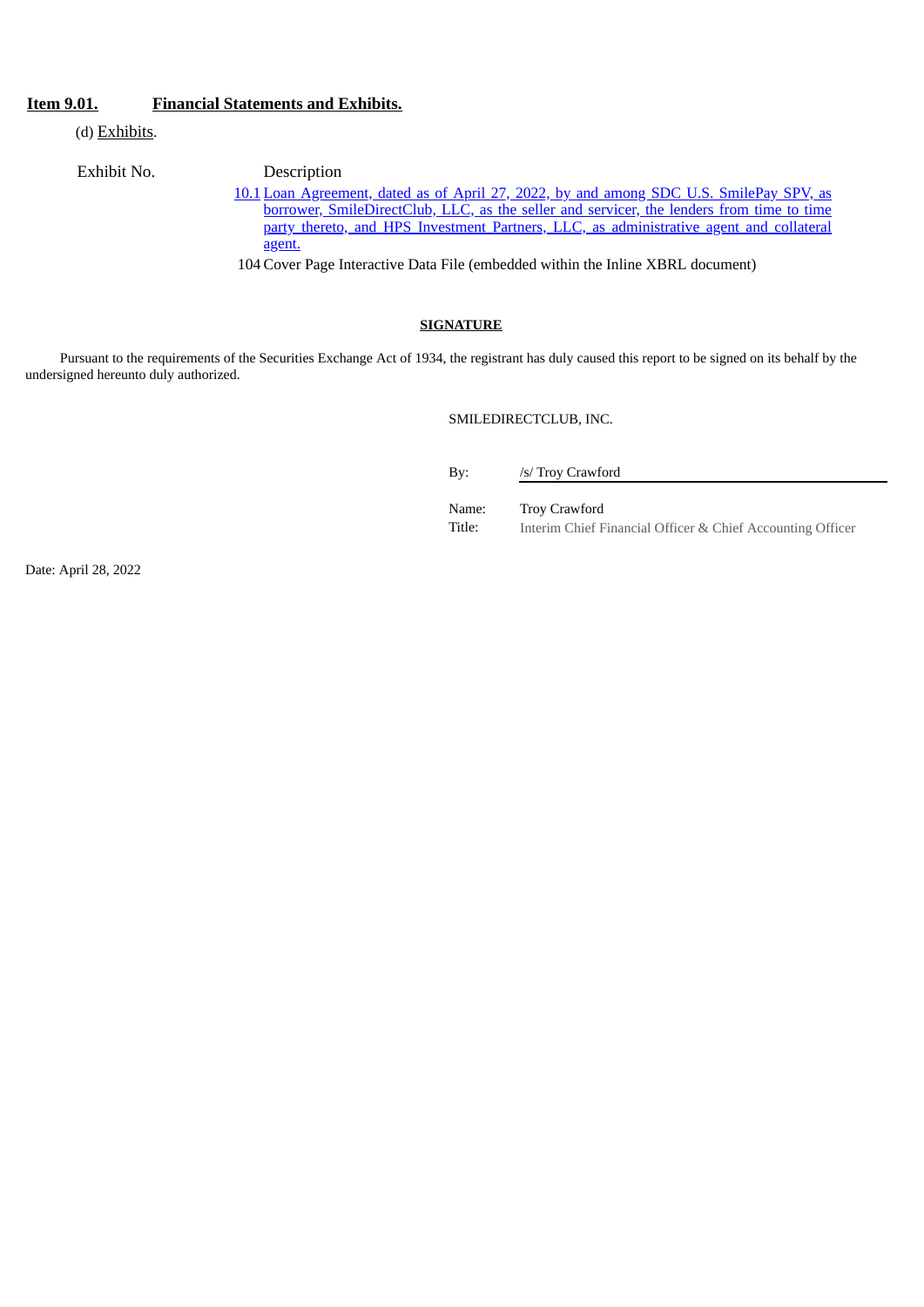# <span id="page-3-0"></span>LOAN AGREEMENT

by and among

SDC U.S. SMILEPAY SPV, as the Borrower,

SMILEDIRECTCLUB, LLC, as the Seller and Servicer,

HPS Investment Partners, LLC as the Administrative Agent and the Collateral Agent,

and

the LENDERS from time to time party hereto.

Dated as of April 27, 2022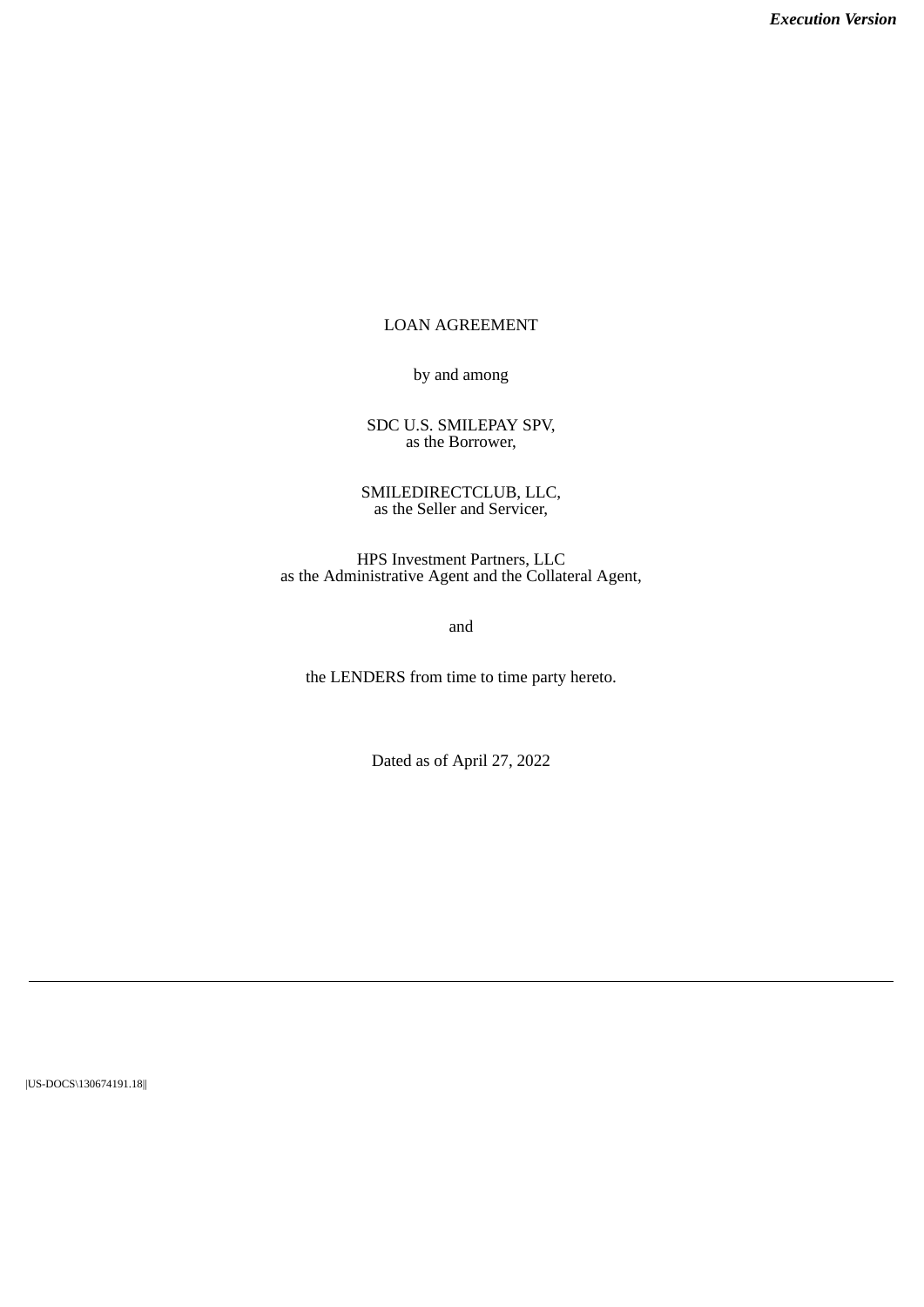| Article I LOANS                |                                                                                                                                                                            | $\mathbf{1}$             |
|--------------------------------|----------------------------------------------------------------------------------------------------------------------------------------------------------------------------|--------------------------|
| Section 1.01 Loans             |                                                                                                                                                                            | $\mathbf{1}$             |
|                                | Section 1.02 Borrowing Procedures                                                                                                                                          | $\overline{2}$           |
|                                | Section 1.03 Termination and Reduction of Commitments                                                                                                                      | $\overline{2}$           |
| <b>Article II REPAYMENT</b>    |                                                                                                                                                                            | 3                        |
| Section 2.01 Repayment         |                                                                                                                                                                            | 3                        |
| Section 2.02 Interest          |                                                                                                                                                                            | 3                        |
|                                | Section 2.03 Repayments and Prepayments                                                                                                                                    | $\overline{\mathcal{A}}$ |
|                                | Section 2.04 Other Payments                                                                                                                                                | 5                        |
|                                | Section 2.05 General Procedures                                                                                                                                            | 5                        |
|                                | Section 2.06 Characterization of Loan Amount                                                                                                                               | $\,6\,$                  |
| Section 2.07                   | <b>Taxes</b>                                                                                                                                                               | 6                        |
| Section 2.08 Survival          |                                                                                                                                                                            | 10                       |
| Section 2.09 Fees              |                                                                                                                                                                            | 10                       |
| <b>Article III SETTLEMENTS</b> |                                                                                                                                                                            | 10                       |
| Section 3.01 Accounts          |                                                                                                                                                                            | 10                       |
|                                | Section 3.02 Collection of Moneys and the Collection Account; Collection Account Releases                                                                                  | 11                       |
| Section 3.03 [Reserved]        |                                                                                                                                                                            | 12                       |
|                                | Section 3.04 Payments and Computations, Etc.                                                                                                                               | 12                       |
|                                | Section 3.05 Obligations with respect to Certain Collection Account Releases; Obligation to Prepare Corrected<br>Monthly Reports and Cash Reserve Account Release Requests | 12                       |
|                                | Article IV FEES AND YIELD PROTECTION                                                                                                                                       | 13                       |
| Section 4.01 [Reserved]        |                                                                                                                                                                            | 13                       |
|                                | Section 4.02 Increased Costs; Capital Adequacy; Replacement of Lenders                                                                                                     | 13                       |
|                                | Section 4.03 Funding Indemnification                                                                                                                                       | 15                       |
|                                | Section 4.04 Inability to Determine Rates                                                                                                                                  | 15                       |
|                                | Article V CONDITIONS OF EFFECTIVENESS AND LOANS                                                                                                                            | 16                       |
|                                | Section 5.01 Closing Date Conditions Precedent                                                                                                                             | 16                       |
|                                | Section 5.02 Loan Funding Conditions Precedent after the Closing Date                                                                                                      | 18                       |
|                                | Section 5.03 Conditions Precedent to All Releases                                                                                                                          | 19                       |
|                                | Article VI REPRESENTATIONS AND WARRANTIES                                                                                                                                  | 20                       |
|                                | Section 6.01 Representations and Warranties of the Borrower                                                                                                                | 20                       |
|                                | Section 6.02 Additional Representations and Warranties                                                                                                                     | 24                       |
| <b>Article VII COVENANTS</b>   |                                                                                                                                                                            | 25                       |
|                                | Section 7.01 Affirmative Covenants of the Borrower                                                                                                                         | 25                       |
|                                |                                                                                                                                                                            |                          |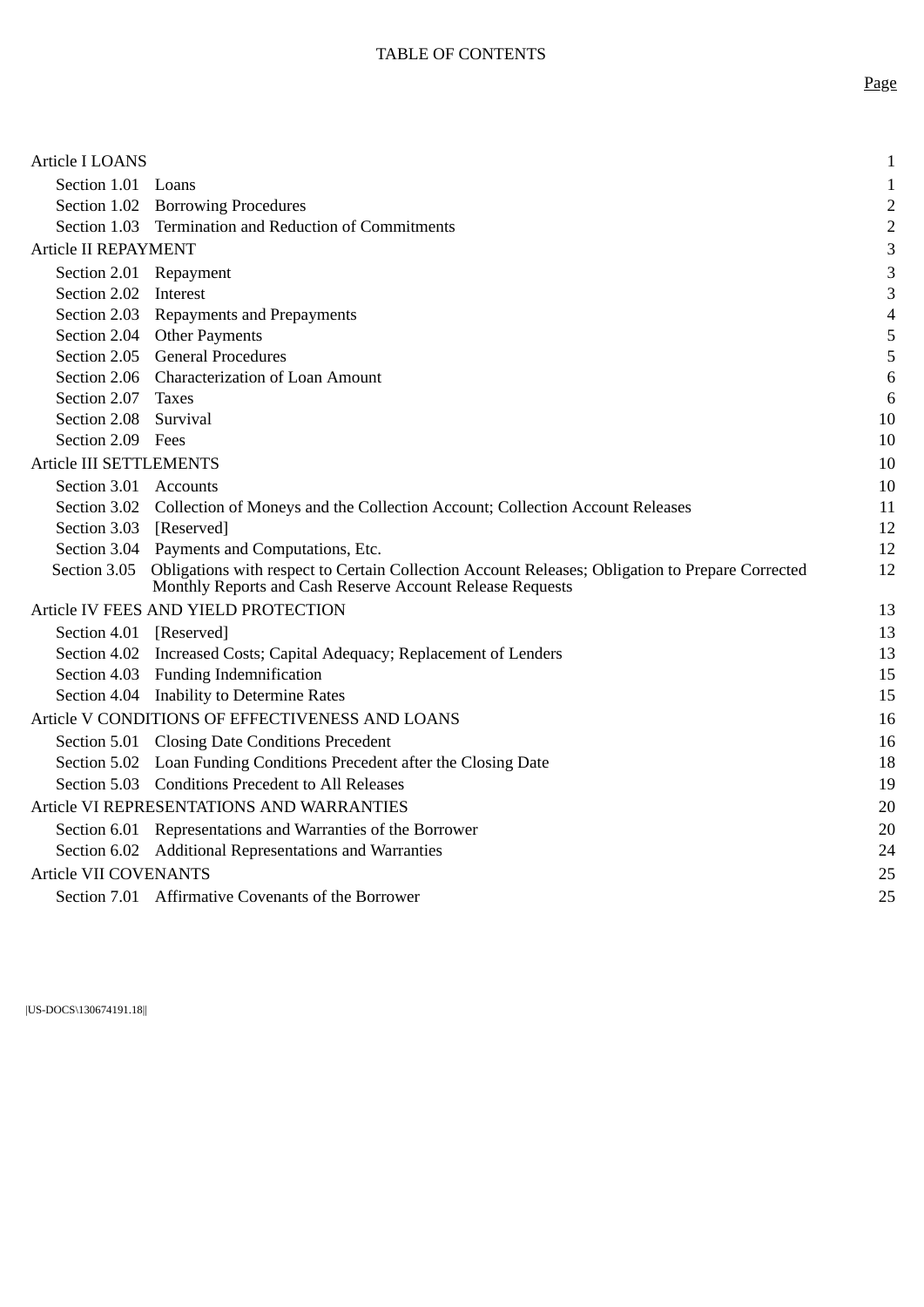|                                  | Section 7.02 Reporting Requirements                                                     | 32 |
|----------------------------------|-----------------------------------------------------------------------------------------|----|
|                                  | Section 7.03 Negative Covenants of the Borrower                                         | 32 |
|                                  | Article VIII EVENTS OF DEFAULT; REMEDIES; SET-OFF                                       | 36 |
|                                  | Section 8.01 Events of Default                                                          | 36 |
|                                  | Section 8.02 Remedies upon an Event of Default                                          | 39 |
|                                  | Section 8.03 Equity Cure Right                                                          | 40 |
|                                  | Article IX ASSIGNMENT OF LENDERS' INTERESTS                                             | 40 |
| Section 9.01 Assignments         |                                                                                         | 40 |
|                                  | Section 9.02 Rights of Assignee                                                         | 43 |
|                                  | Section 9.03 Evidence of Assignment                                                     | 43 |
|                                  | Section 9.04 Pledge; Federal Reserve                                                    | 43 |
| Section 9.05 Patriot Act         |                                                                                         | 43 |
| <b>Article X INDEMNIFICATION</b> |                                                                                         | 43 |
| Section 10.01 Indemnities        |                                                                                         | 43 |
| Article XI [RESERVED]            |                                                                                         | 45 |
| Article XII MISCELLANEOUS        |                                                                                         | 45 |
|                                  | Section 12.01 Amendments, Etc.                                                          | 45 |
| Section 12.02 Notices, Etc.      |                                                                                         | 45 |
|                                  | Section 12.03 No Waiver; Remedies                                                       | 46 |
|                                  | Section 12.04 Binding Effect; Survival                                                  | 46 |
|                                  | Section 12.05 Deliveries Due on Non-Business Days                                       | 46 |
|                                  | Section 12.06 Costs and Expenses                                                        | 46 |
|                                  | Section 12.07 Captions and Cross References                                             | 47 |
| Section 12.08 Integration        |                                                                                         | 47 |
|                                  | Section 12.09 Governing Law                                                             | 47 |
|                                  | Section 12.10 Waiver Of Jury Trial; Submission to Jurisdiction                          | 47 |
|                                  | Section 12.11 Execution in Counterparts; Severability                                   | 48 |
|                                  | Section 12.12 No Insolvency; No Recourse Against Other Parties                          | 48 |
|                                  | Section 12.13 Confidentiality                                                           | 49 |
|                                  | Section 12.14 Limitation of Liability                                                   | 51 |
|                                  | Section 12.15 No Advisory or Fiduciary Responsibility                                   | 51 |
|                                  | Section 12.16 Acknowledgement and Consent to Bail-In of Affected Financial Institutions | 52 |
|                                  | Section 12.17 Third Party Beneficiary                                                   | 52 |
|                                  | Article XIII THE COLLATERAL AGENT                                                       | 52 |
|                                  | Section 13.01 Appointment                                                               | 52 |
|                                  | Section 13.02 Limitation of Liability                                                   | 53 |
|                                  |                                                                                         |    |

ii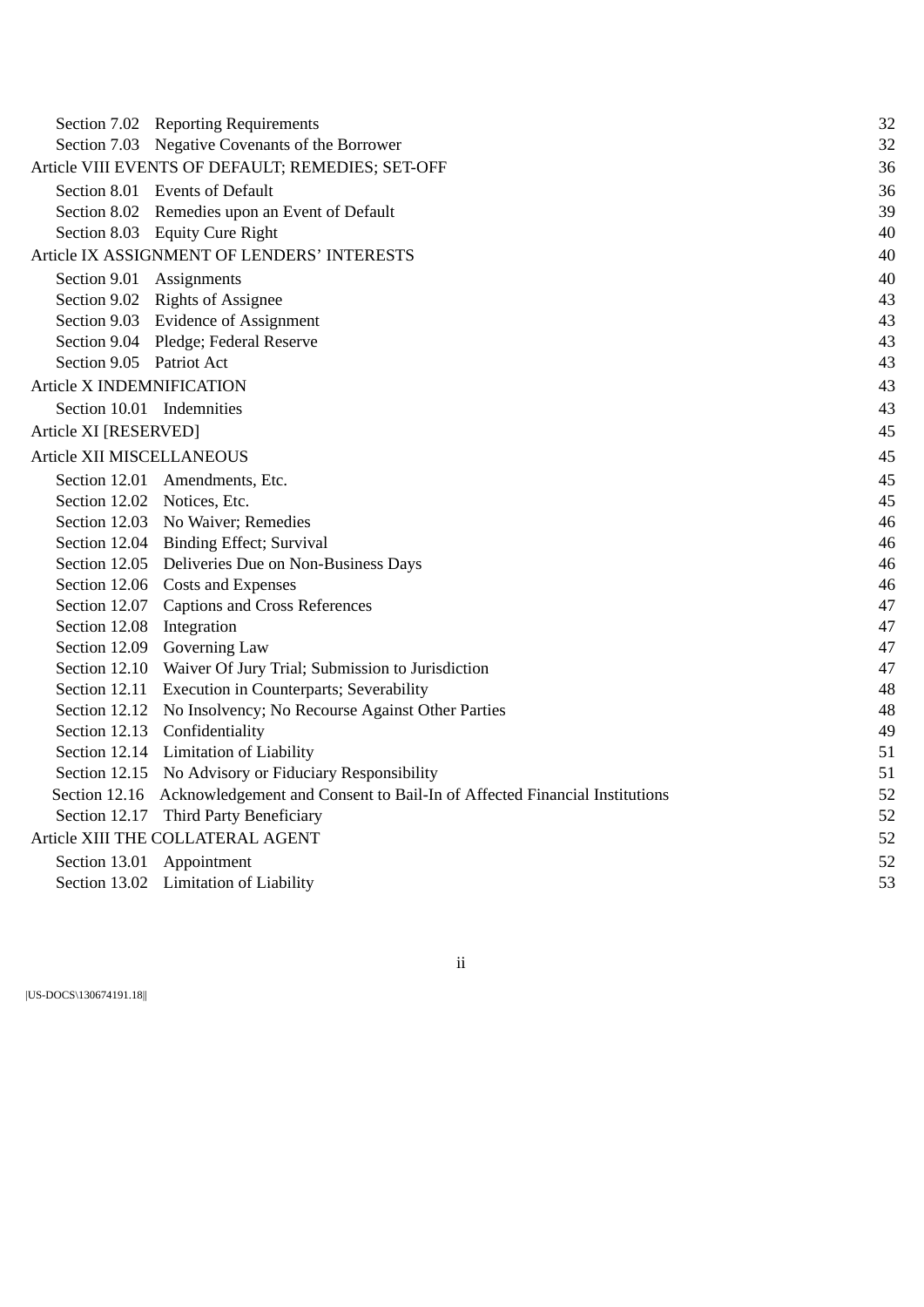| Section 13.03            | Certain Matters Affecting the Collateral Agent            | 55 |
|--------------------------|-----------------------------------------------------------|----|
| Section 13.04            | Indemnification                                           | 55 |
| Section 13.05 Successors |                                                           | 56 |
|                          | Section 13.06 Duties of the Collateral Agent              | 56 |
|                          | Article XIV THE ADMINISTRATIVE AGENT                      | 57 |
|                          | Section 14.01 Authorization and Action                    | 57 |
|                          | Section 14.02 Delegation of Duties                        | 57 |
|                          | Section 14.03 Agent's Reliance, Etc.                      | 57 |
|                          | Section 14.04 Indemnification                             | 59 |
|                          | Section 14.05 Successor Administrative Agent              | 59 |
|                          | Section 14.06 Administrative Agent's Capacity as a Lender | 59 |
| Section 14.07            | Delivery of Notices and Reports                           | 59 |
|                          | Section 14.08 Certain ERISA Matters                       | 60 |
|                          | Section 14.09 Trustee Limitation of Liability             | 60 |
|                          | Section 14.10 Post-Closing Covenant                       | 61 |
|                          |                                                           |    |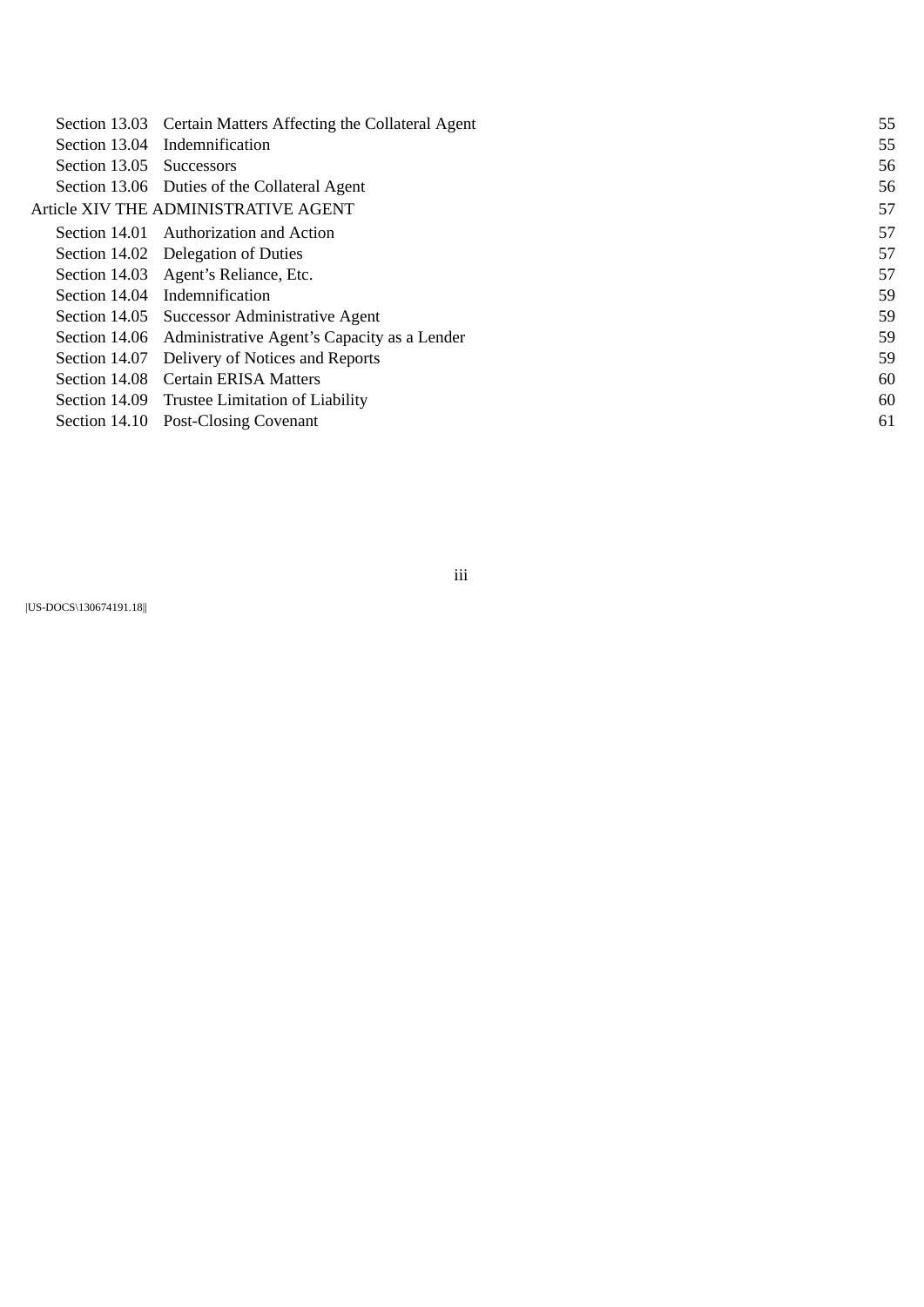## **APPENDICES**

APPENDIX A Definitions

# **SCHEDULES**

SCHEDULE 6.01(r) List of Offices of the Borrower where Records are Kept SCHEDULE 7.02 Key Performance Indicators SCHEDULE 9.01 Competitors SCHEDULE 12.02 Notice Addresses

# **EXHIBITS**

- EXHIBIT A Form of Borrowing Request EXHIBIT B Form of Term Note EXHIBIT C [Reserved] EXHIBIT D [Reserved] EXHIBIT E Closing List EXHIBIT F Form of Permitted Loan Balance Certificate EXHIBIT G Form of Assignment and Acceptance EXHIBIT H [Reserved] EXHIBIT I [Reserved] EXHIBIT J Commitments EXHIBIT K-1 Form of U.S. Tax Compliance Certificate For Foreign Lenders That Are Not Partnerships For U.S. Federal Income Tax Purposes EXHIBIT K-2 Form of U.S. Tax Compliance Certificate For Foreign Participants That Are Not Partnerships For U.S. Federal Income Tax Purposes EXHIBIT K-3 Form of U.S. Tax Compliance Certificate For Foreign Participants That Are Partnerships For U.S. Federal Income Tax Purposes EXHIBIT K-4 Form of U.S. Tax Compliance Certificate For Foreign Lenders That Are Partnerships For U.S. Federal Income Tax Purposes EXHIBIT L Form of Monthly Compliance Certificate
	- EXHIBIT M Form of Release Notice
	- EXHIBIT N [Reserved]
	- EXHIBIT O Data Tape Requirements

|US-DOCS\130674191.18||

#### iv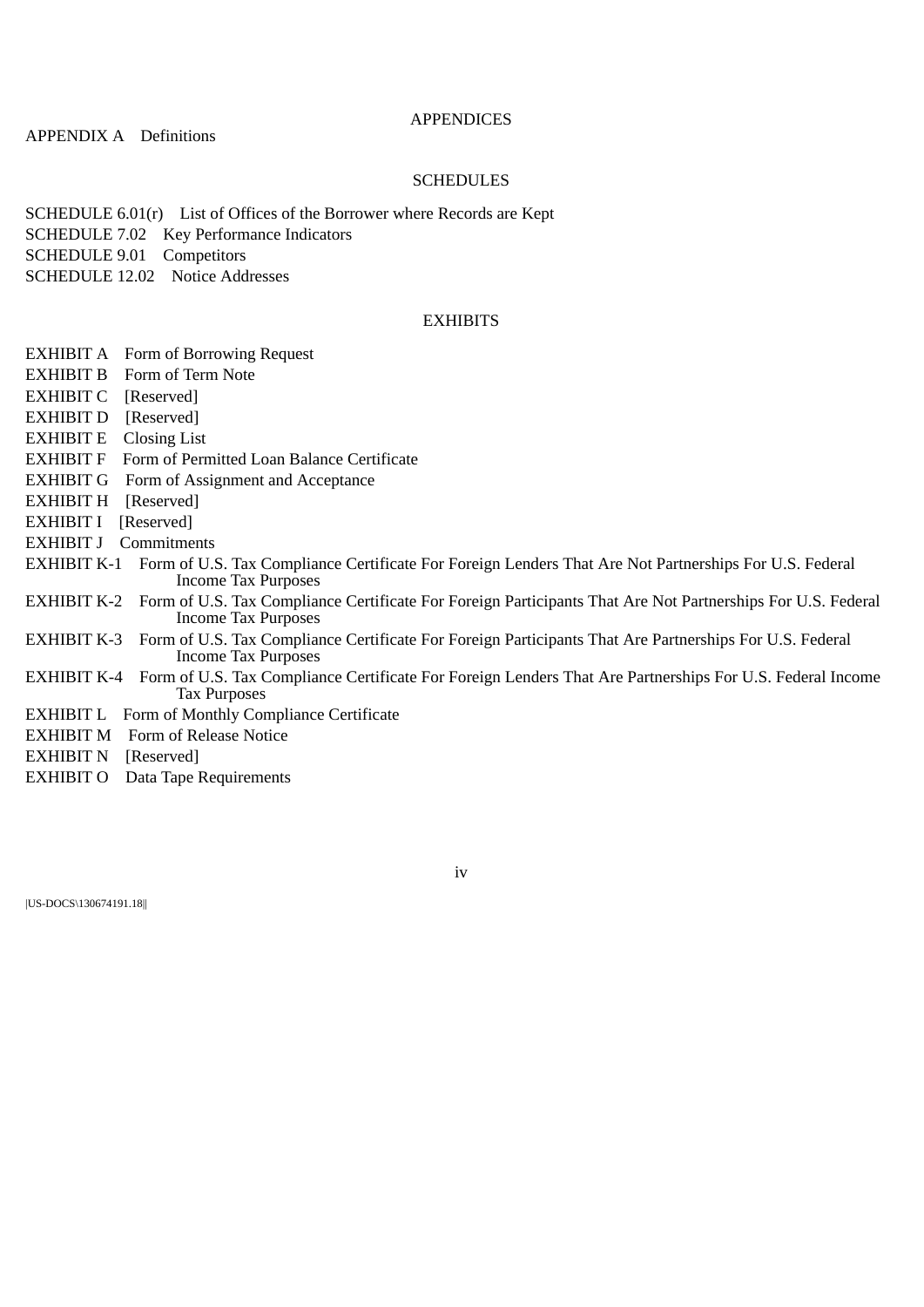#### LOAN AGREEMENT

#### PREAMBLE

THIS LOAN AGREEMENT (including all Appendices, Schedules and Exhibits hereto, this "Agreement") is made as of April 27, 2022, by and among SDC U.S. SMILEPAY SPV, a Delaware statutory trust (the "Borrower"), SMILEDIRECTCLUB, LLC, a Tennessee limited liability company, as the Seller (the "Seller") and initial Servicer (in such capacity, the "Servicer"), HPS Investment Partners, LLC, as the collateral agent (in such capacity, the "Collateral Agent"), HPS Investment Partners, LLC, as the administrative agent (in such capacity, the "Administrative Agent"), and the financial institutions party hereto from time to time (the "Lenders"). Unless otherwise indicated, capitalized definitional terms used in this Agreement are defined in, and this Agreement shall be interpreted in accordance with, the provisions of Appendix A.

## **BACKGROUND**

1. On and after the Closing Date, the Borrower intends to purchase Receivables from the Seller in accordance with the terms of the Purchase Agreement.

2. The Borrower has requested that the Lenders extend credit in the form of Loans during the Commitment Period in an aggregate principal amount not to exceed \$255,000,000 and the Lenders are willing to extend such credit to the Borrower, on the terms and subject to the conditions set forth herein.

3. In order to secure its obligation to repay the Loans and its other Obligations arising hereunder, the Borrower shall pledge to the Collateral Agent, on behalf of the Secured Parties, the Collateral identified in this Agreement and in the Transaction Documents.

<span id="page-8-0"></span>NOW, THEREFORE, in consideration of the premises and the mutual agreements herein contained, the parties hereto agree as follows:

## **ARTICLE I**

### **LOANS**

Section 1.01 Loans. During the Commitment Period and subject to the terms and conditions of this Agreement, each Lender, severally and not jointly, agrees to make term loans in U.S. Dollars to the Borrower in an amount not to exceed the amount of such Lender's unused Commitment (the "Loans") on each Loan Funding Date; *provided* that no such Loan shall cause the aggregate outstanding Loan Amount to exceed the Permitted Loan Balance. The Loans shall be advanced on each Loan Funding Date during the Commitment Period and, if requested by any Lender at any time, shall be evidenced by one or more secured promissory notes (collectively, the "Term Notes") in substantially the form attached hereto as **Exhibit B**. Amounts repaid in respect of the Loans may not be re-borrowed.

<span id="page-8-1"></span>Section 1.02 Borrowing Procedures. The Loans to be made hereunder shall be requested in a minimum aggregate amount of \$25,000,000 and upon the Borrower's irrevocable written notice (which may be by email), substantially in the form of Exhibit A (each such request, a "Borrowing Request"), delivered to the Administrative Agent and each Lender (i) with respect to the Initial Loans, no later than 2:00 p.m. (New York City time) at least one (1) Business Day prior to the Closing Date and (ii) with respect to Loans to be made after the Closing Date (x) in an aggregate principal amount not to exceed \$50,000,000, no later than 2:00 p.m. (New York City time) at least five (5) Business Days prior to the requested Loan Funding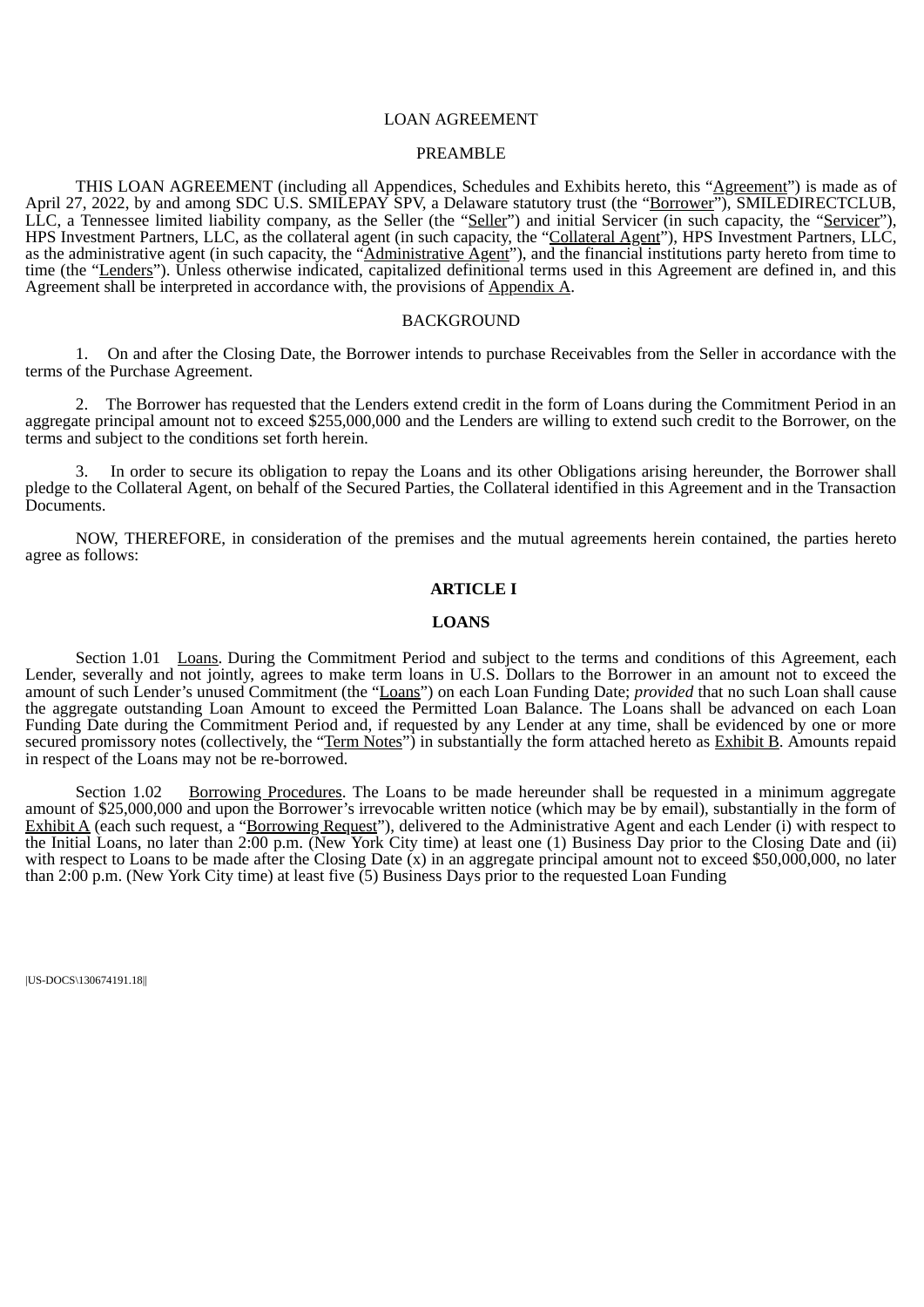Date (or such later time and Business Day as may be reasonably acceptable to the Administrative Agent); provided that any Borrowing Request with respect to Loans in an aggregate principal amount not to exceed \$50,000,000 may only be delivered at least ten (10) Business Days (or such shorter period as may be reasonably acceptable to the Administrative Agent) following a previously delivered Borrowing Request and  $(\hat{y})$  in an aggregate principal amount exceeding \$50,000,000, no later than 2:00 p.m. (New York City time) at least ten (10) Business Days prior to the requested Loan Funding Date (or such later time and Business Day as may be reasonably acceptable to the Administrative Agent), which notice, in each case, shall (A) specify the amount (which shall not be less than \$25,000,000) requested to be advanced by the Lenders and the amount of each Lender's Percentage (which shall be pro rata among the Lenders with respect to each Lender's unused Commitment) of such requested amount, (B) specify the Loan Funding Date (which shall be a Business Day), (C) specify the Borrower's wire instructions, and (D) certify that all prerequisite conditions for the making of such Loans set forth in **Sections 5.01** or 5.02, as applicable, have been (or, upon the making of such Loans, will be) satisfied. Each Borrowing Request shall be deemed to be a request by the Borrower to each Lender to fund such Lender's Percentage of the requested Loans.

(b) Upon the satisfaction of each of the conditions precedent set forth in **Section 5.01**, on the Closing Date, each Lender shall remit, or cause to be remitted on its behalf, to the Borrower's Account, its Percentage of the Initial Loans, in same day funds, by wire transfer to the Borrower's Account not later than 2:00 p.m. (New York City time) on the Closing Date. Upon the satisfaction of each of the conditions precedent set forth in Sections 5.02, on each Loan Funding Date, each Lender shall remit, or cause to be remitted on its behalf, to the Borrower's Account, its Percentage of the Loans requested for such Loan Funding Date, in same day funds, by wire transfer to the Borrower's Account not later than 2:00 p.m. (New York City time) on such Loan Funding Date.

(c) The obligation of each Lender to fund the Loans shall apply severally and not jointly to each Lender in proportion to its Commitment; *provided* that nothing contained herein shall impose any obligation on any Lender to fund any Loan, in whole or in part, in excess of its Commitment.

#### Section 1.03 Termination and Reduction of Commitments.

<span id="page-9-0"></span>(a) The total Commitment shall terminate (x) on a U.S. Dollar for U.S. Dollar basis for each U.S. Dollar funded by such Lender on each Loan Funding Date and (y) on the Commitment Period Termination Date.

(b) The Borrower shall have the right, upon not less than five (5) Business Days' written notice to the Administrative Agent (which notice may be conditional upon the closing of another transaction), to terminate the unused Commitments or, from time to time, to reduce the amount of unused Commitments. Any unused Commitments shall terminate on the Commitment Period Termination Date.

<span id="page-9-1"></span>|US-DOCS\130674191.18||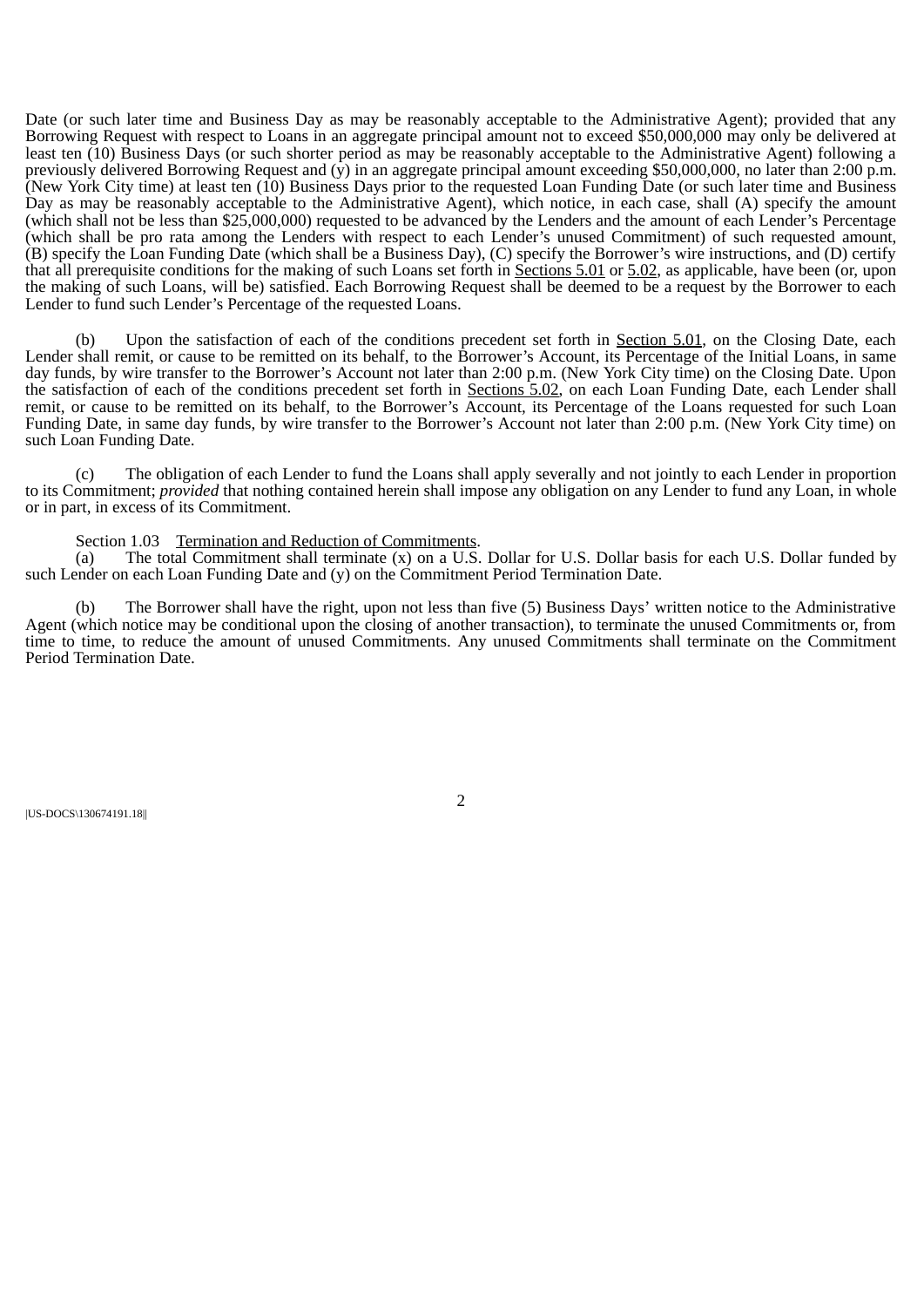#### **ARTICLE II**

#### **REPAYMENT**

Section 2.01 Repayment. The Loan Amount shall be paid from time to time as set forth in Section 2.03. The Administrative Agent, on behalf of the Lenders, shall record in its records the amount of the Loans outstanding hereunder, each repayment thereof, and other information it deems appropriate. The Loan Amount so recorded shall be presumptive evidence of the principal amount owing and not repaid on the Loans. The failure so to record any such information or any error in so recording any such information shall not, however, limit or otherwise affect the actual obligations of the Borrower hereunder to repay the Loan Amount, together with all interest accruing thereon, as set forth in this Agreement.

<span id="page-10-0"></span>Section 2.02 Interest. (a) Interest Rates.

(i) Interest Generally. With respect to each Loan, the Loan Amount shall accrue interest from the applicable Loan Funding Date on each day at a per annum rate equal to the Interest Rate for the related Interest Period *plus* the Applicable Margin, which interest in each case shall be due and payable as set forth in clause (b) below.

(ii) Default Interest. Upon and after the occurrence of an Event of Default, and during the continuation thereof, any principal of, or interest on, any Loans outstanding or any fees or other Obligations outstanding payable by the Borrower in connection therewith shall, whether at stated maturity, upon acceleration or otherwise, bear interest, after as well as before judgment, at a rate *per annum* equal to 3.00% *plus* the rate otherwise applicable to such Loan as provided in the preceding paragraphs of this Section. Notwithstanding the foregoing, but without duplication thereof, if any principal of, interest, premium, fees or any other amounts payable on, the Loans or otherwise hereunder is not paid when due (after giving effect to any grace or cure period), whether at stated maturity, upon acceleration or otherwise, such overdue amount shall bear interest, after as well as before judgment, at a rate *per annum* equal to 3.00% *plus* the rate otherwise applicable to such Loan as provided in paragraph (a)(i) above.

(b) Interest Payment Dates. Interest accrued on the Loan Amount shall be paid on (i) each Interest Payment Date, (ii) each Prepayment Date, and (iii) the Final Maturity Date, *provided* that interest accrued pursuant to paragraph (a)(ii) above of this Section shall be payable on demand.

(c) LIBOR Notification. The Adjusted Eurodollar Rate is determined by reference to the Three-Month LIBOR Rate, which is derived from the London interbank offered rate. The London interbank offered rate is intended to represent the rate at which contributing banks may obtain short-term borrowings from each other in the London interbank market. On March 5, 2021, the regulatory supervisor of LIBOR's administrator (together with any successor to the ICE Benchmark Administrator, the "IBA") announced in a public statement the future cessation or loss of representativeness of USD LIBOR tenor settings, including the Three-Month LIBOR Rate. Upon cessation or loss of the Three-Month LIBOR Rate or in certain other circumstances as set forth in Section 4.04 of this Agreement, such Section 4.04 provides a mechanism for determining an alternative rate of interest. The Administrative Agent and the Borrower will endeavor to agree, pursuant to Section 4.04, in advance of any change to the reference rate upon which the Adjusted Eurodollar Rate is based. However (and except for the computation of the rate and the obligations specifically provided in Section 4.04 and elsewhere in this Agreement), the Administrative Agent does not warrant or accept any responsibility for, and shall not have any liability with respect to, the administration, submission or any other matter related to the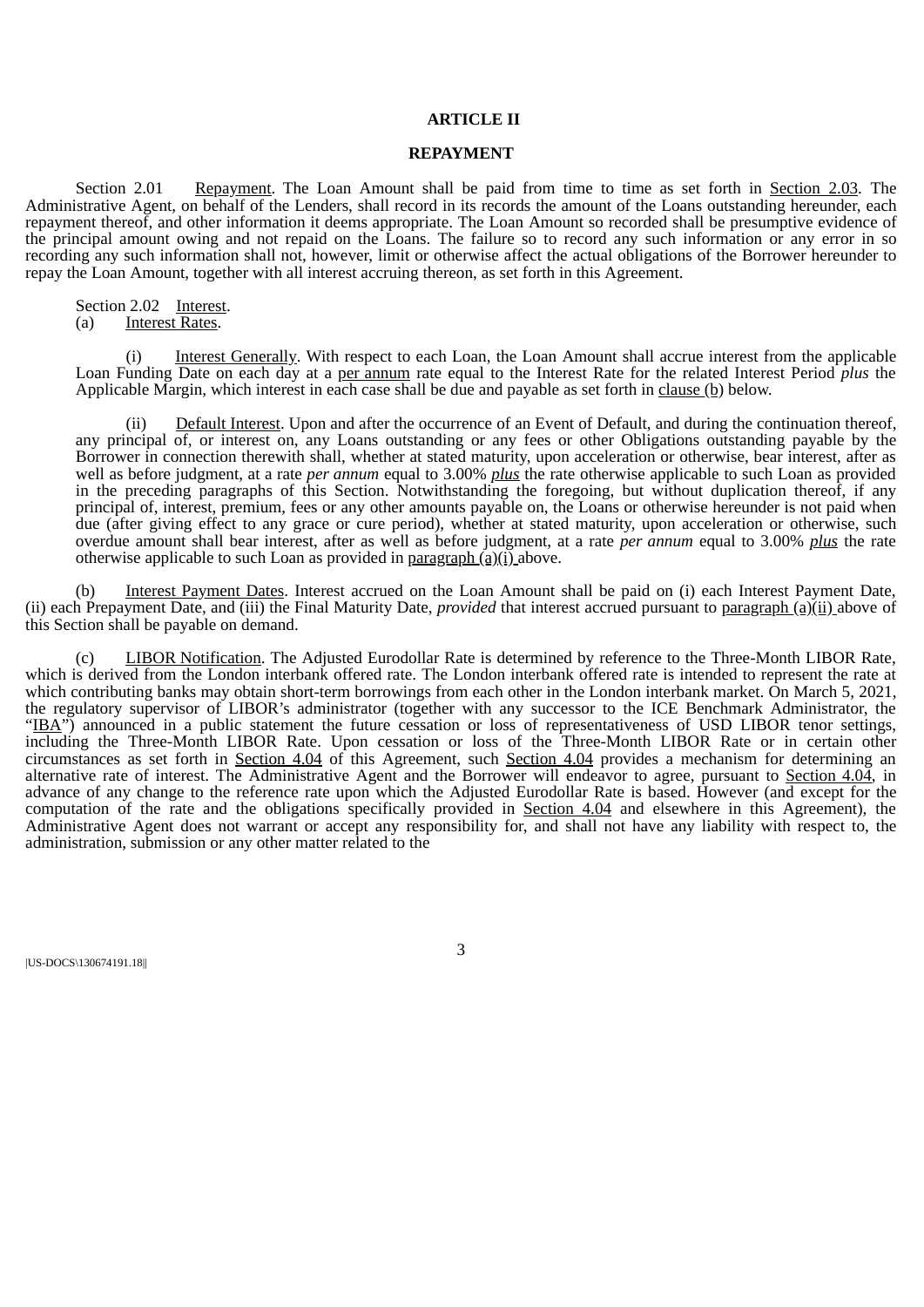London interbank offered rate or other rates in the definition of "Three-Month LIBOR Rate" or with respect to any alternative or successor rate thereto, or replacement rate thereof, including without limitation, whether the composition or characteristics of any such alternative, successor or replacement reference rate, as it may or may not be adjusted pursuant to Section 4.04 will be similar to, or produce the same value or economic equivalence of, the Three-Month LIBOR Rate or have the same volume or liquidity as did the London interbank offered rate prior to its discontinuance or unavailability.

<span id="page-11-0"></span>Section 2.03 Repayments and Prepayments. The Borrower shall, and hereby unconditionally promises to, repay in full the Loan Amount and all other Obligations (excluding contingent Obligations not then due) on the Final Maturity Date. The Borrower:

(a) shall, without requiring the prior consent of the Lenders, the Collateral Agent or the Administrative Agent, on, or prior to, the second (2<sup>nd</sup>) Business Day following the date on which a Responsible Officer of the Borrower has obtained knowledge of or written notice that the Loan Amount exceeds the Permitted Loan Balance, prepay the Loan Amount so that after giving effect to such prepayment, the Loan Amount does not exceed the Permitted Loan Balance; *provided*, that the Borrower shall at such time also pay in full all accrued interest on the portion of the Loan Amount so prepaid together with the Repayment Premium specified in clause (g) below; nd

(b) may, from time to time, prepay the Loan Amount in whole or in part (subject to Section 4.03) upon two (2) Business Days' prior written notice (which notice may be conditional upon the closing of another transaction) of the proposed prepayment date to the Administrative Agent; *provided* that (i) any such prepayment shall be in a principal amount equal to or greater than \$1,000,000 and (ii) the Borrower shall pay in full all accrued interest on the portion of the Loan Amount so prepaid together with the Repayment Premium specified in clause (g) below;

(c) shall, without requiring the prior consent of the Lenders, the Collateral Agent or the Administrative Agent, on, or prior to, the second (2nd) Business Day following the date on which the Borrower has received Net Proceeds of any Receivables and any IP Assets sold as permitted pursuant to Section 7.03(a), apply such Net Proceeds to prepay the Loan Amount; *provided* that the Borrower shall at such time also pay in full all accrued interest on the portion of the Loan Amount so prepaid together with the Repayment Premium specified in clause (g) below;

(d) shall, without requiring the prior consent of the Lenders, the Collateral Agent or the Administrative Agent, on, or prior to, the fifth (5th) Business Day following the date on which the Borrower has received Net Proceeds of any Recovery Event, apply such Net Proceeds to prepay the Loan Amount; *provided*, that the Borrower shall, in each case, at such time also pay in full all accrued interest on the portion of the Loan Amount so prepaid together with the Repayment Premium specified in clause (g) below;

(e) shall, without requiring the prior consent of the Lenders, the Collateral Agent or the Administrative Agent, on, or prior to, the second (2nd) Business Day following the date on which the Borrower has received Net Proceeds from the incurrence of any Indebtedness (other than with respect to any Indebtedness expressly permitted to be incurred hereunder), apply such Net Proceeds to prepay the Loan Amount; *provided* that the Borrower shall at such time also pay in full all accrued interest on the portion of the Loan Amount so prepaid together with the Repayment Premium specified in clause (g) below; and

(f) shall, upon the occurrence of a Servicer Liquidity Event, be deemed to have consented to the application of all amounts on deposit in the Cash Reserve Account to prepay the Loan Amount and all accrued interest on the portion of the Loan Amount so prepaid together

|US-DOCS\130674191.18||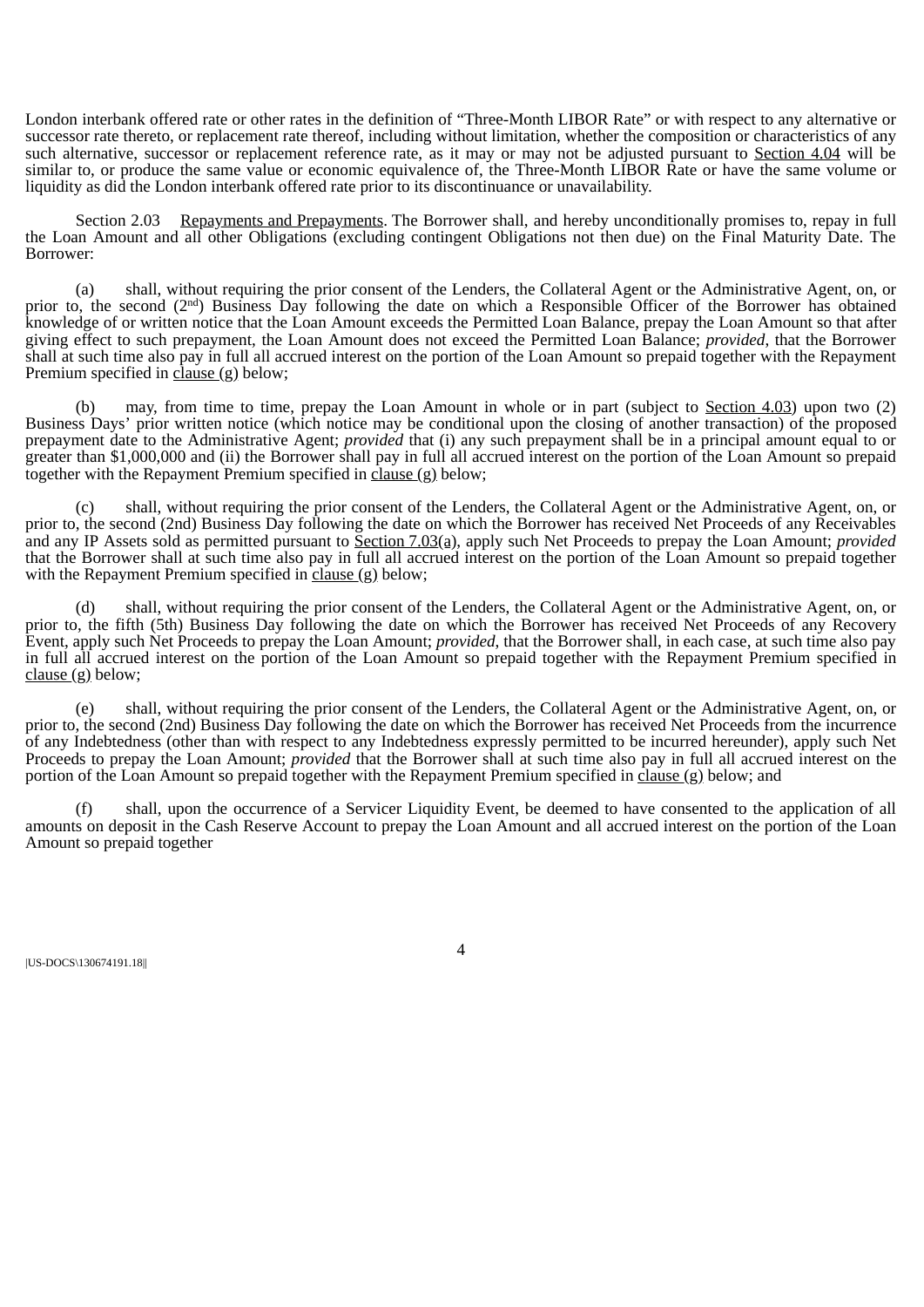with the Repayment Premium specified in clause (g) below, and the Collateral Agent shall promptly so apply such amounts; *provided* that such prepayment pursuant to this clause (f) shall be made solely to the extent of such funds then on deposit.

(g) In the event that the Borrower makes (i) any voluntary or mandatory prepayment of all or any portion of the Loan Amount pursuant to clauses (a), (b), (c), (d), (e) or (f) of this Section 2.03 or (ii) any prepayment of all or any portion of the Loan Amount (x) while an Event of Default has occurred and is continuing, (y) after the acceleration of the Obligations or (z) after the commencement of an Event of Bankruptcy (in each case of clauses (i) and (ii), a "Prepayment Event"), the Borrower shall pay, (i) if such Prepayment Event occurs prior to the date that is 12 months after the Loan Funding Date of the corresponding Loan subject to such Prepayment Event, an amount equal to the sum of a prepayment premium equal to 10.00% of the outstanding Loan Amount subject to such Prepayment Event; (ii) if such Prepayment Event occurs on or after the date that is 12 months after the Loan Funding Date of the corresponding Loan subject to such Prepayment Event but prior to the date that is 24 months after the Loan Funding Date of the corresponding Loan subject to such Prepayment Event, a prepayment premium equal to 5.00% of the outstanding Loan Amount subject to such Prepayment Event; and (iii) if such Prepayment Event occurs on or after the date that is 24 months after the Loan Funding Date of the corresponding Loan subject to such Prepayment Event but prior to the date that is 36 months after the Loan Funding Date of the corresponding Loan subject to such Prepayment Event, a prepayment premium equal to 2.50% of the outstanding Loan Amount subject to such Prepayment Event (such amounts described in clauses (i), (ii) and (iii) are herein referred to as the "Repayment Premium"). For the avoidance of doubt, if a Prepayment Event occurs on or after the date that is 36 months after the Loan Funding Date of the corresponding Loan, no Repayment Premium shall be payable in respect of such Prepayment Event.

The Borrower shall inform the Administrative Agent promptly, in writing, upon the discovery of any event that gave rise to a prepayment obligation pursuant to this **Section 2.03**. The Borrower shall notify the Administrative Agent by 1:00 p.m. (New York City time), two (2) Business Days prior to any prepayment under this Section 2.03.

(h) Any prepayment of the Loan Amount shall be applied to the Loans on a pro rata basis plus the applicable Repayment Premium and the amount of interest accrued with respect thereto on a pro rata basis.

<span id="page-12-0"></span>Section 2.04 Other Payments. In addition to the payment obligations described in Section 2.03 above, at all times, including after the occurrence and continuance of an Event of Default, the Borrower agrees to pay on or prior to each Interest Payment Date all other Required Payments to the Persons entitled thereto subject to available funds resulting from Collections (which for the avoidance of doubt, shall not include any amounts on deposit in the Cash Reserve Account); *provided,* that the Administrative Agent Fee will be paid on the last Interest Payment Date of each calendar quarter, commencing with the Interest Payment Date in May, 2022 (subject to available funds resulting from Collections (excluding amounts on deposit in the Cash Reserve Account)); *provided further* that on any Interest Payment Date, the Required Payments set forth in clauses (i) through (x) of the definition thereof shall be paid prior to payment of any other Required Payments or of any amounts payable pursuant to Section 2.02 and Section 2.03 and shall be paid pro rata, and amounts paid pursuant to clause (xii) of the definition of "Required Payments" shall be paid pro rata.

<span id="page-12-1"></span>Section 2.05 General Procedures. The Loan Amount shall not be considered reduced by any allocation, setting aside or distribution of any portion of any payment unless such payments shall have been actually delivered to the Administrative Agent for the purpose of paying principal on such Loan Amount. No principal or interest shall be considered paid by any distribution of any portion of any payment if at any time such distribution is rescinded or must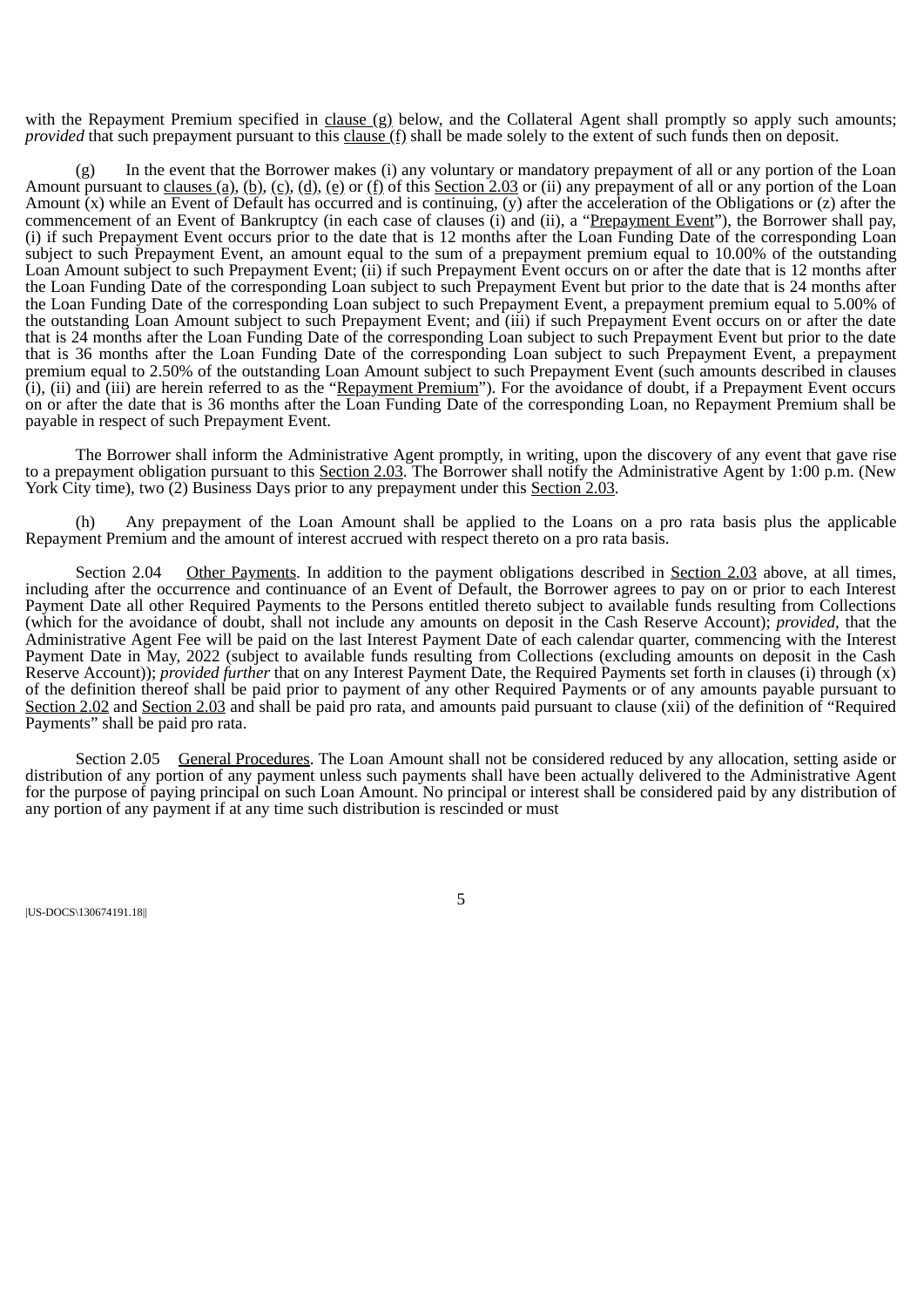otherwise be returned for any reason. No provision of this Agreement shall require the payment or permit the collection of interest in excess of the maximum permitted by Applicable Law.

<span id="page-13-0"></span>Section 2.06 Characterization of Loan Amount. The parties hereto intend and agree that, for the purposes of all Taxes, the Loans constitute indebtedness of the Borrower that are secured by the Receivables, all Related Assets, all Collections with respect thereto and all other Collateral (the "Intended Tax Characterization"). Except to the extent otherwise required pursuant to a "determination" (as defined in Section 1313(a) of the Code or any similar provision of state or local tax law), the parties hereto agree to report and otherwise to act for the purposes of all Taxes in a manner consistent with the Intended Tax Characterization.

### <span id="page-13-1"></span>Section 2.07 Characterization of Loan Amount.

(a) Defined Terms. For purposes of this Section 2.07, the term "Applicable Law" includes FATCA.

(b) Payments Free of Taxes. Any and all payments by or on account of any obligation of the Borrower under any Transaction Document shall be made without deduction or withholding for any Taxes, except as required by Applicable Law. If any Applicable Law (as determined in the good faith discretion of the Borrower or the Administrative Agent) requires the deduction or withholding of any Tax from any such payment by or on behalf of the Borrower or the Administrative Agent, then the Borrower or the Administrative Agent, as applicable, shall be entitled to make such deduction or withholding and shall timely pay the full amount deducted or withheld to the relevant Regulatory Authority in accordance with Applicable Law and, if such Tax is an Indemnified Tax, then the sum payable by the Borrower shall be increased as necessary so that after such deduction or withholding has been made (including such deductions and withholdings applicable to additional sums payable under this Section 2.07) the applicable Recipient receives an amount equal to the sum it would have received had no such deduction or withholding been made.

(c) Payment of Other Taxes by the Borrower. The Borrower shall timely pay to the relevant Regulatory Authority in accordance with Applicable Law, or at the option of the Administrative Agent timely reimburse it for the payment of, any Other Taxes.

(d) Indemnification by the Borrower. The Borrower shall indemnify each Recipient, within ten (10) days after written demand therefor accompanied by supporting documentation in reasonable detail, for the full amount of (i) any Indemnified Taxes (including Indemnified Taxes imposed or asserted on or attributable to amounts payable under this Section 2.07) payable or paid by such Recipient or required to be withheld or deducted from a payment to such Recipient and any reasonable expenses arising therefrom or with respect thereto, whether or not such Indemnified Taxes were correctly or legally imposed or asserted by the relevant Regulatory Authority and (ii) any Taxes that arise because the Loans are not treated consistently by the Borrower or any of its Affiliates with the Intended Tax Characterization (except to the extent required pursuant to a "determination" (as defined in Section 1313(a) of the Code or any similar provision of state or local tax law)). A certificate as to the amount of such payment or liability, accompanied by supporting documentation in reasonable detail, delivered to the Borrower by a Lender contemporaneously with the demand for payment hereunder (with a copy to the Administrative Agent), or by the Administrative Agent on its own behalf or on behalf of a Lender, shall be conclusive absent demonstrable error.

(e) Evidence of Payments. As soon as practicable after any payment of Taxes by the Borrower to a Regulatory Authority pursuant to this Section 2.07, the Borrower shall deliver to the applicable Lender and the Administrative Agent the original or a certified copy of a receipt issued by such Regulatory Authority evidencing such payment, a copy of the return reporting

|US-DOCS\130674191.18||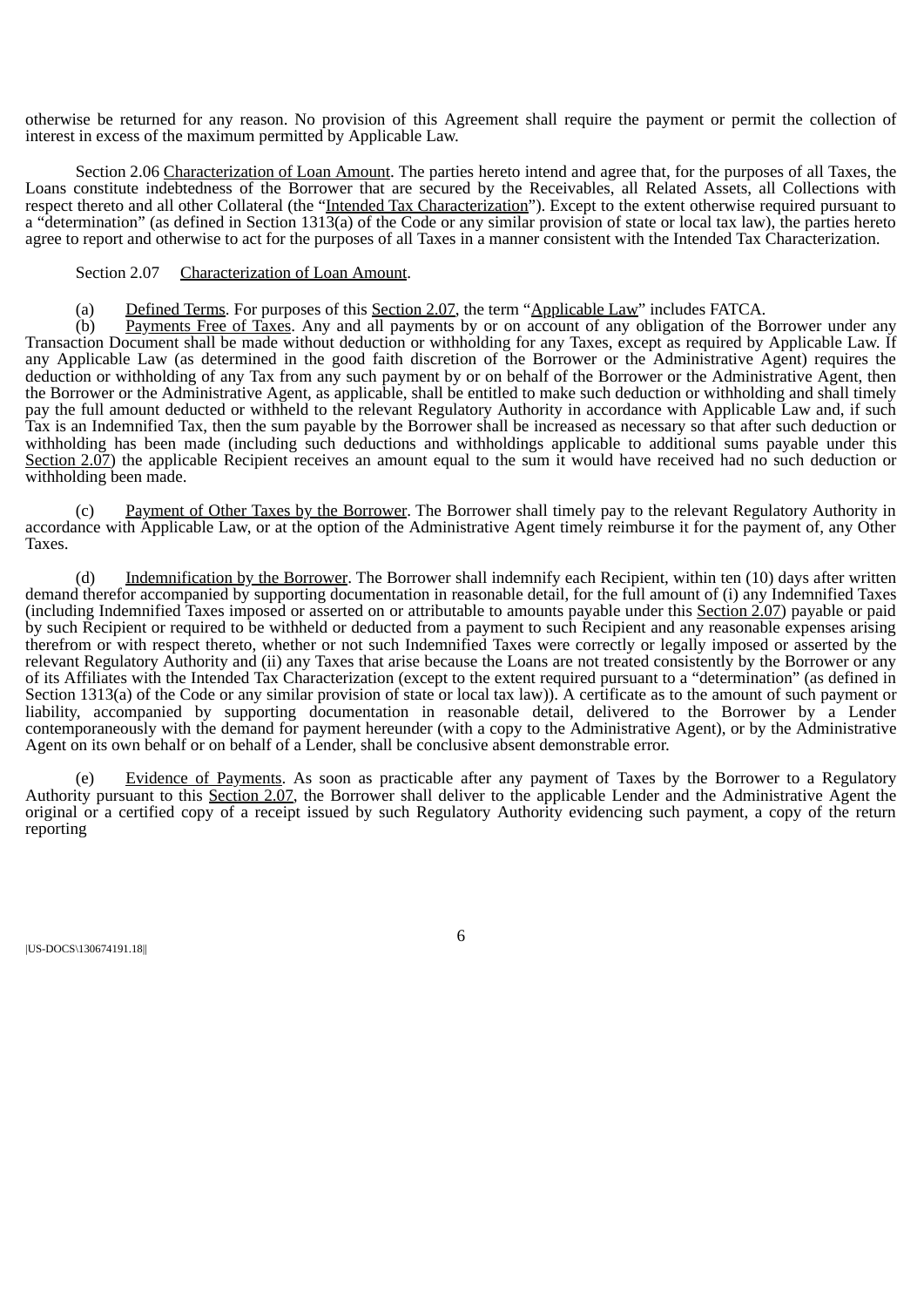such payment or other evidence of such payment reasonably satisfactory to the applicable Lender and the Administrative Agent.

(f) Status of the Lenders. (i) Each Lender, if entitled to an exemption from or reduction of withholding Tax with respect to payments made under any Transaction Document, shall deliver to the Borrower and the Administrative Agent, at the time or times reasonably requested by the Borrower or the Administrative Agent, such properly completed and executed documentation reasonably requested by the Borrower or the Administrative Agent as shall permit such payments to be made without withholding or at a reduced rate of withholding. In addition, each Lender, if reasonably requested by the Borrower or the Administrative Agent, shall deliver such other documentation prescribed by Applicable Law or reasonably requested by the Borrower or the Administrative Agent as shall enable the Borrower or the Administrative Agent to determine whether or not such Lender is subject to backup withholding or information reporting requirements. Notwithstanding anything to the contrary in the preceding two sentences, the completion, execution and submission of such documentation (other than such documentation set forth in sub-clauses  $2.07(f)(ii)(A)$ ,  $(ii)(B)$  and  $(ii)(D)$  below) shall not be required if, in such Lender's reasonable judgment, such completion, execution or submission would subject such Lender to any material unreimbursed cost or expense or would materially prejudice the legal or commercial position of such Lender.

(i) Without limiting the generality of the foregoing:

(ii) Any U.S. Lender shall deliver to the Borrower and the Administrative Agent on or prior to the date on which such Lender becomes a Lender under this Agreement (and from time to time thereafter upon the reasonable request of the Borrower or the Administrative Agent), executed copies of IRS Form W-9 certifying that such Lender is exempt from U.S. federal backup withholding tax;

(B) Any Foreign Lender shall, to the extent it is legally entitled to do so, deliver to the Borrower and the Administrative Agent (in such number of copies as shall be requested by the Borrower or the Administrative Agent) on or prior to the date on which such Foreign Lender becomes a Lender under this Agreement (and from time to time thereafter upon the reasonable request of the Borrower or the Administrative Agent), whichever of the following is applicable:

in the case of a Foreign Lender claiming the benefits of an income tax treaty to which the United States is a party (x) with respect to payments of interest under any Transaction Document, executed copies of IRS Form W-8BEN or IRS Form W-8BEN-E establishing an exemption from, or reduction of, U.S. federal withholding Tax pursuant to the "interest" article of such tax treaty and (y) with respect to any other applicable payments under any Transaction Document, IRS Form W-8BEN or IRS Form W-8BEN-E establishing an exemption from, or reduction of, U.S. federal withholding Tax pursuant to the "business profits" or "other income" article of such tax treaty;

(ii) in the case of a Foreign Lender claiming that its extension of credit will generate U.S. effectively connected income, executed copies of IRS Form W-8ECI;

(iii) in the case of a Foreign Lender claiming the benefits of the exemption for portfolio interest under Section 881(C) of the Code,  $(\bar{x})$  a certificate substantially in the form of  $\underline{\text{Exhibit K-1}}$  to the effect that such Foreign Lender is not a "bank" within the meaning of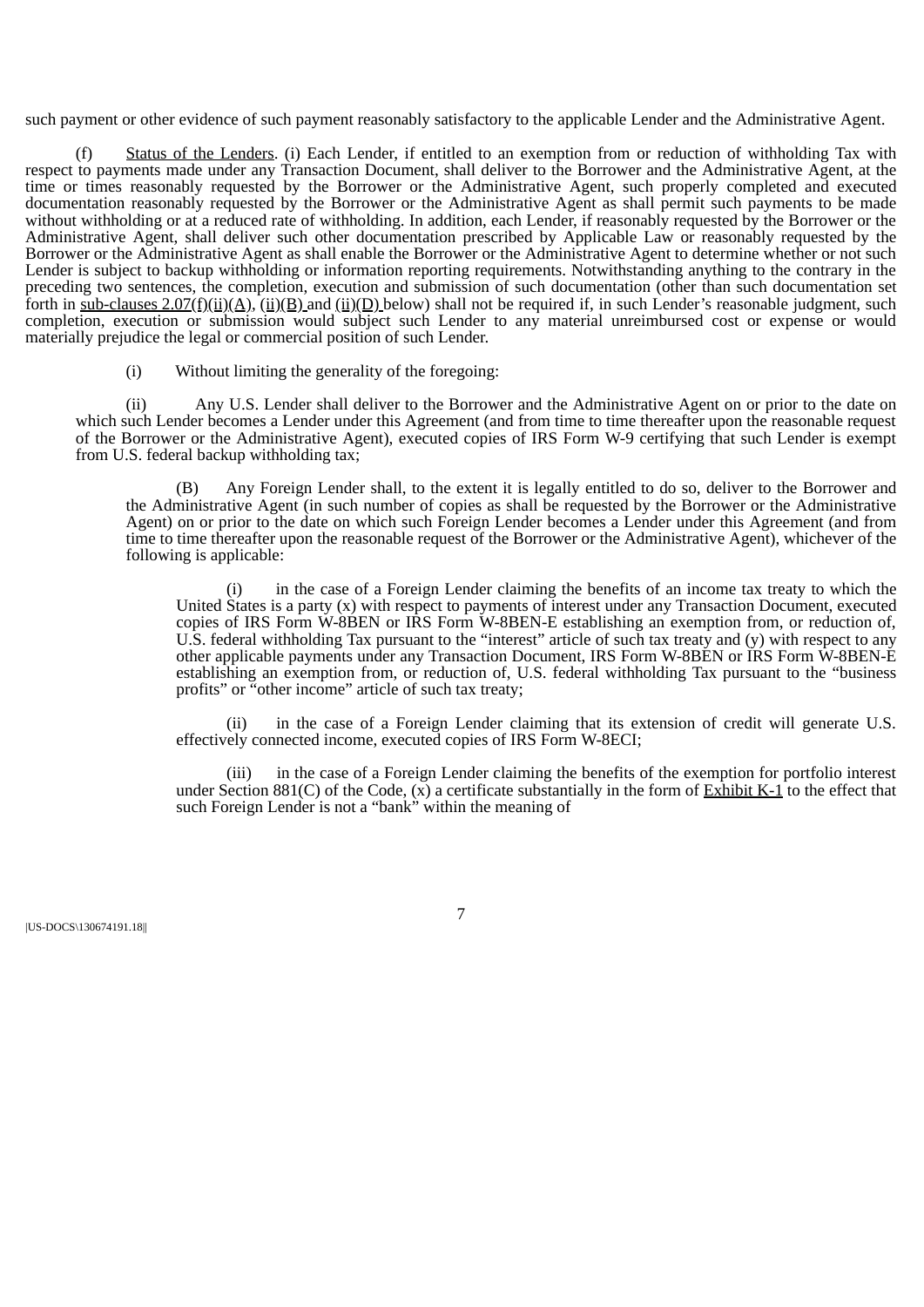Section 881(c)(3)(A) of the Code, a "10 percent shareholder" of the Borrower within the meaning of Section 881(c)(3)(B) of the Code, or a "controlled foreign corporation" related to the Borrower as described in Section  $881(c)(3)(C)$  of the Code (a "U.S. Tax Compliance Certificate") and (y) executed copies of IRS Form W-8BEN or IRS Form W-8BEN-E;

(iv) to the extent a Foreign Lender is not the beneficial owner, executed copies of IRS Form W-8IMY, accompanied by IRS Form W-8ECI, IRS Form W-8BEN or IRS Form W-8BEN-E, a U.S. Tax Compliance Certificate substantially in the form of Exhibit K-2 or Exhibit K-3, IRS Form W-9, and/or other certification documents from each beneficial owner, as applicable; *provided* that if the Foreign Lender is a partnership and one or more direct or indirect partners of such Foreign Lender are claiming the portfolio interest exemption, such Foreign Lender may provide a U.S. Tax Compliance Certificate substantially in the form of Exhibit K-4 on behalf of each such direct and indirect partner; or

for purposes of furnishing the U.S. Tax Compliance Certificate as described in the foregoing clauses (iii) and (iv), if a Foreign Lender (or a foreign Participant) is a Disregarded Entity, the Foreign Lender will submit such certificate based on the status of the Person that is treated for U.S. federal income tax purposes as being the sole owner of such Lender or Participant;

(C) Any Foreign Lender shall, to the extent it is legally entitled to do so, deliver to the Borrower and the Administrative Agent (in such number of copies as shall be requested by the Borrower or the Administrative Agent) on or prior to the date on which such Foreign Lender becomes a Lender under this Agreement (and from time to time thereafter upon the reasonable request of the Borrower or the Administrative Agent) executed copies of any other form prescribed by Applicable Law as a basis for claiming exemption from or a reduction in U.S. federal withholding Tax, duly completed, together with such supplementary documentation as may be prescribed by Applicable Law to permit the Borrower or the Administrative Agent to determine the withholding or deduction required to be made; and

(D) if a payment made to a Lender under any Transaction Document would be subject to U.S. federal withholding Tax imposed by FATCA if such Lender were to fail to comply with the applicable reporting requirements of FATCA (including those contained in Section  $1471(b)$  or  $1472(b)$  of the Code, as applicable), such Lender shall deliver to the Borrower, the Administrative Agent and the Collateral Agent at the time or times prescribed by law and at such time or times reasonably requested by the Borrower, the Administrative Agent or the Collateral Agent such documentation prescribed by Applicable Law (including as prescribed by Section 1471(b)(3)(C)(i) of the Code) and such additional documentation reasonably requested by the Borrower, the Administrative Agent or the Collateral Agent as may be necessary for the Borrower, the Administrative Agent, and the Collateral Agent to comply with their obligations under FATCA and to determine that such Lender has complied with such Lender's obligations under FATCA or to determine the amount to deduct and withhold from such payment. Solely for purposes of this clause  $(D)$ , "FATCA" shall include any amendments made to FATCA after the Closing Date.

|US-DOCS\130674191.18||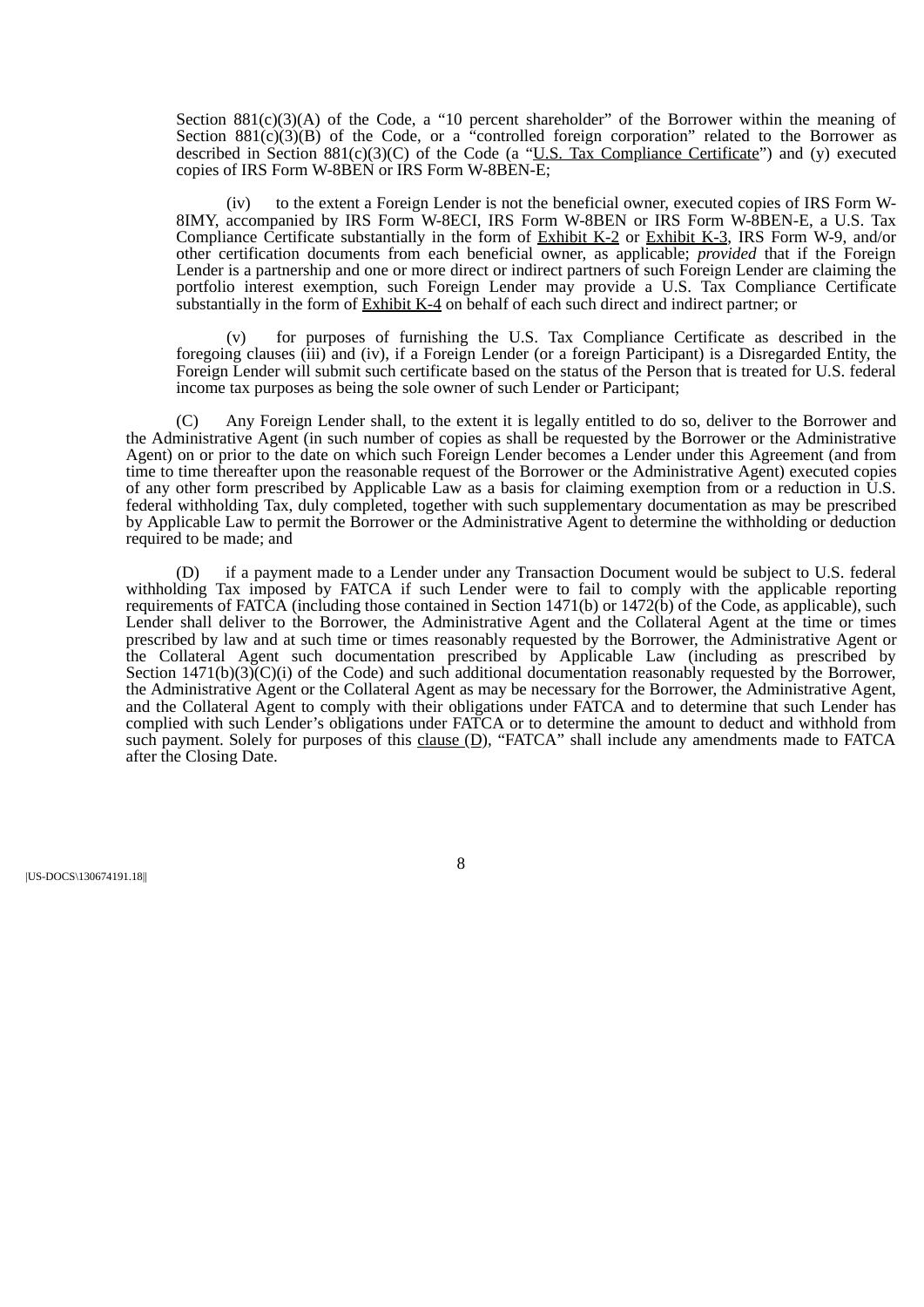(iii) Each Lender agrees that if any form or certification it previously delivered expires or becomes obsolete or inaccurate in any respect, it shall update such form or certification or promptly notify the Borrower and the Administrative Agent in writing of its legal inability to do so.

(iv) The Administrative Agent and any successor Administrative Agent shall deliver to the Borrower either (i) an executed copy of IRS Form W-9 or (ii) a duly completed and executed copy IRS Form W-8ECI to establish that the Administrative Agent is not subject to withholding Taxes under the Code with respect to amounts payable for the account of the Administrative Agent under any of the Transaction Documents. The Administrative Agent agrees that if such IRS Form W-9 or W-8ECI, as applicable, previously delivered expires or becomes obsolete or inaccurate in any respect, it shall update such form or promptly notify the Borrower in writing of its legal inability to do so.

(g) Treatment of Certain Refunds. If any party determines, in its sole discretion exercised in good faith, that it has received a refund of any Taxes as to which it has been indemnified pursuant to this Section 2.07 (including by the payment of additional amounts pursuant to this Section 2.07), it shall pay to the indemnifying party an amount equal to such refund (but only to the extent of indemnity payments made under this Section 2.07 with respect to the Taxes giving rise to such refund), net of all reasonable out-of-pocket expenses (including Taxes) of such indemnified party and without interest (other than any interest paid by the relevant Regulatory Authority with respect to such refund). Such indemnifying party, upon the request of such indemnified party, shall repay to such indemnified party the amount paid over pursuant to this Section 2.07(g) (plus any penalties, interest or other charges imposed by the relevant Regulatory Authority) in the event that such indemnified party is required to repay such refund to such Regulatory Authority. Notwithstanding anything to the contrary in this Section 2.07(g), in no event will the indemnified party be required to pay any amount to an indemnifying party pursuant to this  $\overline{\text{Section 2.07(g)}}$  the payment of which would place the indemnified party in a less favorable net after-Tax position than the indemnified party would have been in if the Tax subject to indemnification and giving rise to such refund had not been deducted, withheld or otherwise imposed and the indemnification payments or additional amounts with respect to such Tax had never been paid. This Section 2.07(g) shall not be construed to require any indemnified party to make available its Tax returns (or any other information relating to its Taxes that it deems confidential) to the indemnifying party or any other Person.

<span id="page-16-0"></span>(h) Indemnification by the Lenders. Each Lender shall severally indemnify the Administrative Agent, within 10 days after demand therefor, for (i) any Indemnified Taxes attributable to such Lender (but only to the extent that the Borrower has not already indemnified the Administrative Agent for such Indemnified Taxes and without limiting the obligation of the Borrower to do so), (ii) any Taxes attributable to such Lender's failure to comply with the provisions of Section 9.01(g) relating to the maintenance of a Participant Register and (iii) any Excluded Taxes attributable to such Lender, in each case, that are payable or paid by the Administrative Agent in connection with any Transaction Document, and any reasonable expenses arising therefrom or with respect thereto, whether or not such Taxes were correctly or legally imposed or asserted by the relevant Regulatory Authority. A certificate as to the amount of such payment or liability delivered to any Lender by the Administrative Agent shall be conclusive absent demonstrable error. Each Lender hereby authorizes the Administrative Agent to set off and apply any and all amounts at any time owing to such Lender under any Transaction Document or otherwise payable by the Administrative Agent to the Lender from any other source against any amount due to the Administrative Agent under this paragraph (h).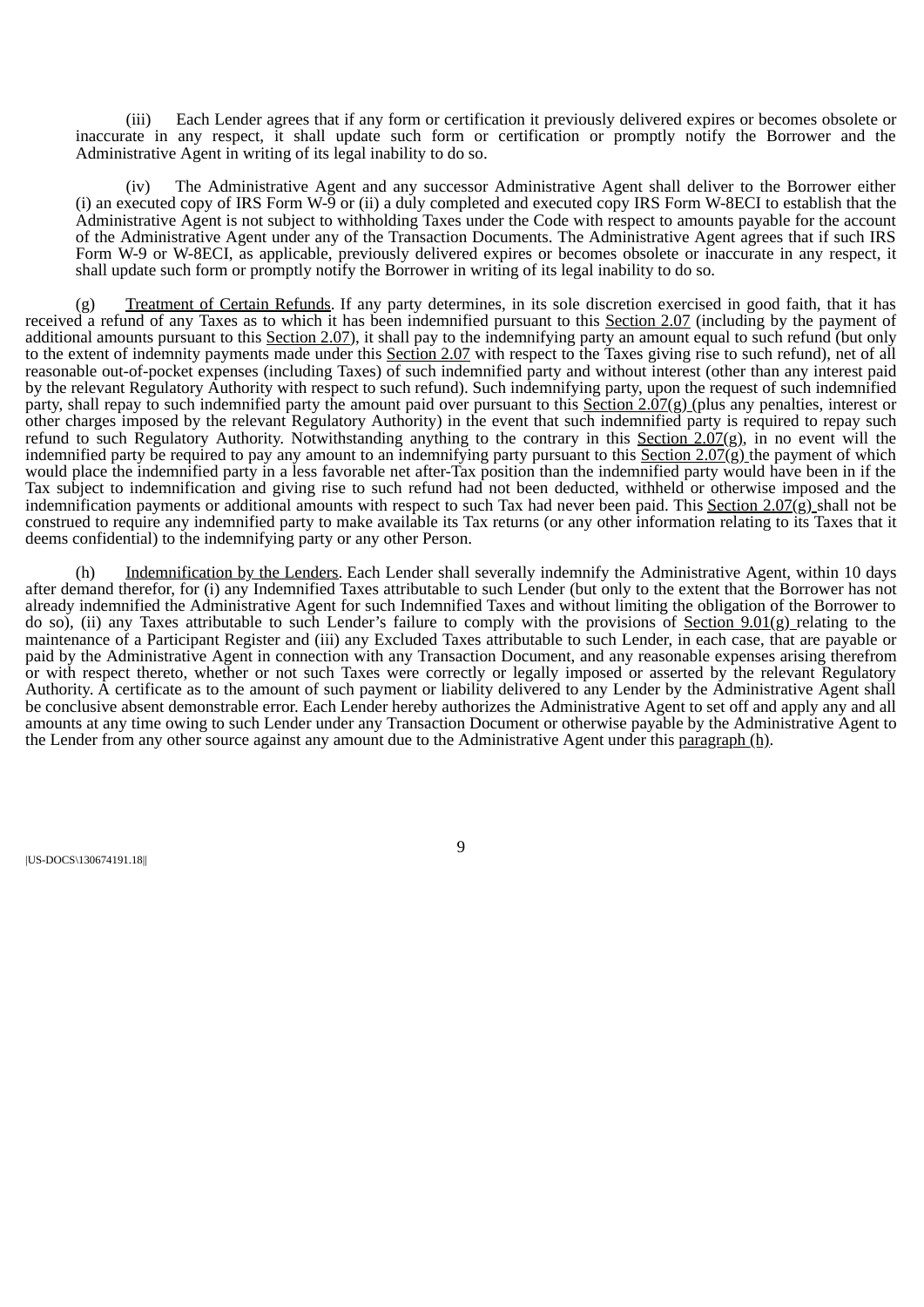Section 2.08 Survival. Each party's obligations under Section 2.06 and Section 2.07 shall survive the resignation or replacement of the Administrative Agent or any assignment of rights by, or the replacement of, a Lender, the termination of the Commitments and the repayment, satisfaction or discharge of all obligations under any Transaction Document. Any such resignation, replacement or assignment shall be in accordance with the terms of this Agreement.

#### Section 2.09 Fees.

<span id="page-17-0"></span>(a) Fee Letter. The Borrower shall pay the amounts required to be paid in the Fee Letter in the manner and at the times required by the Fee Letter.

(b) Delayed Draw Loans. During the Commitment Period, as additional compensation for the Lenders, the Borrower agrees to pay to the Administrative Agent, for the ratable benefit of such Lenders, in cash in arrears, on the date which is the fifteenth (15th) day of every calendar month prior to the Commitment Period Termination Date, beginning on May 15, 2022, and on the Commitment Period Termination Date, a fee in respect of the Lenders' Commitments (excluding the Commitments of any Defaulting Lenders) in an amount equal to 2.75% per annum (calculated on the basis of a 360 day year for actual days elapsed) multiplied by the average daily unused amount of the Commitment of such Lender during the period for which such fee is due.

#### **ARTICLE III**

#### **SETTLEMENTS**

<span id="page-17-1"></span>Section 3.01 Accounts.

(a) Collection Account. The Borrower has established in its name an account with an account number ending in -0616 (such account, together with any one or more Foreign Receivables Collection Accounts established after the date hereof, individually or collectively as the context requires, the "Collection Account"), which Account is a segregated account maintained at the Account Bank, and shall be subject to an Account Control Agreement reasonably satisfactory to the Collateral Agent. All amounts in the Collection Account shall be held by the Account Bank for the benefit of the Borrower and the Collateral Agent on behalf of the Secured Parties as part of the Collateral.

(b) Cash Reserve Account. On the Closing Date, funds in an amount equal to the Cash Reserve Required Amount shall be deposited into the Borrower's account with an account number ending in  $-9511$  at the Account Bank (the "Cash Reserve Account"), which Cash Reserve Account is a segregated account maintained at the Account Bank and which shall be subject to an Account Control Agreement reasonably satisfactory to the Collateral Agent (which shall include, among other things, cash dominion by the Collateral Agent upon a Servicer Liquidity Event). The Cash Reserve Required Amount will thereafter remain in the Cash Reserve Account at all times, subject to the provisions of this Agreement and the other Transactions Documents. Upon the occurrence of a Servicer Liquidity Event, the Collateral Agent shall, without further direction or consent of the Borrower, promptly apply all amounts on deposit in the Cash Reserve Account in accordance with Section  $2.03(f)$  to the payment of the Loan Amount and all accrued interest on the portion of the Loan Amount so prepaid.

(c) Permitted Investments. Funds on deposit in the Collection Account and the Cash Reserve Account shall be invested in Permitted Investments selected in writing by the initial Servicer and of which the initial Servicer provides notification (pursuant to standing instructions or otherwise); *provided* that it is understood and agreed that neither the Administrative Agent nor the Collateral Agent shall be liable for any loss arising from such investment in Permitted

|US-DOCS\130674191.18||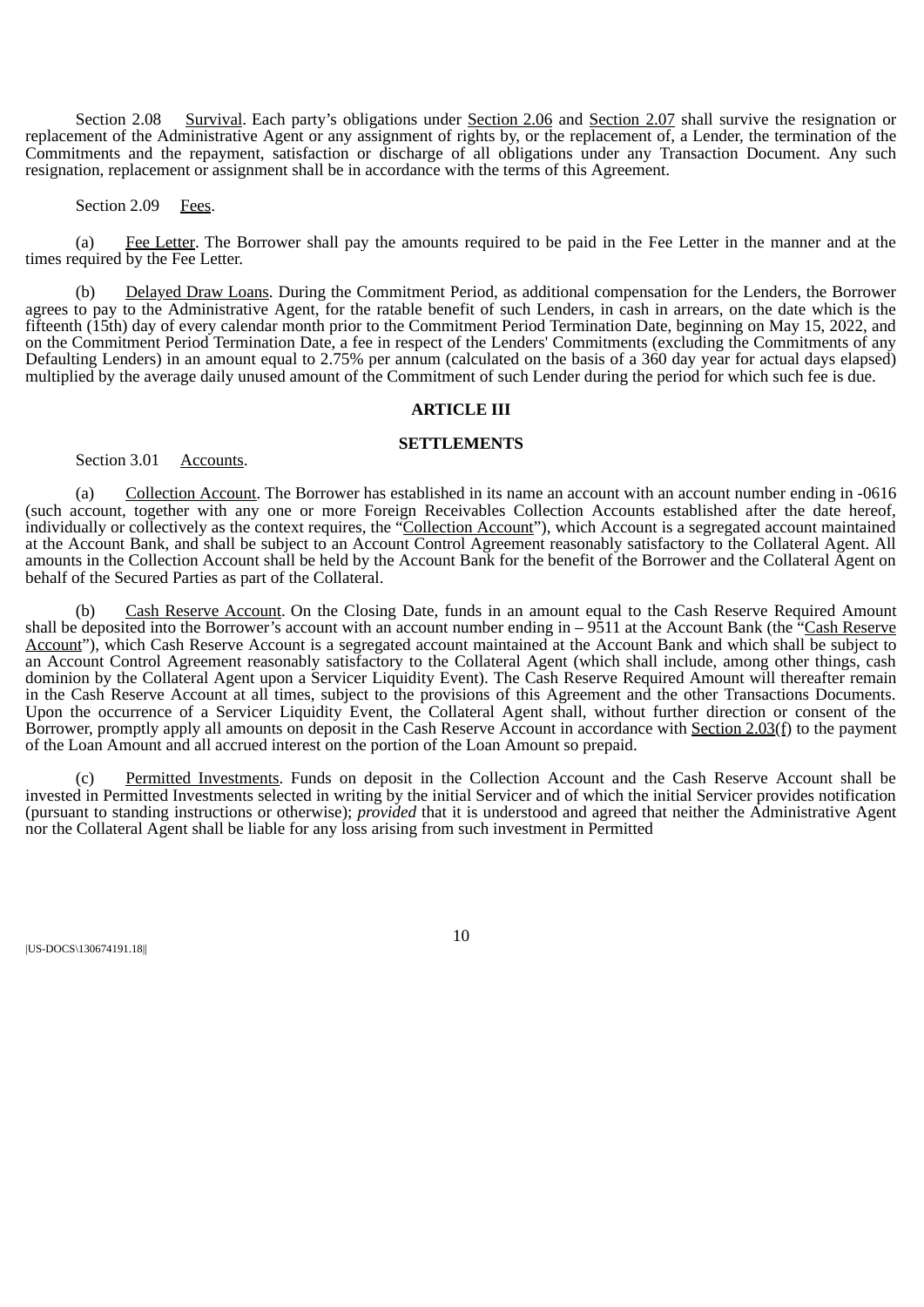Investments. Absent such written direction (pursuant to standing instructions or otherwise) from the initial Servicer, funds on deposit in either the Collection Account or the Cash Reserve Account will remain un-invested (it being understood that the Collection Account and the Cash Reserve Account may be interest-bearing), *provided*, that it is understood and agreed that any Successor Servicer shall not have any liability for not providing any such written direction. All such Permitted Investments shall be held by or on behalf of the Collateral Agent for the benefit of the Borrower and the Secured Parties. All investments of funds on deposit in the Collection Account shall mature so that such funds will be available on the Business Day prior to the next Interest Payment Date. No Permitted Investment shall be sold or otherwise disposed of prior to its scheduled maturity unless the Administrative Agent directs the Collateral Agent in writing to dispose of such Permitted Investment. Funds on deposit in the Collection Account and the Cash Reserve Account shall be treated as owned by the Borrower for all applicable Tax purposes, and all Investment Earnings and losses shall be for the account of Borrower. The Administrative Agent shall cause the deposit of such Investment Earnings credited to the Cash Reserve Account into the Collection Account (to the extent not already on deposit therein) or otherwise at the direction of the Borrower.

#### Section 3.02 Collection of Moneys and the Collection Account; Collection Account Releases.

<span id="page-18-0"></span>(a) Collections. The Borrower shall cause, or direct the Servicer to cause, the deposit of all Collections and all amounts payable pursuant to the IP License Agreement into the Collection Account as required by the terms of the Servicing Agreement and this Section 3.02(a). If, at any time, any of the Borrower, the Servicer or any Affiliate thereof shall receive any Collections or any amounts payable to the Borrower pursuant to the terms of the IP License Agreement, such Person shall hold such Collections and such amounts payable pursuant to the IP License Agreement for the benefit of the Secured Parties and shall, within two (2) Business Days after receipt and identification thereof, deliver such Collections in the form received (endorsed as necessary for transfer) to the Servicer for deposit in the Collection Account; *provided*, *however*, notwithstanding the foregoing, to the extent that Collections in an aggregate amount outstanding at any time not to exceed \$100,000 are received by the Originators, such Originators shall deliver such Collections in the form received (endorsed as necessary for transfer) to the Servicer for deposit in the Collection Account as promptly as commercially practicable after receipt and identification thereof.

Collection Account Releases. Upon the terms and subject to the conditions hereinafter set forth, the Borrower may transfer funds from the Collection Account to any other account of the Borrower of any of its Affiliates or for any other purpose so long as the Collection Account Release Conditions are satisfied (each, a "Collection Account Release"). Any amount so transferred shall be free and clear of any Lien hereunder.

(c) Cash Reserve Account Releases. Upon the terms and subject to the conditions hereinafter set forth, the Borrower may request a release of funds from the Cash Reserve Account (each, a "Cash Reserve Account Release") by providing written notice (which may be by email), substantially in the form of Exhibit M (each such request, a "Cash Reserve Account Release Request"), delivered to the Administrative Agent and each Lender no later than 2:00 p.m. (New York City time) at least two (2) Business Days prior to the requested Release Date, which notice shall (A) specify the amount requested to be released, (B) specify the requested Release Date (which shall be a Business Day) and (C) certify that each of the prerequisite conditions for the making of such Release set forth in Section 5.03 (the "Release Conditions") are then satisfied; *provided*, that in determining whether the Release Conditions have been satisfied, the Borrower shall give *pro forma* effect to all Cash Reserve Account Releases and changes in Collateral since the last Interest Payment Date. Upon satisfaction of each of the Release Conditions, on each Release Date the Collateral Agent shall remit to the Borrower in same day funds, by wire transfer to the Borrower's Account not later than 2:00 p.m. (New York

|US-DOCS\130674191.18||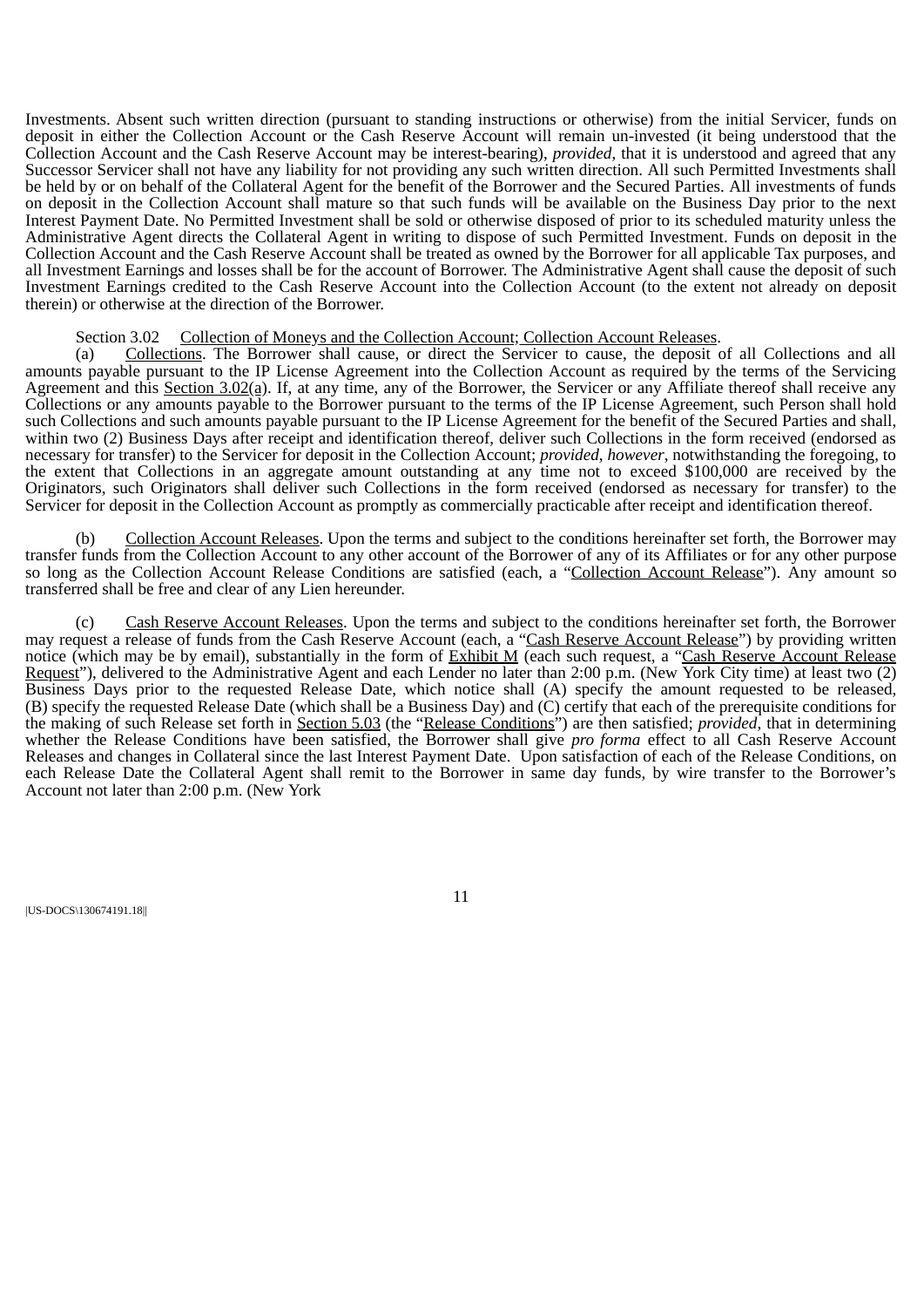City time), an amount equal to the lesser of (x) the applicable Release Amount and (y) the amount of available funds then on deposit in the Cash Reserve Account in excess of the Cash Reserve Account Required Amount. Such amount may be distributed by the Borrower to SmileDirect free and clear of any Lien hereunder.

#### Section 3.03 [Reserved].

<span id="page-19-1"></span><span id="page-19-0"></span>Section 3.04 Payments and Computations, Etc. All amounts to be paid or deposited by the Borrower, Servicer, Account Bank or Collateral Agent hereunder shall be made by such Person, as applicable, to the account designated by the Administrative Agent or other applicable Person to which such amount is owed and shall be sent in immediately available funds, no later than 3:00 p.m. (New York time) on the date specified herein. Any payment received later than 3:00 p.m. (New York time) may, in the Administrative Agent's discretion, be deemed to have been received on the following Business Day and any applicable interest or fee shall continue to accrue until such following Business Day.

Method of Computation. All computations of interest and fees hereunder shall be calculated on the basis of a year of 360 days (or, in the case of interest accruing by reference to the Base Rate, 365 or 366 days, as applicable), for actual days elapsed. In computing interest on any Loan, the date of the making of such Loan or the first day of an Interest Period applicable to such Loan shall be included, and the date of payment of such Loan or the expiration date of an Interest Period applicable to such Loan, as the case may be, shall be excluded.

Lender's Reliance. In making the deposits, distributions and calculations required to be made by it hereunder, the Collateral Agent, Administrative Agent and Lenders shall be entitled to rely on information supplied to it by any Credit Party. None of the Collateral Agent, Administrative Agent or Lenders shall in any way be held liable for any incorrect deposits, distributions or calculations made by it hereunder as a result of any errors contained in, or omissions from, information supplied to it by any Credit Party.

<span id="page-19-2"></span>Section 3.05 Obligations with respect to Certain Collection Account Releases; Obligation to Prepare Corrected Monthly Reports and Cash Reserve Account Release Requests. If any Monthly Report or Cash Reserve Account Release Request contains material mistakes, the Borrower shall cause the Servicer to provide a corrected Monthly Report or Cash Reserve Account Release Request, as applicable, within three (3) Business Days after a Responsible Officer of the Borrower becoming first aware or being notified of such mistakes. In the event that (i) any amounts were released to the Borrower from the Cash Reserve Account on any Release Date based on an inaccurate Monthly Report or Cash Reserve Account Release Request or (ii) any amounts were released to the Borrower from the Collection Account on any Release Date when the Collection Account Release Conditions were not satisfied, then in each case, the Borrower and the Servicer each hereby agrees (A) that such amounts which the Borrower was not entitled to receive on such Release Date, constitute proceeds of the Collateral which were improperly received by the Borrower and (B) that the Servicer shall deposit funds into the Collection Account, within two (2) Business Days after a Responsible Officer of the Servicer first becomes aware or has been provided notice of such mistakes, in an amount (such amount, the "Servicer Error Payment") equal to any funds that were released to the Borrower (or at its direction) in reliance on such inaccurate Monthly Report or Cash Reserve Account Release Request, or in error when the Collection Account Release Conditions were not satisfied, as applicable (and that would not have been released to the Borrower (or at its direction) on such Release Date, as applicable, pursuant to an accurate Monthly Report or Cash Reserve Account Release Request or absent such error, as applicable) such that the aggregate amount of funds retained by the Borrower is equal to the aggregate amount of funds that would have been released to the Borrower (or at its direction) had such Monthly Report or Cash Reserve Account Release Request, as applicable, been accurate, or had the Collection Account Release Conditions

|US-DOCS\130674191.18||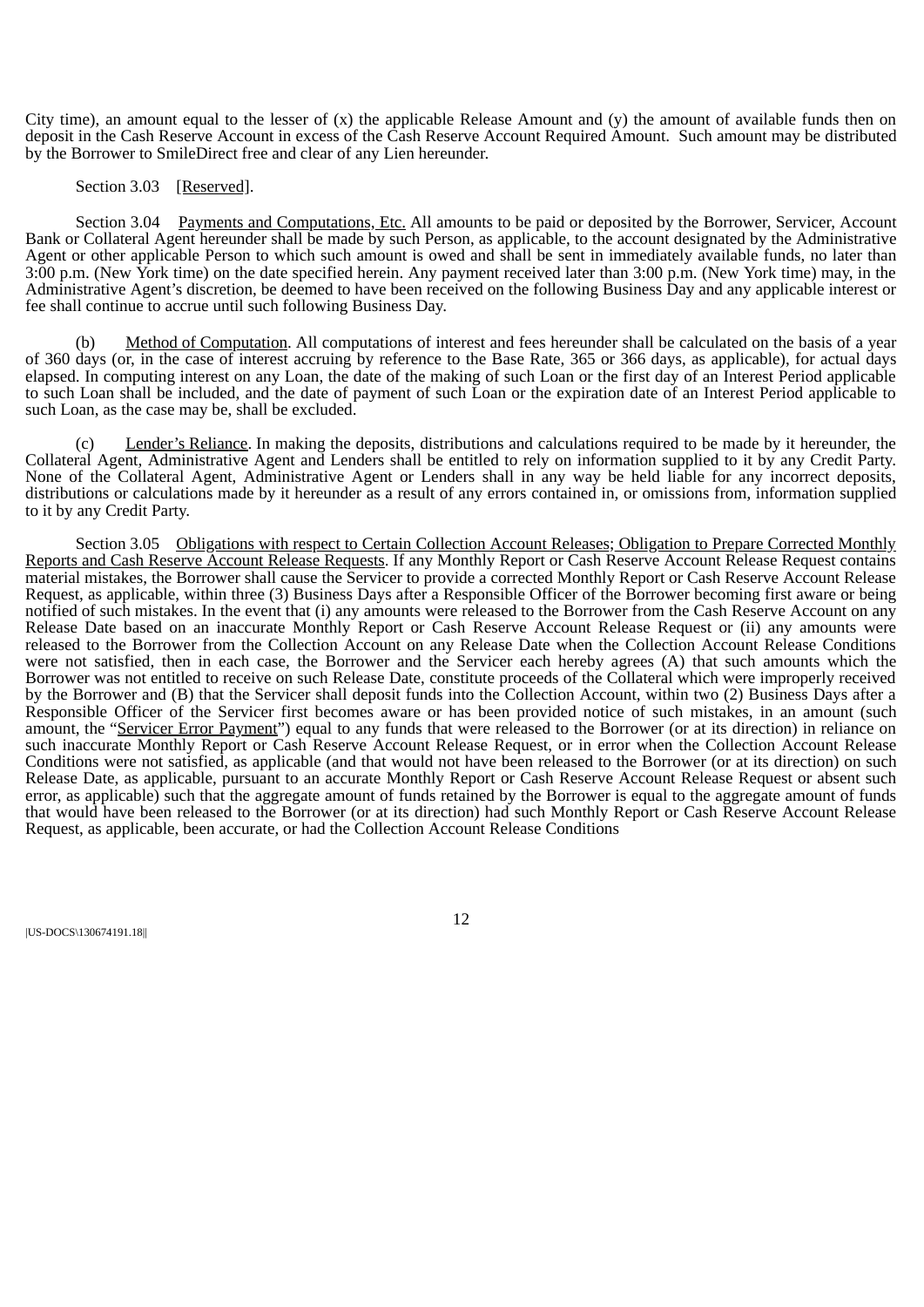<span id="page-20-0"></span>been satisfied. The Servicer may be reimbursed for any such Servicer Error Payment thereafter, solely pursuant to, and if permitted by, Section 3.02(b) hereof.

#### **ARTICLE IV**

## **FEES AND YIELD PROTECTION**

<span id="page-20-1"></span>Section 4.01 [Reserved].

#### Section 4.02 Increased Costs; Capital Adequacy; Replacement of Lenders.

(a) If any Regulatory Change (i) subjects any Affected Party to any Taxes (other than (A) Indemnified Taxes, (B) Taxes described in clauses  $(b)$  through  $(d)$  of the definition of "Excluded Taxes" and (C) Connection Income Taxes) on its loans, loan principal, letters of credit, commitments, or other obligations, or its deposits, reserves, other liabilities or capital attributable thereto, (ii) imposes, modifies or deems applicable any reserve, assessment, fee, insurance charge, liquidity, special deposit or similar requirement (other than Taxes) against assets of, deposits with or for the account of, or liabilities of an Affected Party, or credit extended by an Affected Party pursuant to this Agreement (except any such reserve requirement reflected in the Adjusted Eurodollar Rate) or (iii) imposes any other condition (other than Taxes), the result of which pursuant to clauses (i), (ii) and (iii) above is to increase the cost to an Affected Party of performing its obligations under this Agreement, or to reduce the rate of return on an Affected Party's capital as a consequence of its obligations under this Agreement, or to reduce the amount of any sum received or receivable (whether of principal, interest or otherwise) by an Affected Party under this Agreement, or to require any payment calculated by reference to the amount of interests or loans held or interest received by it, then, upon written demand by the Administrative Agent or any Lender accompanied by the certificate and supporting documentation described in Section  $4.02(c)$ , the Borrower shall pay to the Administrative Agent or such Lender, for the benefit of the relevant Affected Party, such amounts charged to such Affected Party or such amounts to otherwise compensate such Affected Party for such increased cost or such reduction. The term "Regulatory Change" shall mean (i) the adoption after the date hereof (or, if later, the date the relevant Affected Party (or the related Lender) becomes a party hereto) of any Applicable Law (including any Applicable Law regarding capital adequacy or liquidity) or any change therein after the date hereof (or, if later, the date the relevant Affected Party (or the related Lender) becomes a party hereto) or (ii) any change after the date hereof (or, if later, the date the relevant Affected Party (or the related Lender) becomes a party hereto) in the interpretation or administration thereof by any Regulatory Authority, central bank or comparable agency charged with the interpretation or administration thereof, or compliance with any request or directive (whether or not having the force of law) of any such authority, central bank or comparable agency; *provided* that notwithstanding anything herein to the contrary, all requests, rules, guidelines or directives promulgated by the Bank for International Settlements, the Basel Committee on Banking Supervision (or any successor or similar authority) or the United States or foreign regulatory authorities, in each case pursuant to the Basel III Regulation, shall in each case be deemed to be a "Regulatory Change", regardless of the date enacted, adopted or issued.

If any Lender determines that any Regulatory Change affecting such Lender or any lending office of such Lender or such Lender's holding company, if any, regarding capital or liquidity requirements, has or would have the effect of reducing the rate of return on such Lender's capital or on the capital of such Lender's holding company, if any, as a consequence of this Agreement, such Lender's Commitment or the Loans made by such Lender to a level below that which such Lender or such Lender's holding company could have achieved but for such Regulatory Change (taking into consideration such Lender's policies and the policies of such Lender's holding company with respect to capital adequacy) or results in the imposition of an internal liquidity charge on the Lender or the Lender's holding company, then from time to time

|US-DOCS\130674191.18||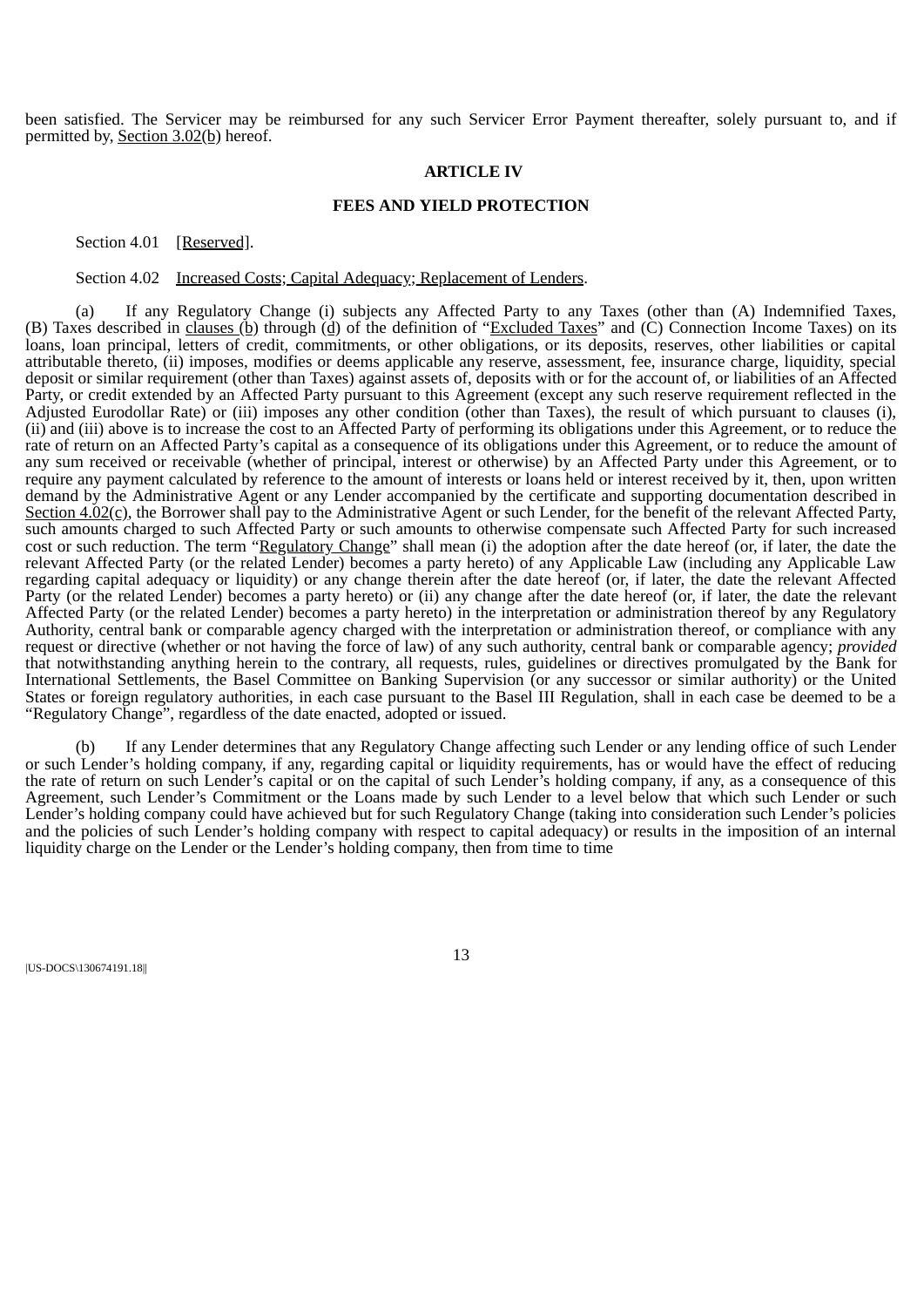the Borrower will pay to such Lender such additional amount or amounts as will compensate such Lender or such Lender's holding company for any such reduction or charge suffered.

(c) A certificate of the applicable Affected Party setting forth in reasonable detail the basis for and computation of amount or amounts necessary to compensate such Affected Party pursuant to Section  $4.02(a)$  or (b) shall be delivered to a Responsible Officer of the Borrower and shall be conclusive absent demonstrable error. The Borrower shall pay or cause to be paid to such Affected Party the amount shown as due on any such certificate free of demonstrable error within 30 days after receipt thereof.

(d) Failure or delay on the part of any to demand compensation pursuant to this Section shall not constitute a waiver of such Affected Party's right to demand such compensation; *provided* that the Borrower shall not be required to compensate an Affected Party pursuant to this Section for any increased costs or reductions incurred more than 90 days prior to the date that such Affected Party notifies the Borrower in writing of the Regulatory Change giving rise to such increased costs or reductions and of such Affected Party's demand for compensation therefor; *provided further* that, if the Regulatory Change giving rise to such increased costs or reductions is retroactive, then the 90-day period referred to above shall be extended to include the period of retroactive effect thereof.

(e) No Affected Party shall request compensation pursuant to this Section 4.02 unless either (i) it is the general practice of such Affected Party to demand such compensation in securitization facilities to which it is a party or (ii) either it or any Affiliate thereof has issued or is issuing similar request(s) for compensation with respect to securitization facilities with aggregate commitments or aggregate outstanding indebtedness thereunder of at least \$1,000,000,000 in the aggregate.

(f) If (i) any Lender (or any Participant holding interests in any Loan owing to such Lender or in any Commitment of such Lender or in any other interest of such Lender under the Transaction Documents) requests compensation under this Section 4.02, (ii) the Borrower is required to pay any additional amount to or on account of any Lender (or any Participant thereof) pursuant to Section 2.07, (iii) any Lender becomes a Defaulting Lender, (iv) any Lender shall refuse to consent to any waiver, amendment or other modification that would otherwise require such Lender's consent but to which the Required Lenders have consented, or (v) any Lender (1) shall at any time have a long-term credit rating of lower than BBB from S&P, lower than Baa2 from Moody's or lower than the equivalent rating from any other nationally recognized statistical rating organization, or shall at any time not have a long-term credit rating from S&P or Moody's (in each case under this clause  $(v)(1)$  regardless of whether any such circumstances existed at the time such Lender became a Lender), (2) is an Ineligible Institution, (3) enters into, or purports to enter into, an assignment or a participation with an Ineligible Institution in violation of this Agreement or (4) has become the subject of a Bail-In Action (or any case or other proceeding in which a Bail-In Action may occur), then the Borrower may, at its sole expense and effort, upon notice to such Lender and the Administrative Agent, require such Lender (and its Related Parties) to assign and delegate, without recourse (in accordance with and subject to the restrictions contained in Article IX), all its interests, rights and obligations under this Agreement to an assignee that shall assume such obligations (which assignee may be another Lender, if a Lender accepts such assignment); *provided*, that (x) in the case of an assignment to an assignee which is not a Lender, the Borrower shall have received the prior written consent of the Administrative Agent, which consent shall not be unreasonably withheld, conditioned or delayed,  $(\hat{v})$  such Lender shall have received payment of an amount equal to (i) the outstanding principal of its Loans and participations in the relevant Loans, accrued interest thereon, accrued fees and all other amounts due and payable to it hereunder and (ii) all other Obligations then outstanding and owed to such Lender, from the assignee (to the extent of such outstanding principal and accrued interest and fees) or the Borrower (in the case of all other amounts) and (z)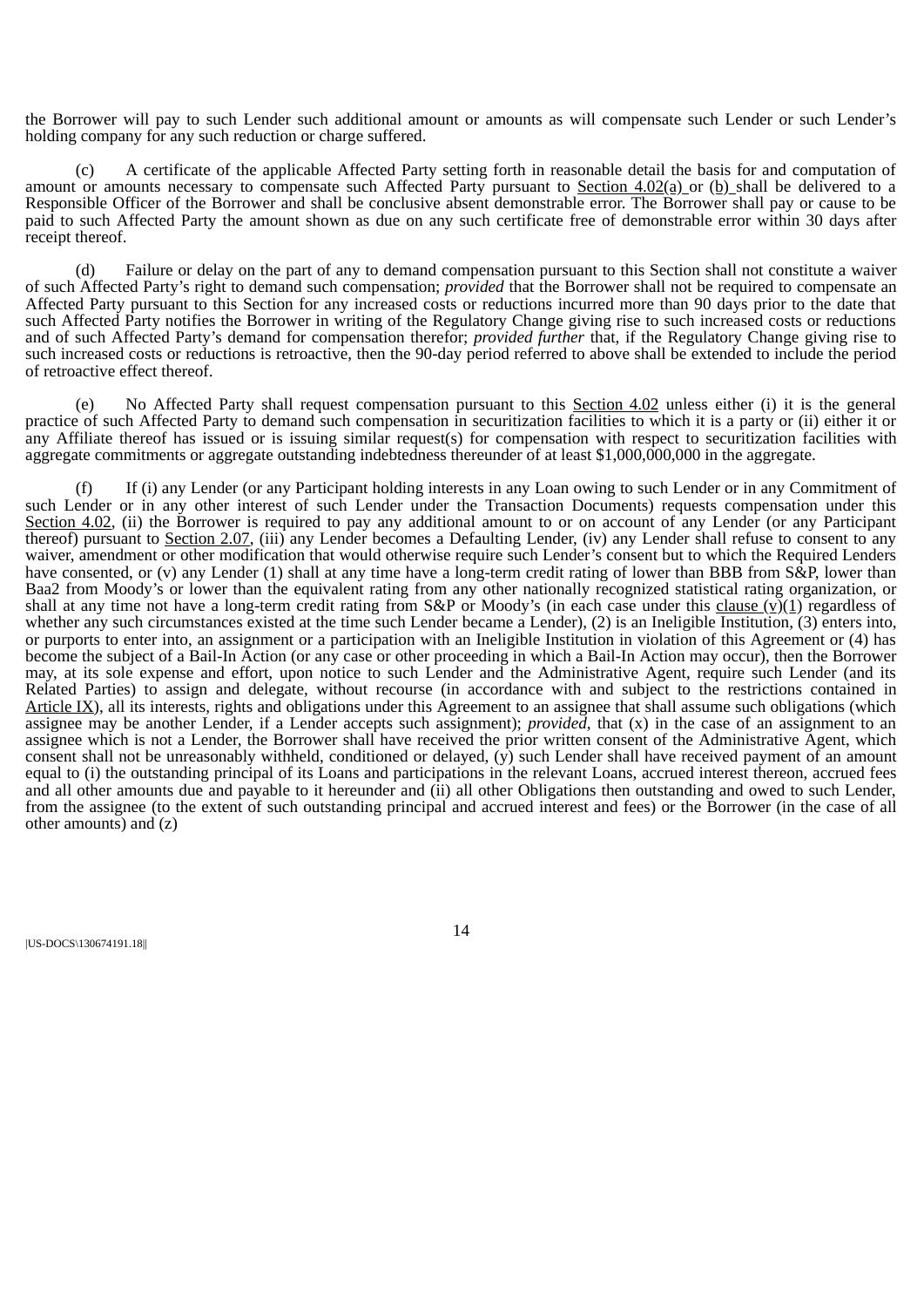in the case of any such assignment arising under clause  $(v)(1)$  above, the assignee (or its parent) shall have a credit rating greater than or equal to BBB from S&P and/or greater than or equal to Baa2 from Moody's; *provided*, that the Borrower shall provide the Administrative Agent in its capacity as Lender a right of first refusal (but not an obligation) to accept the assignment of such Commitment. If such Lender is the Administrative Agent, the Collateral Agent or an Affiliate of either of them, no such assignment shall be effective unless (x) a successor Administrative Agent and Collateral Agent, as applicable, have been appointed and have accepted such appointment pursuant to an instrument of assumption in form and substance reasonably satisfactory to the existing Administrative Agent and Collateral Agent, as applicable, and (y) the existing Administrative Agent and Collateral Agent, as applicable, have been discharged from all duties and obligations hereunder and under each of the other Transaction Documents and all Obligations then outstanding and owed to such Person have been paid in full. Each party hereto agrees that (1) an assignment by a Lender required pursuant to this paragraph may be effected pursuant to an assignment and assumption executed by the Borrower, the Administrative Agent and the assignee, and (2) the Lender required to make such assignment need not be a party thereto in order for such assignment to be effective and shall be deemed to have consented to and be bound by the terms thereof; *provided* that, following the effectiveness of any such assignment, the other parties to such assignment agree to execute and deliver such documents necessary to evidence such assignment as reasonably requested by the applicable Lender, *provided* that any such documents shall be without recourse to or warranty by the parties thereto; *provided*, *further* that in the case of any such assignment resulting from a Lender that has become the subject of a Bail-In Action (or any case or other proceeding in which a Bail-In Action may occur), then, the assignee shall be deemed to have taken assignment of all the interests, rights and obligations of the assigning Lender under this Agreement without giving effect to the applicable Bail-In Action on such interests, rights and obligations.

<span id="page-22-0"></span>Section 4.03 Funding Indemnification. The Borrower shall indemnify the Lenders for any Breakage Cost related to (i) a proposed Loan if a Loan is not made on the date requested by the Borrower in any Borrowing Request for any reason other than a breach of this Agreement by the Lender claiming indemnity therefor and (ii) any prepayment of the Loans pursuant to Section 2.03.

#### <span id="page-22-1"></span>Section 4.04 Inability to Determine Rates.

(a) If prior to the commencement of any Interest Period:

(i) subject to clause (b) below, the Administrative Agent determines (which determination shall be conclusive absent demonstrable error) that adequate and reasonable means do not exist for ascertaining the Adjusted Eurodollar Rate or the Three-Month LIBOR Rate, as applicable (including because the Three-Month LIBOR Screen Rate is not available or published on a current basis), for such Interest Period; or

(ii) the Administrative Agent is advised by the Required Lenders that the Adjusted Eurodollar Rate or the Three-Month LIBOR Rate, as applicable, for such Interest Period will not adequately and fairly reflect the cost to such Lenders (or Lender) of making or maintaining their Loans (or its Loan) specified in the related Borrowing Request for such Interest Period;

then the Administrative Agent shall give notice thereof to the Borrower and the Lenders by telephone, telecopy or electronic mail as promptly as practicable thereafter and, until the Administrative Agent notifies the Borrower and the Lenders that the circumstances giving rise to such notice no longer exist (which notice the Administrative Agent shall give as promptly as practicable once such circumstances cease to exist, unless such information is publicly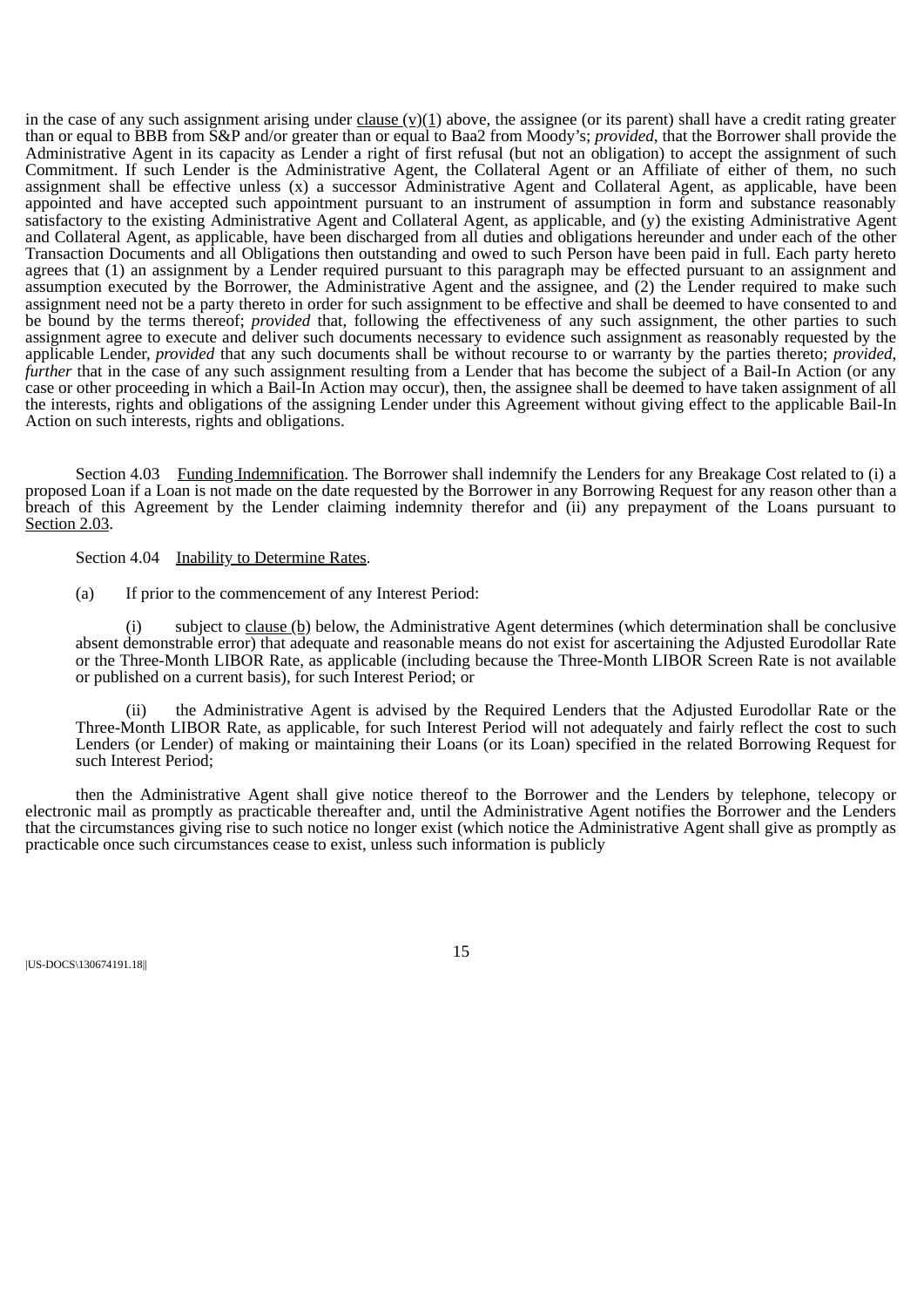available), if any Borrowing Request requests a Loan, such Loan shall be made with reference to the Base Rate.

(b) If at any time the Administrative Agent, after consultation with the Borrower, determines (which determination shall be conclusive absent demonstrable error) that (i) the circumstances set forth in clause  $(a)(i)$  have arisen and such circumstances are unlikely to be temporary, (ii) the Three-Month LIBOR Rate is no longer a widely recognized benchmark rate for newly-originated loans in the United States syndicated or direct loan market, (iii) HPS Investment Partners, LLC is currently executing loan facilities that include language similar to that contained in this clause (b), or is amending such facilities to incorporate or adopt a new benchmark interest rate to replace the Three-Month LIBOR Rate, or (iv) the circumstances set forth in clause (a)(i) have not arisen but (x) the supervisor for the administrator of the Three-Month LIBOR Screen Rate has made a public statement that the administrator of the Three-Month LIBOR Screen Rate is insolvent (and there is no successor administrator that will continue publication of the Three-Month LIBOR Screen Rate), (y) a Regulatory Authority having jurisdiction over the Administrative Agent has made a public statement identifying a specific date after which the Three-Month LIBOR Screen Rate may no longer be used for determining interest rates for loans or (z) the administrator of the Three-Month LIBOR Screen Rate has made a public statement identifying a specific date after which the Three-Month LIBOR Screen Rate will lose representativeness of the Three-Month LIBOR Screen Rate setting (it being acknowledged that such a public statement under this clause (z) has been made), then, and with respect to the circumstance set forth in clause  $(z)$ , at any time after the date hereof, in the sole discretion of the Administrative Agent, acting at the direction of the Required Lenders, either (i) the Administrative Agent, acting at the direction of the Required Lenders may elect to convert any Loans then outstanding that are Eurodollar Loans to Base Rate Loans on the first date of the next Interest Period or (ii) the Administrative Agent and the Borrower shall endeavor to establish an alternate rate of interest to the Three-Month LIBOR Rate that gives due consideration to the then prevailing market convention for determining a rate of interest for syndicated loans in the United States at such time (including any mathematical or other adjustments to the alternate rate incorporated therein to preserve pricing), and shall enter into an amendment to this Agreement to reflect such alternate rate of interest, any adjustments thereto and such other related changes to this Agreement as may be applicable such that, to the extent practicable, the interest payable by the Borrower based on the replacement index will be substantially equivalent to the interest that would be payable based on the Three-Month LIBOR Rate in effect prior to the event(s) giving rise to the use of such replacement index; *provided* that, if such alternate rate of interest as so determined would be less than 1.00%, such rate shall be deemed to be 1.00% for the purposes of this Agreement. Notwithstanding anything to the contrary in Section 12.01, such amendment shall become effective without any further action or consent of any other party to this Agreement so long as the Administrative Agent shall not have received, within five Business Days of the date notice of such alternate rate of interest is provided to the Lenders, a written notice from the Required Lenders stating that such Required Lenders object to such amendment.

# **ARTICLE V**

## **CONDITIONS OF EFFECTIVENESS AND LOANS**

<span id="page-23-0"></span>Section 5.01 Closing Date Conditions Precedent. The effectiveness of this Agreement and the agreement of each Lender to make the Initial Loans requested to be made by it are subject to the condition precedent that the Lenders shall have received or waived receipt of the following on or prior to the Closing Date (unless otherwise noted):

(a) a copy of this Agreement and each of the other Transaction Documents identified on the closing list attached as Exhibit E hereto, in each case duly executed by each party thereto,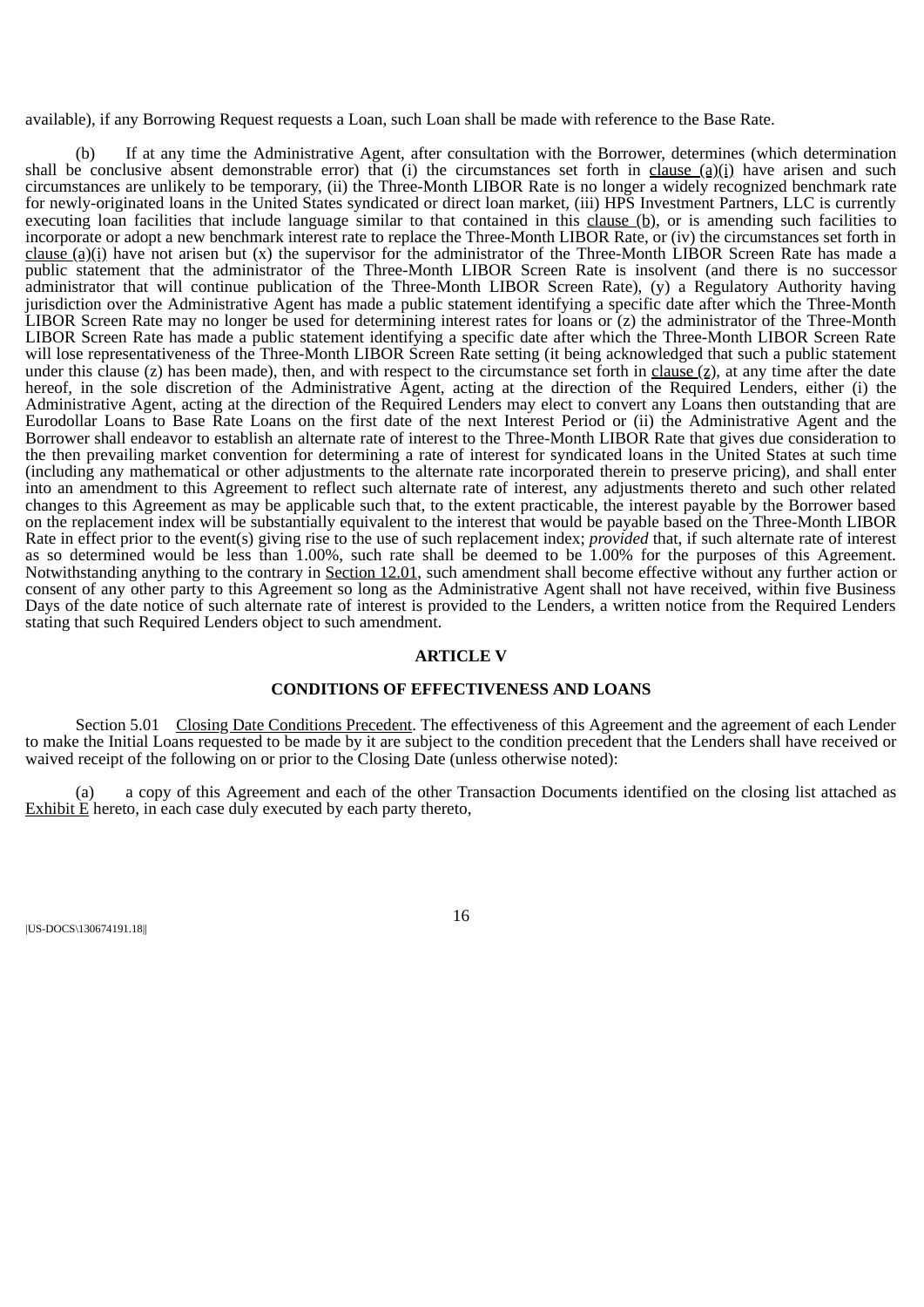and each other item identified on such closing list (it being understood, however, that no sublicense of IP Assets by SmileDirect or any subsequent sublicensee thereof shall be a condition precedent to the effectiveness of this Agreement);

(b) evidence that the Collection Account (other than any Foreign Receivables Collection Account) and the Cash Reserve Account have been established;

(c) financing statements on Form UCC-1 or amendments thereto naming (i) each Originator as seller/debtor and the Seller as buyer/secured party, (ii) the Seller as seller/debtor and the Borrower as buyer/secured party, and (iii) the Borrower as debtor and the Collateral Agent as secured party, in each case, in proper form for filing in the office in which the filings are necessary or, in the reasonable opinion of the Collateral Agent or the Administrative Agent, desirable under the UCC or any comparable law of all appropriate jurisdictions to perfect the security interest of the Collateral Agent granted pursuant to the Security Agreement;

(d) Intellectual Property Security Agreements substantially in the form of Exhibits A-1, A-2, and A-3 to the Security Agreement, duly executed by the Borrower.

(e) search reports provided in writing by the applicable filing offices, listing all effective financing statements that name any of the Originators, the Seller or the Borrower as debtor and that are filed in the jurisdiction in which any Originator, the Seller or the Borrower, as applicable, is "located" as defined in Section 9-307 of the UCC, together with copies of such financing statements;

(f) to the extent the Borrower has received an invoice therefor at least one (1) Business Day prior to the Closing Date in reasonable detail, evidence that all fees and expenses payable pursuant to the Fee Letter and all reasonable and documented out-of-pocket expenses, due and required to be paid by the Borrower in accordance with the Transaction Documents shall have been paid in full;

usual and customary legal opinions in form and substance reasonably satisfactory to Administrative Agent and its counsel (including, but not limited to, those regarding corporate matters, enforceability, true sale, non-consolidation, the Investment Company Act, the Volcker Rule, security interest perfection and priority (which opinion as to priority may be based solely on lien search results) and a Regulatory Opinion);

(h) since December 31, 2021, there shall not have occurred a Material Adverse Change with respect to any Credit Party, as determined by the Administrative Agent in its sole discretion;

(i) there shall not exist (i) a general suspension of trading on major stock exchanges or (ii) a disruption in or moratorium on commercial banking activities or securities settlement services, in each case, in the United States;

the Administrative Agent shall have received confirmation reasonably satisfactory to the Administrative Agent that the U.S. Food and Drug Administration has formally approved the Merchandise underlying the Collateral;

(k) evidence that each of the conditions precedent to the execution, delivery and effectiveness of each of the other Transaction Documents has been or contemporaneously hereunder will be satisfied;

(l) (i) the Administrative Agent shall have received, (x) at least seven (7) days prior to the Closing Date, all documentation and other information regarding the Credit Parties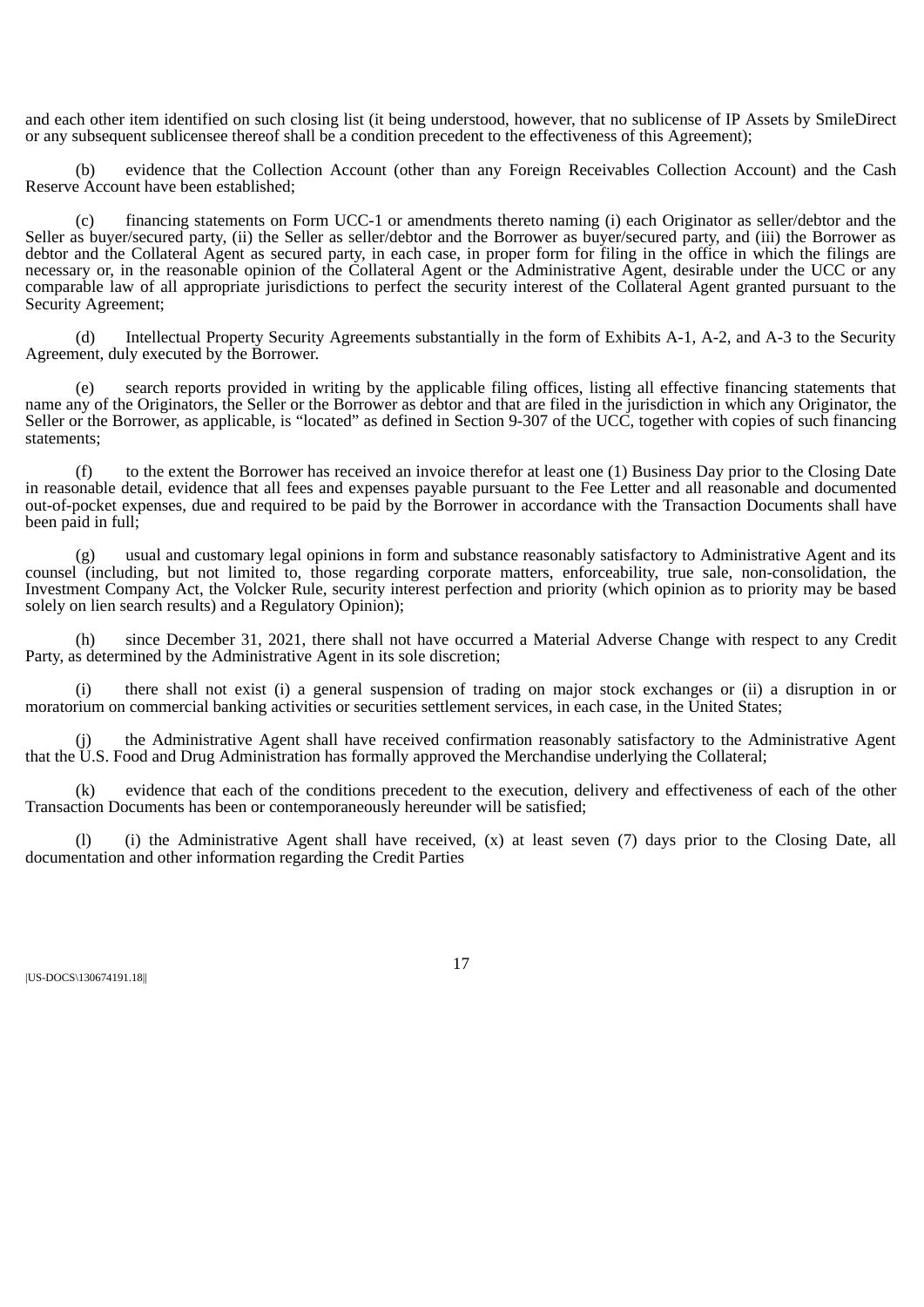requested in connection with applicable "know-your-customer" and anti-money laundering rules and regulations, including the Patriot Act, to the extent requested in writing of the Credit Parties at least ten (10) Business Days prior to the Closing Date, and (y) a properly completed and signed IRS Form W-8 or W-9, as applicable, for each Credit Party, and (ii) to the extent the Borrower qualifies as a "legal entity customer" under the Beneficial Ownership Regulation, any Lender that has requested, in a written notice to the Borrower at least five (5) Business Days prior to the Closing Date, a Beneficial Ownership Certification in relation to the Borrower shall have received such Beneficial Ownership Certification; *provided* that, upon the execution and delivery by such Lender of its signature page to this Agreement, the condition set forth in this clause (ii) shall be deemed to be satisfied;

(m) the representations and warranties of the Credit Parties contained in the Transaction Documents are true, correct and complete in all material respects on and as of such day as though made on and as of such day (unless the same explicitly relates solely to an earlier date), except to the extent such representations and warranties expressly relate to an earlier date (in which case such representations and warranties shall be true and correct in all material respects as of such earlier date); *provided* that any representation and warranty that is qualified by "materiality", "Material Adverse Effect" or similar language shall be true and correct (after giving effect to any qualification therein) in all respects;

(n) the Loan Amount shall not exceed the lesser of (i) the Permitted Loan Balance and (ii) \$255,000,000 immediately upon giving effect to the making of the Loans and the use of proceeds thereof;

(o) no event has occurred and is continuing, or would result from such Loan upon giving effect to such Loan, that constitutes an Event of Default, an Unmatured Event of Default, a Servicer Termination Event, an Unmatured Servicer Termination Event or a Servicer Liquidity Event;

(p) [reserved];

(q) the Administrative Agent shall have received a duly executed and completed Borrowing Request, which shall include a data tape regarding all consumer installment plan Receivables initially included in the Adjusted Net Accounts Receivable (other than Receivables originated under SmileDirect's classic "SmilePay" program), including the fields under the heading "Monthly Customer Payment History Tape" listed in Exhibit O hereto, and shall include a listing of all Identified Receivables, Defaulted Receivables, Delinquent Receivables and Internally-Serviced Receivables, if any; and

(r) copies of all filed UCC termination statements and amendments necessary to ensure that the Collateral Agent has a first priority perfected security interest in the Collateral.

The funding of the Initial Loans shall be deemed to be an acceptance by the Administrative Agent and the Lenders that the conditions precedent are satisfied and this Agreement is effective.

<span id="page-25-0"></span>Section 5.02 Loan Funding Conditions Precedent after the Closing Date. The agreement of each Lender to make any Loan requested to be made by it after the Closing Date is subject to the condition precedent that the Lenders shall have received or waived receipt of the following on or prior to each requested Loan Funding Date (unless otherwise noted):

(a) to the extent the Borrower has received an invoice therefor at least one (1) Business Day prior to such Loan Funding Date in reasonable detail, evidence that all

|US-DOCS\130674191.18||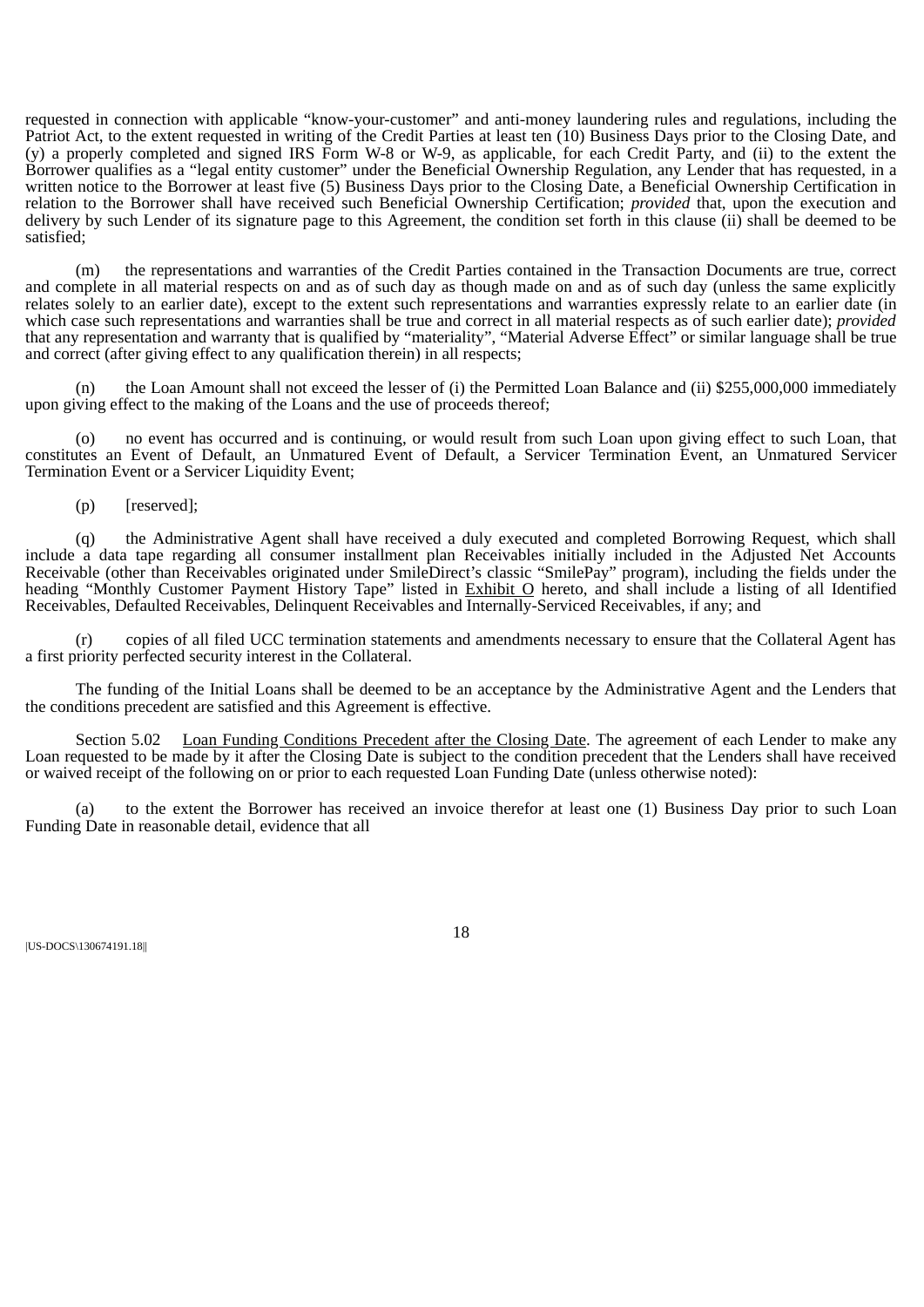reasonable and documented out-of-pocket expenses, due and required to be paid by the Borrower in accordance with the Transaction Documents shall have been paid in full;

(b) since December 31, 2021, there shall not have occurred a Material Adverse Change;

(c) there shall not exist (i) a general suspension of trading on major stock exchanges or (ii) a disruption in or moratorium on commercial banking activities or securities settlement services, in each case, in the United States;

(d) the representations and warranties of the Credit Parties contained in the Transaction Documents are true, correct and complete in all material respects on and as of such day as though made on and as of such day (unless the same explicitly relates solely to an earlier date), except to the extent such representations and warranties expressly relate to an earlier date (in which case such representations and warranties shall be true and correct in all material respects as of such earlier date); *provided* that any representation and warranty that is qualified by "materiality", "Material Adverse Effect" or similar language shall be true and correct (after giving effect to any qualification therein) in all respects;

(e) the Loan Amount shall not exceed the lesser of (i) the unused Commitments on the Loan Funding Date immediately prior to giving effect to the making of such Loans and (ii) the Permitted Loan Balance immediately upon giving effect to the making of such Loans and the use of proceeds thereof;

(f) no event has occurred and is continuing, or would result from such Loan upon giving effect to such Loan, that constitutes an Event of Default, an Unmatured Event of Default, a Servicer Termination Event, an Unmatured Servicer Termination Event or a Servicer Liquidity Event;

(g) the Administrative Agent shall have received a duly executed and completed Borrowing Request, which shall include a data tape regarding all consumer installment plan Receivables then included in the Adjusted Net Accounts Receivable (other than Receivables originated under SmileDirect's classic "SmilePay" program), including the fields under the heading "Monthly Customer Payment History Tape" listed in **Exhibit O** hereto, and shall include a listing of all Identified Receivables, Defaulted Receivables, Delinquent Receivables and Internally-Serviced Receivables, if any;

(h) the Commitment Period shall be in effect; and

(i) evidence that the Cash Reserve Account is subject to an Account Control Agreement reasonably satisfactory to the Collateral Agent.

The funding of the Loans on the requested Loan Funding Date shall be deemed to be an acceptance by the Administrative Agent and the Lenders that the conditions precedent with respect to the funding of such Loans are satisfied.

<span id="page-26-0"></span>Section 5.03 Conditions Precedent to All Releases. Each Cash Reserve Account Release, including the initial Cash Reserve Account Release, shall be subject to the conditions precedent that on the date of such Cash Reserve Account Release, the following statements shall be true (and shall be true immediately after such Cash Reserve Account Release), and the acceptance by the Borrower of the proceeds of such Cash Reserve Account Release shall be deemed to constitute, as of such Release Date, a confirmation by the Borrower that the following statements remain true:

|US-DOCS\130674191.18||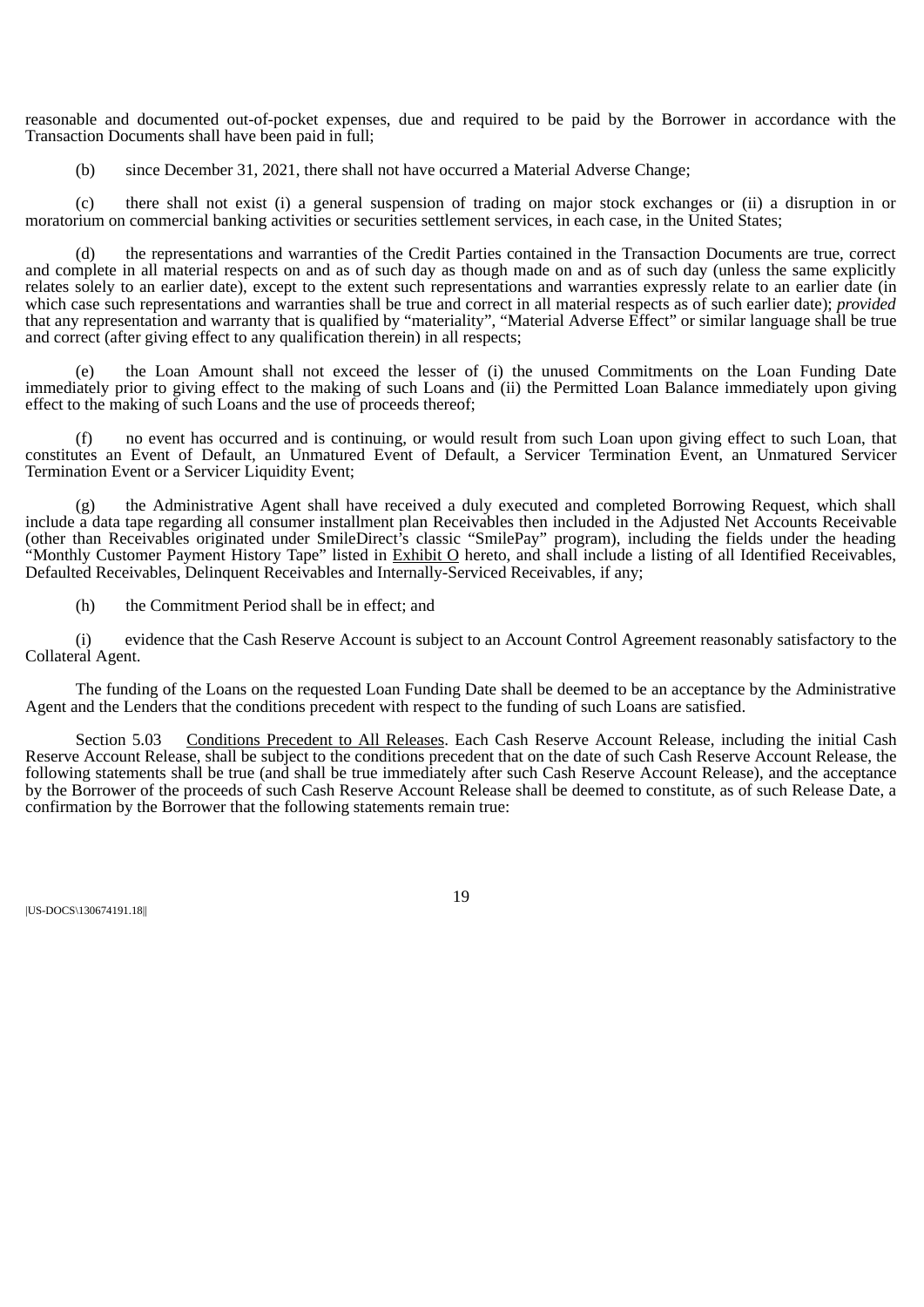(a) the representations and warranties of the Credit Parties contained in the Transaction Documents are true, correct and complete in all material respects on and as of such day as though made on and as of such day and shall be deemed to have been made (and must be correct in all material respects) on such day (unless the same explicitly relates solely to an earlier date);

(b) no event has occurred and is continuing, or would result from such Cash Reserve Account Release upon giving effect to such Cash Reserve Account Release that constitutes an Event of Default, an Unmatured Event of Default, a Servicer Termination Event, an Unmatured Servicer Termination Event, a Servicer Liquidity Event or a Warm Back-Up Servicing Trigger Event;

(c) the Loan Amount shall not exceed the Permitted Loan Balance and the amount on deposit in the Cash Reserve Account (including related Permitted Investments) is at least equal to the lesser of (A) \$51,000,000 and (B) 20% of the Loan Amount (in each case, after giving effect to such Cash Reserve Account Release and calculated on a *pro forma* basis as of the date of such proposed Cash Reserve Account Release);

(d) the Administrative Agent shall have received a Permitted Loan Balance Certificate, executed by an Authorized Officer of the Borrower and an Authorized Officer of the Servicer, showing a calculation of each of the Loan Amount and the Permitted Loan Balance both immediately before and upon giving effect to such proposed Cash Reserve Account Release;

(e) the Administrative Agent shall have received a duly executed and completed Cash Reserve Account Release Request;

(f) [Reserved];

(g) the amount remaining on deposit in the Collection Account is at least equal to the Required Collection Account Amount after giving effect to such proposed Cash Reserve Account Release; and

to the extent the Borrower has received an invoice therefor at least one (1) Business Day before the Release Date in reasonable detail, all fees and other amounts (including costs, expenses and indemnified amounts) then due and payable to the Lenders and the Administrative Agent, shall have been paid in full.

#### **Article VI**

# **REPRESENTATIONS AND WARRANTIES**

<span id="page-27-0"></span>Section 6.01 Representations and Warranties of the Borrower. The Borrower represents and warrants as follows to the Administrative Agent, the Collateral Agent and the Lenders as of the Closing Date and as of each Release Date:

(a) Organization, Corporate Powers. The Borrower is an entity duly formed, validly existing solely under the laws of the State of its formation, is in good standing under the laws of the State of its formation and is qualified in each state where a property is located if the laws of such state require qualification in order to conduct business of the type conducted by the Borrower, except to the extent that the failure to obtain or maintain any such qualification would not, either individually or in the aggregate, reasonably be expected to have a Material Adverse Effect.

|US-DOCS\130674191.18||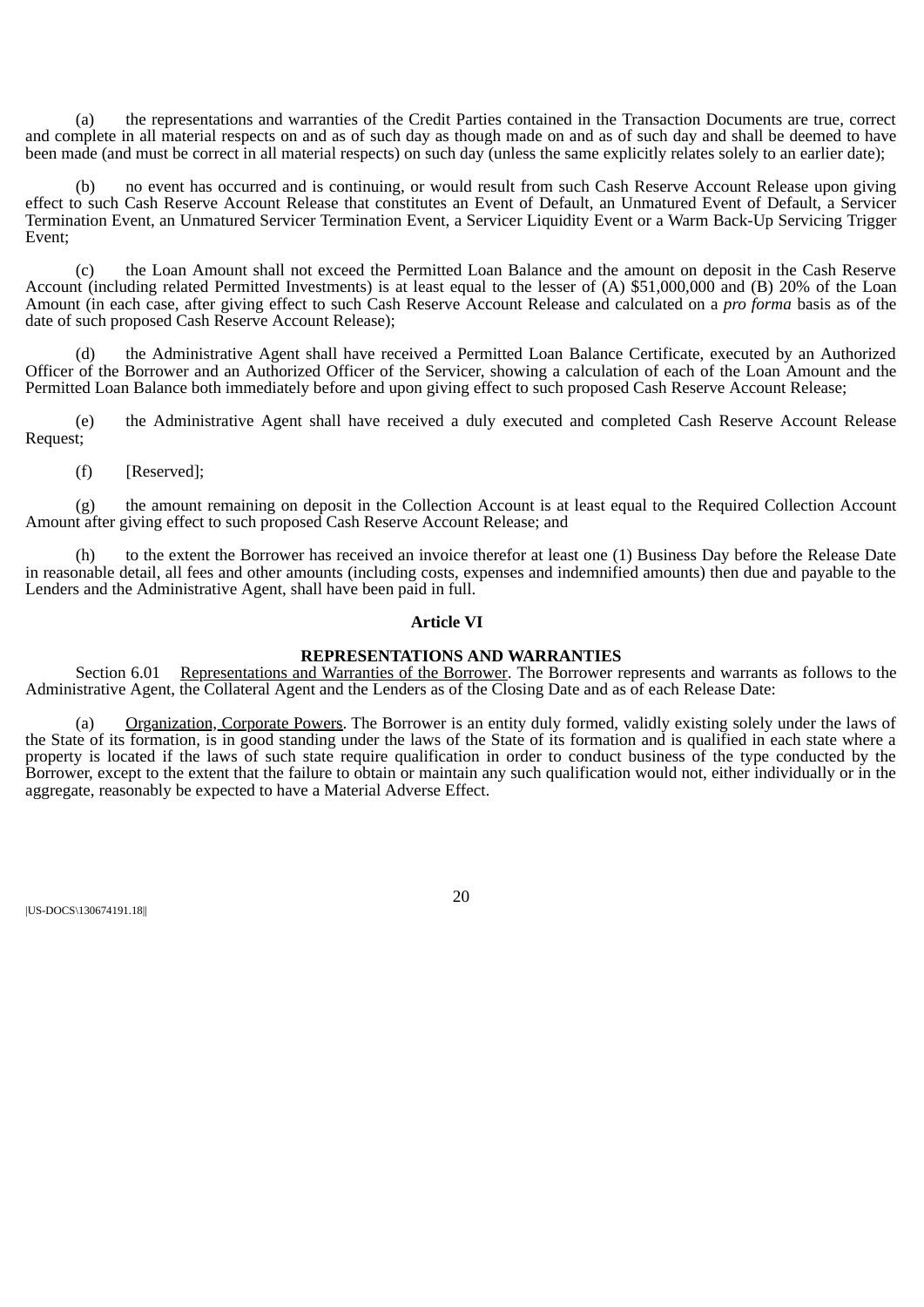(b) Authority, etc. The Borrower has full trust power and authority to execute and deliver this Agreement and the other Transaction Documents to which it is a party, and to perform in accordance herewith; the execution, delivery and performance of this Agreement and the other Transaction Documents by the Borrower, and the consummation of the transactions contemplated hereby and thereby, have been duly and validly authorized by the Borrower; each of this Agreement and the other Transaction Documents evidences the valid, binding and enforceable obligation of the Borrower, as such enforceability may be limited by bankruptcy, insolvency, fraudulent transfer and other laws limiting the enforceability of creditors' rights and by general principles of equity.

(c) Ability to Perform. The Borrower does not believe, nor does the Borrower have any reason or cause to believe, that it cannot perform its covenants and obligations contained in this Agreement and the other Transaction Documents to which it is a party.

(d) No Consent or Approval Required. No consent, approval, license, registration, authorization or order of any Regulatory Authority is required for the execution, delivery and performance by the Borrower of, or compliance by the Borrower with, this Agreement or the other Transaction Documents to which it is a party, or if required, such consent, approval, license, registration, authorization or order has (or will have) been obtained on or prior to the Closing Date, except for the filing of any UCC financing statements contemplated by the Transaction Documents.

(e) No Proceedings. There are no judgments, proceedings or investigations pending against the Borrower or, to the knowledge of a Responsible Officer of the Borrower, threatened in writing against the Borrower, before any Regulatory Authority: (i) asserting the invalidity of this Agreement or the other Transaction Documents; (ii) seeking to prevent the consummation of any of the transactions contemplated by this Agreement or the other Transaction Documents; or (iii) seeking any determination or ruling that could reasonably be expected to have a Material Adverse Effect.

(f) No Conflicts. Neither the execution and delivery of this Agreement and the other Transaction Documents, nor the fulfillment of or compliance with the terms and conditions of this Agreement and the other Transaction Documents, will conflict with or result in a breach of any of the terms, conditions or provisions of the Borrower's formation documents, or any legal restriction or any material agreement or instrument to which the Borrower is now a party or by which it is bound, or constitute a default or result in an acceleration under any of the foregoing.

(g) Solvency. The Borrower is Solvent.

(h) Tax Returns; Tax Status. The Borrower has filed all material tax returns (federal, state, local and foreign) required to be filed by it, such tax returns are true and accurate in all material respects, and the Borrower has timely paid or made adequate provision for the payment of all material Taxes and other material governmental assessments and material governmental charges, except for any such Taxes, assessments or charges that are being contested in good faith and with respect to which adequate reserves have been established in accordance with GAAP. The Borrower (i) is, and shall at all relevant times continue to be, a Disregarded Entity that is wholly owned by a U.S. Person and (ii) is not and will not at any relevant time become an association (or publicly traded partnership) taxable as an association for U.S. federal income tax purposes.

(i) No Modification. The Borrower has not amended, or permitted the amendment of, the terms of the Transaction Documents, except as permitted by and in accordance with the Transaction Documents.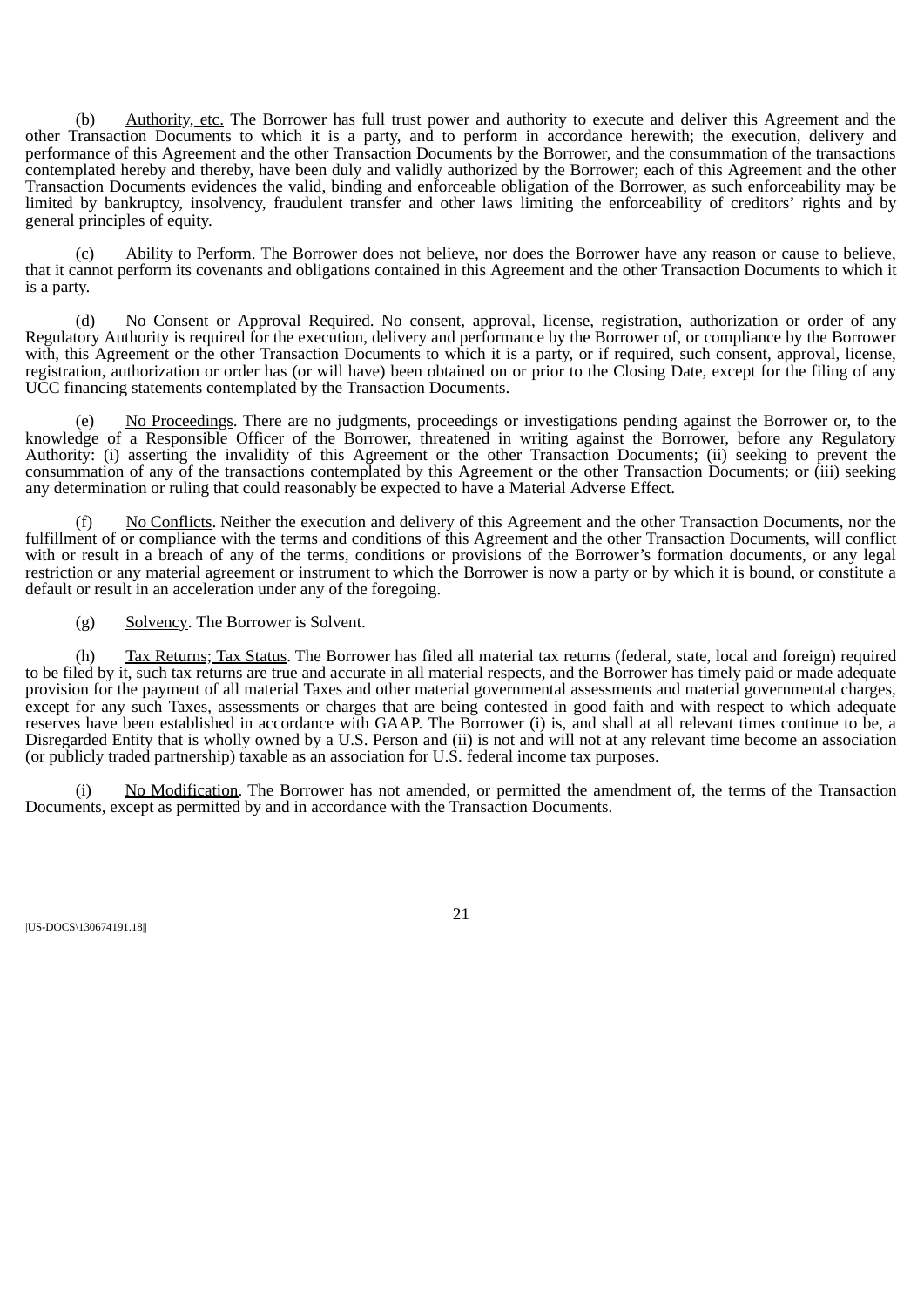(j) Transfer of All Property. Pursuant to (i) each Management Services Agreement, each Originator has (or will have) transferred to the Seller all of such Originator's right, title and interest in the Receivables and Related Assets purported to be transferred to the Seller under such Management Services Agreement; (ii) subject to Section 14.10, the Purchase Agreement, the Seller has (or will have) transferred to the Borrower all of the Seller's right, title and interest in the Receivables and Related Assets and the IP Assets purported to be transferred to the Borrower under the Purchase Agreement; and (iii) the Security Agreement, the Borrower has (or will have) pledged to the Collateral Agent, on behalf of the Secured Parties, all of the Borrower's right, title and interest in the Collateral purported to be pledged to the Collateral Agent, on behalf of the Secured Parties, under the Security Agreement.

(k) No Liens. The Borrower has not created, or suffered to exist, any Lien on the Collateral, other than any Lien terminated concurrent with or prior to the transfer pursuant to the Purchase Agreement and any Permitted Liens.

(l) Employee Benefit Plans. Except to the extent the following would not reasonably be expected to have a Material Adverse Effect, (i) each Plan is in compliance with all applicable requirements of ERISA, the Code and other Applicable Law, (ii) no ERISA Event has occurred or is reasonably expected to occur, (iii) the Borrower and each ERISA Affiliate has complied with the Funding Rules with respect to each Pension Plan, and no waiver of the minimum funding requirements under the Funding Rules has been applied for or obtained, (iv) as of the most recent valuation date for any Pension Plan, the funding target attainment percentage (as defined in Section 430 of the Code) is 60% or higher and no facts or circumstances exist that could reasonably be expected to cause the funding target attainment percentage to drop below such threshold as of the most recent valuation date and (v) the Borrower is not, and will not become at any time while any Obligation is outstanding, a Benefit Plan Investor.

(m) Accuracy of Information. Neither this Agreement nor any other Transaction Document to which the Borrower is a party, nor any certificate or written report (including any Monthly Report, as the same may be corrected pursuant to Section 3.05, any Cash Reserve Account Release Request as the same may be corrected pursuant to Section 3.05, and the Beneficial Ownership Certification) furnished to any Lender, the Collateral Agent or the Administrative Agent by or on behalf of the Borrower or any other Credit Party in connection herewith contained any untrue statement of a material fact or omitted to state a material fact necessary in order to make the statements contained herein and therein not misleading in any material respect on the date when made or delivered, as applicable, and in light of the circumstances under which such statements were made or delivered.

(n) Compliance with Statutes, etc. The Borrower is in compliance with all applicable statutes, regulations and orders of, and all applicable restrictions imposed by, all Regulatory Authorities in respect of the conduct of its business and the ownership of its property, except such non-compliance that would not reasonably be expected to have a Material Adverse Effect.

(o) Credit and Collection Policies. No changes have been made to the Credit and Collection Policies since the Closing Date, other than Permitted Policy Modifications and those which have been consented to by the Administrative Agent in writing (such consent not to be unreasonably withheld, conditioned or delayed).

(p) Not an Investment Company. The Borrower is not required to register as an "investment company" or a company controlled by an "investment company" within the meaning of the Investment Company Act of 1940, as amended (the "Investment Company Act"). In reaching the conclusion that the Borrower is not required to register as an "investment company" or a company controlled by an "investment company" within the meaning of the Investment Company Act, the Borrower is relying on the exemption from the definition of

|US-DOCS\130674191.18||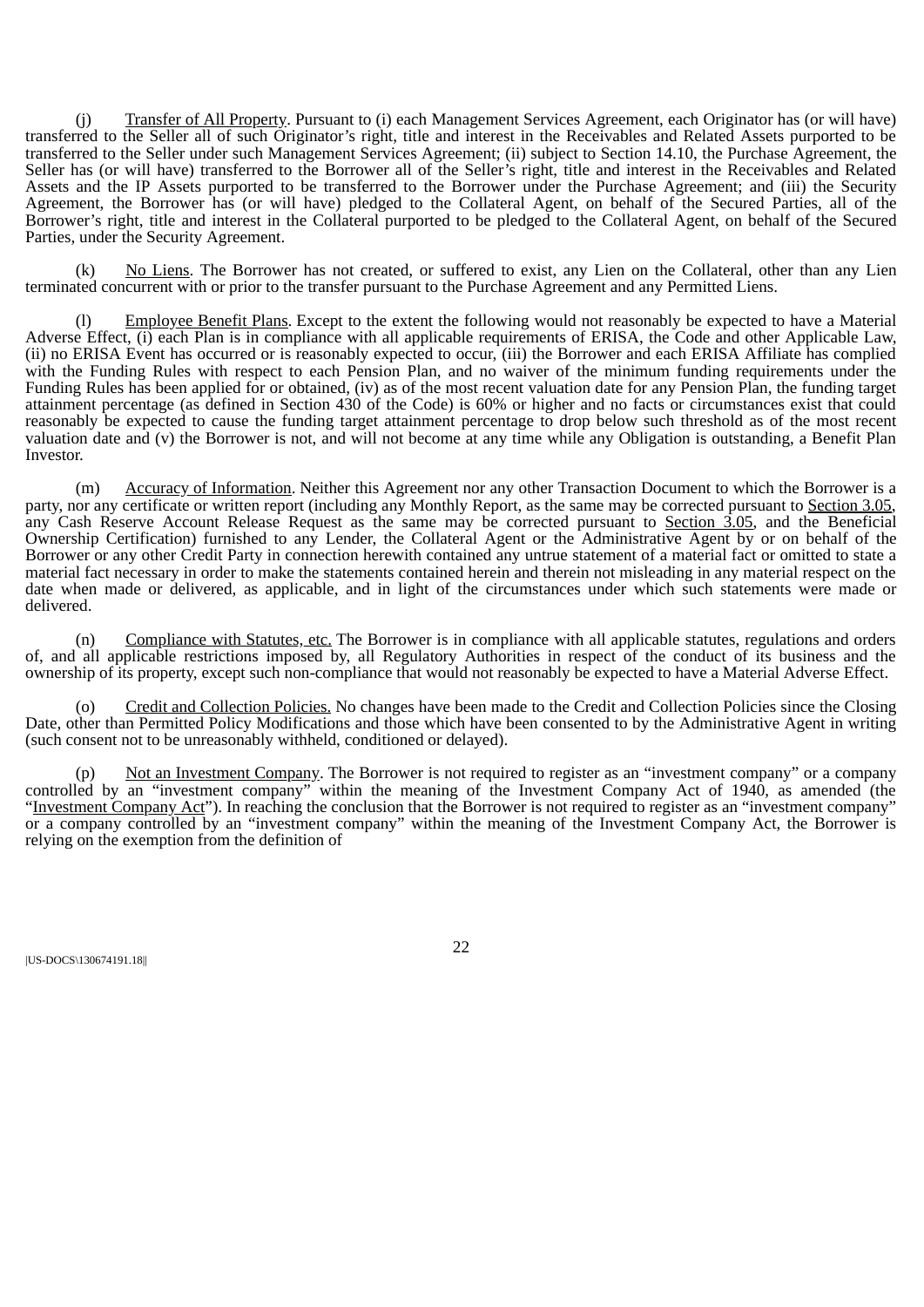"investment company" contained in Section 3(c)(5) of the Investment Company Act, although there may be additional exclusions or exemptions available to the Borrower. The Borrower is not a "covered fund" as defined under the Volcker Rule.

(q) Margin Regulations. The use of the Loans will not conflict with or contravene any of Regulations T, U or X promulgated by the Federal Reserve Board from time to time.

(r) Borrower Information. The chief place of business and chief executive office of the Borrower are located at the address of the Borrower referred to in Schedule 12.02, and the offices where the Borrower generally maintains all its books, records and documents relating to the Receivables are located at the addresses specified in <u>Schedule 6.01(r)</u> (or at temporary locations or at such other locations, notified to each Lender in accordance with Section 7.01(f), in jurisdictions where all action necessary to maintain the Collateral Agent's first priority (subject to Permitted Liens) perfected security interest, for the benefit of the Secured Parties, in the Collateral has been taken and completed). The exact legal name of the Borrower is set forth on the signature page hereof. Except as provided on Schedule  $6.01(r)$ , the Borrower has not changed its name, changed its corporate structure, changed its jurisdiction of organization, changed its chief place of business/chief executive office or used any name other than its exact legal name at any time during the past five years. The Location of the Borrower is Delaware.

(s) Prior Business Activity. The Borrower has no business activity except as contemplated in this Agreement and the other Transaction Documents and upon the date hereof is not party to any other debt, financing or other material transaction or agreement other than the Transaction Documents and its constitutive documents.

Indebtedness. The Borrower has not incurred, created or assumed any Indebtedness, except for Indebtedness that has been paid in full on or prior to the date hereof and Indebtedness arising under or expressly permitted by this Agreement or the other Transaction Documents.

(u) Ordinary Course of Business. Each payment of interest and principal on the Loans will have been (i) in payment of a debt incurred in the ordinary course of business or financial affairs on the part of the Borrower and (ii) made in the ordinary course of business or financial affairs of the Borrower.

Qualifications. The Borrower possesses all necessary qualifications and licenses to acquire and hold the Receivables and all of its other assets except to the extent that the failure to have such qualifications and licenses would not reasonably be expected to have a Material Adverse Effect.

(w) Material Adverse Change. No Material Adverse Change has occurred since December 31, 2021.

(x) Policies and Procedures. Borrower has implemented and maintains and will continue to maintain in effect and enforce policies and procedures designed to promote and achieve compliance in all material respects by Borrower, its Subsidiaries (if any) and their respective directors, officers, employees and agents with Anti-Corruption Laws and applicable Sanctions, and Borrower, its Subsidiaries (if any) and their respective officers and employees and, to the knowledge of Borrower, its directors and agents, are in compliance in all material respects with Anti-Corruption Laws and applicable Sanctions.

No Sanctioned Persons. None of (a) any Credit Party, any Subsidiary (if any) or any of their respective directors, officers or employees, or (b) to the knowledge of any such Credit Party or Subsidiary, any agent of such Credit Party or any Subsidiary that will act in any

|US-DOCS\130674191.18||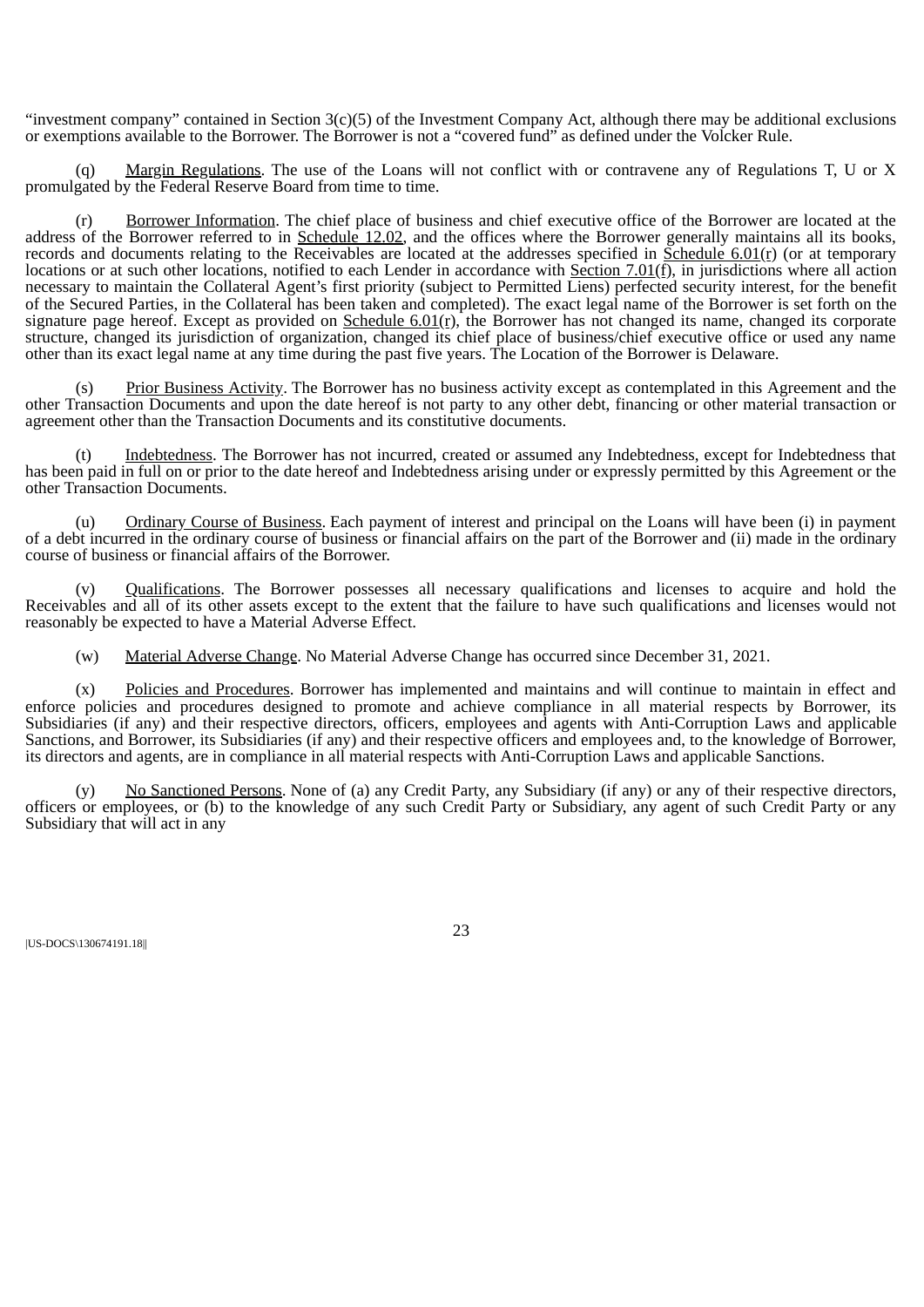capacity in connection with or benefit from the credit facility established hereby, is a Sanctioned Person.

(z) Use of Proceeds. No Loans, use of proceeds by the Borrower or any Affiliate thereof, or other transaction contemplated by this Agreement or the other Transaction Documents will violate Anti-Corruption Laws or applicable Sanctions.

<span id="page-31-0"></span>Section 6.02 Additional Representations and Warranties. The Borrower represents and warrants as follows to the Administrative Agent, the Collateral Agent and the Lenders as of the Closing Date and as of each Interest Payment Date and each Release Date:

(a) Perfected Security Interest. Each Receivable is owned by the Borrower free and clear of any Lien other than a Permitted Lien. All other Collateral is owned by the Borrower free and clear of any Lien other than a Permitted Lien. Except for the filing of the financing statements as described in the Security Agreement, no further action, including any filing or recording of any document, is necessary in order to establish and perfect the first priority security interest of the Collateral Agent, for the benefit of the Secured Parties, in the Collateral as against any third party in any applicable jurisdiction, including, without limitation, any purchaser from, or creditor of, the Borrower. No valid financing statement or other valid instrument similar in effect covering any of the Collateral or any interest therein is on file in any recording office except such as may be filed (i) in connection with any Lien arising solely as the result of any action taken by the Collateral Agent, (ii) in favor of the Collateral Agent, (iii) for which UCC termination statements or partial release statements reasonably satisfactory to the Collateral Agent and the Administrative Agent have been, or substantially contemporaneously with the Closing Date will be, filed (copies of which, along with any other documents necessary to evidence the release all security interests (other than that of the Collateral Agent) in such Receivable, to the extent required for all such prior security interests to be terminated, have been delivered to the Collateral Agent and the Administrative Agent) or (iv) in connection with the release of any Collateral pursuant to the terms of this Agreement. Other than the filing of financing statements described in clauses (i) through (iii) of the immediately preceding sentence and any necessary amendments and continuations thereof, no consent of any other Person (other than consents that have been obtained prior to the date hereof) and no authorization, approval, or other action by, and no notice to or filing with, any Regulatory Authority is required to be made or obtained by any SmileDirect Entity (x) for the pledge by the Borrower of the Collateral pursuant to the Security Agreement or (y) for the perfection or maintenance of the security interest created hereby (including the first priority nature of such security interest).

## (b) [Reserved].

(c) Acquisition of Receivables. With respect to each Receivable or IP Asset, such Receivable and IP Asset was acquired (i) by the Borrower from the Seller pursuant to the Purchase Agreement or the Existing Purchase Agreement, as the case may be, and (ii) by, in the case of each such Receivable, the Seller from an Originator pursuant to a Management Services Agreement, in each case of clause (i) and (ii), for (a) fair market value, fair consideration and reasonably equivalent value and/or (b) as a capital contribution. The Borrower has not purchased any Receivables other than pursuant to the Purchase Agreement.

## (d) [Reserved].

(e) No Other Receivables. As of the date of the transfer by the Seller to the Borrower, neither the Seller nor any other Credit Party has title to any Receivable that has not been transferred to the Borrower.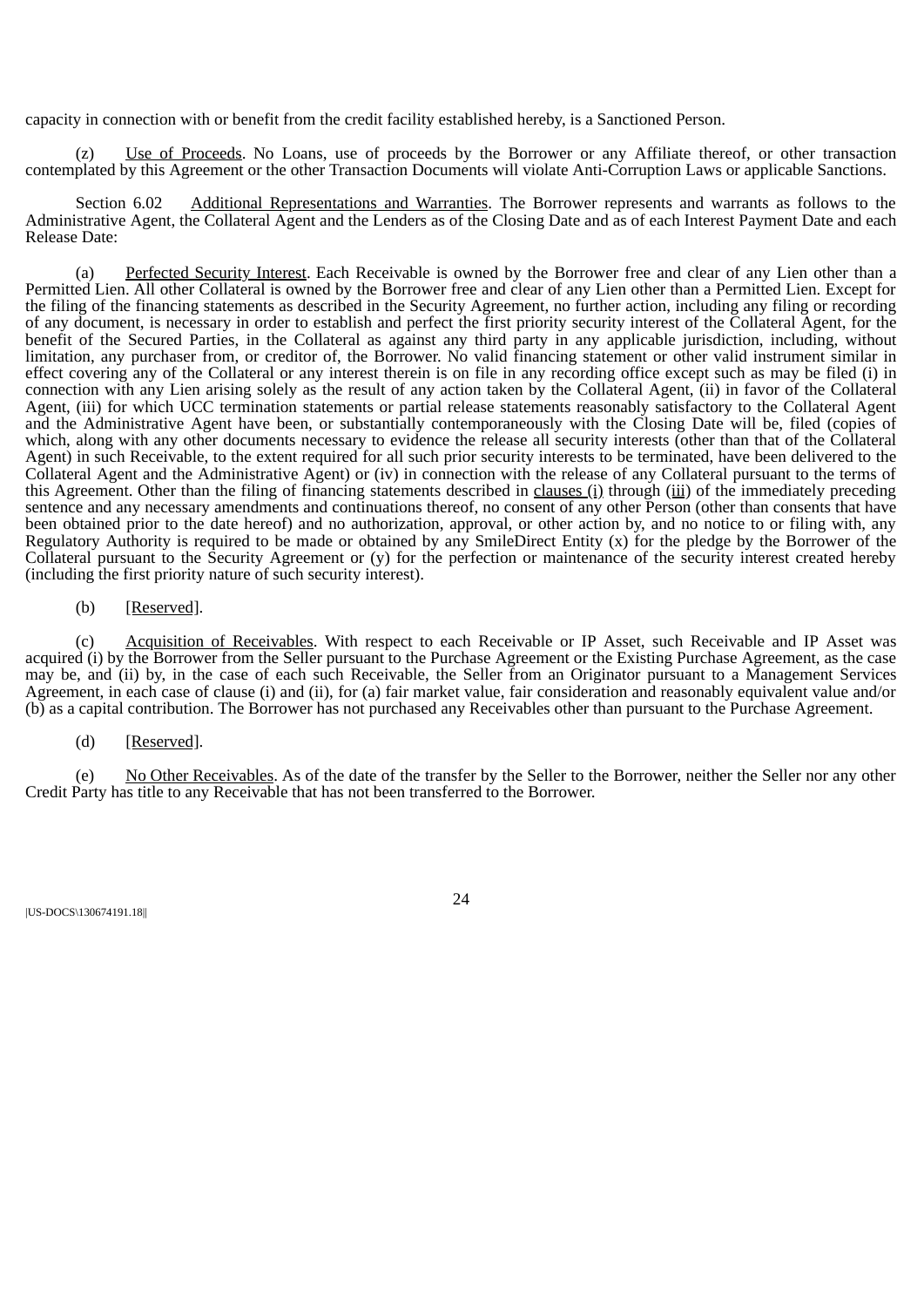<span id="page-32-0"></span>(f) Servicing. Each Receivable is being serviced in accordance with the provisions of the Servicing Agreement.

### **ARTICLE VII**

#### **COVENANTS**

Section 7.01 Affirmative Covenants of the Borrower. From the date hereof until the Final Payout Date, the Borrower will comply with the following covenants, unless the Required Lenders (or all Lenders in the case of a Fundamental Amendment) shall otherwise consent in writing:

(a) Compliance with Laws, Etc. The Borrower shall comply with all applicable federal, state and local laws, rules, regulations, licensing standards and orders, including those with respect to the Receivables, except to the extent the failure to comply therewith, either individually or in the aggregate, would not reasonably be expected to have a Material Adverse Effect.

(b) Preservation of Existence. The Borrower shall preserve and maintain its existence as a Delaware statutory trust. The Borrower shall preserve and maintain its rights, franchises and privileges in the jurisdiction of its formation, and qualify and remain qualified in good standing as a foreign organization in each jurisdiction where the failure to preserve and maintain such existence, rights, franchises, privileges and qualification would not reasonably be expected to have a Material Adverse Effect.

Inspections. Upon reasonable prior written notice to a Responsible Officer of the Borrower during regular business hours, permit the Collateral Agent, the Back-Up Servicer and/or the Administrative Agent or any of their agents or representatives (i) to examine and make copies of and abstracts from all books, records and documents (including, without limitation, computer tapes and disks) in the possession or under the control of the Borrower, the Seller, any Originator or the Servicer relating to the Collateral or the Borrower's acquisition of Receivables, and (ii) to visit the offices and properties of the Borrower, the Seller, any Originator or the Servicer, as applicable, for the purpose of examining such materials described in clause (i) above, and to discuss matters relating to Receivables or the Borrower's, the Seller's, the Originators' or the Servicer's performance under the Transaction Documents with any of the officers, directors or independent public accountants of any Credit Party having knowledge of such matters, in each case with a Responsible Officer of Seller and such Credit Party having a reasonable opportunity to be present during such discussions. Unless an Event of Default or Servicer Termination Event has occurred and is continuing, (i) such inspections shall be limited to two (2) in total for both the Collateral Agent and Administrative Agent per any calendar year and (ii) the Collateral Agent and/or Administrative Agent shall provide at least fifteen (15) Business Days' prior written notice of its request for such an inspection. All reasonable costs and expenses related to any visit and examination pursuant to this Section  $7.01(c)$  shall be borne by the Borrower. Notwithstanding anything to the contrary in this Section 7.01(c), or in any other provision of this Agreement or any other Transaction Document, none of the Borrower, the Seller, any Originator, the Servicer or any Affiliate of any of the foregoing will (x) be required to disclose, permit the inspection, examination or making copies or abstracts of, or discussion of, any document, information or other matter to the extent (i) such disclosure to the Administrative Agent, the Collateral Agent, the Back-Up Servicer or any Lender (or their respective representatives or contractors) is prohibited by any Applicable Law (including, without limitation, the Health Insurance Portability and Accountability Act of 1996, as amended (HIPAA)), (ii) is subject to attorney-client privilege or protection as attorney work product with respect to any ongoing matter, litigation or investigation where the Borrower has reasonably determined that it would be harmed if such privilege or protection were lost or (iii) such

|US-DOCS\130674191.18||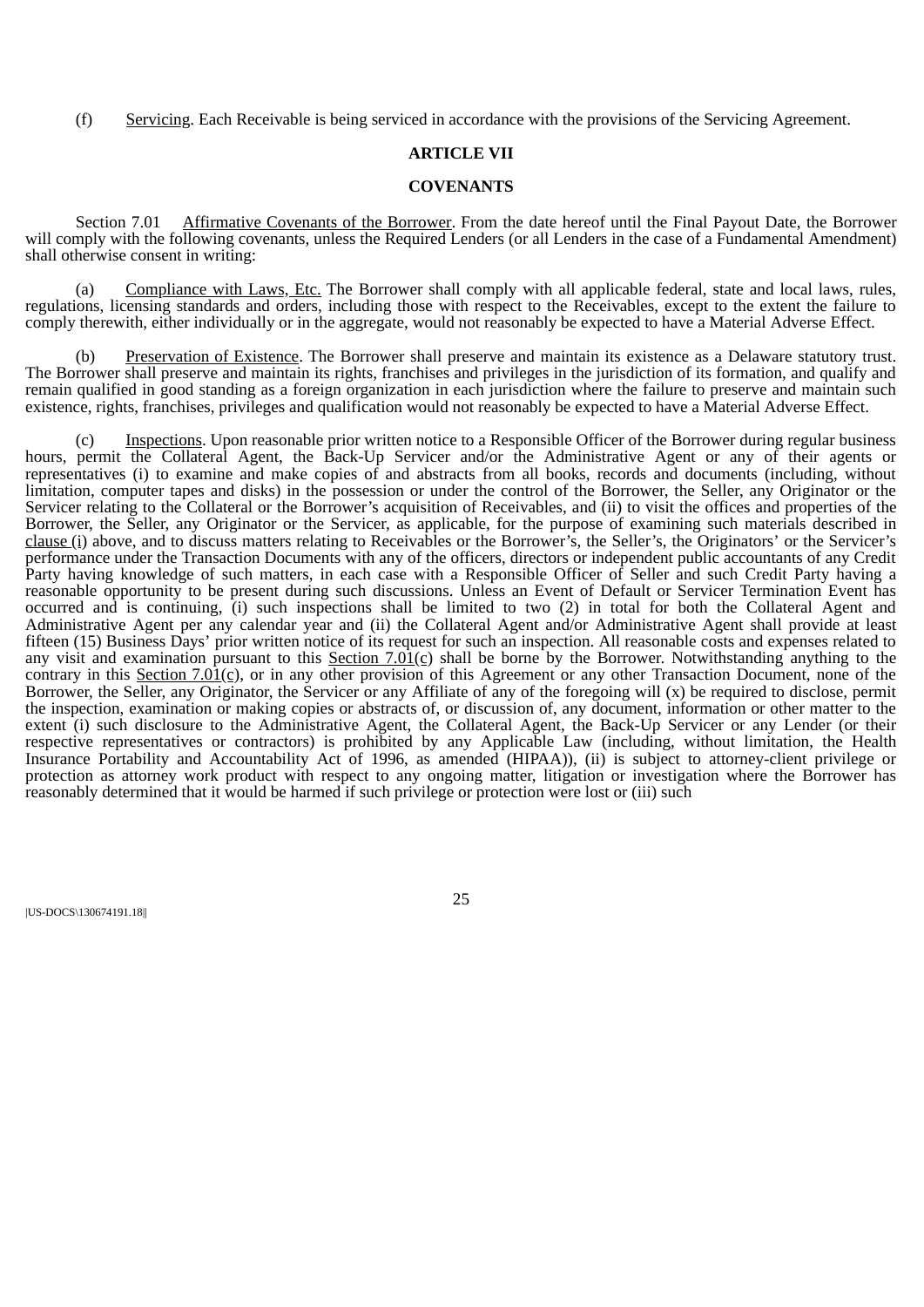disclosure would breach a binding confidentiality obligation reasonably entered into in good faith and owed to a Person other than the Parent or any of its Affiliates or (y) disclose any books, records or documents to the Administrative Agent, the Collateral Agent, the Back-Up Servicer or any Lender for which the disclosure thereof is prohibited by HIPAA. If any document, information or other matter is withheld from the Administrative Agent, the Collateral Agent, the Back-Up Servicer or any Lender pursuant to the preceding sentence, then, to the extent possible without violating any Applicable Law or waiving attorney-client privilege or protection as attorney work product, the Borrower shall provide a list of what items have been withheld and the basis therefor, in each case, unless (i) such document or information is  $(A)$  an engagement letter or related agreement (or any draft of any of the foregoing) entered into or to be entered into by any SmileDirect Entity in connection with the acquisition by a thirdparty of any Equity Interests in any SmileDirect Entity or any related board resolutions, board minutes or board materials, but only to the extent specifically related thereto or (B) any commitment letter, fee letter, credit agreement, receivables purchase agreement, repurchase agreement or other financing agreement (or any draft of any of the foregoing) entered into or to be entered into by any SmileDirect Entity in anticipation of replacing this Agreement and the other Transaction Documents or any related board resolutions, board minutes or board materials, but only to the extent specifically related thereto or (ii) access to the applicable document, information or other matter would constitute a conflict of interest, upon the advice of counsel, between the Administrative Agent, the Collateral Agent, the Back-Up Servicer and/or any Lender, on the one hand, and the Borrower and/or any of its Affiliates, on the other hand, with respect to matters concerning the financing transaction contemplated by this Agreement.

(d) Keeping of Records and Books of Account. The Borrower shall, and shall cause the Servicer to, note on its books and records pertaining to the Receivables that the Receivables have been acquired by the Borrower and pledged to the Collateral Agent, on behalf of the Secured Parties, maintain and implement (or cause to be maintained and implemented) administrative and operating procedures (including, without limitation, an ability to recreate records evidencing the Receivables in the event of the destruction of any originals thereof), and keep and maintain, or cause to be kept and maintained, all documents, books, records and other information reasonably necessary for the collection of the Receivables (including records adequate to permit the daily identification of each new Receivable included in the Collateral from time to time and all Collections of, payments on and adjustments to each existing Receivable).

(e) Performance and Compliance with Contracts. At its expense, the Borrower shall timely and fully perform and comply with all provisions, covenants and other promises required to be observed by it under the Contracts, the Receivables, the Servicing Agreement, and other Transaction Documents to which the Borrower is a party, the failure to perform or comply with which would, either individually or in the aggregate, reasonably be expected to have a Material Adverse Effect.

Location. The Borrower shall keep its chief place of business and chief executive office, and the offices where it generally keeps its records concerning the Receivables and all agreements related to such Collateral (and all original documents relating thereto, unless such documents have been delivered to the Servicer, the Collateral Agent, the Administrative Agent or the Collateral Agent or Administrative Agent's designee), at the address(es) of such Person referred to in Schedule  $6.01(\bar{r})$  or, upon ten (10) days' prior written notice to the Collateral Agent and the Administrative Agent, at such other locations selected by it with respect to which all actions required to maintain the Collateral Agent's first priority (subject to Permitted Liens) perfected security interest, for the benefit of the Secured Parties, in the Collateral have been taken and completed. The Borrower shall keep its Location at the Location identified in Schedule  $6.01(r)$  or, upon thirty (30) days' prior written notice to the Collateral Agent and the Administrative Agent, at such other Location where all actions required to maintain the

|US-DOCS\130674191.18||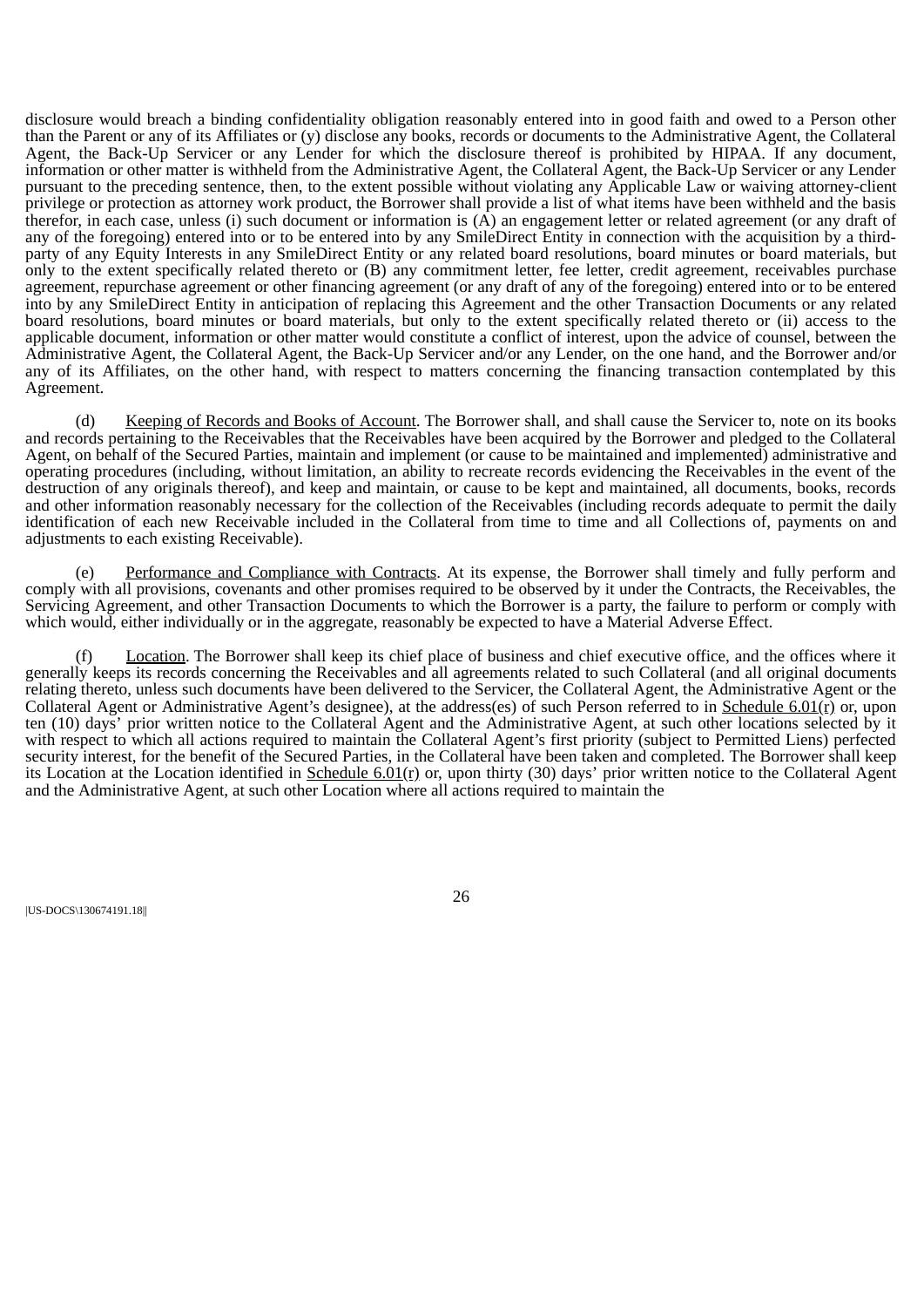Collateral Agent's first priority (subject to Permitted Liens) perfected security interest, for the benefit of the Secured Parties, in the Collateral shall have been taken and completed.

(g) Servicing Agreement, Purchase Agreement and Other Transaction Documents; Enforcement. The Borrower shall maintain in effect the Servicing Agreement (for so long as Receivables are serviced thereunder), the Purchase Agreement and the other Transaction Documents and diligently and promptly enforce its rights and the obligations of the other parties thereunder to the extent that it (i) is in its best interest to do so, as determined by the Borrower in its reasonable discretion and (ii) not adverse to the interests of the Secured Parties.

(h) Servicer Termination Events; Replacement Servicer. If a Servicer Termination Event shall have occurred and is continuing or the Servicing Agreement shall not be in full force and effect for any reason, the Collateral Agent (acting at the direction of the Required Lenders) shall have the right to remove the Servicer, or cause and direct the Borrower to remove the Receivables from servicing by the Servicer, pursuant to the terms of the Servicing Agreement. To the extent requested in writing by the Collateral Agent or Administrative Agent during the continuation of a Servicer Termination Event, the Borrower shall, and the Borrower shall direct the Servicer to, take any actions reasonably requested by the Collateral Agent or the Administrative Agent in order to facilitate the transition of servicing rights and all required records and information to the Back-Up Servicer, pursuant to the Back-Up Servicing Agreement.

Insurance. The Borrower shall direct the Servicer to maintain in effect insurance in such liability and amounts and with such deductibles as are customary in the industry, as reasonably determined by the Borrower, and provide prompt notice to the Collateral Agent and the Administrative Agent of any changes in such insurance if such changes would be material and adverse to the Lenders.

(j) Further Assurances. The Borrower shall from time to time upon the request of the Administrative Agent or the Collateral Agent, at the Borrower's sole expense, promptly execute, acknowledge and deliver such further documents and do such other acts and things consistent with the terms of the Transaction Documents as the Administrative Agent or the Collateral Agent may reasonably request in order to effect fully the purposes of the Transaction Documents.

(k) Separate Business. Except as contemplated or provided herein or in the other Transaction Documents, the Borrower shall at all times:

(i) (y) maintain and prepare financial reports, books and records and bank accounts separate from those of the other Credit Parties, its other Affiliates and any other Person or entity, except that consolidated financial statements and tax returns are permitted, and (z) not permit any Affiliate or any other Person independent access to the Borrower's bank accounts;

(ii) not commingle the Borrower's funds and other assets with those of any other Credit Party, any other Affiliate or any other Person or entity (other than any such commingling expressly permitted by this Agreement and/or the other Transaction Documents);

(iii) file its own tax returns, if any, as may be required under Applicable Law, to the extent not part of a consolidated group filing a consolidated return or returns and not treated as a division or a disregarded entity for tax purposes of another taxpayer, and pay any U.S. federal and material state, local and foreign Taxes required to be paid by it under Applicable Law, other than taxes being contested in good faith by appropriate action with respect to which adequate reserves have been established in accordance with GAAP;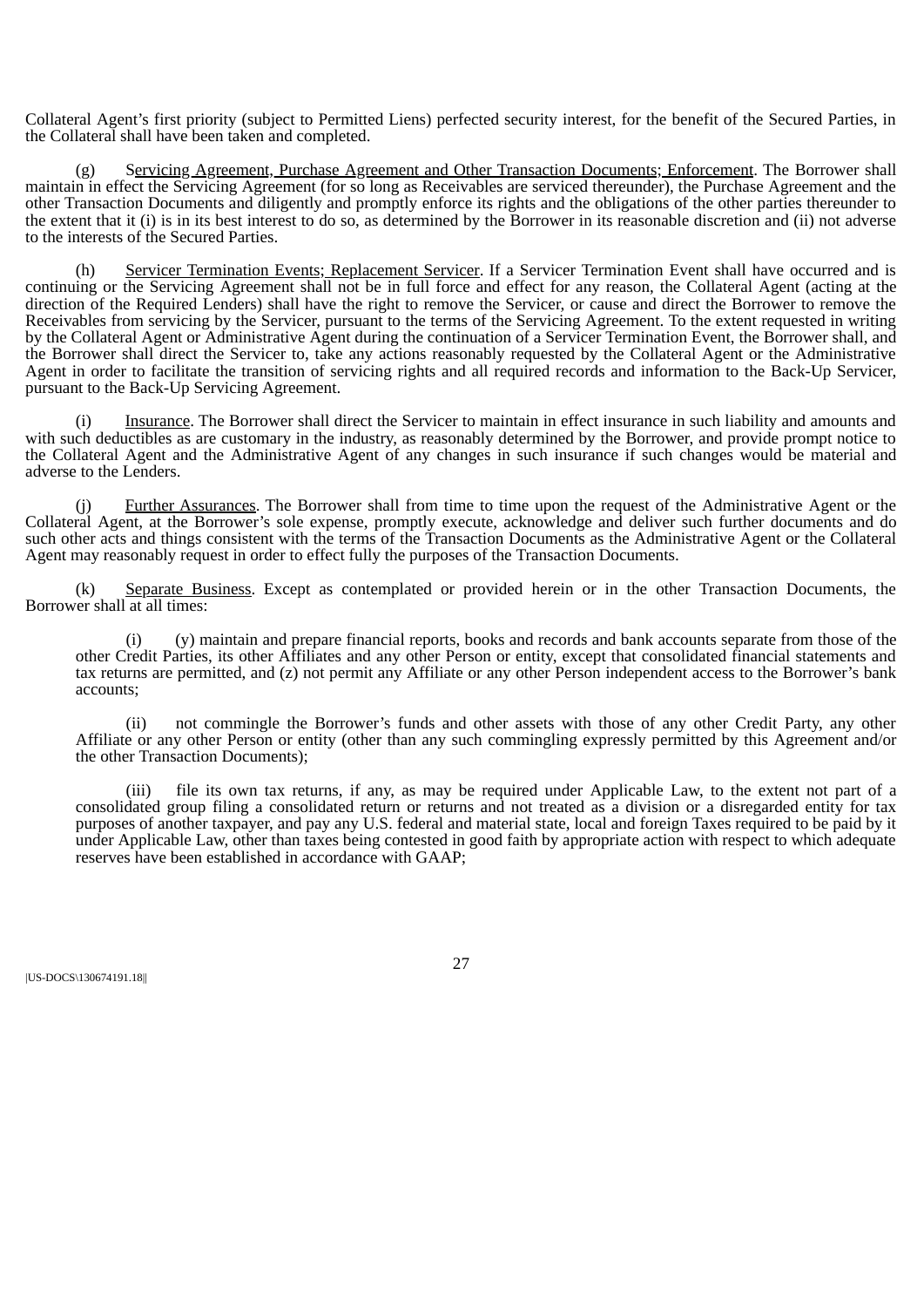(iv) conduct the Borrower's business in its own name and hold all of the Borrower's assets in its own name and in such a manner that it will not be costly or difficult to segregate, ascertain or identify the Borrower's individual assets from those of the other Credit Parties, any other Affiliate or any other Person;

(v) remain Solvent and pay its debts and liabilities (including employment and overhead expenses) from its assets as the same become due, after giving effect to grace and cure periods; *provided*, *however*, that, notwithstanding any provision of this Agreement or any other Transaction Document to the contrary, (i) no Affiliate of the Borrower shall (A) be required to make any additional capital contributions to the Borrower or (B) have any liability with respect to any Receivable solely as a result of any changes in general economic conditions or movements in interest rates and (ii) the Borrower shall comply with the terms of clause (xxii) below;

(vi) do all things necessary to observe procedural trust formalities (including the separateness provisions contained in the Borrower's organizational documents), and preserve the Borrower's existence as a single-purpose, bankruptcy-remote entity;

(vii) enter into transactions with Affiliates only if each such transaction is commercially reasonable and on substantially similar terms as a transaction that would be entered into on an arm's-length basis with a Person other than an Affiliate of the Borrower;

(viii) compensate each of its consultants and agents from its own funds for services provided to it and pay from its own assets all of its obligations of any kind incurred;

(ix) not (y) acquire or hold securities of any Affiliate or (z) buy any evidence of Indebtedness issued by any other Person or entity, other than Receivables;

allocate fairly and reasonably and pay from its own funds the cost of  $(y)$  any overhead expenses (including paying for any office space) shared with any Affiliate of the Borrower and (z) any services (such as asset management, legal and accounting) that are provided jointly to the Borrower and one or more of its Affiliates;

(xi) maintain and utilize separate invoices and checks bearing its own name;

(xii) except as arising under or expressly permitted by this Agreement or any other Transaction Documents, not incur, create or assume any Indebtedness and not make any loans or advances to, or pledge its assets for the benefit of, any other Person or entity, including, without limitation, any other Credit Party or any other Affiliate;

(xiii) be, and at all times hold itself out to the public as, a legal entity separate and distinct from any other Person;

(xiv) to the extent known by the Borrower or the Seller, correct any misunderstanding regarding the separate identity of the Borrower;

(xv) not identify the Borrower as a division of any of its Affiliates or any other entity;

(xvi) not engage, directly or indirectly, in any business other than the actions required or permitted to be performed under Section 2.03 of the Trust Agreement;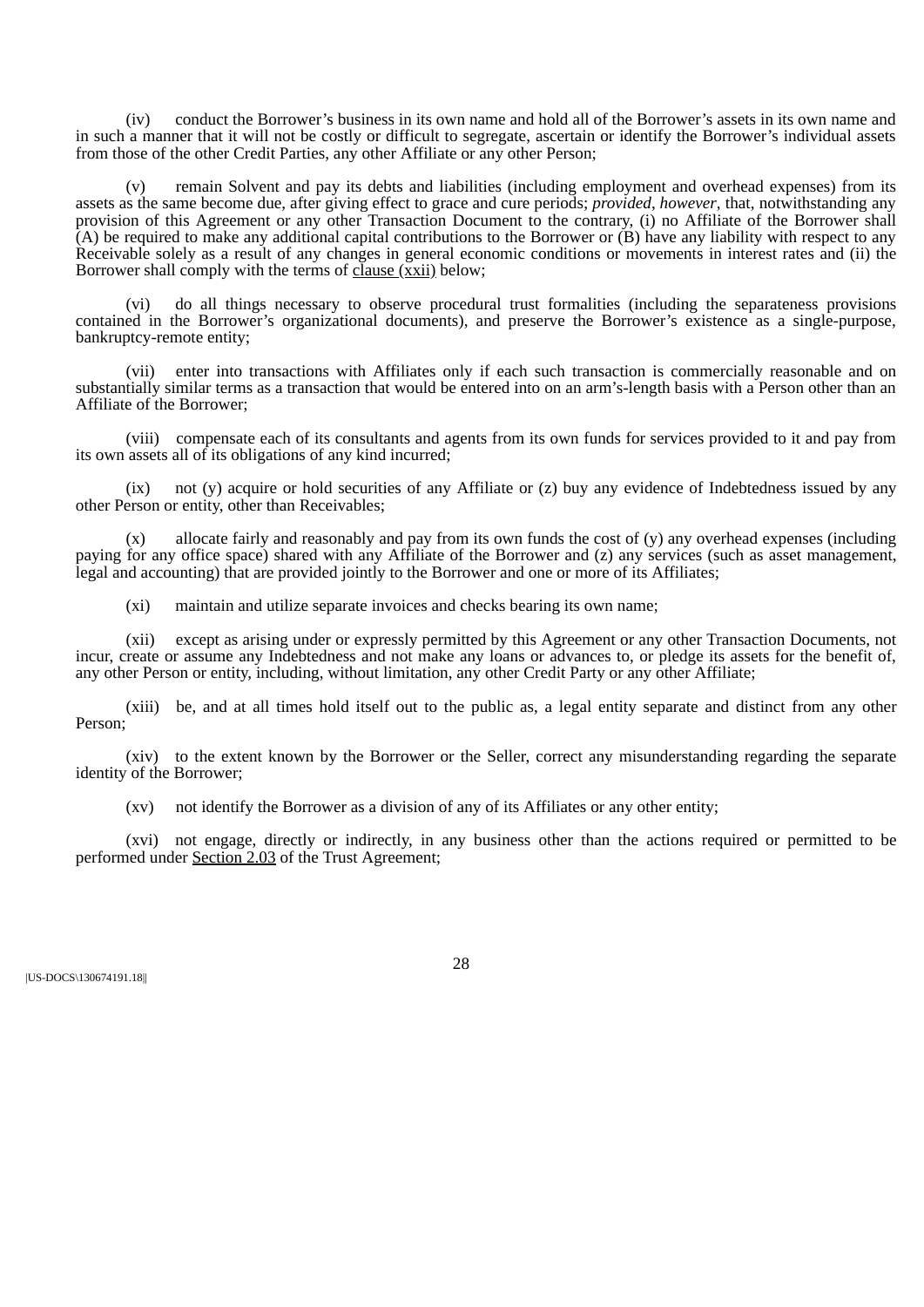(xvii) not amend, modify or otherwise change its organizational documents, or suffer the same to be amended, modified or otherwise changed in any manner without the prior written consent of the Required Lenders (such consent not to be unreasonably withheld, conditioned or delayed);

(xviii) not guarantee any obligation of any Person, including any Affiliate or become obligated for the debts of any other Person or hold out its credit as being available to pay the obligations of any other Person;

(xix) to the fullest extent permitted by law, not engage in any dissolution, division, liquidation, consolidation, merger, sale or other transfer of any of its assets outside the ordinary course of the Borrower's business;

(xx) not form, acquire or hold any subsidiary (whether corporate, partnership, limited liability company or other) or own any Equity Interest in any other entity, other than Permitted Investments;

(xxi) not own any material asset or material property other than the Collateral and incidental personal property necessary for the ownership or operation of the Borrower and/or the Collateral; and

(xxii) conduct its business and activities in all material respects in compliance with the assumptions contained in and material to the legal opinions of Foley & Lardner LLP dated on or about the Closing Date relating to true sale and substantive consolidation issues (the "Bankruptcy Opinions").

The Borrower hereby acknowledges that each Lender is entering into the transactions contemplated by this Agreement in reliance upon the Borrower's identity as a legal entity that is separate from the other Credit Parties.

Deposit of Collections. The Borrower shall, and shall instruct the Seller and the Servicer to, deposit (or cause to be deposited) into the Collection Account (i) all Collections and (ii) all payments received pursuant to the IP License Agreement, in each case, in accordance with the Servicing Agreement.

(m) Protection and Perfection of Collateral. The Borrower will promptly execute and deliver at the Borrower's expense, all further instruments and documents, and take all further action necessary, or that the Collateral Agent or the Administrative Agent may reasonably request consistent with the terms of this Agreement and the other Transaction Documents, in order to maintain the Collateral Agent's first priority (subject to Permitted Liens) perfected security interest in the Collateral for the benefit of the Secured Parties, and to enable the Collateral Agent, on behalf of the Secured Parties, to exercise or enforce any of its rights and remedies hereunder or under any other Transaction Document pursuant to the terms hereof and thereof. Without limiting the generality of the foregoing, the Borrower will and will instruct the Servicer to: (i) authorize and file such financing statements, or amendments (including continuation statements) thereto or assignments thereof, and such other instruments or notices, as may be necessary or appropriate (or as the Collateral Agent or the Administrative Agent may reasonably request); and (ii) mark its master data processing records relating to such Collateral with a numeric code or other appropriate designation evidencing that the Collateral Agent, for the benefit of the Secured Parties, has acquired an interest therein as provided in this Agreement. If the Borrower or the Seller fail to perform any of their respective agreements or obligations under this Section 7.01, the Collateral Agent and/or the Administrative Agent may (but shall not be required to) itself perform, or cause performance of, such agreement or obligation, and the reasonable and documented out-of-pocket expenses of the Collateral Agent and/or the

|US-DOCS\130674191.18||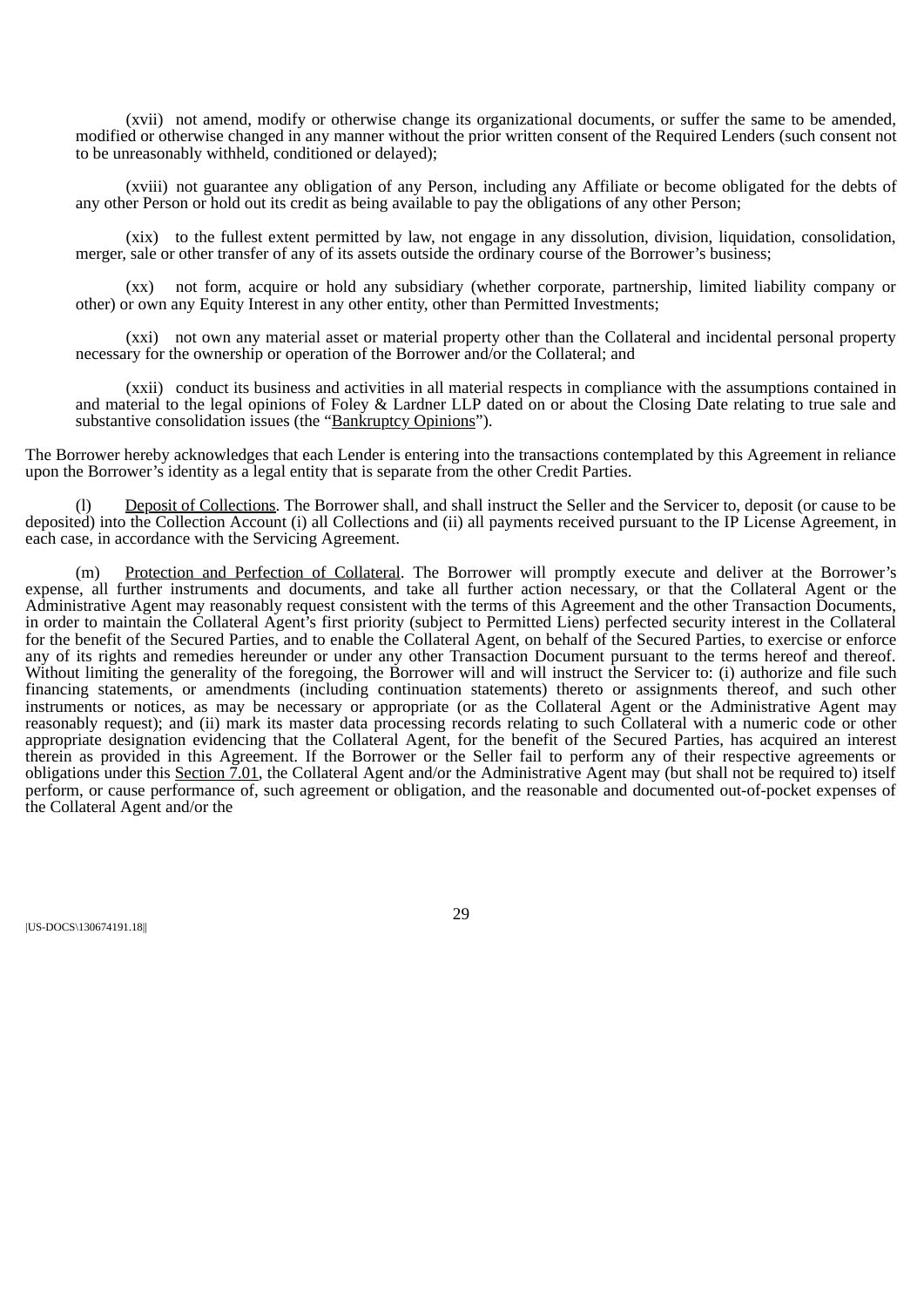Administrative Agent incurred in connection therewith shall be payable by the Borrower promptly after the Collateral Agent and/or Administrative Agent's demand therefor. For purposes of enabling the Collateral Agent, on behalf of the Secured Parties, to exercise its rights described in the preceding sentence and elsewhere in this Agreement, the Borrower and the Seller hereby authorize, and irrevocably grant a power of attorney, coupled with an interest, exercisable only after the occurrence of an Event of Default (unless such Event of Default has been waived in accordance with the terms of this Agreement), to the Collateral Agent and its successors and permitted assigns to take any and all steps in the Borrower's or the Seller's name and on behalf of the Borrower or the Seller necessary or desirable (and in accordance with Applicable Law), in the determination of the Collateral Agent (at the direction of the Administrative Agent), to collect all amounts due under any and all Receivables and other Collateral, including, without limitation, (i) endorsing the Receivables to the Collateral Agent or its designee, such that the Administrative Agent or such designee becomes the holder of the Receivables and has the rights and powers of a holder under Applicable Law, (ii) endorsing the Borrower's name on checks and other instruments representing Collections and (iii) enforcing such Receivables and other Collateral.

(n) Notice of Material Events. The Borrower shall inform the Collateral Agent and the Administrative Agent (who shall inform the Back-Up Servicer in writing) promptly (but in any event within three (3) Business Days (or, in the case of clause (i)(G) below, ten (10) Business Days) after a Responsible Officer of the Borrower has knowledge of the occurrence of such event) in writing of the occurrence of any of the following:

(i) the occurrence of (A) [Reserved], (B) [Reserved], (C) an Event of Default, (D) an Unmatured Event of Default, (F) a Servicer Termination Event, (E) an Unmatured Servicer Termination Event or (G) a Regulatory Event or Competitor Regulatory Event that could reasonably be expected to materially and adversely affect the brokering, underwriting, origination, collection or servicing of the Receivables and/or the related RISCs (unless notice of the occurrence of such Regulatory Event or Competitor Regulatory Event is publicly available), it being understood that the Borrower shall be deemed to have satisfied its obligations under this clause  $(G)$  if it has used commercially reasonable efforts to provide such notice;

(ii) any event or circumstance, including the submission of any claim or the initiation or threat in writing of any legal process, litigation or administrative or judicial investigation, or rule making or disciplinary proceeding, in each case affecting a SmileDirect Entity, that would reasonably be expected to have a Material Adverse Effect;

(iii) the commencement of any proceedings by or against any Credit Party under any applicable bankruptcy, reorganization, liquidation, rehabilitation, insolvency or other similar law now or hereafter in effect or of any proceeding in which a receiver, liquidator, conservator, trustee or similar official shall have been appointed or requested for any Credit Party or any of their respective assets;

(iv) (A) any Credit Party that is not under regulatory supervision on the Closing Date being placed under regulatory supervision, (B) any license, permit, charter, registration or approval material to the conduct of any Credit Party's business being suspended, revoked or not obtained, or (C) any Credit Party being ordered by a Regulatory Authority to cease and desist any practice, procedure or policy employed by such Credit Party in the conduct of its business, and such cessation would reasonably be expected to have a Material Adverse Effect; and

(v) the receipt by the Borrower or any of its Affiliates of any subpoena or request for information (a subpoena or similar request for information being referred to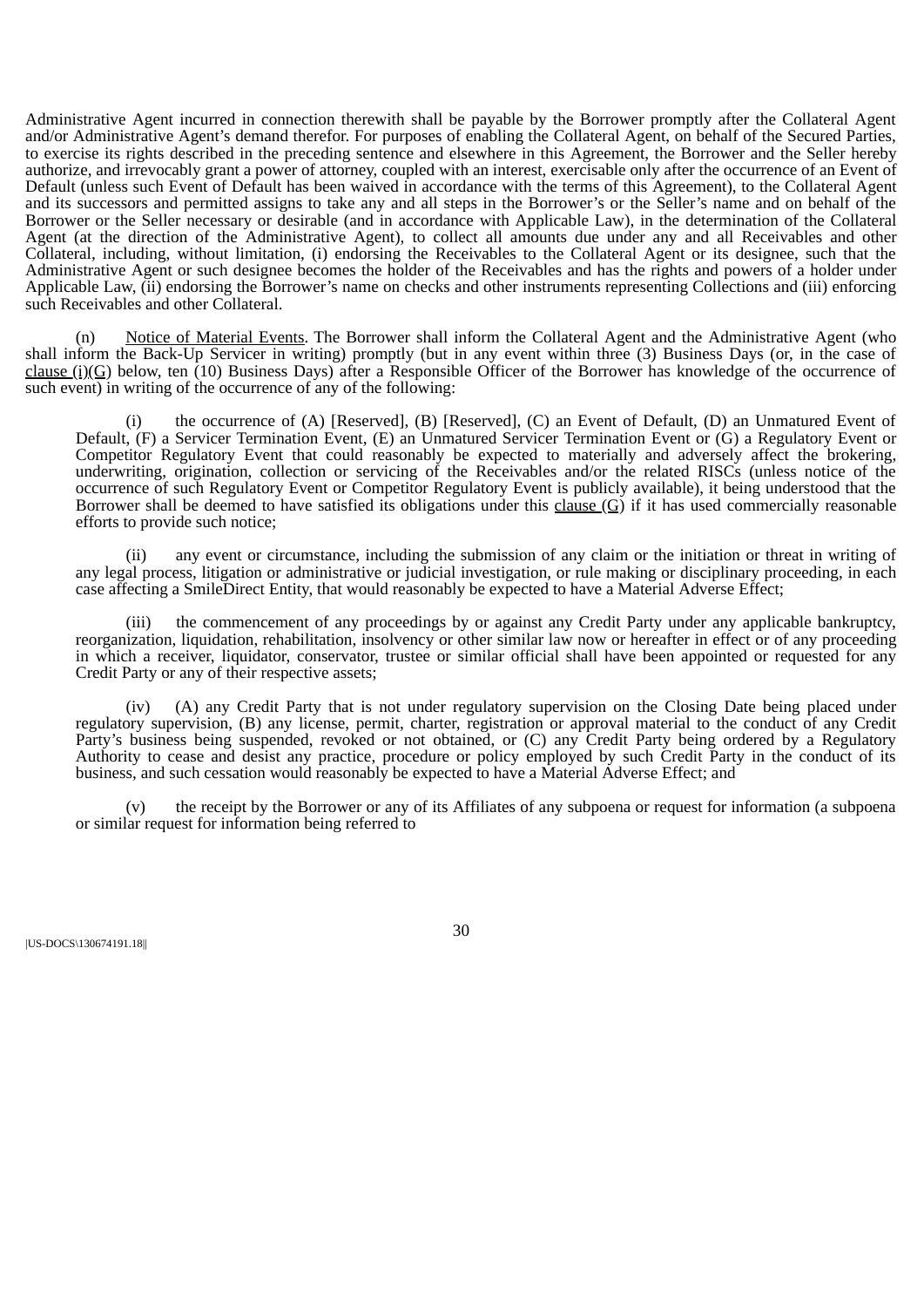herein as a "Request") from any federal, state or local government entity, agency, self-regulatory body or officer thereof, except for  $(x)$  routine Requests for information received in the ordinary course of the Borrower's or any of its Affiliates business, (y) Requests with respect to a single RISC so long as class action status has not been obtained and is not being sought in connection therewith or (z) any Request from any state board of dentistry that could not reasonably be expected to have a Material Adverse Effect; *provided* that, the exceptions set forth in clauses (x), (y) and (z) shall not apply to any Requests (i) received from the Consumer Financial Protection Bureau or any financial self-regulatory body (including any securities or commodities exchange or the Financial Industry Regulatory Authority, Inc.) or (ii) received from any Regulatory Authority relating to the marketing activity or alleged unfair practices of the Borrower or any of its Affiliates, unless such Request relates solely to five or fewer RISCs for which class action status has not been obtained and is not being sought in connection therewith.

(vi) the occurrence of any ERISA Event.

(o) Actions with respect to Bankruptcy Petitions. The Borrower hereby agrees that it will timely object to all proceedings of the type described in clause (a) of the definition of "Event of Bankruptcy" instituted against it.

(p) Adequate Capital. The Borrower shall at all times maintain adequate capital for the normal obligations reasonably foreseeable in a business of its size and character and in light of its contemplated business operations; *provided*, *however*, that, notwithstanding any provision of this Agreement or any other Transaction Document to the contrary, (i) no Affiliate of the Borrower shall (A) be required to make any additional capital contributions to the Borrower or (B) have any liability with respect to any Receivable solely as a result of any changes in general economic conditions or movements in interest rates and (ii) the Borrower shall comply with the terms of  $S_{\text{ection}}$  7.01(k)(xxii).

(q) Written Policies and Procedures. The Servicer (so long as the Servicer is an Affiliate of the Borrower) shall at all times have in place and be in compliance in all material respects with the written policies and procedures set forth in the Credit and Collection Policies.

(r) Beneficial Ownership Certification. The Borrower will furnish to the Administrative Agent and each Lender prompt written notice of any change in the information provided in the Beneficial Ownership Certification delivered to such Lender that would result in a change to the list of beneficial owners identified in such certification.

(s) Tax Returns; Tax Status. The Borrower shall file all material tax returns (federal, state, local and foreign) required to be filed by it, such tax returns shall be true and accurate in all material respects, and the Borrower shall timely pay or make adequate provision for the payment of all material Taxes and other material governmental assessments and material governmental charges, except for any such Taxes, assessments or charges that are being contested in good faith by appropriate action and with respect to which adequate reserves have been established in accordance with GAAP. The Borrower will remain and take such actions as needed to ensure that it will (i) remain a Disregarded Entity that is wholly owned by a U.S. Person and (ii) not become an association taxable as a corporation or a publicly traded partnership taxable as a corporation for U.S. federal income tax purposes.

Account Control Agreement. The Cash Reserve Account shall be subject to the full dominion of the Collateral Agent and to the extent that the Collection Account or the Cash Reserve Account is not maintained with the Collateral Agent, such account shall be subject to the Account Control Agreement, and the Borrower shall not create or suffer to exist any Lien (other than Permitted Liens) with respect to the funds on deposit therein. The Borrower shall not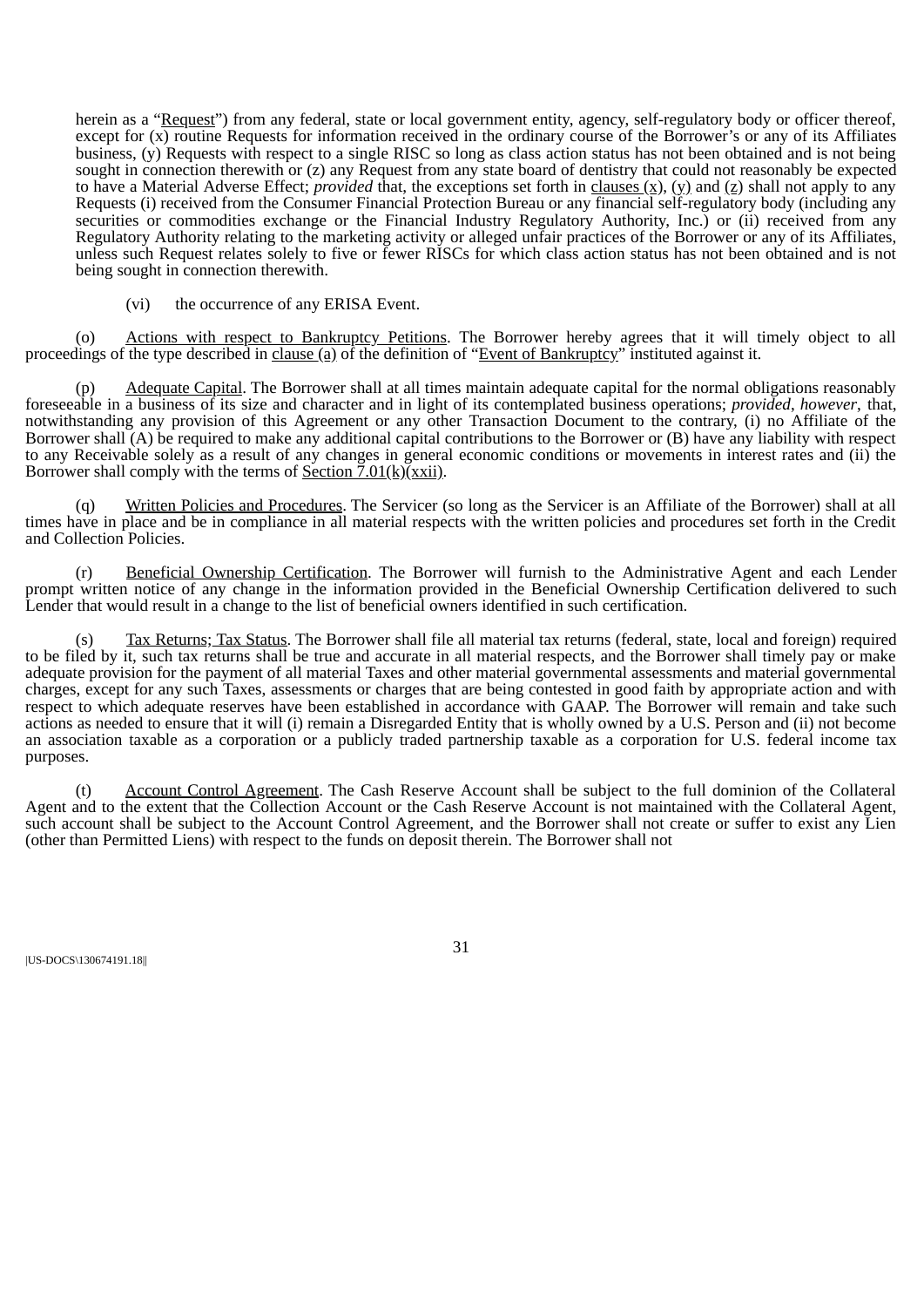maintain any accounts other than the Collection Account and the Cash Reserve Account and in connection with Permitted Investments.

(u) Invalid Liens, Etc. The Borrower shall use commercially reasonable efforts to amend or terminate any invalid Lien upon or with respect to any Receivable or other Collateral, or any interest therein, such that after giving effect to such amendment or termination, such invalid Lien no longer covers any Receivable or other Collateral.

Section 7.02 Reporting Requirements. From the date hereof until the Final Payout Date, the Borrower (or the Seller or the Servicer on behalf of the Borrower) shall furnish to the Administrative Agent and Collateral Agent (who shall furnish to the Back-Up Servicer in writing):

Monthly Report. At least two Business Days prior to each Interest Payment Date, a Permitted Loan Balance Certificate and an updated Schedule of Receivables in electronic form, which shall include a monthly data tape reflecting, with respect to all consumer installment plan Receivables included in the Adjusted Net Accounts Receivable, the applicable fields set forth under the heading "Monthly Customer Payment History Tape" in **Exhibit O**, and shall include a listing of all Identified Receivables, Defaulted Receivables, Delinquent Receivables and Internally-Serviced Receivables, if any.

(b) Monthly Compliance Certificate; Monthly Financial Statement. No later than thirty (30) days after the end of each month after the Closing Date, an officer's certificate of the Borrower and SmileDirect certifying to the Authorized Officer's knowledge that no Event of Default under Sections  $8.02(i)$ , (n) or (t) has occurred and, except as disclosed therein or in any prior such certificate, no Servicer Liquidity Event or Warm Back-Up Servicing Trigger Event has occurred, which certificate shall include (i) supporting financial calculations with respect thereto, (ii) solely for each month that does not correspond to the end of a fiscal quarter of Parent, copies of the internally prepared unaudited consolidated financial statements of Parent prepared in accordance with GAAP (other than the absence of footnotes and subject to year-end adjustments) accompanied by a certificate of the chief financial officer of Parent certifying that such copies are true and complete copies of the financial statements and that such information fairly presents, in all material respects, the consolidated financial condition of Parent as of the date thereof and (iii) certain key performance indicators of Parent and its subsidiaries, in the form set forth in Schedule 7.02, which certificate shall be substantially in the form attached hereto as Exhibit L.

Quarterly Financial Statements. As soon as available and in any event within forty-five (45) days after the end of each of the first three fiscal quarters of each fiscal year of Parent, copies of the consolidated financial statements of Parent prepared in accordance with GAAP accompanied by a certificate of the chief financial officer of Parent certifying that such copies are true and complete copies of the financial statements and that such information fairly presents, in all material respects, the consolidated financial condition of Parent as of the date thereof.

(d) Annual Financial Statements; Compliance Certificate. As soon as available and in any event within one hundred twenty (120) days after the end of each fiscal year of Parent, copies of the audited consolidated financial statements of Parent prepared in accordance with GAAP, accompanied by an auditor's report, without (x) a "going concern" or like qualification or exception (other than related solely to (i) the occurrence of any upcoming maturity date hereunder occurring within one year from the date such report is delivered and/or (ii) any potential inability to satisfy any financial maintenance covenant on a future date or in a future period) or (y) a qualification as to the scope of the audit (excluding references regarding audits performed by other auditors as contemplated by AU Section 543, *Part of Audit Performed by*

|US-DOCS\130674191.18||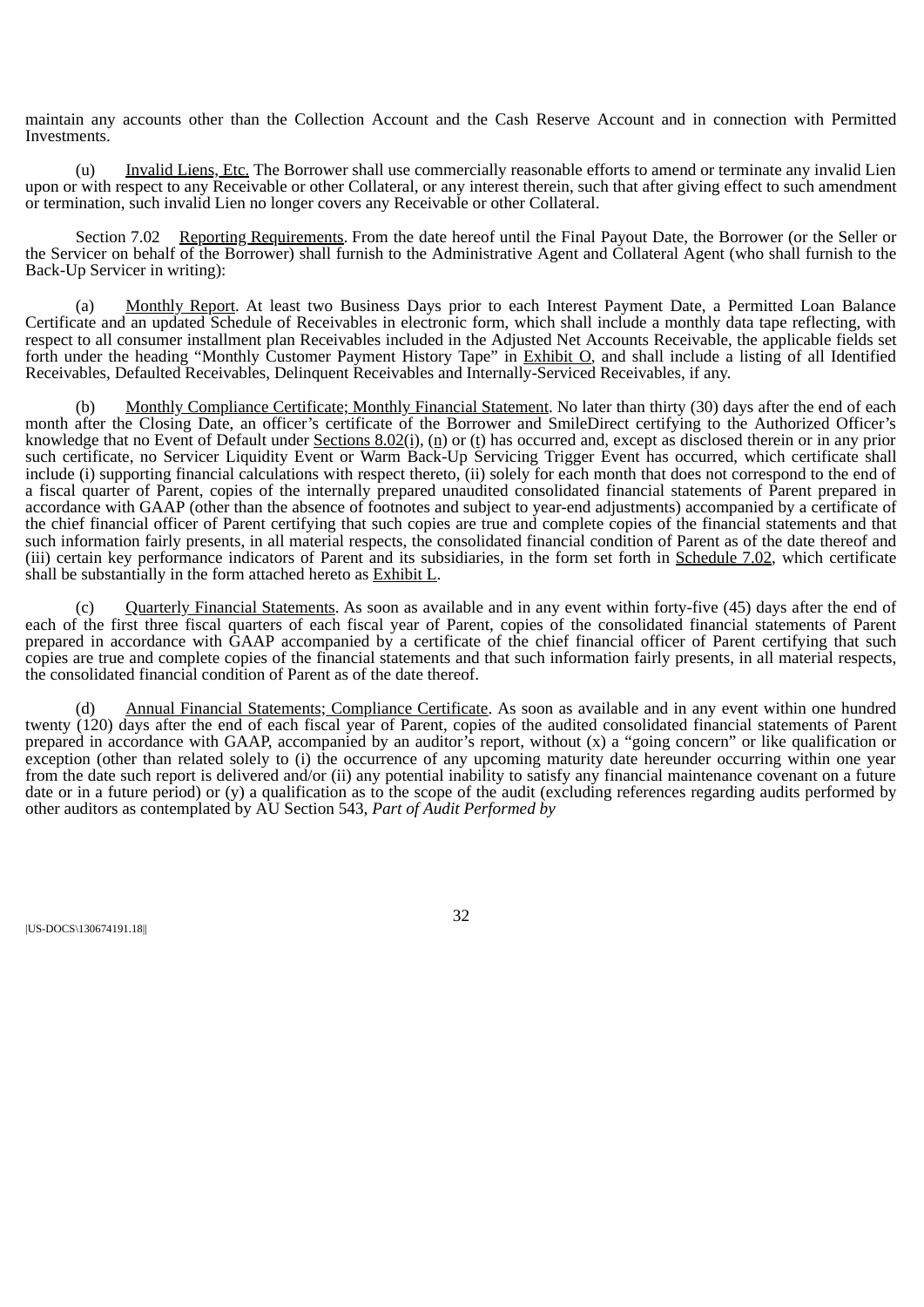*Other Independent Auditors* (or any successor or similar standard under GAAP)), of Ernst & Young LLP or another public accounting firm approved by the Administrative Agent (such approval not to be unreasonably withheld, conditioned or delayed), any management letters prepared by said accountants and a certificate of the chief financial officer of Parent certifying that such copies are true and complete copies of the financial statements, auditor's report and management letters and that such information fairly presents, in all material respects, the consolidated financial condition of Parent as of the date thereof.

Agreed Upon Procedures. On or before September 30, 2022, and thereafter, on or before June 30 of each year (commencing June 30, 2023), the Borrower will furnish to the Administrative Agent, which shall not be an expense of any Secured Party, a customary agreed upon procedures report in form and substance reasonably acceptable to the Administrative Agent from FTI Consulting, Inc. or similar professional services field examination firm of recognized national standing selected by the Borrower that is acceptable to the Required Lenders in their reasonable discretion, addressed to the Collateral Agent, the Administrative Agent and the Lenders, performing such procedures as the Required Lenders in their reasonable discretion may request. It is acknowledged and agreed that, subject to the applicable deadline contemplated above, the completion of a structured finance audit in accordance with Section  $2.3(c)(i)$  of the Back-Up Servicing Agreement would satisfy the foregoing requirements as to the applicable year.

(f) Litigation. As soon as practical and in any event within three (3) Business Days after a Responsible Officer of the Borrower has knowledge thereof, written notice of any litigation, investigation or proceeding against a Credit Party and/or the Collateral that would reasonably be expected to have a Material Adverse Effect.

 $(g)$  Changes in Law. If changes in any law, rule or regulation of the United States or any state or local jurisdiction become effective that would reasonably be expected to have a Material Adverse Effect on any Credit Party or any material portion of the Receivables, written notice thereof to the Collateral Agent and the Administrative Agent as soon as practical and in any event within three (3) Business Days after a Responsible Officer of the Borrower has knowledge thereof.

(h) Financial Statements and Annual Compliance Audit of the Servicer. Copies of all reports (including audited financial statements, SSAE 16 reports and annual compliance audit reports, as applicable) and other documents delivered to the Borrower by the Servicer pursuant to the Servicing Agreement no later than three (3) Business Days after the date such reports have been delivered to the Borrower pursuant to the terms of the Servicing Agreement.

Books and Records. Upon request of the Administrative Agent (such request not to be made more than twice during any calendar year unless (i) an Event of Default or Servicer Termination Event has occurred during such calendar year or (ii) such request is being made in connection with any litigation, investigation or proceeding, any internal compliance or credit review or any inquiry by any Regulatory Authority), copies of all books and records of the Borrower and the Servicer relating to the Receivables or other Collateral.

(j) Know Your Customer Regulations. All information and documentation reasonably requested by the Administrative Agent or any Lender for purposes of compliance with applicable "know your customer" and anti-money laundering rules and regulations, including the Patriot Act and the Beneficial Ownership Regulation.

(k) Credit and Collection Policies. Within forty-five (45) days after the end of each fiscal quarter of each fiscal year of Parent, a copy of the Credit and Collection Policies to the extent they have been amended during such fiscal quarter.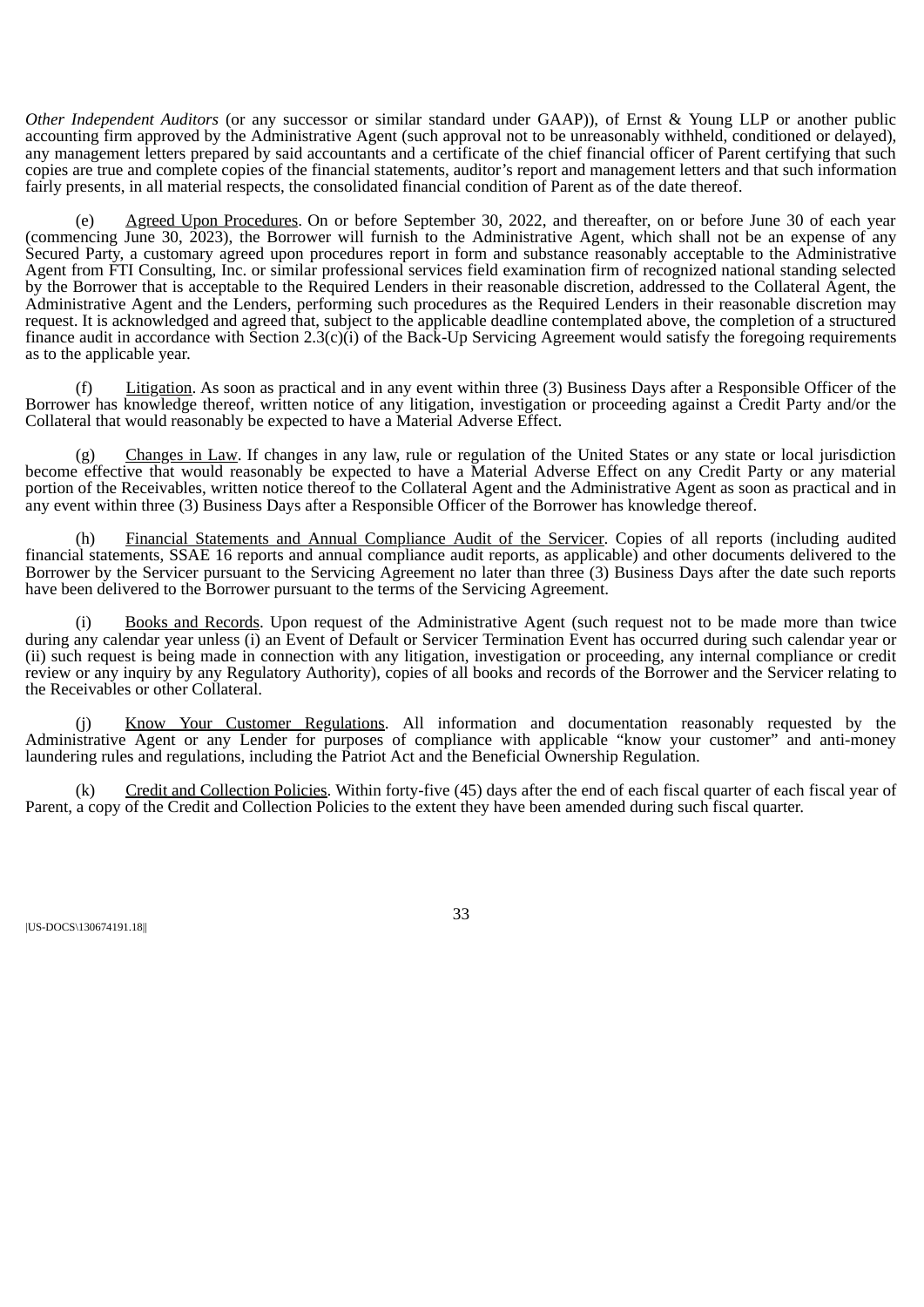(l) Further Assurances. Promptly, from time to time, such other information, documents, records or reports, to the extent in a Credit Party's possession or otherwise readily available to a Credit Party without undue burden or expense, respecting the Collateral or the condition or operations, financial or otherwise, of the Borrower or any other Credit Party as the Collateral Agent or the Administrative Agent may from time to time reasonably request.

Budgets. As soon as practicable and in any event no later than ninety (90) days after the end of each Fiscal Year (commencing with the Fiscal Year beginning January 1, 2022) detailed consolidated quarterly budgets of the Parent and its subsidiaries for such fiscal year, including a description of underlying assumptions with respect thereto.

Section 1.03 Negative Covenants of the Borrower. From the date hereof until the Final Payout Date, the Borrower shall not, without the prior written consent of the Required Lenders (or all Lenders in the case of a Fundamental Amendment):

(a) Sales, Liens, Indebtedness, Etc. Except as otherwise provided in this Agreement, the Servicing Agreement and the IP License Agreement, (x) sell, assign (by operation of law or otherwise) or otherwise dispose of (including, without limitation, any effective transfer or other disposition as a result of a division of the Borrower or the Servicer), or create or suffer to exist any valid Lien (other than a Permitted Lien) upon or with respect to, any Receivable or other Collateral, or any interest therein, or any account to which any Collections of or payments on any Receivables or other Collateral are sent, or any right to receive income or proceeds from or in respect of any of the foregoing or (y) create, incur, assume or suffer to exist any Indebtedness; *provided* that, the Borrower may:

(i) sell or otherwise dispose of Receivables with an aggregate Principal Balance for the term of the Loans not to exceed an amount equal to 10% of the aggregate principal amount of Loans made from time to time, so long as (w) no Event of Default, Unmatured Event of Default, Servicer Termination Event, Unmatured Servicer Termination Event, Seller Default or Unmatured Seller Default has occurred and is continuing on the date of such sale or disposition, (x) upon giving effect to such sale or disposition, the Permitted Loan Balance is satisfied on a *pro forma* basis, (y) such sale or disposition is made for cash consideration at least equal to 80% of the Principal Balance of the Receivables subject to such sale or disposition and (z) the Net Proceeds of such sale or disposition are applied in accordance with Section 2.03(c); *provided*, *that*, the Borrower shall not adversely select any Receivables to be subject to sale or disposition and shall ensure that such Receivables constitute a representative sample of the Receivables included in the Adjusted Net Receivables Balance, taking into account for such purpose, the credit quality of each Obligor, the Receivables Balance of each Receivable, the origination date and the remaining term to maturity of the related Receivables.

(ii) sell or otherwise dispose of IP Assets that are no longer used or useful in the conduct of SmileDirect's business, including, without limitation, the abandonment of IP Assets determined in good faith by SmileDirect to be no longer economically practicable or commercially reasonable to maintain or useful or necessary in the operation of its Business; *provided* that such sale or disposition is to a third party who is not an Affiliate of SmileDirect;

(iii) license IP Assets to its Affiliates pursuant to the IP License Agreement;

(iv) sell or otherwise dispose of Foreign Receivables so long as (x) no Event of Default, Unmatured Event of Default, Servicer Termination Event, Unmatured Servicer Termination Event, Seller Default, Unmatured Seller Default or Servicer Liquidity Event

|US-DOCS\130674191.18||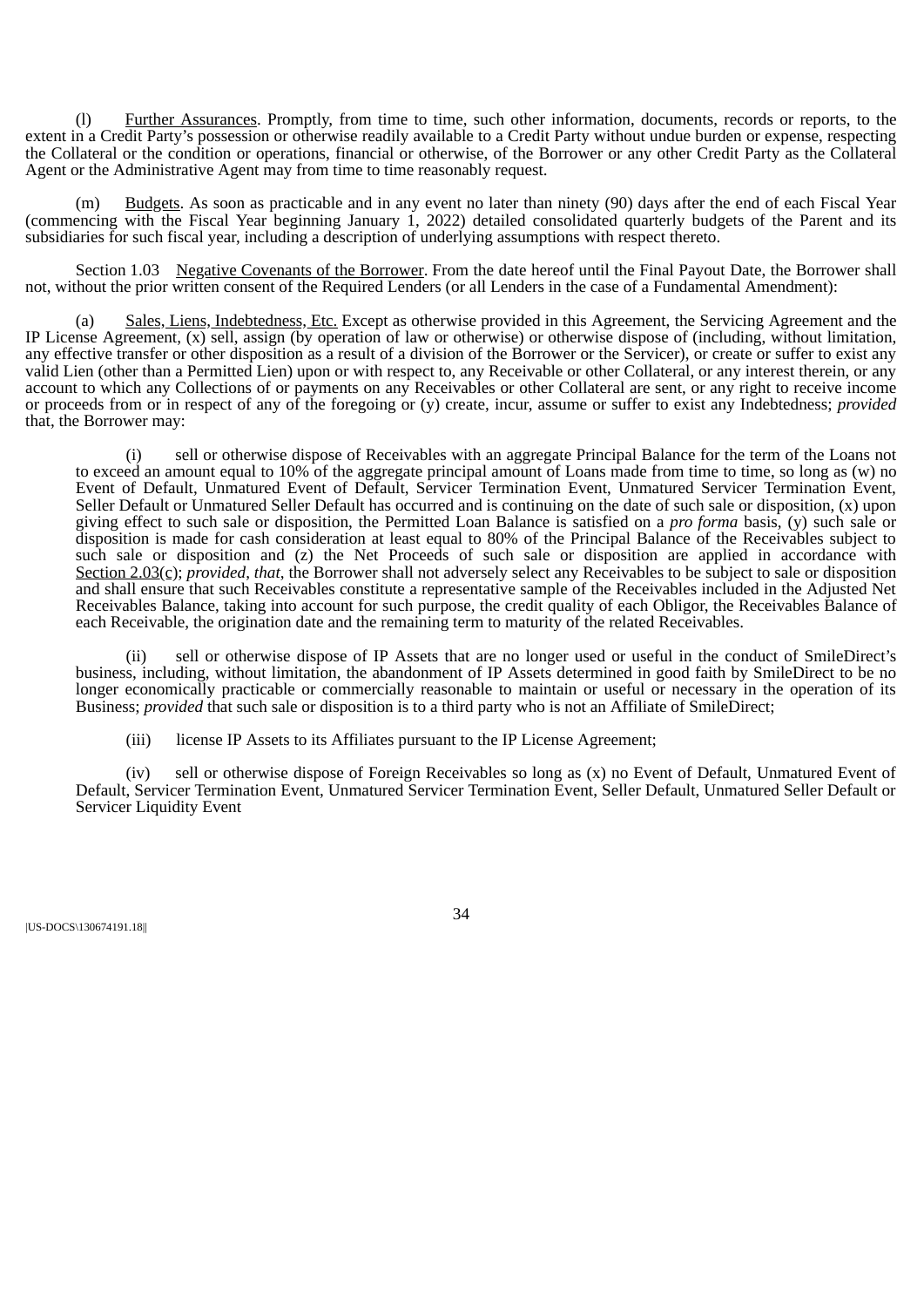has occurred and is continuing on the date the agreement, if any, to sell or otherwise dispose of such Receivables is entered into (or, if there is no such agreement, on the date of such sale or disposition), and  $(\hat{y})$  upon giving effect to such sale or disposition, the Permitted Loan Balance is satisfied on a *pro forma* basis;

(v) sell or otherwise dispose of Receivables (and the Related Assets in respect thereof) that have been written off as uncollectible in accordance with GAAP and/or are otherwise not included in Adjusted Net Accounts Receivable; and

(vi) incur Indebtedness created hereunder and under the other Transaction Documents and, for the avoidance of doubt, trade payables and accrued expenses in the ordinary course of business (subject to Section 7.03(i)).

Extension; Termination; Waiver; Amendment and Other Modification. Except as expressly permitted in accordance with the terms of the Transaction Documents and as may be required by Applicable Law: (i) extend, terminate, waive, amend or otherwise modify the terms of any Receivable, (ii) terminate, waive, amend or otherwise modify the terms of or exercise any consent or approval rights under any Transaction Document to which it is a party (other than with the Required Lenders' consent, or, in the case of any Fundamental Amendment, with the consent of all Lenders), (iii) terminate the appointment of the Servicer under the Servicing Agreement or (iv) take or consent to (or permit the Servicer to take or consent to) any other action that materially impairs the rights of Borrower or any Secured Party to the Collateral or modify, in a manner adverse in any material respect to any Secured Party, the right of such Secured Party to demand or receive payment under any of the Transaction Documents.

(c) Change in Business. Make any change in the character of its business.

(d) Consolidation, Mergers, etc. To the fullest extent permitted by law, dissolve, liquidate, divide into, merge into, or consolidate with, one or more corporations or other entities, or, except as otherwise expressly permitted by the Transaction Documents, be a party to any transaction involving the transfer (including, without limitation, any effective transfer or other disposition as a result of a division of the Borrower) of any portion of its assets, revenues or properties to or with any corporation or other Person.

(e) Servicer Limitations. The Borrower shall not permit, and shall not permit the Servicer to permit, any Receivables to be serviced by any servicer other than the Servicer or pursuant to any servicing agreement other than the Servicing Agreement; *provided*, however, that this clause (e) shall not prohibit (i) the Collateral Agent from transferring servicing of any Receivable to a Successor Primary Servicer pursuant to the Back-Up Servicing Agreement as contemplated hereby, or (ii) the Servicer from delegating its servicing responsibilities to a sub-servicer, subject to the terms and conditions of the Servicing Agreement.

Payment Instructions. Change, or permit any Originator, the Seller or the Servicer to change, payment instructions to any Obligor other than in accordance with the Servicing Agreement, this Agreement and/or the other Transaction Documents.

(g) ERISA. Become a Benefit Plan Investor.

(h) Borrower's Legal Status. The Borrower shall not change its name, type of organization, jurisdiction of organization or legal structure.

(i) Borrower's Business. The Borrower shall not, (i) Guarantee any obligation of any Person, including any Affiliate; (ii) own assets or engage, directly or indirectly, in any business other than the ownership of the assets contemplated by, and actions required or permitted to be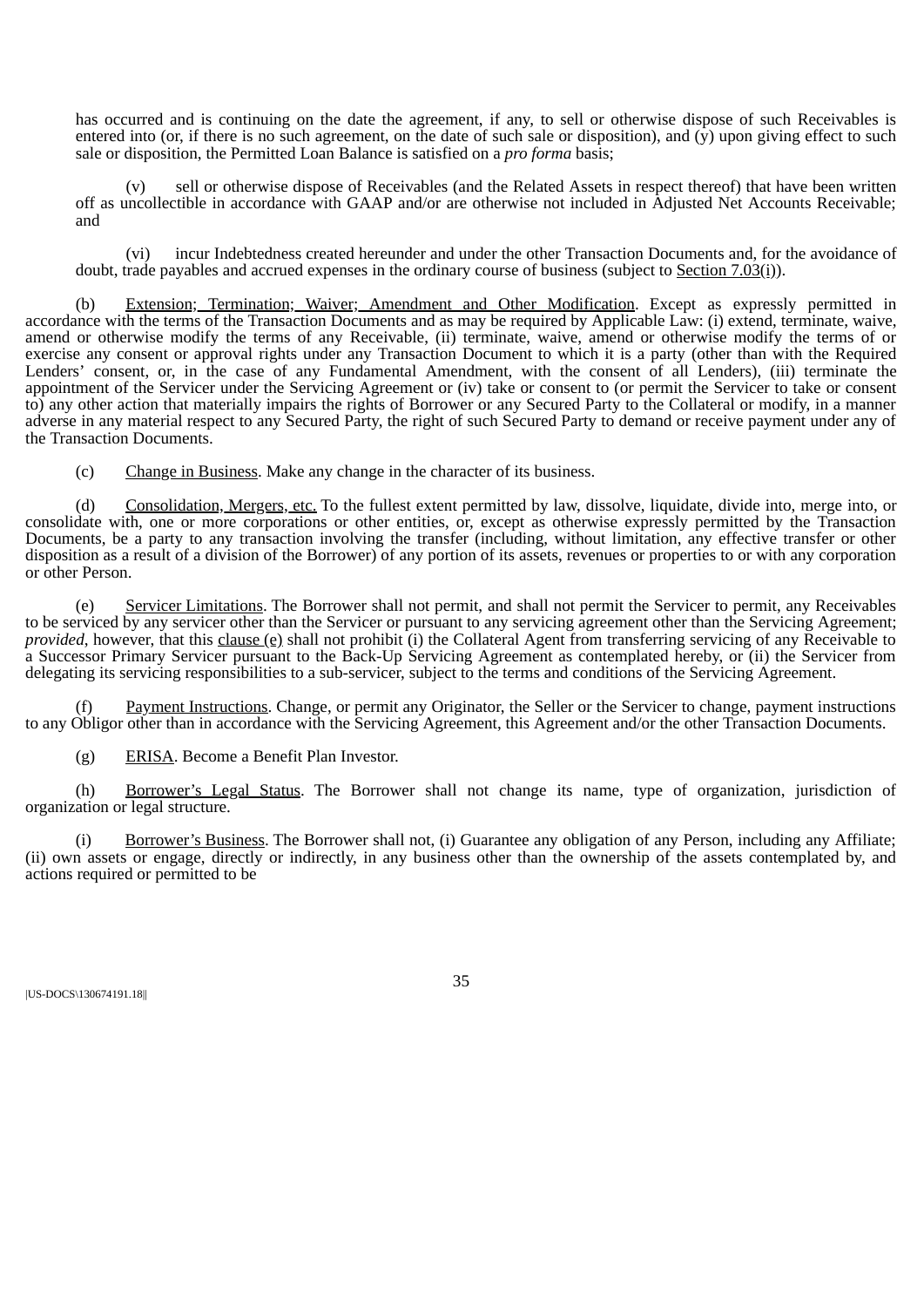performed under, the Transaction Documents; (iii) incur, create or assume any Indebtedness not arising under or expressly permitted by this Agreement or any other Transaction Document; (iv) make or permit to remain outstanding any loan or advance to, or own or acquire any stock or securities of, any Person, except that the Borrower may acquire Receivables, may invest in those investments permitted under the Transaction Documents and may make any advance required or expressly permitted to be made pursuant to any provision of the Transaction Documents and permit the same to remain outstanding in accordance with such provisions; (v) to the fullest extent permitted by law, engage in any dissolution, division, liquidation, consolidation, merger, asset sale or transfer of ownership interests other than sales of Receivables, to the extent permitted under Section 7.03(d), other transfers and sales expressly permitted by the Transaction Documents, investing in Permitted Investments pursuant to this Agreement and the other Transaction Documents and such other activities as are expressly permitted under this Agreement and the other Transaction Documents; or (vi) form, acquire or hold any subsidiary (whether corporate, partnership, limited liability company or other).

(j) No Dividends or Distributions. The Borrower will not make (i) any dividend or other distribution, direct or indirect, on account of the beneficial interests or any other Equity Interests of the Borrower now or hereafter outstanding, or (ii) any redemption, retirement, purchase or other acquisition for value, direct or indirect, of the beneficial interests or any other Equity Interests of the Borrower now or hereafter outstanding; *provided*, *however*, that this Section 7.03(j) shall not prohibit (i) dividends or distributions from funds released to the Borrower pursuant to Section  $3.02(b)$  or (c) or after the Final Payout Date or (ii) sales, purchases or reassignments, as applicable, of Receivables and other Collateral as permitted by the Transaction Documents.

(k) Netting of Servicing Compensation. The Borrower shall not permit, and shall not permit the Servicer to permit, the netting against any Collections of Servicing Compensation for any Collection Period in excess of the Senior Servicing Compensation for such Collection Period.

## **ARTICLE VIII**

# **EVENTS OF DEFAULT; REMEDIES; SET-OFF**

Section 8.01 Events of Default. The following events shall be "Events of Default" hereunder:

(a) Non-Payment. Any Credit Party shall fail to pay in full in immediately available funds (i) all interest, fees and other charges and obligations (other than any Loan Amount) when due and payable under the Transaction Documents, which failure remains unremedied in excess of two (2) Business Days, (ii) any payment or deposit of principal of the Loan Amount required to be made by it under the Transaction Documents (including any prepayment pursuant to Section 2.03) when due or (iii) on the Final Maturity Date, the Loan Amount, together with all other Obligations (other than contingent amounts not then due) and other amounts then owing by the Credit Parties under the Transaction Documents, unless, in the case of each of the foregoing clauses (ii) and (iii), the Borrower (A) notifies the Administrative Agent on the date such payment or deposit is due that the failure to make such payment or deposit was caused solely by an error or omission of an administrative or operational nature on the part of the transmitting financial institution, (B) demonstrates to the reasonable satisfaction of the Administrative Agent that funds were available to Borrower to enable it to make such payment or deposit when due and (C) makes such payment or deposit within one (1) Business Day after the date such payment or deposit was due.

|US-DOCS\130674191.18||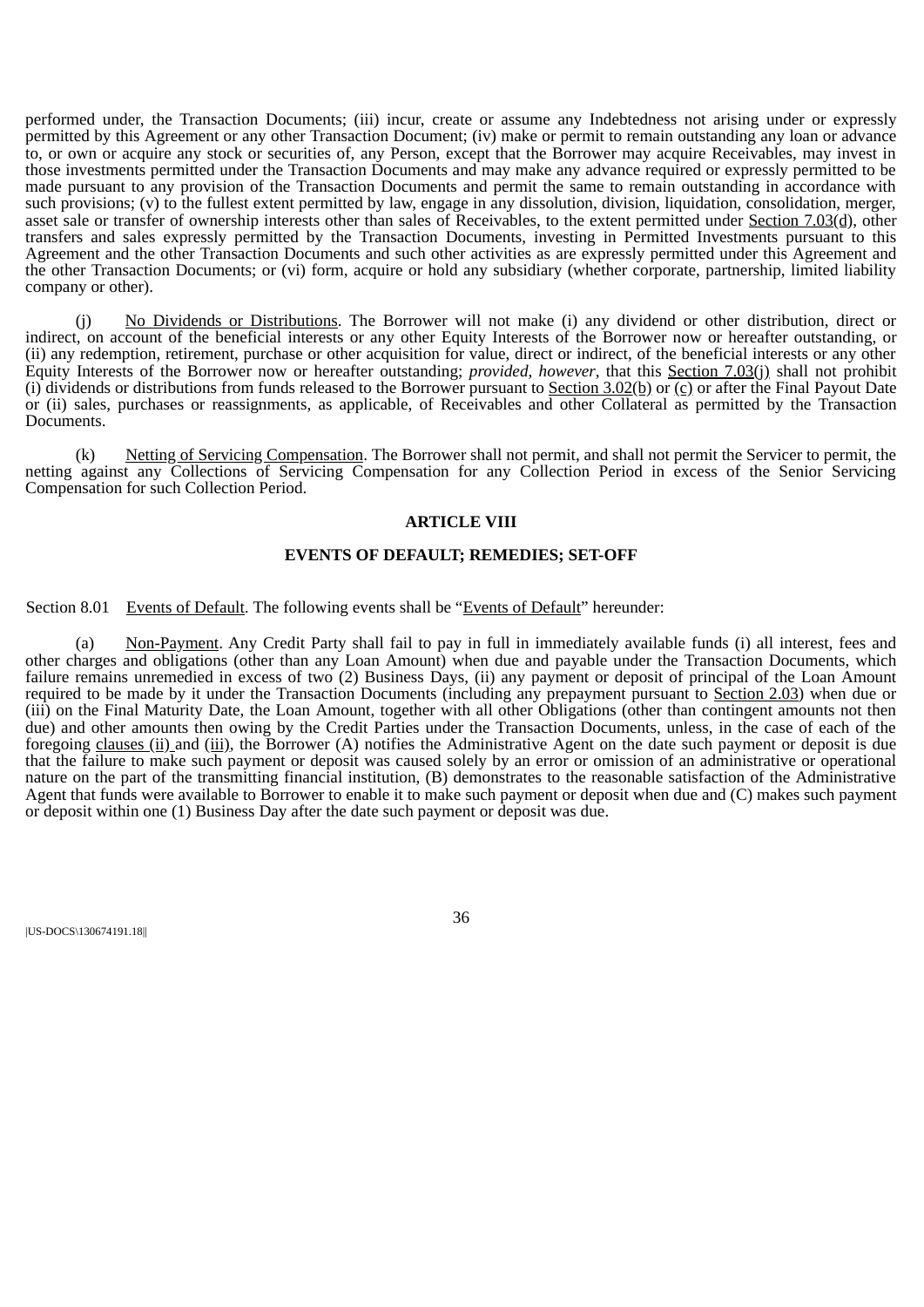(b) Breach of Representations. Any representation or warranty made or deemed to be made by any Credit Party under this Agreement or any other Transaction Document to which it is a party or in any other certificate, written information or report delivered pursuant hereto or thereto shall prove to have been false or incorrect in any material respect when made, unless such breach, if able to be remedied, has been remedied within ten (10) Business Days after a Responsible Officer of any Credit Party first obtains knowledge or receives written notice thereof.

(c) Breach of Certain Covenants. The Borrower or any other Credit Party, as applicable, shall fail to perform or observe any term, covenant or agreement contained in <u>Section 7.01(b)</u>, (f), (g), (k) or in Section 7.03.

(d) Other Breaches Under the Transaction Documents. Any Credit Party shall fail to perform or observe any other term, covenant or agreement contained in this Agreement or any other Transaction Document to which it is a party, and such failure (solely to the extent capable of being remedied) shall remain unremedied for ten (10) Business Days after a Responsible Officer of any Credit Party first receives written notice or obtains knowledge thereof.

Event of Bankruptcy. An Event of Bankruptcy shall have occurred with respect to any SmileDirect Entity (excluding Affiliates of Parent which are both (x) organized outside of the United States and (y) not Credit Parties).

(f) Tax; ERISA. (i) The Internal Revenue Service shall file notice of a lien securing obligations in excess of \$1,000,000 pursuant to Section 6321 of the Code with regard to any of the assets of any Credit Party, (ii) the Pension Benefit Guaranty Corporation shall, or shall indicate its intention to, file notice of a lien securing obligations in excess of \$1,000,000 pursuant to Section 4068 of ERISA, or a contribution failure occurs sufficient to give rise to a lien securing obligations in excess of \$1,000,000 pursuant to Section 303(k) of ERISA or Section 430(k) of the Code, with regard to any of the assets of any Credit Party, and in each case, such lien shall not have been released within ten (10) Business Days, or (iii) an ERISA Event shall have occurred that, when taken together with all other ERISA Events that have occurred, could reasonably be expected to result in a Material Adverse Effect.

(g) Adverse Claims. The Collateral Agent shall fail to have a valid, perfected first priority Lien (subject to Permitted Liens) on any material portion of the Collateral, for the benefit of the Secured Parties.

(h) Change of Control. A Change of Control shall occur.

(i) Loan Balance Deficiency. If at any time the Loan Amount exceeds the Permitted Loan Balance and shall remain in excess thereof for two (2) Business Days.

(j) Material Adverse Change. The occurrence of any event which has resulted in a Material Adverse Change.

(k) Judgments. (i) One or more judgments for the payment of money shall be rendered against the Borrower or (ii) one or more final and non-appealable judgments for the payment of money in an aggregate amount in excess of \$3,000,000 (excluding any judgments to the extent covered by insurance or subject to third-party indemnification and promptly paid) shall be rendered against any other Credit Party and remain unpaid and unstayed for a period of sixty (60) days.

(l) Regulatory Event. The occurrence of a Regulatory Event.

|US-DOCS\130674191.18||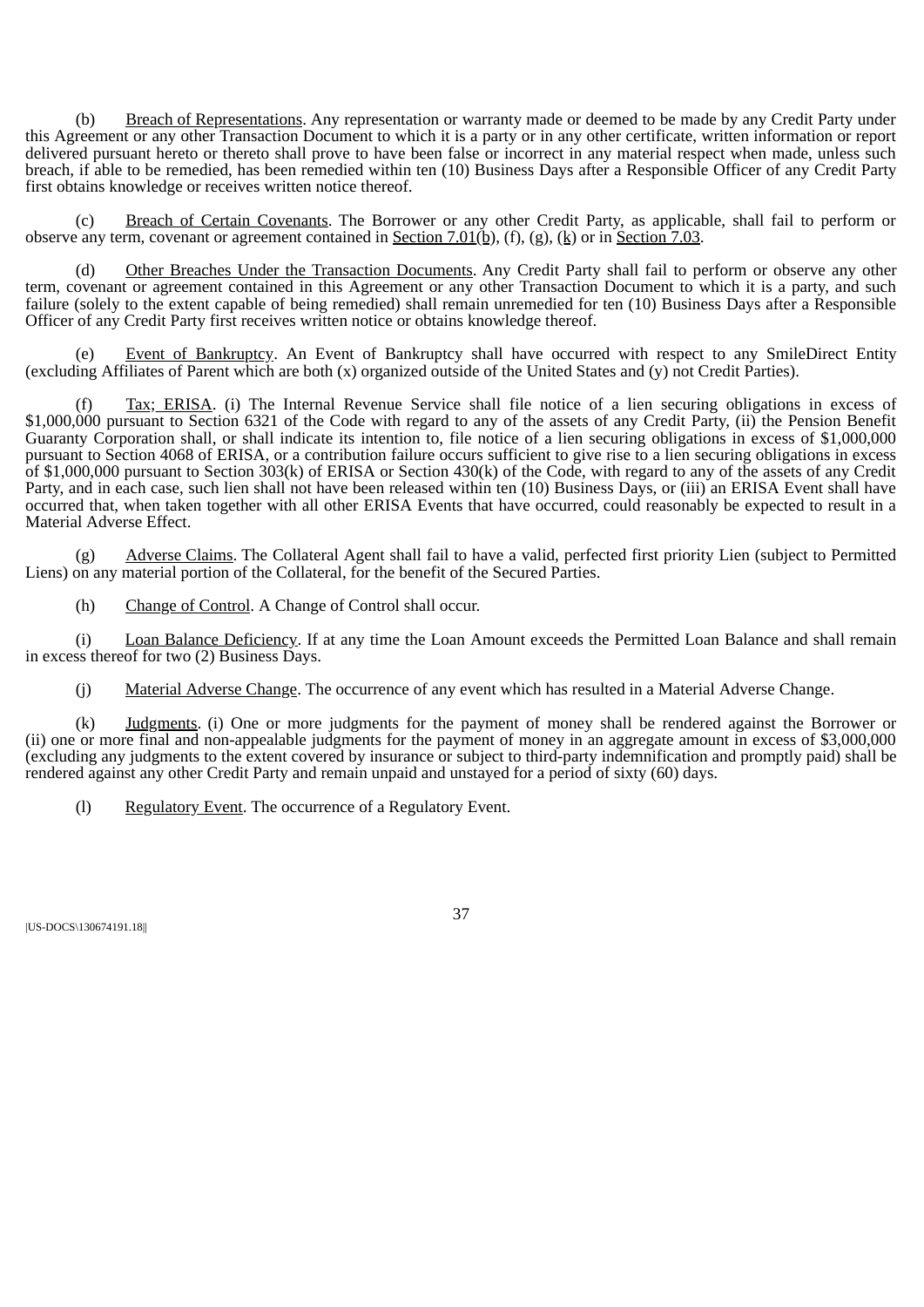(m) [Reserved].

(n) Cash Reserve Account. The amount on deposit in the Cash Reserve Account (including related Permitted Investments) is less than the lesser of (A) \$51,000,000 and (B) 20% of the Loan Amount.

(o) Credit and Collection Policies. The Credit and Collection Policies shall have been modified, other than with respect to Permitted Policy Modifications, without the prior written approval of the Administrative Agent (not to be unreasonably withheld, conditioned or delayed).

Investment Company. The Borrower shall be required to register as an "investment company," or shall be controlled by an entity required to be registered as an "investment company" under the Investment Company Act.

(q) Unenforceable. Any material provision of this Agreement or any other Transaction Document shall cease to be in full force and effect (other than in accordance with its terms) or the Borrower, the Servicer, the Seller or Parent shall so state in writing.

(r) Cross Default. (i) Any SmileDirect Entity or any of their respective Subsidiaries, individually or in the aggregate, shall fail to pay any principal of or premium or interest on any of its Indebtedness (excluding Capital Lease Obligations) that is outstanding in a principal amount of at least \$15,000,000 in the aggregate when the same becomes due and payable (whether by scheduled maturity, required prepayment, acceleration, demand or otherwise), and such failure shall continue after the applicable grace period, if any, specified in the agreement, mortgage, indenture or instrument relating to such Indebtedness (whether or not such failure shall have been waived under the related agreement) or (ii) any such Indebtedness (as referred to in clause (i) of this paragraph) shall be declared to be due and payable, or required to be prepaid (other than by a regularly scheduled required prepayment), redeemed, purchased or defeased, or an offer to repay, redeem, purchase or defease such Indebtedness shall be required to be made or the commitment of any lender thereunder terminated, in each case before the stated maturity thereof; *provided*, *however*, that none of the following shall constitute an Event of Default under clause (r)(ii) above: (A) secured Indebtedness becoming due as a result of the voluntary sale or transfer of, or any casualty, condemnation or similar event with respect to, the property or assets securing such Indebtedness, (B) mandatory prepayment requirements arising from the receipt of net cash proceeds from debt, dispositions (including casualty losses, governmental takings and other involuntary dispositions), equity issuances or excess cash flow or (C) any voluntary prepayment, redemption or other satisfaction of debt that becomes mandatory in accordance with the terms of such debt solely as the result of the delivery of a prepayment, redemption or similar notice with respect to such prepayment, redemption or other satisfaction.

(s) [Reserved].

(t) Liquidity. As of the last day of any calendar month, as determined as of such date in accordance with GAAP, the amount of unencumbered Cash and Cash Equivalents (which for the purposes hereof may include Cash and Cash Equivalents in the Cash Reserve Account and related Permitted Investments) of Parent, its Consolidated Subsidiaries and, without duplication, the Originators, shall be less than \$50,000,000.

(u) [Reserved].

(v) Servicer Termination Event. The occurrence of a Servicer Termination Event, other than any Servicer Termination Event (x) solely related to the performance or non-performance of the Sub-Servicer if cured by the Servicer within ten (10) Business Days

|US-DOCS\130674191.18||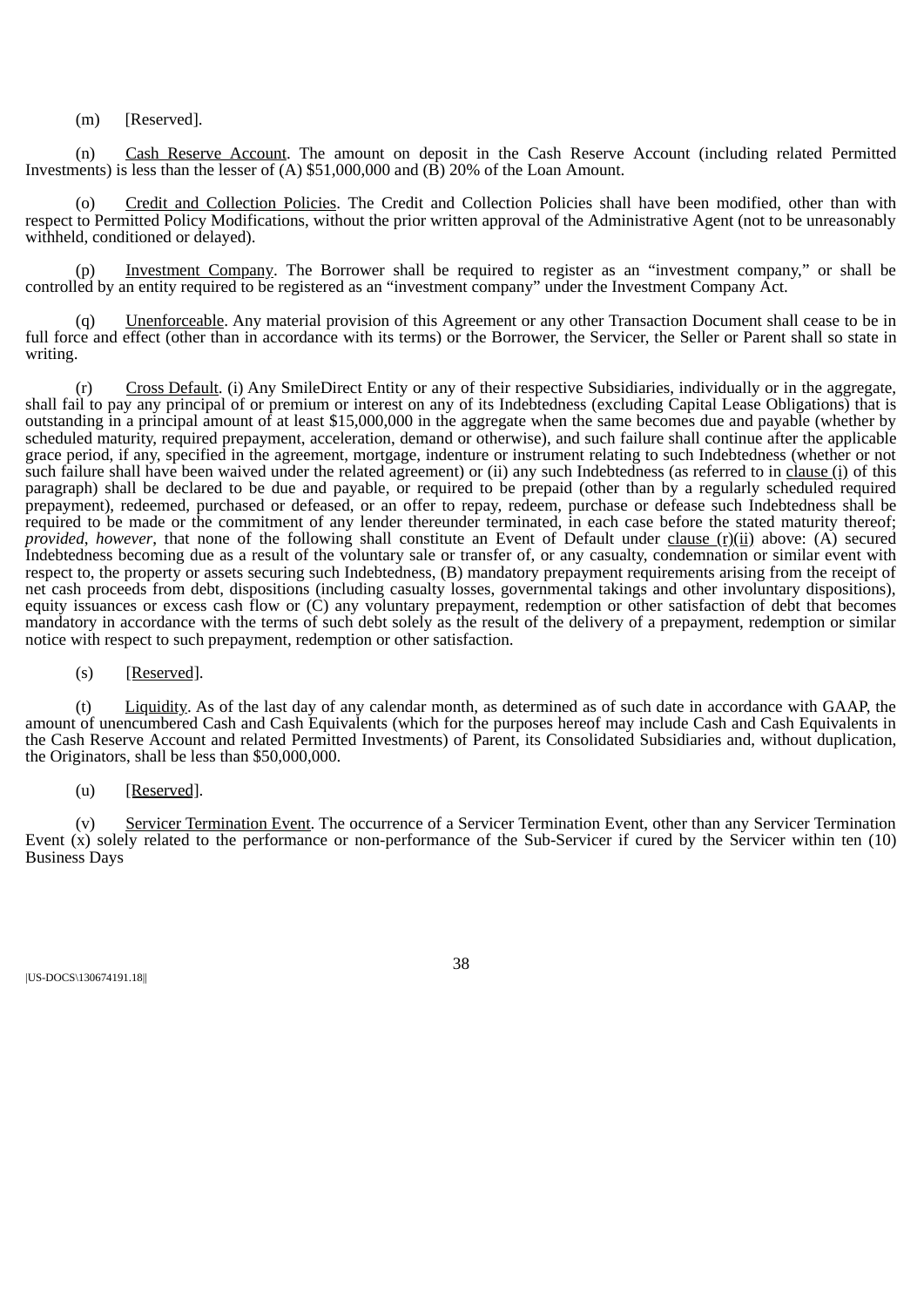following the Servicer obtaining knowledge or receiving written notice thereof or (y) solely related to the financial condition of the Sub-Servicer.

# Section 8.02 Remedies upon an Event of Default.

(a) Optional Acceleration. Upon the occurrence of an Event of Default (other than an Event of Default described in Section 8.01(e) with respect to any SmileDirect Entity), the Collateral Agent may, with the prior written consent of, and shall, at the direction of, the Required Lenders, by written notice to a Responsible Officer of the Borrower, declare that the Final Maturity Date has occurred and upon any such declaration, the date of such notice shall be deemed to be the Final Maturity Date and the Loan Amount shall be immediately due and payable, together with all accrued interest thereon and all other Obligations, without presentment, demand, protest or other notice of any kind, all of which are hereby waived by the Borrower.

(b) Automatic Acceleration. Upon the occurrence of an Event of Default described in Section  $8.01(e)$  with respect to any SmileDirect Entity, the Final Maturity Date shall occur automatically upon the date of such occurrence and the unpaid Loan Amount shall automatically become due and payable, together with all accrued interest thereon and all other Obligations, without presentment, demand, protest or notice of any kind, all of which are hereby waived by the Borrower.

(c) Additional Remedies. Following any acceleration of the unpaid Loan Amount pursuant to this Section 8.02, the Collateral Agent, with the prior written consent of or at the direction of the Required Lenders, shall have, in addition to all other rights and remedies under this Agreement or otherwise, all other rights and remedies provided under the UCC of each applicable jurisdiction and other Applicable Laws to a secured party, which rights shall be cumulative, including, without limitation, the right to foreclose upon the Collateral and sell all or any portion thereof at public or private sale (and the Borrower agrees that, to the extent that notice of such sale is required, written notice ten (10) days prior to such sale shall be adequate and reasonable notice for all purposes).

(d) Disposition of Collateral. Upon the occurrence and during the continuation of an Event of Default, subject to any applicable cure period, and if the Collateral Agent (at the direction of the Required Lenders) exercises its foreclosure rights with respect to the Collateral, the Borrower agrees to deliver, or cause the delivery of, each item of Collateral to the Collateral Agent on demand. Without limiting the generality of the foregoing, the Borrower agrees that, upon the occurrence and during the continuation of an Event of Default, if the Collateral Agent (at the direction of the Required Lenders) exercises its foreclosure rights with respect to the Collateral, the Collateral Agent shall have the right, subject to the mandatory requirements of Applicable Law, to sell or otherwise dispose of all or any part of the Collateral at a public or private sale, for cash, upon credit or for future delivery, as the Collateral Agent (at the direction of the Required Lenders) shall deem appropriate. Any purchaser that has purchased any Collateral pursuant to any such sale shall hold the property sold absolutely free from any claim or right on the part of the Borrower, and the Borrower hereby waives (to the extent permitted by law) all rights of redemption, stay and appraisal which the Borrower now has or may at any time in the future have under any rule of law or statute now existing or hereafter enacted.

(e) Setoff. Upon the occurrence and during the continuance of an Event of Default, regardless of the other means of obtaining payment of any of the obligations of the Borrower hereunder or under any other Transaction Document, each of the Lenders and any other Secured Party is hereby authorized at any time and from time to time, without prior notice (but with notice promptly thereafter) to the Borrower (any such prior notice being expressly waived by the Borrower) and to the fullest extent permitted by law, to set off and apply deposits (other than

|US-DOCS\130674191.18||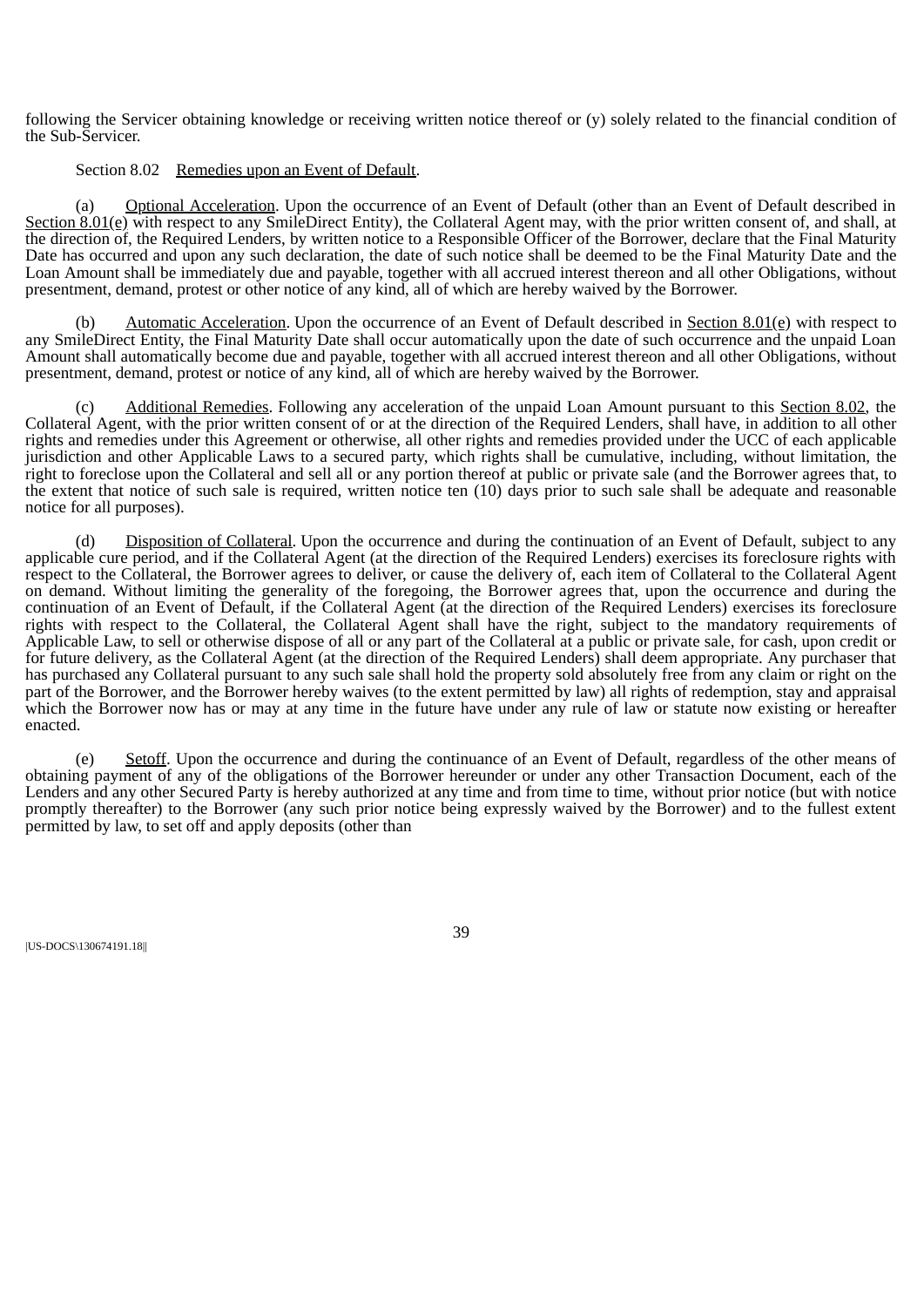those held in an agency or fiduciary capacity or otherwise for the benefit of a third party) and other sums against the obligations of the Borrower due under this Agreement and the other Transaction Documents, whether or not such Lender or the other Secured Parties shall have made any demand under this Agreement or the other Transaction Documents. No Credit Party shall be entitled to exercise any right of setoff with respect to amounts owed by it to any Lender or any other Secured Party under this Agreement or any other Transaction Document. For the avoidance of doubt, and notwithstanding anything herein to the contrary, Servicer and/or Sub-Servicer may exercise rights of setoff expressly permitted under the Servicing Agreement and/or the Service Provider Agreement (as defined in the Servicing Agreement), as applicable.

# Section 8.03 Equity Cure Right.

In the event that an Event of Default would otherwise arise in respect of any financial covenant set forth in Section 8.01(i), but not, for the avoidance of doubt, any financial covenant set forth in Section 8.01(t), until the expiration of the fifth (5th) Business Day after the date on which financial statements are required to be delivered with respect to the applicable calendar month hereunder, the Parent shall have the right to issue Equity Interests for cash or otherwise receive cash contributions to the capital of the Parent, contribute the proceeds thereof to SmileDirect, which shall be further contributed to the Borrower and the amount of the proceeds thereof will be applied by the Borrower to either (i) prepay the Loans in accordance with Section 2.03(a) hereof or (ii) remain on deposit in the Cash Reserve Account and, in each case the Permitted Loan Balance shall be recalculated after giving effect to the foregoing clauses (i) or (ii), as applicable to compliance with Section 8.01(i) hereof at such time (and thereafter as necessary) (the "Cure Right"); *provided* that (a) such proceeds are actually received by SmileDirect no later than five (5) Business Days after such date on which the Loan Amount first exceeded the Permitted Loan Balance, (b) no amounts in excess of the amounts necessary to cure the Event(s) of Default that would otherwise have arisen shall be permitted to be taken into account for purposes of determining compliance with Section 8.01(i), but nothing in this Section 8.03 limits the right of any Credit Party to receive a contribution of additional cash that does not conflict with any other provision of the Transaction Documents; (c) the Cure Right shall not be exercised more than three (3) times during the term of this Agreement; and (d) the aggregate amount of all Cure Right proceeds during the term of this Agreement shall not exceed \$15,000,000. Notwithstanding any provision of this Agreement to the contrary, if, after giving effect to the foregoing, there shall be no noncompliance with Section 8.01(i) for the applicable calendar month, no Event of Default shall be deemed to have arisen under such Section as of the relevant date of determination, with the same effect as though there had been no failure to comply on such date, and the applicable Event of Default that otherwise would have occurred shall be deemed cured for purposes of this Agreement.

#### **ARTICLE IX**

# **ASSIGNMENT OF LENDERS' INTERESTS**

Section 9.01 Assignments. This Agreement and each Lender's rights and obligations herein (including the Loans) shall be assignable, in whole or in part, by such Lender and its successors and permitted assigns, provided that any such successors and assigns have obtained the written consent of the Administrative Agent and the Borrower (not to be unreasonably withheld, conditioned or delayed) prior to any such assignment unless such assignment is to a Lender, an Affiliate of a Lender or an Approved Fund; *provided*, *however*, that no consent of the Borrower shall be required if any Event of Default has occurred and is continuing. Each assignor may, subject to the restrictions set forth in this Section 9.01(a) and Section 12.14, in connection with a prospective assignment (other than to a Disqualified Institution), disclose to the applicable prospective assignee any information relating to the Credit Parties or the Collateral furnished to such assignor by or on behalf of the Credit Parties, the Collateral Agent, the Administrative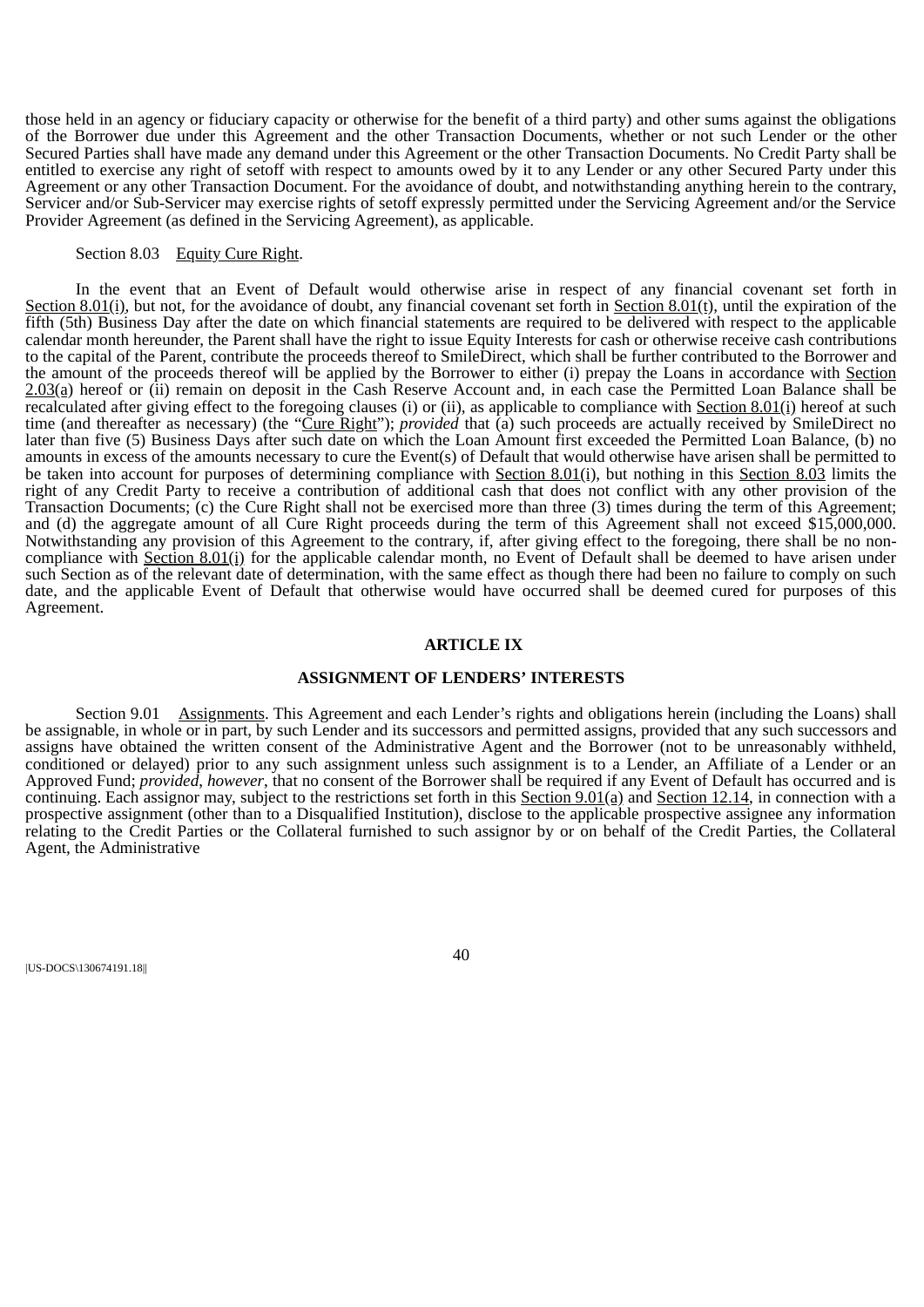Agent or another Lender. Unless the prospective assignee is a Lender or an Affiliate of a Lender, the assigning Lender shall cause the prospective assignee to enter into a confidentiality agreement substantially the same in applicable substance as Section 12.13 of this Agreement or otherwise reasonably acceptable to the Borrower and to which the Borrower or an Affiliate thereof is a party or with respect to which the Borrower or an Affiliate thereof is a third-party beneficiary.

The Borrower may not assign its rights or, except as otherwise expressly provided herein, delegate its obligations hereunder or any interest herein without the prior written consent of the Lenders.

(c) Without limiting any other rights that may be available under Applicable Law, the rights of any Lender may be enforced through it or by its agents and no Lender shall be responsible or liable for the actions of such agents selected with due care.

(d) Each Lender may, without the consent of any Person, sell participations to one or more banks or other entities other than Ineligible Institutions (each, a "Participant") in all or a portion of its rights and obligations hereunder (including the outstanding Loans); *provided* that following the sale of a participation under this Agreement (i) the obligations of such Lender shall remain unchanged, (ii) such Lender shall remain solely responsible to the other parties hereto for the performance of such obligations, (iii) the Borrower shall continue to deal solely and directly with the Administrative Agent or such Lender, as appropriate, in connection with such Lender's rights and obligations under this Agreement and (iv) such Participant will not be entitled to receive any payment under Sections 2.07, 4.02 or 10.01, in excess of the payments such Lender would have been entitled to receive absent such participation (unless the entitlement to a greater amount results from a Regulatory Change after the date the Participant acquired the participation) or in excess of the payments demanded generally by such Participant from other similarly situated borrowers under similar circumstances. A Participant that would be a Foreign Lender if it were a Lender shall not be entitled to the benefits of Section 2.07 unless the Participant complies with Section 2.07(f) as though it were a Lender (it being understood that the documentation required under Section  $2.07(f)$  shall be delivered to the participating Lender).

The following provisions shall apply to Disqualified Institutions, notwithstanding any provision of this Agreement or any other Transaction Document to the contrary:

No assignment or participation shall be made to any Person that was a Disqualified Institution as of the date (the "Trade Date") on which the assigning or participating Lender entered into a binding agreement to sell and assign or grant a participation in all or a portion of its rights and obligations under this Agreement to such Person (unless the Borrower has consented to such assignment or participation in writing in its sole and absolute discretion, in which case such Person will not be considered a Disqualified Institution for the purpose of such assignment or participation). For the avoidance of doubt, with respect to any assignee or participant that becomes a Disqualified Institution after the applicable Trade Date (including as a result of the delivery of a notice pursuant to, and/or the expiration of the notice period referred to in, the definition of "Disqualified Institution"), such assignee or participant shall not retroactively be disqualified from becoming a Lender or Participant. Any assignment or participation in violation of this clause (i) shall not be void, but the other provisions of this clause (e) shall apply.

(ii) If any assignment or participation is made to any Disqualified Institution without the Borrower's prior written consent in violation of clause (i) above, or if any Person becomes a Disqualified Institution after the applicable Trade Date, the Borrower may, at its sole expense and effort, upon notice to the applicable Disqualified Institution

|US-DOCS\130674191.18||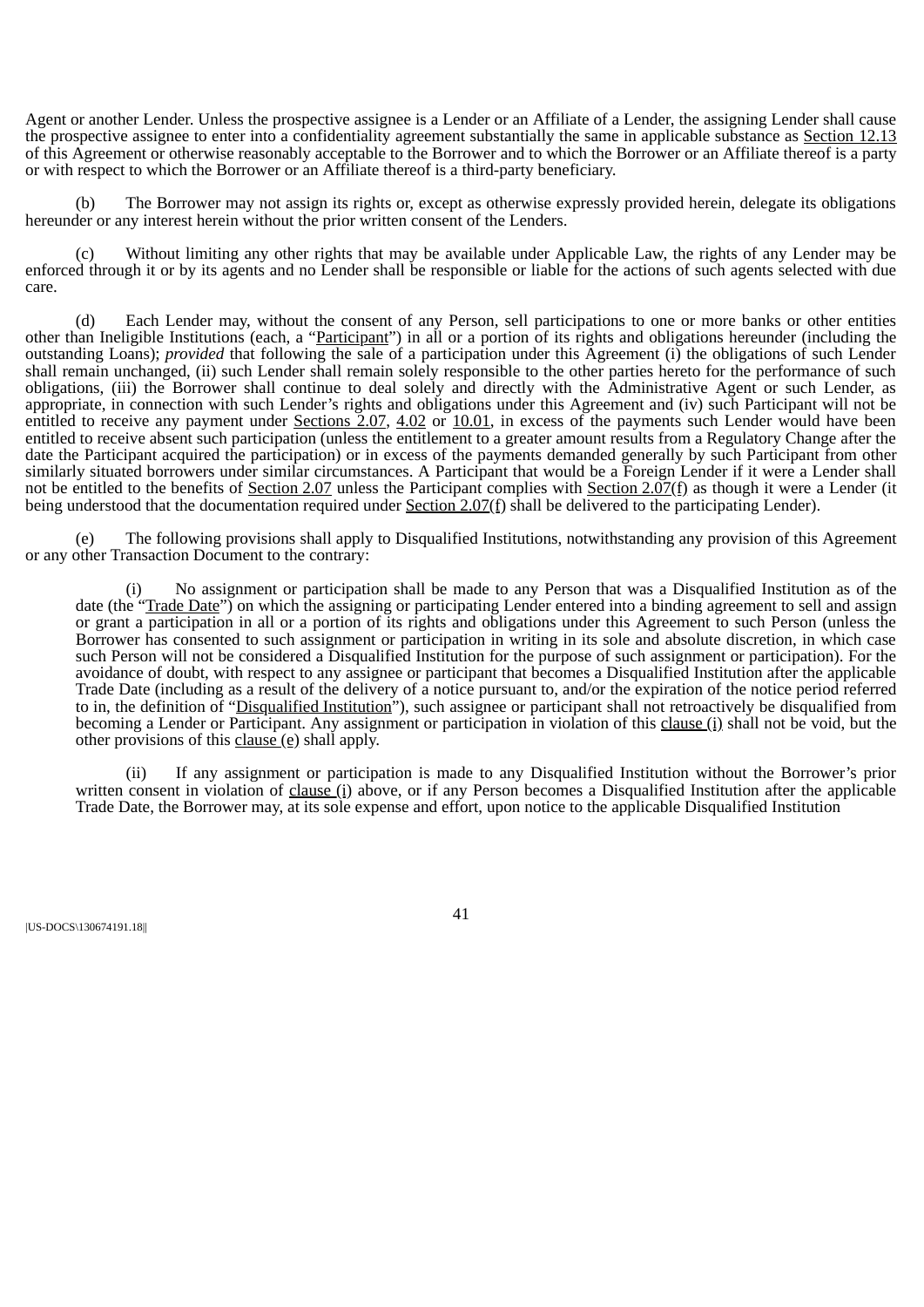and the Administrative Agent, require such Disqualified Institution to assign, without recourse (in accordance with and subject to the restrictions contained in this Section 9.01), all of its interest, rights and obligations under this Agreement to one or more Persons (other than an Ineligible Institution) at the lesser of  $\overline{X}$  the principal amount thereof and (y) the amount that such Disqualified Institution paid to acquire such interests, rights and obligations, in each case plus accrued interest, accrued fees and all other amounts (other than principal amounts) payable to it hereunder.

(iii) Notwithstanding anything to the contrary contained in this Agreement, (A) Disqualified Institutions to whom an assignment or participation is made in violation of clause  $(i)$  above will not have the right to  $(x)$  receive information, reports or other materials provided to Lenders by the Borrower, the Administrative Agent or any other Lender, (y) attend or participate in meetings attended by the Lenders (or any of them) and the Administrative Agent, or (z) access any electronic site established for the Lenders or confidential communications from counsel to or financial advisors of the Administrative Agent or the Lenders and (B) for purposes of any consent to any amendment, waiver or modification of, or any action under, and for the purpose of any direction to the Administrative Agent or any Lender to undertake any action (or refrain from taking any action) under this Agreement or any other Transaction Document, each Disqualified Institution will be deemed to have consented in the same proportion as the Lenders that are not Disqualified Institutions consented to such matter.

(iv) The Administrative Agent shall not be responsible or have any liability for, or have any duty to ascertain, inquire into, monitor or enforce, compliance with the provisions hereof relating to Ineligible Institutions or Disqualified Institutions. Without limiting the generality of the foregoing, the Administrative Agent shall not (x) be obligated to ascertain, monitor or inquire as to whether any Lender or Participant or prospective Lender or Participant is an Ineligible Institution or Disqualified Institution or (y) have any liability with respect to or arising out of any assignment or participation of Loans, or disclosure of confidential information, by any other Person to any Ineligible Institution or Disqualified Institution.

(f) The Administrative Agent, acting solely for this purpose as a non-fiduciary agent of the Borrower, shall maintain a copy of each Assignment and Acceptance delivered to it and a register (the "Register") on which it will record the name and address of each Lender (including any assignees), the principal amounts (and stated interest) owing to each Lender under this Agreement, and any other information necessary to ensure that the Loans are maintained "in registered form" within the meaning of Treasury regulations section 5f.103-1(c) and Proposed Treasury regulations section 1.163-5(b) (or any amended or successor version). The entries in the Register will be conclusive absent demonstrable error, and the Borrower, the Collateral Agent, the Administrative Agent and the Lenders will treat each Person whose name is recorded in the Register pursuant to the terms hereof as a Lender hereunder for all purposes of this Agreement. The Administrative Agent shall update the Register promptly upon receiving an executed Assignment and Acceptance, and no such assignment shall be effective until reflected in the Register. The Register shall be available for inspection by the Borrower, the Collateral Agent and each Lender, at any reasonable time and from time to time upon reasonable prior written notice.

(g) In the event that any Lender sells a participation of its rights and obligations hereunder, such Lender shall, acting solely for this purpose as a non-fiduciary agent of the Borrower, maintain a register (the "Participant Register") on which it will record the name and address of each Participant and the principal amounts (and stated interest) of each Participant's interest in such rights and obligations, and any other information necessary to ensure that the Loans are maintained "in registered form" within the meaning of Treasury regulations

|US-DOCS\130674191.18||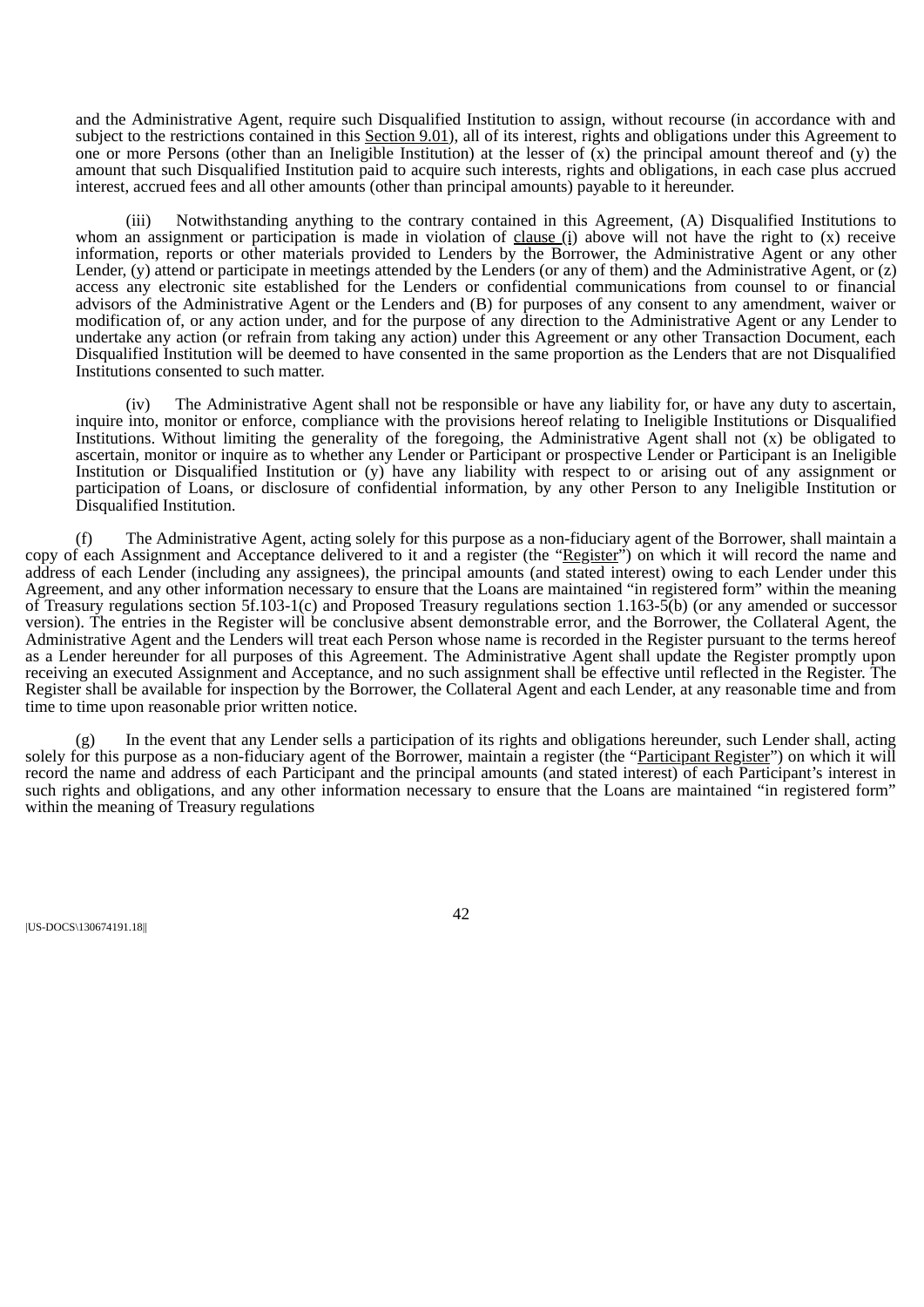section 5f.103-1(c) and Proposed Treasury regulations section 1.163-5(b) (or any amended or successor version). The entries in the Participant Register will be conclusive absent demonstrable error, and such Lender will treat each Person whose name is recorded in the Participant Register as the owner of such participation for all purposes of this Agreement. Such Lender shall update the Participant Register promptly upon a sale of a participation of such Lender's rights and obligations hereunder, and no such sale of a participation shall be effective until reflected in the Participant Register. Such Lender will not have any obligation to disclose all or any portion of the Participant Register to any Person except (i) that it will notify the Borrower of such participation, and (ii) to the extent that such disclosure is necessary to establish that the Loans are maintained "in registered form" within the meaning of Treasury regulations section 5f.103-1(c). For the avoidance of doubt, the Administrative Agent (in its capacity as Administrative Agent) shall have no responsibility for maintaining a Participant Register.

Section 9.02 Rights of Assignee. Upon the assignment by any Lender in accordance with Section 9.01, the assignee receiving such assignment shall have all of the rights of such Lender with respect to the Transaction Documents and the Collateral (or such portion thereof as has been assigned), and all of the obligations of such Lender, including without limitation, under Sections  $2.07$ ,  $9.01$ (d) and  $12.13$ .

Section 9.03 Evidence of Assignment. Any assignment of any Lender's rights and obligations hereunder, and the Loans (or any portion thereof) to any Person shall be evidenced by an Assignment and Acceptance. The Administrative Agent shall receive a fee in the amount of \$3,500 payable by the assignee upon the effective date of each transfer or assignment (unless waived in writing in the sole discretion of the Administrative Agent) along with all "know your customer" documents requested by the Administrative Agent pursuant to anti-money laundering rules and regulations.

Section 9.04 Pledge; Federal Reserve. Notwithstanding any other provision of this Agreement to the contrary, any Lender may at any time pledge or grant a security interest in all or any portion of its rights (including, without limitation, any interest it has in any Loans and any rights to payment on such Loans or interest thereon) under this Agreement to secure obligations of such Lender or an Affiliate of such Lender to a Federal Reserve Bank without notice to or consent of the Borrower or any other party hereto; *provided*, that no such pledge or grant of a security interest shall release such Lender from any of its obligations hereunder, or substitute any such pledgee or grantee for such Lender as a party hereto.

Section 9.05 Patriot Act. Each Lender that is subject to the requirements of the Patriot Act hereby notifies each Credit Party that pursuant to the requirements of the Patriot Act, it is required to obtain, verify and record information that identifies such Credit Party, which information includes the name and address of such Credit Party and other information that will allow such Lender to identify such Credit Party in accordance with the Patriot Act.

#### **ARTICLE X**

#### **INDEMNIFICATION**

#### Section 10.1 Indemnities.

(a) Indemnity by Borrower. Without limiting any other rights that any such Person may have hereunder or under Applicable Law (including, without limitation, the right to recover damages for breach of contract), the Borrower hereby agrees to indemnify the Collateral Agent, Administrative Agent, the Back-Up Servicer, each Lender, each other Secured Party, their Affiliates, and all successors and permitted transferees, participants and assigns and all officers,

|US-DOCS\130674191.18||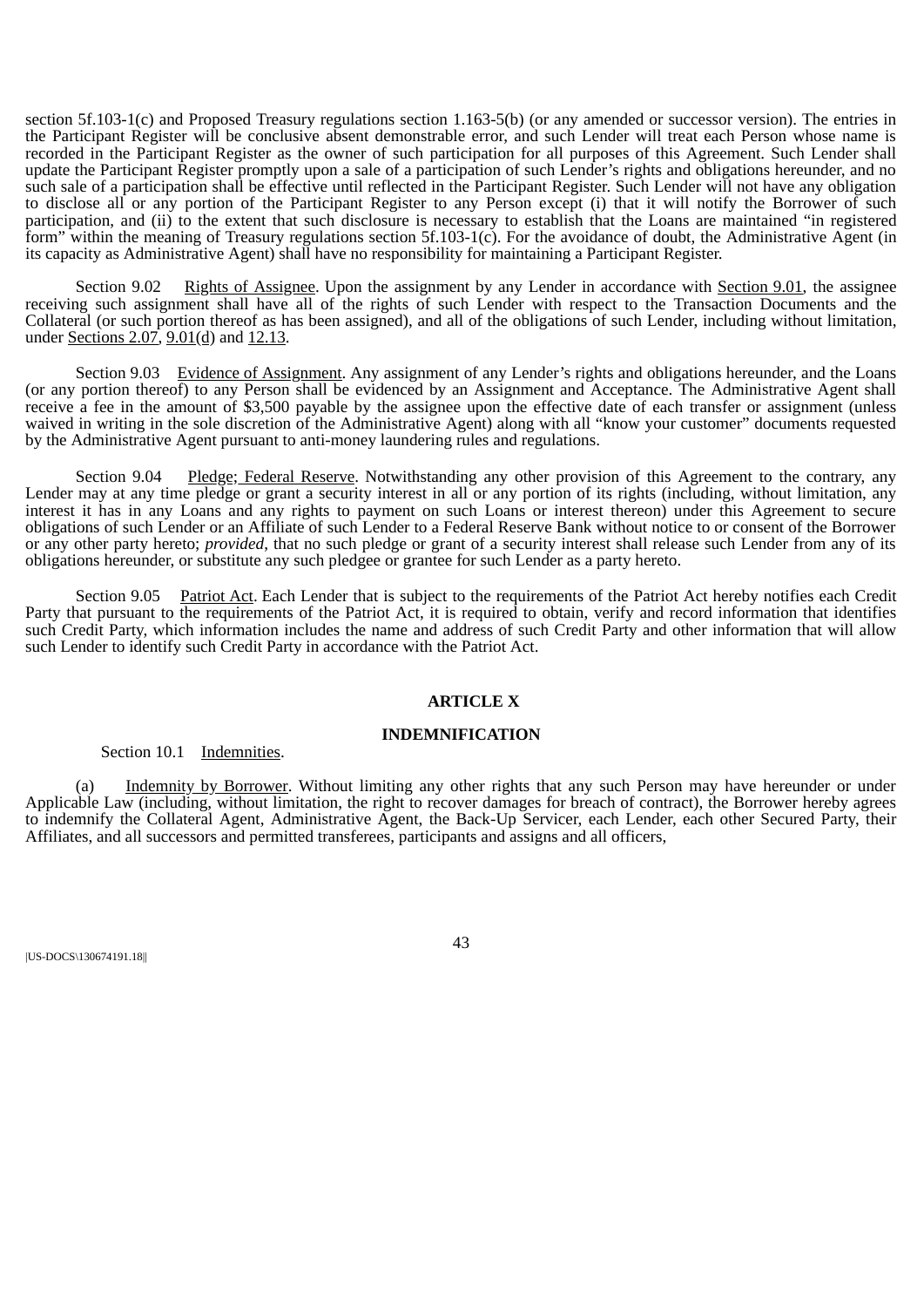directors, stockholders, members, employees, advisors, representatives and agents of any of the foregoing (each an "Indemnified Party") from and against any and all reasonable and documented damages, losses, claims, liabilities and related costs and expenses, including reasonable and documented attorneys' fees and disbursements of one primary firm of counsel for all Indemnified Parties, and, if necessary, one local firm of counsel in each relevant jurisdiction and special counsel and, in the event of any actual or potential conflict of interest, one additional firm of counsel for each Lender subject to such conflict (all of the foregoing being collectively referred to as "Indemnified Amounts") awarded against or incurred by any of them arising out of or relating to the Transaction Documents (including any failure of the Borrower to enforce its rights under the Transaction Documents and the obligations of the other parties under the Transaction Documents) or the use of proceeds of the Loans or in respect of any Receivable in all cases, regardless of whether such Indemnified Party is a party thereto, and whether or not any such claim, litigation, investigation or proceeding is brought by the Borrower, any other Credit Party, their respective equity holders, affiliates or creditors, or any other Person; *excluding*, *however*, (v) Indemnified Taxes, (w) Excluded Taxes (other than any Taxes that represent losses, claims, damages, liabilities or related costs and expenses arising from any non-Tax claim), (x) Indemnified Amounts resulting from a dispute solely among Lenders so long as such dispute does not (i) involve a claim against the Administrative Agent or the Collateral Agent and (ii) arise as a result of any action, inaction, representation or misrepresentation of, or information provided, or that was failed to be provided, by or on behalf of, any SmileDirect Entity or the Sub-Servicer, (y) Indemnified Amounts resulting from a dispute solely among one or more of the Administrative Agent, the Collateral Agent and/or the Lenders so long as (i) such dispute does not arise as a result of any action, inaction, representation or misrepresentation of, or information provided, or that was failed to be provided, by or on behalf of, any SmileDirect Entity or the Sub-Servicer and (ii) a court of competent jurisdiction has determined by a final and non-appealable judgment that the Indemnified Amounts have resulted directly and solely from the gross negligence or willful misconduct of the Administrative Agent or the Collateral Agent and (z) Indemnified Amounts to the extent determined by a final and non-appealable judgment of a court of competent jurisdiction to have resulted directly and solely from the bad faith, gross negligence, willful misconduct or material breach in bad faith of the express obligations under this Agreement on the part of such Indemnified Party. Notwithstanding the foregoing, each Indemnified Party shall promptly repay to the Borrower any and all amounts previously paid by the Borrower pursuant to the foregoing indemnification provisions to the extent such Indemnified Party is found by a final, non-appealable judgment of a court of competent jurisdiction not to be entitled to indemnification hereunder as contemplated by the immediately preceding sentence.

Any amounts subject to the indemnification provisions of this Section  $10.01(q)$  shall be paid by the Borrower to the related Indemnified Party on the Interest Payment Date that is at least five (5) Business Days immediately following demand therefor accompanied by reasonable supporting documentation and calculations in reasonable detail with respect to such amounts. An Indemnified Party need not demand payment from the Seller pursuant to the Purchase Agreement prior to seeking indemnification pursuant to this clause (a), nor shall any demand against the Seller provide a defense for the Borrower against payment hereunder except to the extent all such Indemnified Amounts have been satisfied in full.

(b) Settlements. No Indemnifying Party shall, without the prior written consent of all Indemnified Parties that are party thereto (which consent shall not be unreasonably withheld, conditioned or delayed), settle or compromise or consent to the entry of any judgment in any pending or threatened claim, action or proceeding for which indemnification may be sought hereunder (a "Proceeding"), unless such settlement, compromise or consent includes an unconditional release of all such Indemnified Parties from all liability arising out of such claim, action or proceeding, and which settlement in each case must not include any admission of fault or liability adverse to any Indemnified Party other than the payment of money damages by the

|US-DOCS\130674191.18||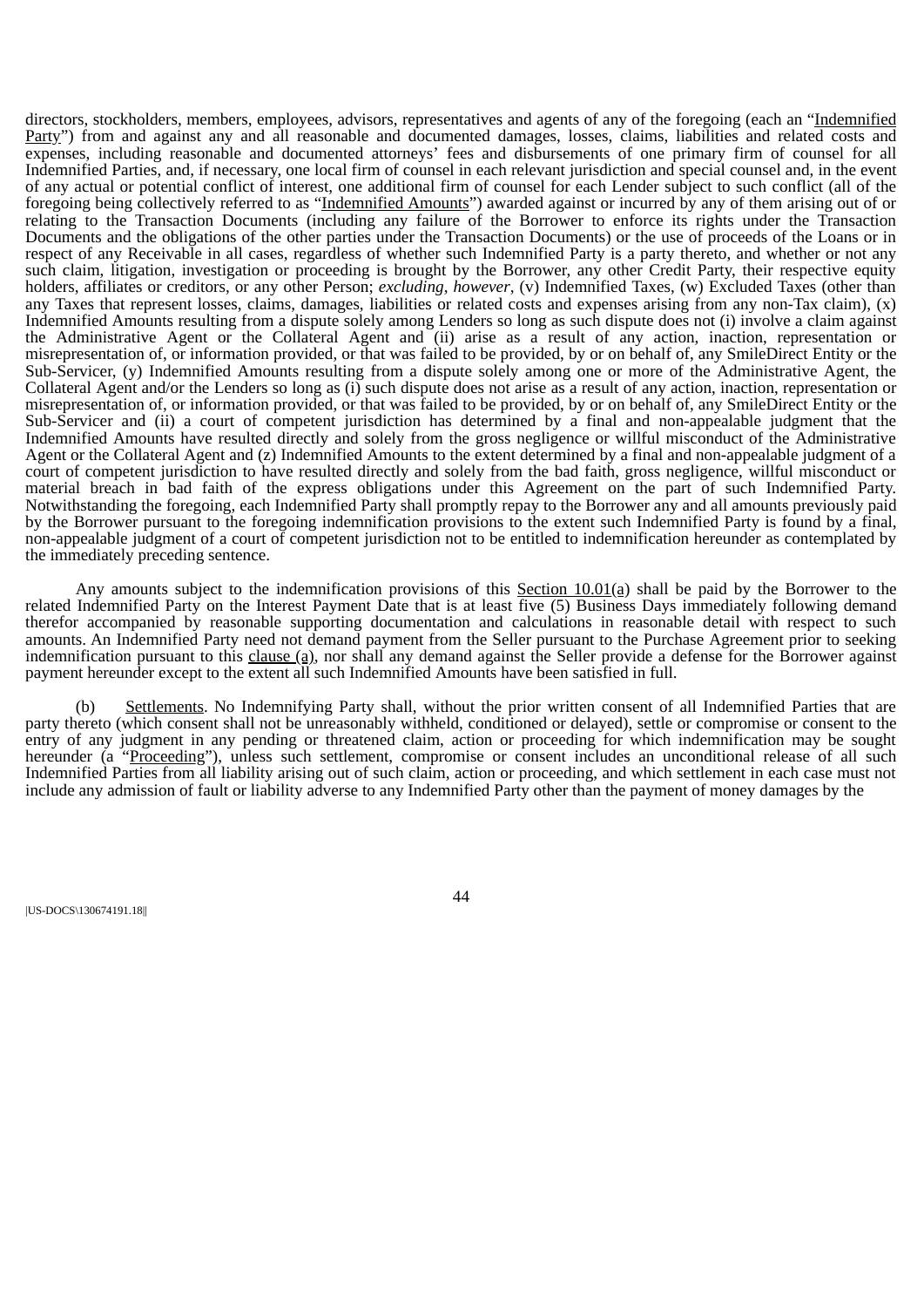Indemnifying Party. Each Indemnified Party who is not directly a party to this Agreement is an express third party beneficiary of this Agreement.

(c) Notice. In case any Proceeding is instituted involving any Indemnified Party for which indemnification is to be sought hereunder by such Indemnified Party, then such Indemnified Party will endeavor to notify the Indemnifying Party reasonably promptly following such Indemnified Party's (x) receipt of actual knowledge of the commencement of any such Proceeding and (y) good faith determination that indemnification pursuant to this Agreement will be sought by such Indemnified Party; *provided*, *however*, that (i) the failure to so notify the Indemnifying Party will not relieve the Indemnifying Party from any liability that it may have to such Indemnified Parties pursuant to this Section 10.01 or from any liability that it may have to such Indemnified Parties other than pursuant to this Section 10.01, except to the extent that the Indemnifying Party's rights and defense of such matter are materially and adversely prejudiced by such failure and (ii) no such notice shall be required to be delivered to the extent that such Indemnified Party believes reasonably and in good faith that such notice is not permitted by any applicable law, rule, regulation, court order, directive from any governmental authority or contractual obligation.

## **ARTICLE XI**

# **[RESERVED]**

# **ARTICLE XII**

#### **MISCELLANEOUS**

Section 12.01 Amendments, Etc. Except as otherwise contemplated in this Section or elsewhere in this Agreement (including in Sections 4.02 and 4.04 hereof), no amendment or waiver of any provision of this Agreement or termination hereof nor any consent to any departure by the Borrower therefrom shall in any event be effective unless the same shall be in writing and signed by each of the Borrower, the Required Lenders, the Collateral Agent and the Administrative Agent. Notwithstanding the foregoing, no Fundamental Amendment to this Agreement or any other Transaction Document shall in any event be effective unless the same shall be in writing and signed by each of the Borrower, each Lender directly affected thereby, the Collateral Agent and the Administrative Agent. No amendment of any provision of any Transaction Document shall require any Lender to make a Loan hereunder or modify its Commitment without such Lender's prior written consent. Any amendment which directly affects the rights, duties, immunities or liabilities of the Trustee shall require the Trustee's prior written consent. The Borrower and the Administrative Agent may without the consent of the Required Lenders (or any of the Lenders) amend this Agreement and/or the other Transaction Documents to cure any ambiguity, omission, defect or inconsistency.

Section 12.02 Notices, Etc. All notices and other communications provided for hereunder shall, unless otherwise stated herein, be in writing (including communication by facsimile copy or e-mail) and mailed, delivered by nationally recognized overnight courier service, transmitted or delivered by hand, as to each party hereto, at its address set forth on Schedule 12.02 hereto (or with respect to Lenders after the Closing Date, as set forth in the Assignment and Acceptance (or such other instrument(s) or document(s) delivered pursuant to Section 9.03) or any amendment or supplement hereto so long as a copy thereof shall have been provided to the Borrower contemporaneously with, or promptly after, the execution thereof) or at such other address as shall be designated by such party in a written notice to the other parties hereto. Each such notice, request or other communication shall be effective (i) if given by facsimile, when such facsimile is transmitted to the specified facsimile number, (ii) if given by e-mail, when sent to the specified e-mail address and an appropriate confirmation is received,

|US-DOCS\130674191.18||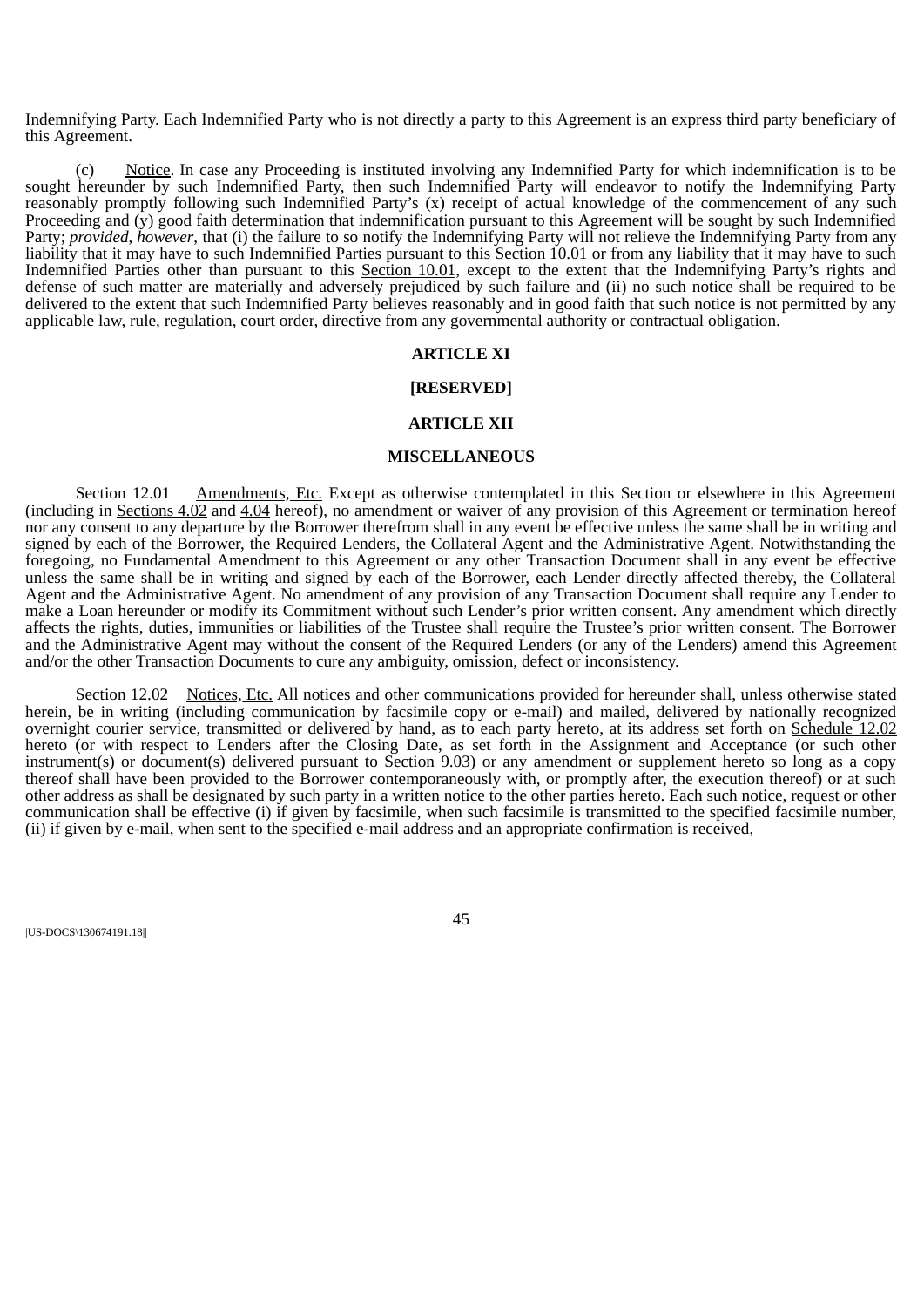(iii) if given by mail, five (5) Business Days after being deposited in the United States mails, first class postage prepaid (except that notices and communications by mail pursuant to Article I or notices of Events of Default, Unmatured Events of Default or Servicer Termination Events shall not be effective until received), (iv) if given by nationally recognized courier guaranteeing overnight delivery, the Business Day following such day after such communication is delivered to such courier or  $(\bar{v})$  if by hand delivery, when delivered at the address specified pursuant to this Section 12.02; *provided*, that, (A) if such notice is delivered pursuant to clause (i) or clause (ii) other than during the normal business hours of the recipient, then such notice shall not be effective prior to the open of business of the recipient on the next succeeding Business Day, and (B) if such notice is delivered pursuant to clauses (iii) through  $(y)$ , such notice to the applicable Credit Party shall only be effective if delivered to a Responsible Officer of the applicable Credit Party. Notwithstanding the foregoing, with respect to any Transaction Document, any recipient may upon reasonable prior written notice to each other party hereto designate what it deems to be appropriate confirmation (which appropriate confirmation must be commercially reasonable) and that notification by e-mail to it shall not be effective without such confirmation.

Section 12.03 No Waiver; Remedies. No failure on the part of the Borrower, any Lender, any Affected Party, any Indemnified Party, the Collateral Agent or the Administrative Agent to exercise, and no delay in exercising, any right hereunder shall operate as a waiver thereof (unless waived in writing); nor shall any single or partial exercise of any right hereunder preclude any other or further exercise thereof or the exercise of any other right. The remedies herein provided are cumulative and not exclusive of any remedies provided by law.

Section 12.04 Binding Effect; Survival. This Agreement shall be binding upon and inure to the benefit of the Borrower, the other Credit Parties, the Collateral Agent, the Administrative Agent and the Lenders, and their respective successors and permitted assigns, and the provisions of Section 4.02, Section 4.03, and Article X shall inure to the benefit of the Affected Parties and the Indemnified Parties, respectively, and their respective successors and permitted assigns; *provided*, *however*, nothing in the foregoing shall be deemed to authorize any assignment not permitted by Section 9.01. This Agreement shall create and constitute the continuing obligations of the parties hereto in accordance with its terms, and shall remain in full force and effect until the Final Payout Date. With the exception of Article I, Article II (other than Sections 2.03, 2.06 and 2.07), Article III, Article IV (other than Section 4.02 and 4.03), Article V, Article VI, Article VII, Article VIII and Article IX, the provisions of this Agreement shall survive the Final Payout Date.

Section 12.05 Deliveries Due on Non-Business Days. If any document, statement, notice, report or payment shall be due under this Agreement or any other Transaction Document on a day that is not a Business Day, the date of required delivery or payment shall automatically be extended to the next succeeding Business Day, notwithstanding any provision hereof or any other Transaction Document to the contrary.

Section 12.06 Costs and Expenses. In addition to its obligations under  $\Delta$ rticle  $X$ , the Borrower agrees to pay within five (5) Business Days of demand therefor accompanied by invoices in reasonable detail and reasonable supporting documentation: all reasonable and documented out-of-pocket costs and expenses incurred by the Collateral Agent, the Administrative Agent, any Lender and their Affiliates in connection with the negotiation, preparation, execution and delivery of, this Agreement, and any amendment or waiver to, or enforcement with respect to, this Agreement and the other Transaction Documents, including (i) the reasonable and documented attorneys' fees and disbursements of one primary firm of counsel for all such Persons, and, if necessary, one local firm of counsel in each relevant jurisdiction and special counsel and, in the event of any actual or potential conflict of interest, one additional firm of counsel for each Lender subject to such conflict, incurred in connection with any of the foregoing or in advising such Persons as to their respective rights and remedies

|US-DOCS\130674191.18||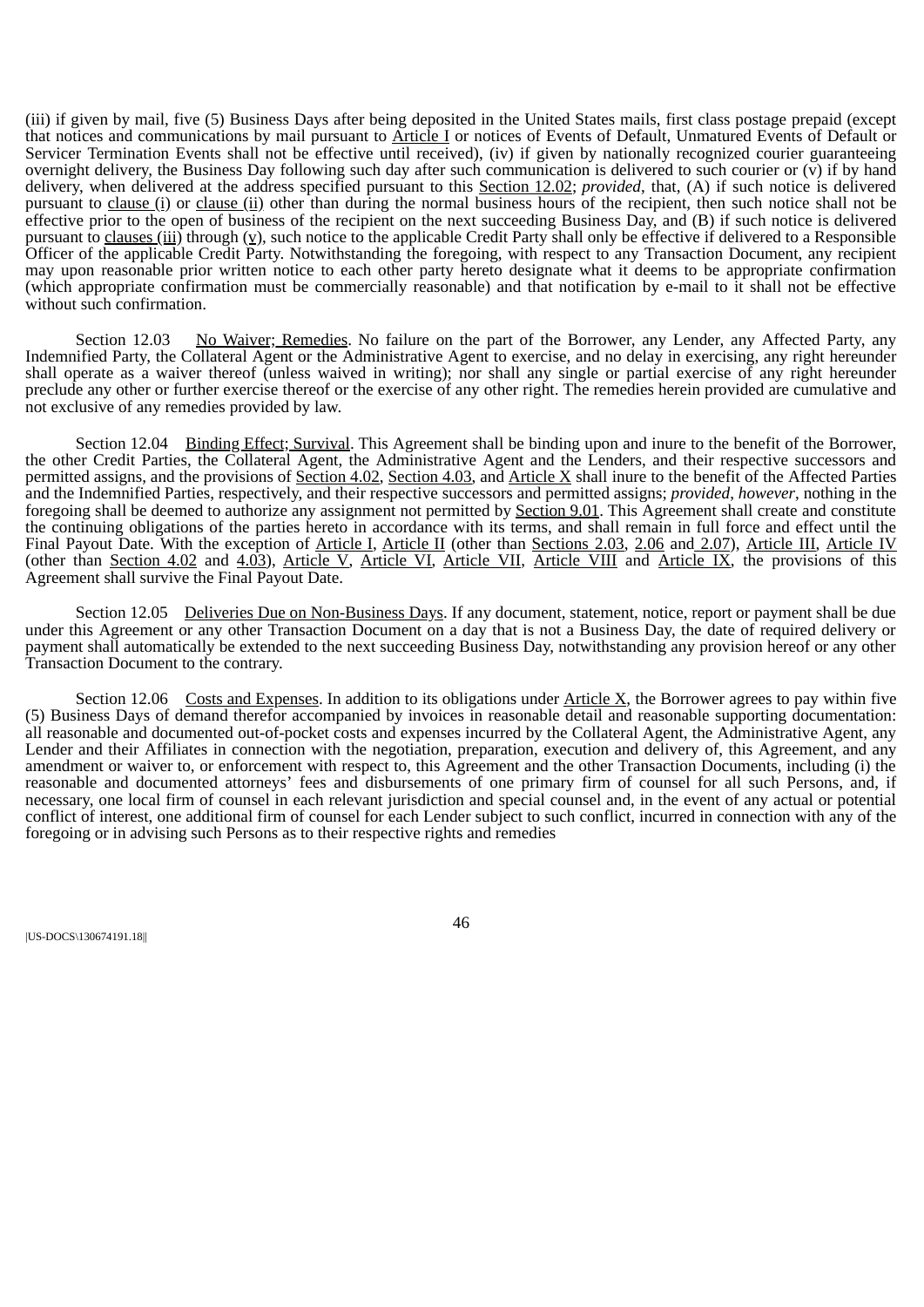under any of the Transaction Documents, (ii) all reasonable and documented out-of-pocket expenses (including reasonable and documented fees and expenses of independent accountants), incurred in connection with any review of the Borrower's books and records pursuant to and in accordance with the terms of this Agreement, including pursuant to Section 7.01(c), subject to the limits set forth in <u>Section 7.01(c),</u> (iii) documented out-of-pocket expenses incurred in enforcing indemnification rights under the Transaction Documents and (iv) documented out-of-pocket expenses incurred during any workout, restructuring or negotiations in respect of the Loans hereunder (it being understood that, in the case of each of the foregoing clauses (ii), (iii) and (iv), attorneys' fees and disbursements reimbursable thereunder shall be subject to the same limitations as apply under clause  $(i)$ above).

Section 12.07 Captions and Cross References. The various captions (including, without limitation, the table of contents) in this Agreement are provided solely for convenience of reference and shall not affect the meaning or interpretation of any provision of this Agreement. Unless otherwise indicated, references in this Agreement to any Section, Appendix, Schedule or Exhibit are to such Section of or Appendix, Schedule or Exhibit to this Agreement, as the case may be, and references in any Section, subsection, or clause to any subsection, clause or subclause are to such subsection, clause or subclause of such Section, subsection or clause.

Section 12.08 Integration. This Agreement and the other Transaction Documents, contain a final and complete integration of all prior expressions by the parties hereto with respect to the subject matter hereof and shall constitute the entire understanding among the parties hereto with respect to the subject matter hereof, superseding all prior oral or written understandings.

Section 12.09 Governing Law. THIS AGREEMENT AND THE OTHER TRANSACTION DOCUMENTS, INCLUDING THE RIGHTS AND DUTIES OF THE PARTIES HERETO, AND ANY CLAIM, CONTROVERSY, DISPUTE OR CAUSE OF ACTION (WHETHER IN CONTRACT OR TORT OR OTHERWISE) BASED UPON, ARISING OUT OF OR RELATING TO THIS AGREEMENT OR THE OTHER TRANSACTION DOCUMENTS SHALL BE GOVERNED BY, AND CONSTRUED IN ACCORDANCE WITH, THE LAWS OF THE STATE OF NEW YORK (INCLUDING SECTIONS 5-1401 AND 5-1402 OF THE GENERAL OBLIGATIONS LAW BUT OTHERWISE WITHOUT REGARD TO CONFLICT OF LAWS PRINCIPLES), EXCEPT, AS TO ANY TRANSACTION DOCUMENT, AS EXPRESSLY SET FORTH THEREIN AND EXCEPT TO THE EXTENT THAT THE CREATION, PERFECTION OR PRIORITY OF THE INTERESTS OF THE SECURED PARTIES IN THE COLLATERAL IS GOVERNED BY THE LAWS OF ANY JURISDICTION OTHER THAN THE STATE OF NEW YORK.

Section 12.10 Waiver Of Jury Trial; Submission to Jurisdiction. EACH OF THE PARTIES HERETO HEREBY EXPRESSLY WAIVES ANY RIGHT TO A TRIAL BY JURY IN ANY ACTION OR PROCEEDING TO ENFORCE OR DEFEND ANY RIGHTS UNDER THIS AGREEMENT, ANY OTHER TRANSACTION DOCUMENT OR ANY AMENDMENT, INSTRUMENT OR DOCUMENT DELIVERED OR WHICH MAY IN THE FUTURE BE DELIVERED IN CONNECTION HEREWITH OR ARISING FROM ANY BANKING OR OTHER RELATIONSHIP EXISTING IN CONNECTION WITH THIS AGREEMENT OR ANY OTHER TRANSACTION DOCUMENT AND AGREES THAT ANY SUCH ACTION OR PROCEEDING SHALL BE TRIED BEFORE A COURT AND NOT BEFORE A JURY.

EACH OF THE PARTIES HERETO IRREVOCABLY AND UNCONDITIONALLY AGREES THAT IT WILL NOT COMMENCE ANY ACTION, LITIGATION OR PROCEEDING OF ANY KIND OR DESCRIPTION, WHETHER IN LAW OR EQUITY, WHETHER IN CONTRACT OR IN TORT OR OTHERWISE, AGAINST THE

|US-DOCS\130674191.18||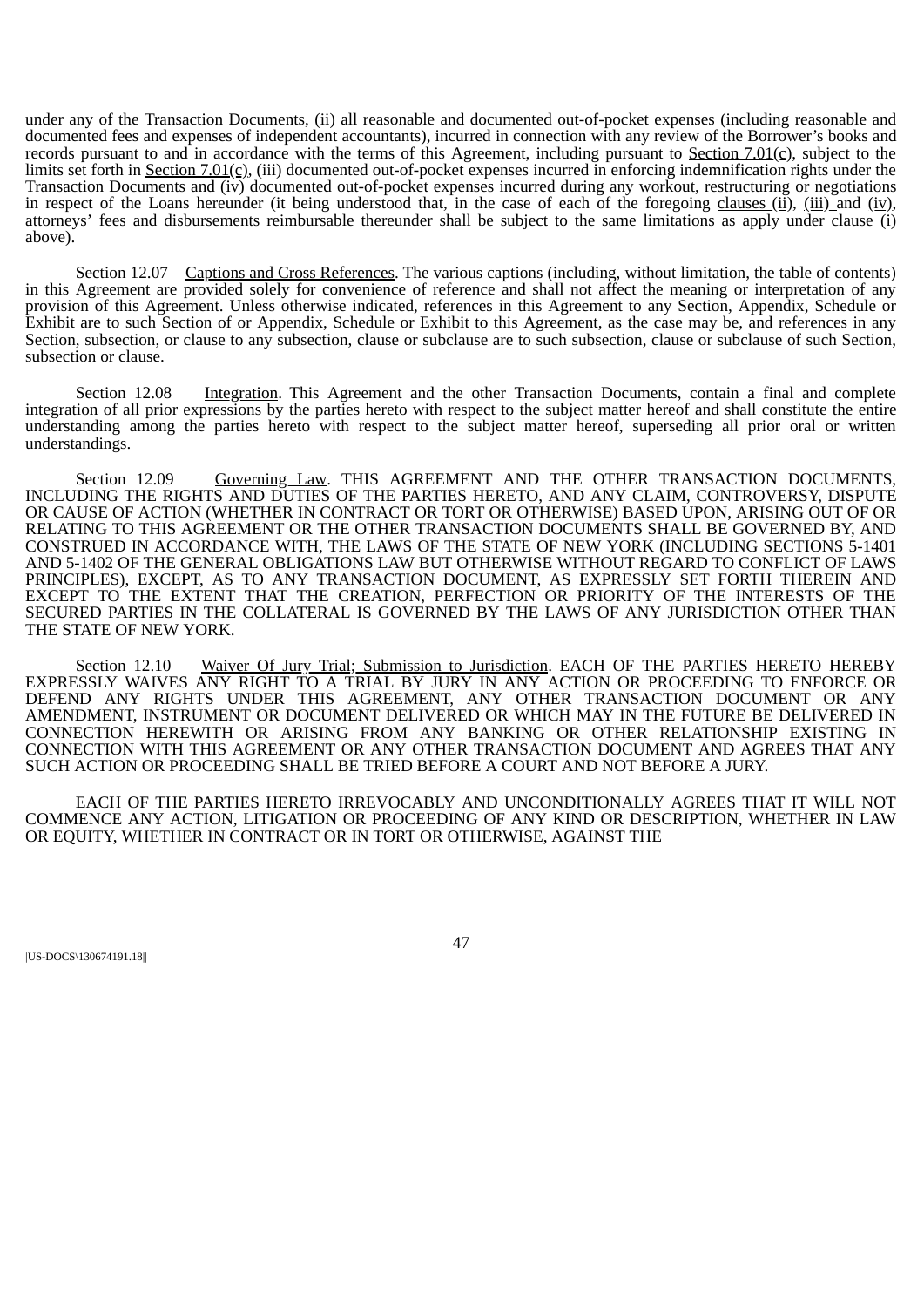COLLATERAL AGENT, THE ADMINISTRATIVE AGENT, ANY LENDER OR ANY INDEMNIFIED PARTY IN ANY WAY RELATING TO THIS AGREEMENT OR ANY OTHER TRANSACTION DOCUMENT OR THE TRANSACTIONS RELATING HERETO OR THERETO, IN ANY FORUM OTHER THAN THE COURTS OF THE STATE OF NEW YORK SITTING IN NEW YORK COUNTY, AND OF THE UNITED STATES DISTRICT COURT OF THE SOUTHERN DISTRICT OF NEW YORK, AND ANY APPELLATE COURT FROM ANY THEREOF, AND EACH OF THE PARTIES HERETO IRREVOCABLY AND UNCONDITIONALLY SUBMITS TO THE JURISDICTION OF SUCH COURTS AND AGREES THAT ALL CLAIMS IN RESPECT OF ANY SUCH ACTION, LITIGATION OR PROCEEDING MAY BE HEARD AND DETERMINED IN SUCH NEW YORK STATE COURT OR, TO THE FULLEST EXTENT PERMITTED BY APPLICABLE LAW, IN SUCH FEDERAL COURT. EACH OF THE PARTIES HERETO AGREES THAT A FINAL JUDGMENT IN ANY SUCH ACTION, LITIGATION OR PROCEEDING SHALL BE CONCLUSIVE AND MAY BE ENFORCED IN OTHER JURISDICTIONS BY SUIT ON THE JUDGMENT OR IN ANY OTHER MANNER PROVIDED BY LAW.

EACH PARTY HERETO IRREVOCABLY AND UNCONDITIONALLY WAIVES, TO THE FULLEST EXTENT PERMITTED BY APPLICABLE LAW, ANY OBJECTION THAT IT MAY NOW OR HEREAFTER HAVE TO THE LAYING OF VENUE OF ANY ACTION OR PROCEEDING ARISING OUT OF OR RELATING TO THIS AGREEMENT OR ANY OTHER TRANSACTION DOCUMENT IN ANY COURT REFERRED TO IN THE PREVIOUS PARAGRAPH. EACH OF THE PARTIES HERETO HEREBY IRREVOCABLY WAIVES, TO THE FULLEST EXTENT PERMITTED BY APPLICABLE LAW, THE DEFENSE OF AN INCONVENIENT FORUM TO THE MAINTENANCE OF SUCH ACTION OR PROCEEDING IN ANY SUCH COURT.

Each party hereto irrevocably consents to service of process in the manner provided for notices in Section 12.02. Nothing in this Agreement will affect the right of any party hereto to serve process in any other manner permitted by Applicable Law.

# Section 12.11 Execution in Counterparts; Severability.

(a) This Agreement may be executed in any number of counterparts and by the different parties hereto in separate counterparts, each of which when so executed shall be deemed to be an original and all of which when taken together shall constitute one and the same agreement. The words "execution," "signed," "signature" and words of like import in this Agreement or in any other Transaction Document (including any Assignment and Acceptance) or in any amendment or other modification hereof or thereof (including waivers and consents) shall be deemed to include electronic signatures or the keeping of records in electronic form, each of which shall be of the same legal effect, validity or enforceability as a manually executed signature or the use of a paper-based recordkeeping system, as the case may be, to the extent and as provided for in any Applicable Law, including the Federal Electronic Signatures in Global and National Commerce Act, the New York State Electronic Signatures and Records Act or any other similar state laws based on the Uniform Electronic Transactions Act.

(b) In case any provision in or obligation under this Agreement shall be invalid, illegal or unenforceable in any jurisdiction, the validity, legality and enforceability of the remaining provisions or obligations, or of such provision or obligation in any other jurisdiction, shall not in any way be affected or impaired thereby.

Section 12.12 No Insolvency; No Recourse Against Other Parties. The obligations of each Lender, the Administrative Agent, the Collateral Agent, the Borrower, the Seller, the Servicer and any other party hereto under any Transaction Document are solely the corporate, limited liability company, trust or partnership obligations of such Person, and no recourse shall

|US-DOCS\130674191.18||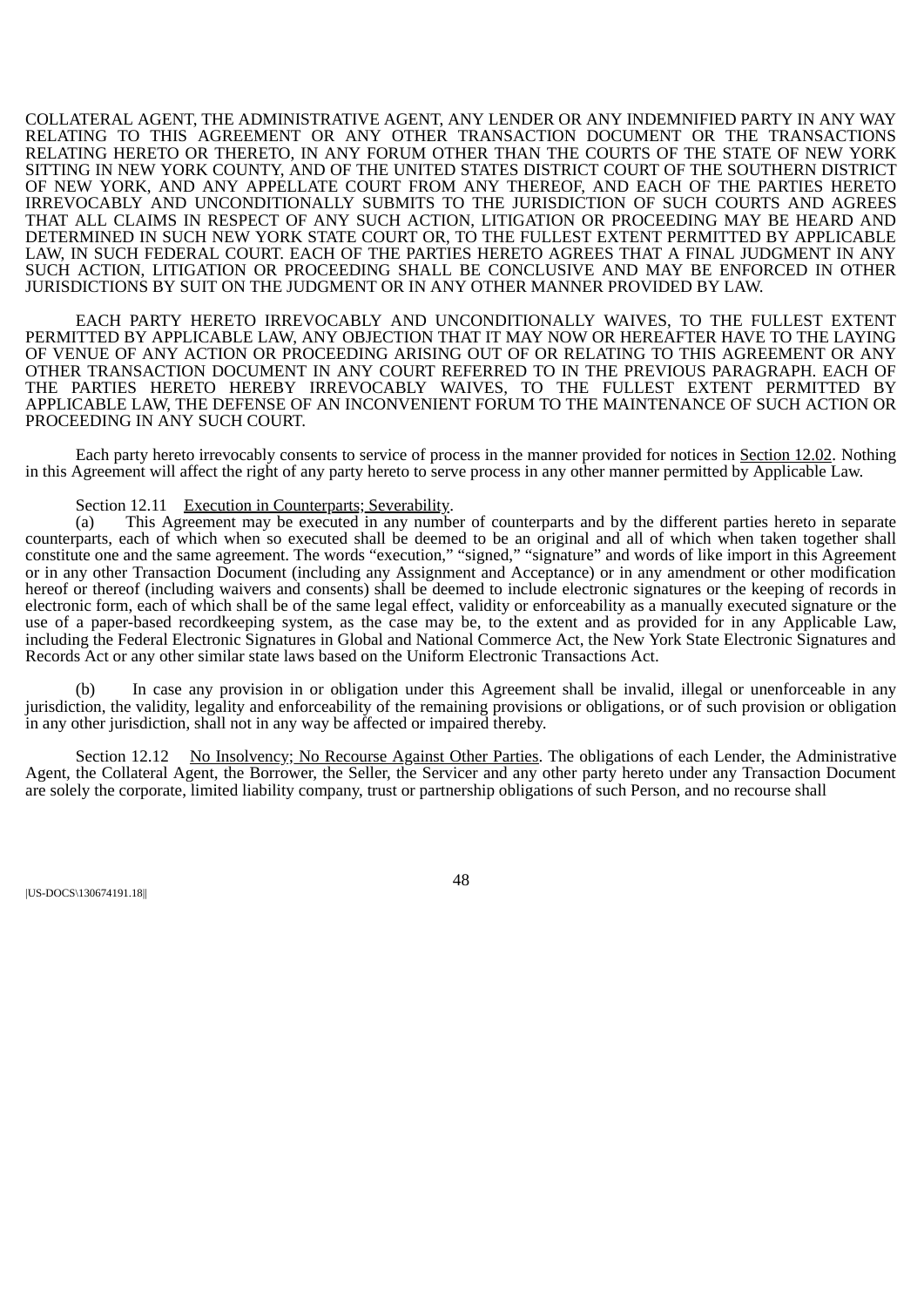be had for such obligations against any Affiliate, director, officer, member, manager, partner, beneficiary, trustee, employee, attorney or agent of any such Person.

Section 12.13 Confidentiality. Each of the Collateral Agent, the Administrative Agent and the Lenders agree to maintain the confidentiality of the Confidential Information, except that Confidential Information may be disclosed (a) to its Affiliates, its Related Parties, its limited partners and investors and its financing sources (excluding limited partners, investors and financing sources that are Disqualified Institutions) on a need-to-know basis solely in connection with their performance of the Transaction Documents (it being understood that the Persons to whom such disclosure is made will be informed of the confidential nature of such Confidential Information and instructed to keep such Confidential Information confidential); (b) to the extent required or requested by any Regulatory Authority purporting to have jurisdiction over such Person or its Related Parties, provided that any disclosure under this clause (b) shall be limited to the portion of the Confidential Information as may be required or requested by such Regulatory Authority; (c) to the extent required by Applicable Laws or by any subpoena or similar legal process, provided that any disclosure under this clause  $(c)$  shall be limited to the portion of the Confidential Information as may be required or requested under Applicable Law; (d) to any other party hereto; (e) in connection with the exercise of any remedies in accordance with the terms of this Agreement or under any other Transaction Document or any action or proceeding relating to this Agreement or any other Transaction Document or the enforcement of rights hereunder or thereunder; (f) if the recipient is a qualified assignee or participant pursuant to Article IX (that, in each case, is not a Disqualified Institution), subject to an agreement containing provisions substantially the same as those of this Section 12.14 (and to which the Borrower and SmileDirect shall each be an express third party beneficiary), to (i) any permitted assignee of or Participant in, or any prospective permitted assignee of or Participant in, any of its rights and obligations under this Agreement for use solely in connection with the Transaction Documents and transactions contemplated thereby, or (ii) any actual or prospective party (or its Related Parties) to any swap, derivative or other similar transaction under which payments are to be made to such party by reference to the Borrower and its obligations, this Agreement or payments hereunder; (g) on a confidential basis to any Rating Agency in connection with rating the Borrower or its Indebtedness or the Transactions; (h) with the written consent of the Borrower; (i) to the extent such Confidential Information (x) becomes publicly available other than as a result of a breach of this Section 12.13, or (y) becomes available to the Collateral Agent, the Administrative Agent, any Lender or any of their respective Affiliates on a nonconfidential basis from a source, that is not actually known to be bound by a confidentiality obligation in favor of any of the Credit Parties, other than the Borrower, any other Credit Party, any SmileDirect Entity and any of their respective Affiliates or Related Parties. It is understood and agreed that the Collateral Agent, the Administrative Agent and the Lenders shall be responsible for the breach by their respective Affiliates and Related Parties of the confidentiality obligations set forth herein.

(b) The Borrower agrees that it shall not (and shall ensure that Parent and Parent's controlled Affiliates and Related Parties shall not) disclose to any Person or entity the specific pricing and/or fees, advance rate or eligibility criteria provided by any Lender and Affiliates of any Lender or the amount or terms of any fees or other amounts payable to any Lender or any Affiliate of any Lender in connection with the Transaction, other than on an aggregate basis in any financial statements, financial information and financial computations and calculations (collectively, the "Product Information"), except

to its and its Affiliates' employees, officers, directors, advisors, representatives, accountants, legal counsel and agents (collectively, the "Borrower Representatives"),

(ii) to the extent any Credit Party or any Affiliate or their counsel thereof reasonably deems necessary in order to comply with any requirement of Applicable Law or any Regulatory Authority,

|US-DOCS\130674191.18||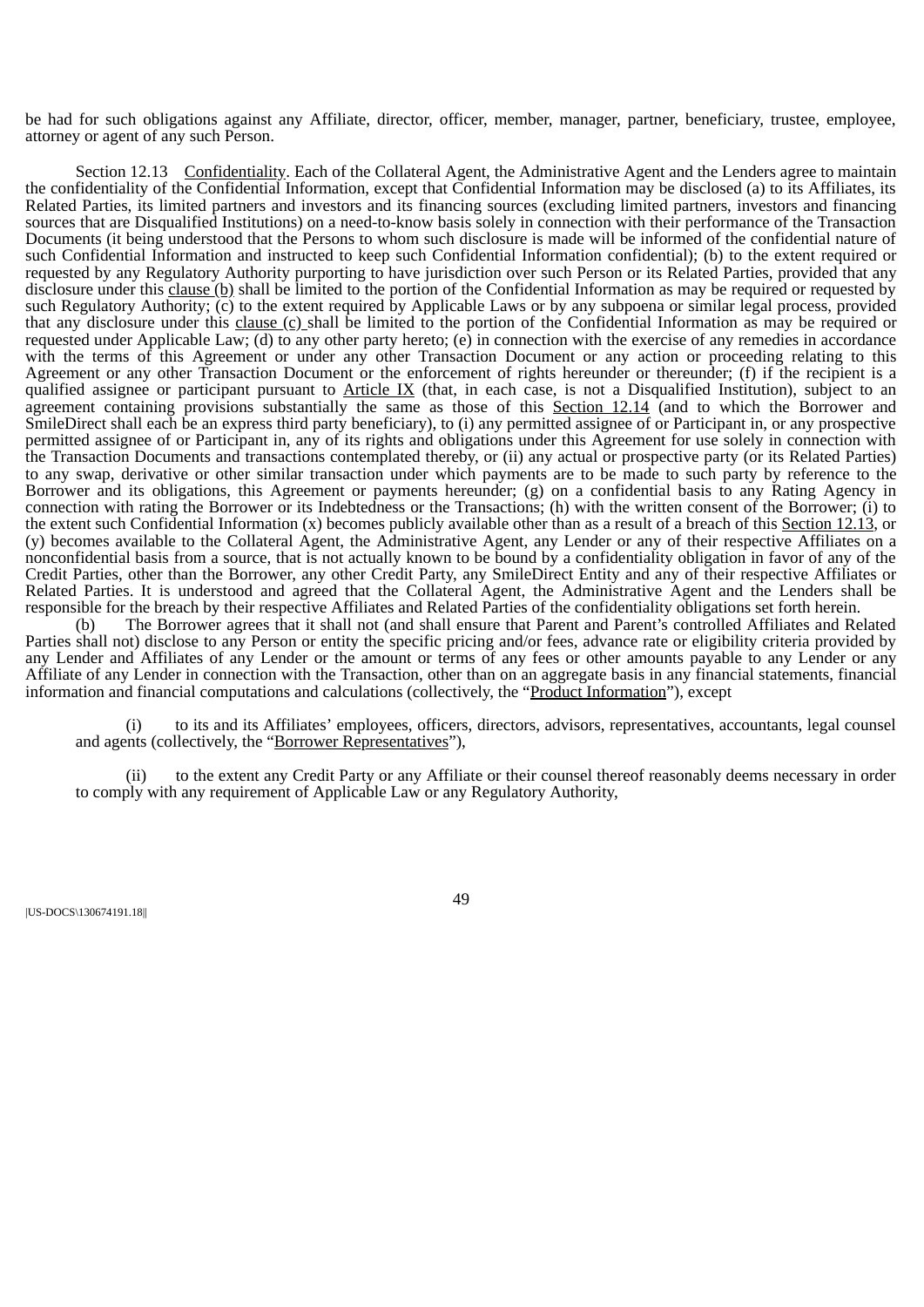(iii) to any nationally recognized statistical rating organization for the purpose of assisting in the negotiation, completion, administration and evaluation of the Transaction or in compliance with Rule 17g-5 under the Exchange Act (or to any other rating agency in compliance with any similar rule or regulation in any relevant jurisdiction),

- (iv) to its and its Affiliates' regulators,
- (v) to the Collateral Agent and/or the Administrative Agent,

(vi) to any potential acquirer, subject to customary confidentiality arrangements that include terms which are substantially similar to the applicable terms of this Section 12.13, or

(vii) with the prior written consent of such Lender.

"Product Information" shall not include, however, information that is or becomes available as a result of disclosure by a Lender or an Affiliate of a Lender or that is or becomes a matter of general public knowledge or that has heretofore been or is hereafter published in any source generally available to the public other than as a result of a disclosure by the Borrower or Parent (or Parent's controlled Affiliates or Related Parties) in violation of this Section 12.13. The Borrower will be responsible for any failure of any Borrower Representative to comply with the provisions of this Section 12.13.

(c) Each party hereto agrees not to use the name of any other party hereto in any press release or marketing materials without the prior written consent of such other party; *provided* that the foregoing shall not apply to any documents that any party reasonably determines are required by Applicable Law to include such other party's name and to be filed with the SEC or any other Regulatory Authority so long as the disclosing party has, to the extent reasonably practicable, given such other party the opportunity to review the form and content of such proposed filing in advance.

The parties hereto shall also adhere to the following requirements (and any substantially similar Applicable Law in foreign jurisdictions) regarding the confidentiality and security of Obligor Information and Contract Files:

# (i) Definitions:

(1) "Obligor Information" means (i) information that meets the definition of non-public personally identifiable information as defined in Title V of the Gramm-Leach-Bliley Act of 1999 and implementing regulations and (ii) any other sensitive or any personally identifiable information or records in any form (oral, written, graphic, electronic, machine-readable, or otherwise) relating to an Obligor, including, but not limited to: an Obligor's name, address, telephone number, social security number, driver's license or other government identifier, and biometric information; the fact that the Obligor has a relationship with the Servicer, the Borrower or any of their respective Affiliates; and any other data of or regarding an Obligor, the use, access or protection of which is regulated under any Privacy Requirement.

(2) "Information Security Program" means written policies and procedures adopted and maintained (i) to ensure the security and confidentiality of Obligor Information; (ii) to protect against any anticipated threats or hazards to the security or integrity of the Obligor Information; (iii) to protect against

|US-DOCS\130674191.18||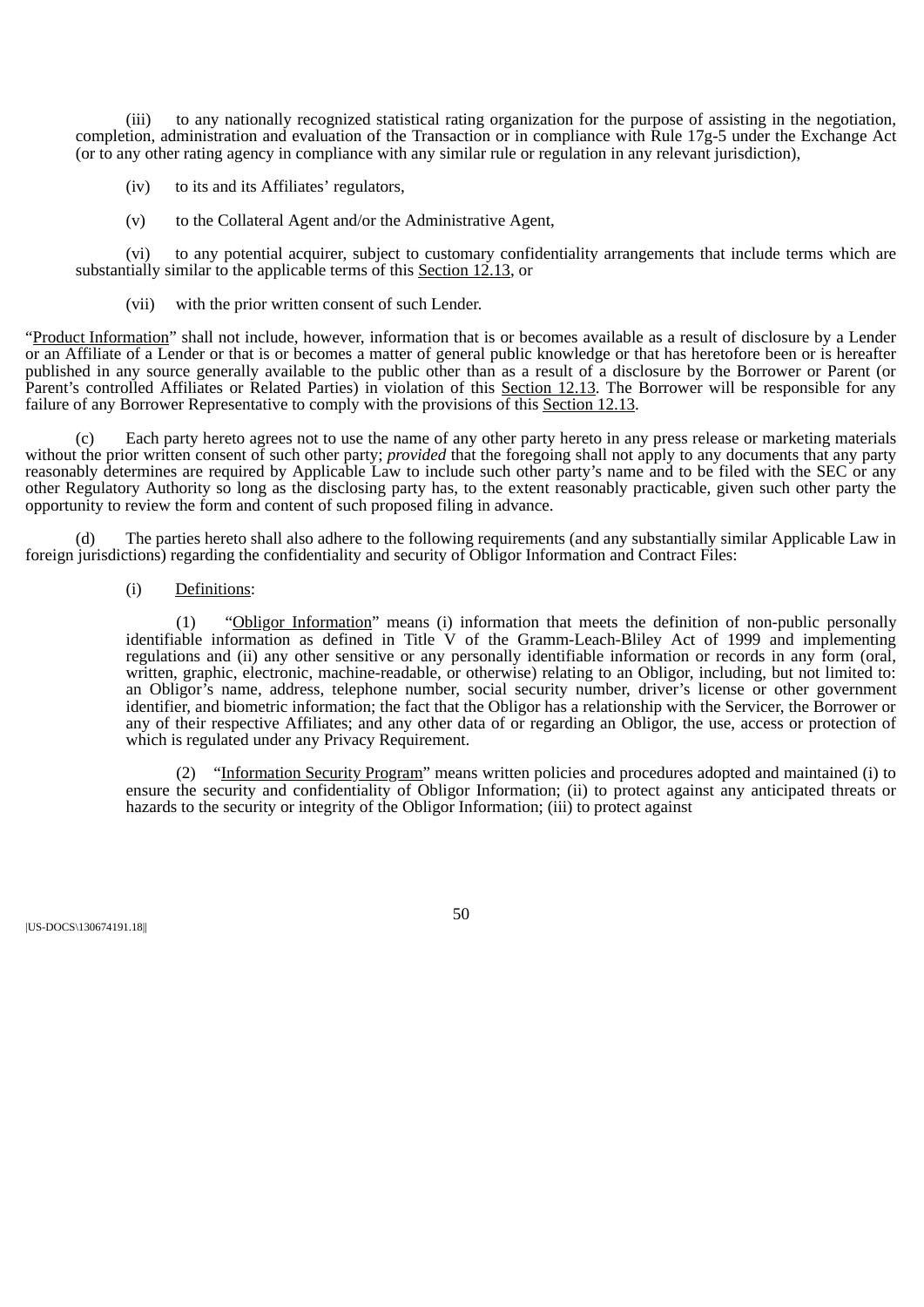unauthorized access to or use of the Obligor Information that could result in substantial harm or inconvenience to any Obligor, (iv) to ensure the proper disposal of such Obligor Information and (v) that fully comply with the applicable provisions of the Privacy Requirements.

(3) "Privacy Requirements" means (i) Title V of the Gramm-Leach-Bliley Act, 15 U.S.C. 6801 et seq.; (ii) federal regulations implementing such act and codified at 12 CFR Parts 40, 216 and 332 and 16 C.F.R. Part 313; (iii) Interagency Guidelines Establishing Standards For Safeguarding Customer Information and codified at 12 C.F.R. Parts 30, 168, 208, 211, 225, 263, 308 and 364, and 16 C.F.R. Part 314; and (iv) other applicable federal, state and local laws, rules, regulations, and orders relating to the privacy and security of Obligor Information.

(ii) Access to Obligor Information. Notwithstanding anything to the contrary contained herein, the Borrower shall have no obligation to provide the Collateral Agent, the Administrative Agent or any Lender with Obligor Information, nor shall the Collateral Agent, the Administrative Agent nor any Affiliate thereof, request to receive any such Obligor Information; *provided*, *however*, if any Lender, the Collateral Agent or the Administrative Agent affirmatively elects in writing to receive Obligor Information for Receivables, prior to any delivery of Obligor Information, such Lender, the Collateral Agent or Administrative Agent shall provide to the Borrower evidence reasonably acceptable to the Borrower that such party has an Information Security Program reasonably acceptable to the Borrower and each such Lender, the Collateral Agent and the Administrative Agent shall maintain such information in accordance with Applicable Law.

(iii) Unauthorized Access to Obligor Information. In the event the Borrower, the Collateral Agent, the Administrative Agent or any Lender knows or reasonably believes that it has received access to Obligor Information without having so requested such access, the Borrower, the Collateral Agent, the Administrative Agent or such Lender, as applicable, shall promptly return any such Obligor Information and take reasonable precautions to maintain and safeguard the confidentiality of such Obligor Information while in the possession of the Borrower, the Collateral Agent, the Administrative Agent or such Lender, as applicable, and prior to its return.

Section 12.14 Limitation of Liability. No claim may be made by any party hereto, any of their respective Affiliates, or any other Person against any party hereto or its Affiliates, directors, officers, employees, attorneys or agents for any special, indirect, consequential or punitive damages in respect of any claim for breach of contract or any other theory of liability arising out of or related to the transactions contemplated by this Agreement, or any act, omission or event occurring in connection therewith; and each party hereto hereby waives, releases, and agrees not to sue upon any claim for any such damages, whether or not accrued and whether or not known or suspected to exist in its favor.

Section 12.15 No Advisory or Fiduciary Responsibility. The Borrower acknowledges and agrees that: (i) the Transaction is an arm's-length commercial transaction between the Credit Parties, on the one hand, and the Lenders, on the other hand, and the Borrower is capable of evaluating and understanding and understands and accepts the terms, risks and conditions of the Transaction; (ii) in connection with the Transaction each Lender is and has been acting solely as a principal and is not the financial advisor, agent or fiduciary of the Borrower, any other Credit Party or any of their respective Affiliates; (iii) no Lender has assumed or will assume an advisory, agency or fiduciary responsibility in favor of the Borrower, any other Credit Party or any of their respective Affiliates with respect to the Transaction or the process leading thereto

|US-DOCS\130674191.18||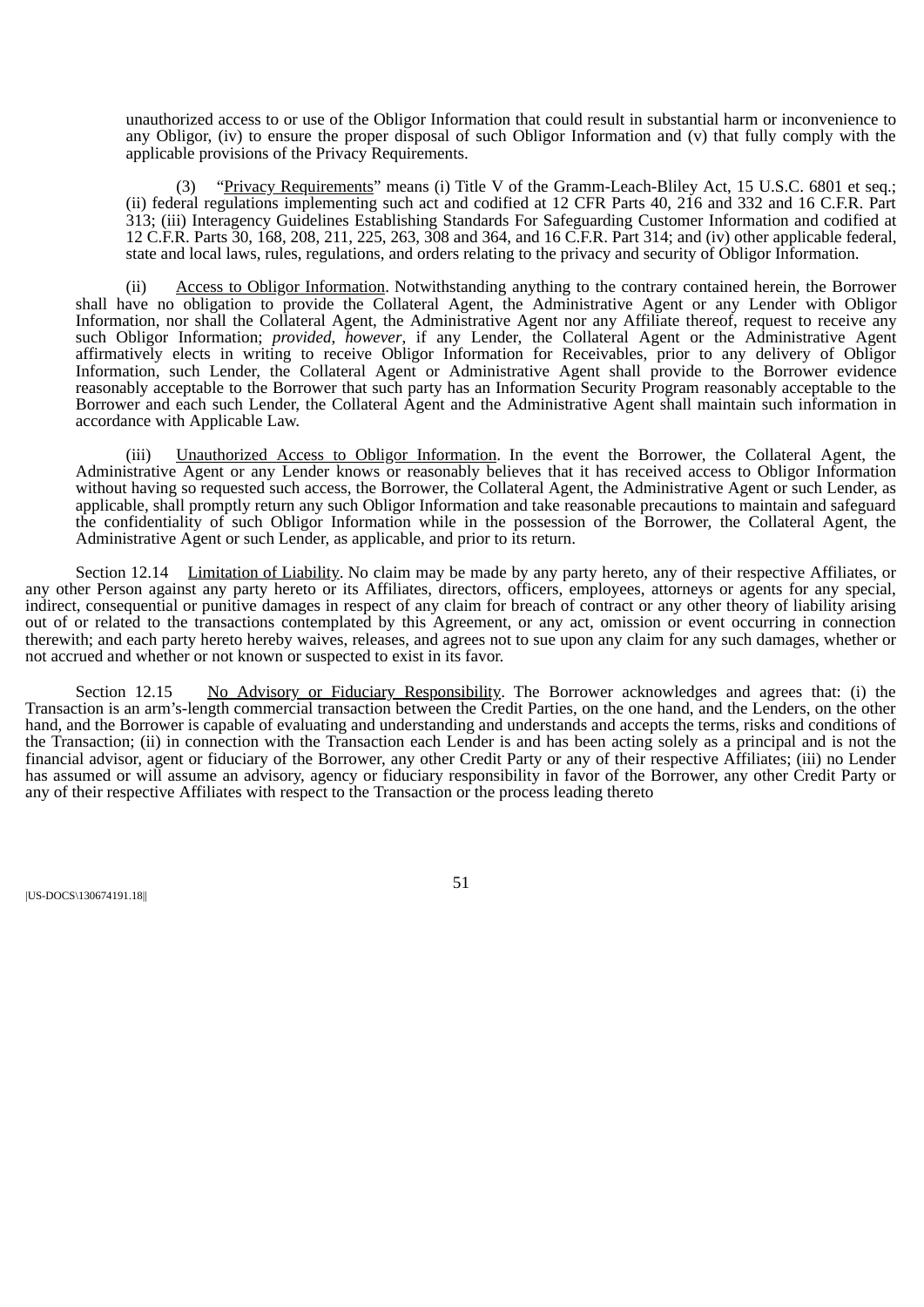(irrespective of whether such Lender has advised or is currently advising any Credit Party on other matters) and no Lender has any obligation to the Borrower, any other Credit Party or any of their respective Affiliates with respect to the Transaction except the obligations expressly set forth in the Transaction Documents; (iv) each Lender and its Affiliates may be engaged in a broad range of transactions that involve interests that differ from those of the Credit Parties and their Affiliates and such Lender has no obligation to disclose any of such interests by virtue of any advisory, agency or fiduciary relationship; and (v) no Lender has provided any legal, accounting, regulatory or tax advice with respect to the Transaction and the Borrower has consulted its own legal, accounting, regulatory and tax advisors to the extent it deemed appropriate. Each of the Borrower and each other Credit Party hereby waives and releases, to the fullest extent permitted by law, any claims that it may have against any Lender with respect to any breach or alleged breach of agency or fiduciary duty in connection with the transactions contemplated by the Transaction Documents.

Section 12.16 Acknowledgement and Consent to Bail-In of Affected Financial Institutions. Notwithstanding anything to the contrary in any Transaction Document or in any other agreement, arrangement or understanding among any such parties, each party hereto acknowledges that any liability of any Affected Financial Institution arising under any Transaction Document, to the extent such liability is unsecured, may be subject to the Write-Down and Conversion Powers of the applicable Resolution Authority and agrees and consents to, and acknowledges and agrees to be bound by:

(a) the application of any Write-Down and Conversion Powers by the applicable Resolution Authority to any such liabilities arising hereunder which may be payable to it by any party hereto that is an Affected Financial Institution; and

(b) the effects of any Bail-In Action on any such liability, including, if applicable:

(i) a reduction in full or in part or cancellation of any such liability;

(ii) a conversion of all, or a portion of, such liability into shares or other instruments of ownership in such Affected Financial Institution, its parent undertaking, or a bridge institution that may be issued to it or otherwise conferred on it, and that such shares or other instruments of ownership will be accepted by it in lieu of any rights with respect to any such liability under this Agreement or any other Transaction Document; or

(iii) the variation of the terms of such liability in connection with the exercise of the Write-Down and Conversion Powers of the applicable Resolution Authority.

Each Lender confirms, as of the Closing Date (or, if later, the date upon which such Lender becomes a party to this Agreement) that, unless notified otherwise in writing by such Lender to the Administrative Agent and the Borrower, such Lender is not an Affected Financial Institution.

Section 12.17 Third Party Beneficiary. The parties hereto acknowledge and agree that Wilmington Trust, National Association, as Trustee, is an intended third party beneficiary of this Agreement with respect to Section 12.01.

#### **ARTICLE XIII**

#### **THE COLLATERAL AGENT**

Section 13.01 Appointment. HPS Investment Partners, LLC ("HPS") is hereby appointed by the other parties hereto as the Collateral Agent, and accepts such appointment.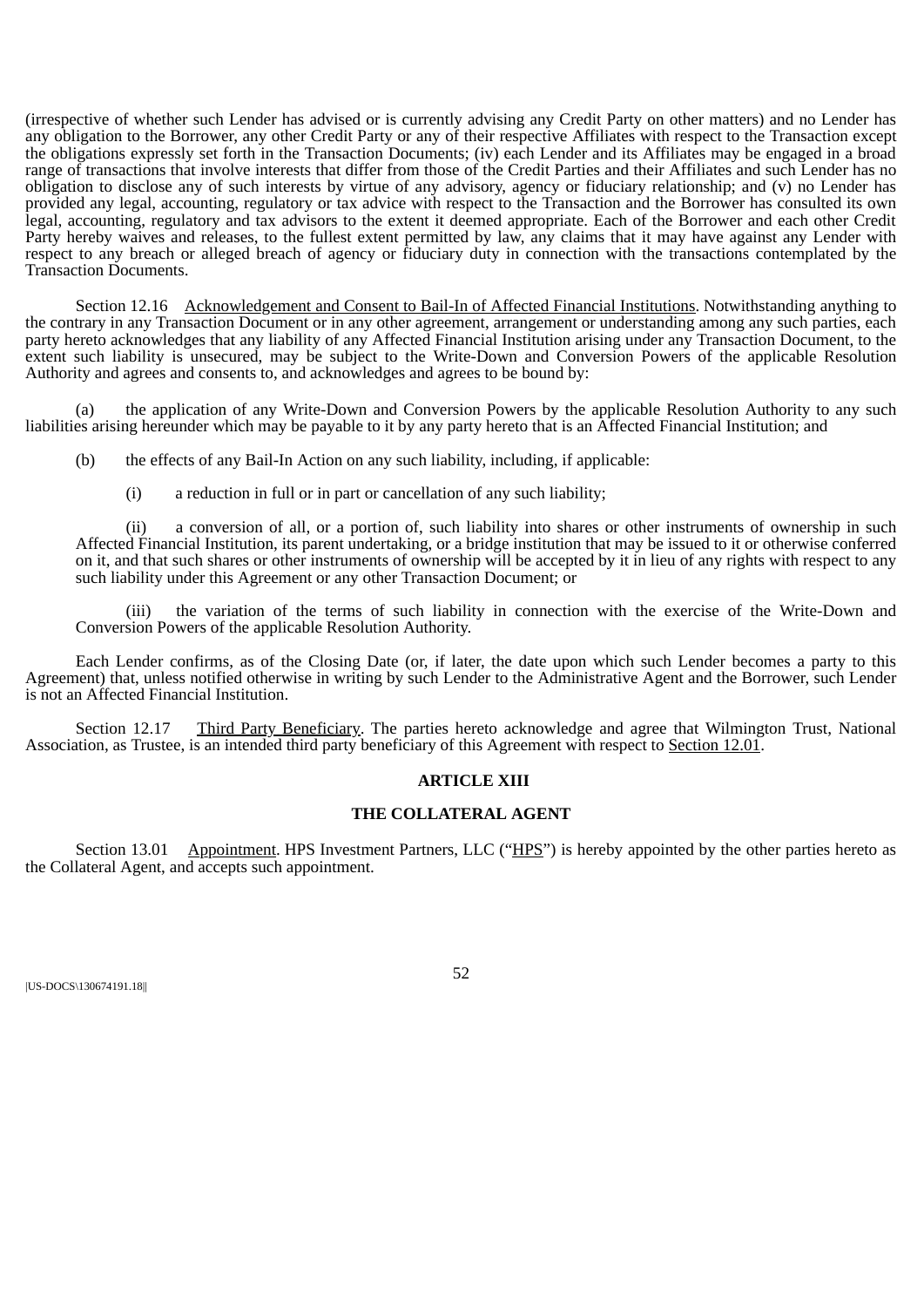Section 13.02 Limitation of Liability. Notwithstanding anything contained herein to the contrary, this Agreement has been executed by HPS not in its individual capacity, but solely as the Collateral Agent, and in no event shall HPS have any liability for the representations, warranties, covenants, agreements or other obligations of the other parties hereto or in any of the certificates, notices or agreements delivered pursuant hereto, as to all of which recourse shall be had solely to the assets of the party responsible therefor.

Section 13.03 Certain Matters Affecting the Collateral Agent. Notwithstanding anything herein to the contrary, the parties hereto agree with respect to HPS, in its capacity as the Collateral Agent, that:

(a) It undertakes to perform such duties and only such duties as are specifically set forth in this Agreement and each of the other Transaction Documents to which it is a party. It shall not have any duties or responsibilities except those expressly set forth in this Agreement and each of the other Transaction Documents to which it is a party, nor shall it have any fiduciary obligation to any party thereto. No implied covenant or obligation shall be read into this Agreement or any of the other Transaction Documents against it. Without limiting the foregoing, following the occurrence of an Event of Default (which has not been cured or waived), the Collateral Agent shall exercise the rights and powers vested in the Collateral Agent and as specifically directed by the Administrative Agent and/or Required Lenders, as applicable, pursuant to this Agreement and each of the other Transaction Documents to which it is a party.

(b) It shall not be liable for any error of judgment made reasonably and in good faith by one or more of its officers, unless it shall be conclusively determined by the final judgment of a court of competent jurisdiction not subject to appeal or review that it was grossly negligent in ascertaining the pertinent facts or acted with willful misconduct.

It, or its officers, directors, employees or agents, shall not be liable with respect to any action taken or omitted to be taken by it reasonably and in good faith in accordance with any direction given or certificate or other document delivered to it under this Agreement. It may in good faith conclusively rely, as to the truth of the statements and the correctness of the opinions expressed therein, upon any certificates or opinions furnished to it which conform to the requirements of this Agreement.

(d) None of the provisions of this Agreement shall require it to expend or risk its own funds or otherwise to incur any liability, financial or otherwise, in the performance of any of its duties hereunder, or in the exercise of any of its rights or powers if it shall have reasonable grounds for believing that repayment of such funds or indemnity satisfactory to it against such risk or liability is not assured to it.

(e) It may conclusively rely and shall be fully protected in acting or refraining from acting upon any resolution, certificate, statement, instrument, opinion, report, notice, request, consent, order, approval or other paper or document reasonably and in good faith believed by it to be genuine and to have been signed or presented by the proper party or parties.

(f) Whenever in the administration of the provisions of this Agreement it shall deem it necessary or desirable that a matter be proved or established prior to taking or suffering any action to be taken hereunder, such matter may, in the absence of willful misconduct, gross negligence or bad faith on its part, be deemed to be conclusively proved and established by a certificate delivered to it hereunder and such certificate, in the absence of gross negligence, willful misconduct or bad faith on its part, shall be full warrant to it for any action taken, suffered or omitted by it under the provisions of this Agreement.

It may consult with counsel and the advice or any opinion of counsel selected by it reasonably and in good faith shall be full and complete authorization and protection in respect

|US-DOCS\130674191.18||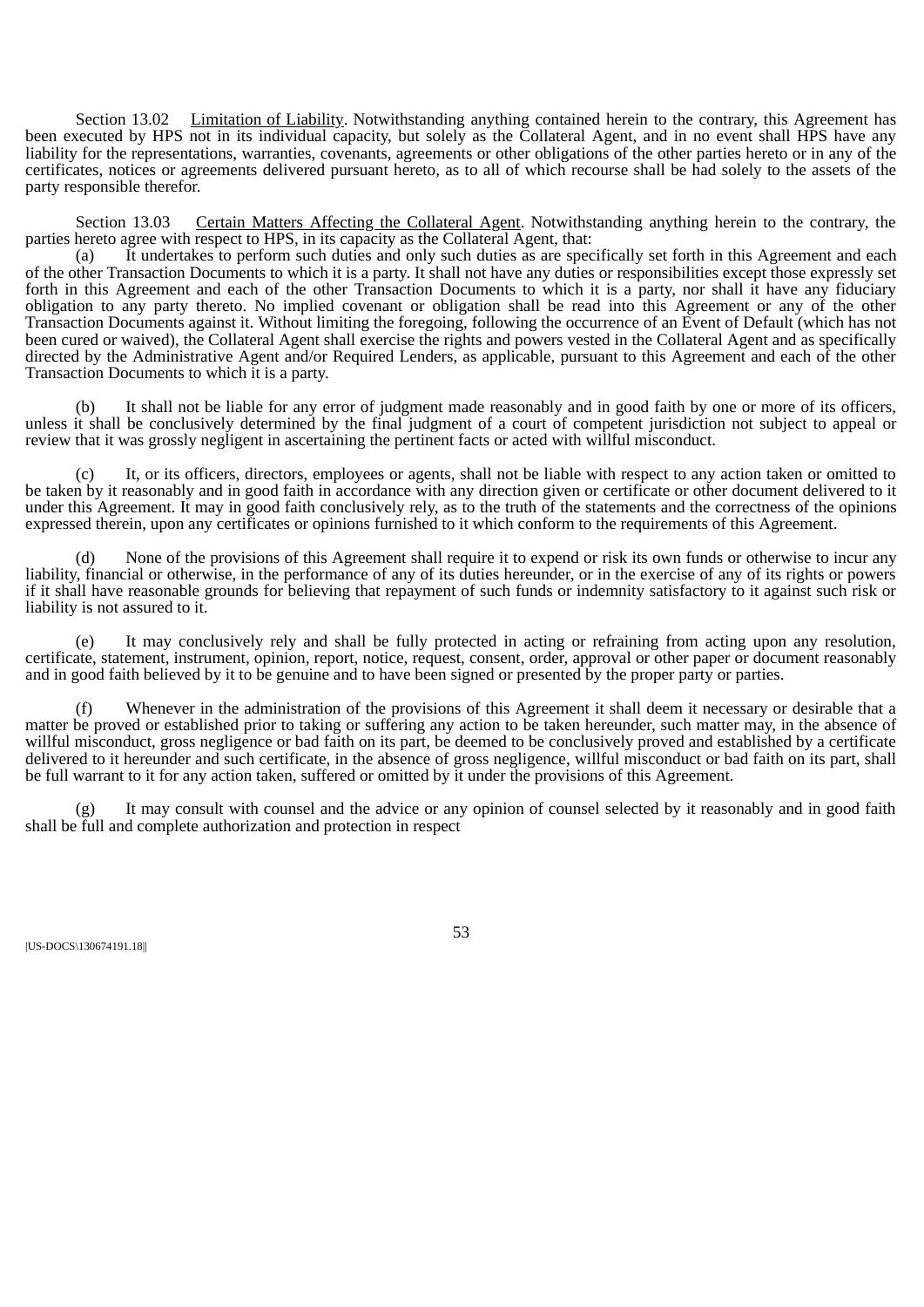of any action taken or omitted by it hereunder reasonably, in good faith and in accordance with such advice or opinion of counsel.

(h) It shall not be bound to make any investigation into the facts or matters stated in any resolution, certificate, statement, instrument, opinion, report, notice, request, entitlement order, approval or other paper or document.

Except as provided expressly hereunder or under the other Transaction Documents to which it is party, it shall have no obligation to invest and reinvest any cash held in any of the accounts hereunder in the absence of a timely and specific written investment direction (which may include standing instructions) pursuant to the terms of this Agreement. In no event shall it be liable for the selection of investments or for investment losses incurred thereon. It shall have no liability in respect of losses incurred as a result of the liquidation of any investment prior to its stated maturity or the failure of another party to timely provide a written investment direction pursuant to the terms of this Agreement or under the other Transaction Documents to which it is party.

It may execute any of the trusts or powers hereunder or perform any duties hereunder either directly or by or through agents, attorneys, custodians or nominees appointed with due care, and shall not be responsible for any willful misconduct or negligence on the part of any agent, attorney, custodian or nominee so appointed, except as expressly provided in Section 12.13.

(k) Any corporation or entity into which it may be merged or converted or with which it may be consolidated, or any corporation resulting from any merger, conversion or consolidation to which it shall be a party, or any corporation or entity succeeding to its business shall be its successor hereunder without the execution or filing of any paper with any party hereto or any further act on the part of any of the parties hereto except where an instrument of transfer or assignment is required by law to effect such succession, anything herein to the contrary notwithstanding.

In no event shall it be liable for special, indirect or consequential loss or damage of any kind whatsoever (including, but not limited to, lost profits), even if it has been advised of the likelihood of such loss or damage and regardless of the form of action.

(m) In no event shall it be liable for any failure or delay in the performance of its obligations under this Agreement or any related documents because of circumstances beyond its control, including, but not limited to, a failure, termination, or suspension of a clearing house, securities depositary, settlement system or central payment system in any applicable part of the world or acts of God, flood, war (whether declared or undeclared), civil or military disturbances or hostilities, nuclear or natural catastrophes, political unrest, explosion, severe weather or accident, earthquake, terrorism, fire, riot, labor disturbances, strikes or work stoppages for any reason, embargo, government action (other than such action applicable as a result of its own creditworthiness or regulatory status), including any laws, ordinances, regulations or the like (whether domestic, federal, state, county or municipal or foreign) which delay, restrict or prohibit the providing of the services contemplated by this Agreement or any other Transaction Documents, or the unavailability of communications or computer facilities, the failure of equipment or interruption of communications or computer facilities, or the unavailability of the Federal Reserve Bank wire or other wire or communication facility, or any other causes beyond its control whether or not of the same class or kind as specified above.

(n) The rights, privileges, protections, immunities and benefits given to it under this Agreement are extended to and shall be enforceable by HPS in each of its capacities hereunder and the other Transaction Documents (including but not limited to any future or successor

|US-DOCS\130674191.18||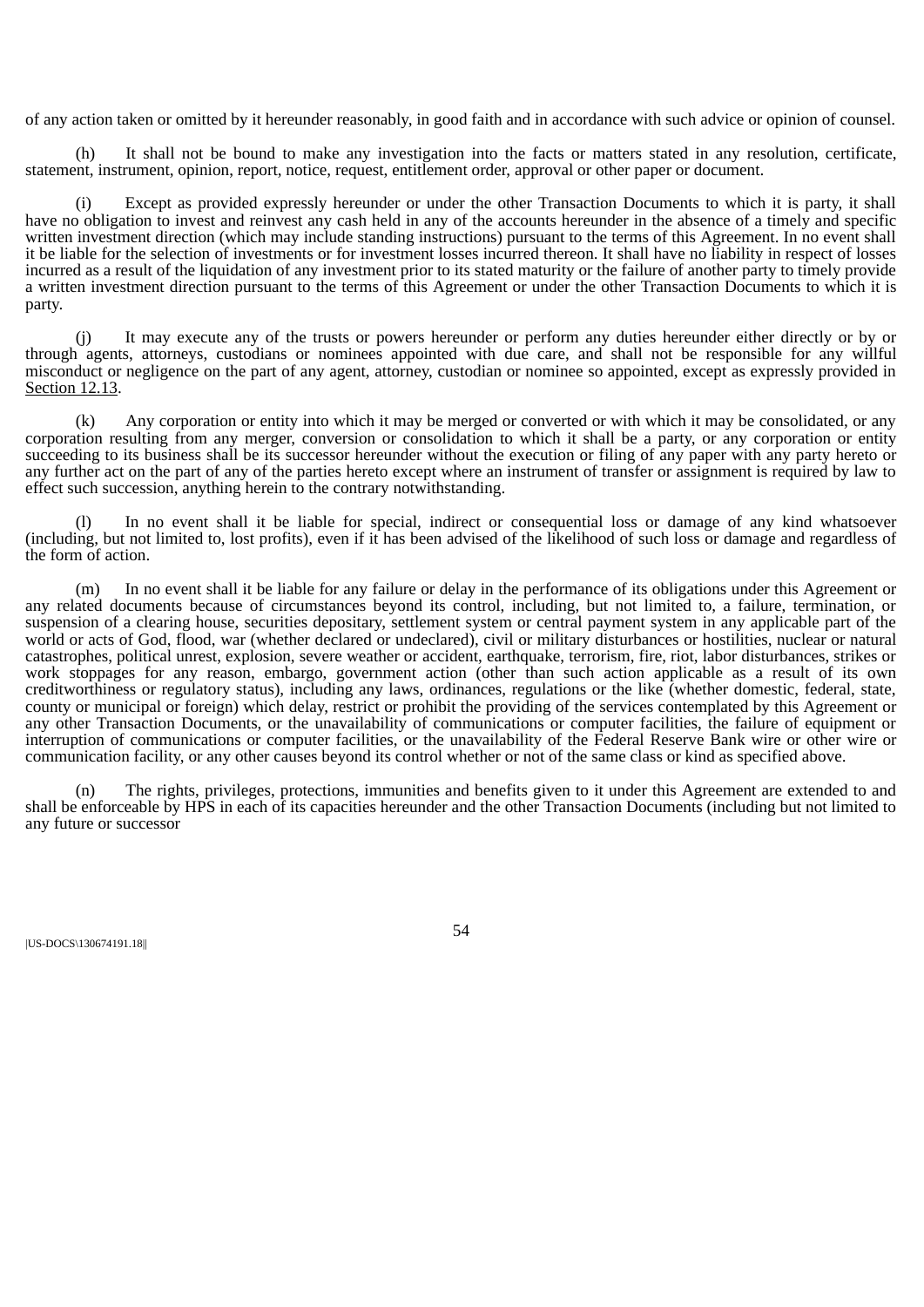capacities), and each agent, custodian, co-trustee and other Person employed by it to act hereunder.

(o) The Collateral Agent shall not be charged with knowledge of any Event of Default unless a Responsible Officer of the Collateral Agent obtains actual knowledge of such event or a Responsible Officer of the Collateral Agent receives written notice of such event.

Section 13.04 Indemnification. The Borrower and the initial Servicer agree, jointly and severally, to reimburse and indemnify the Collateral Agent and its officers, directors, employees, representatives and agents from and against, and reimburse such Persons for any and all reasonable and documented claims, liabilities, obligations, losses, damages, penalties, actions, judgments, suits, costs, expenses, injuries (to person, property, or natural resources), stamp or other similar taxes, reasonable and documented costs and expenses including but not limited to reasonable and documented attorneys' and agents' fees and expenses of one primary firm of counsel for the Collateral Agent, and, if necessary, one local firm of counsel in each relevant jurisdiction and special counsel and, in the event of any actual or potential conflict of interest, one additional firm of counsel for each applicable Person subject to such conflict or disbursements of any kind and nature whatsoever, regardless of the merit, which may be imposed on, incurred by or demanded, claimed or asserted against such Person in any way directly or indirectly relating to or arising out of this Agreement or any other document delivered in connection herewith or the transactions contemplated hereby, or the enforcement of any of the terms hereof or of any such other documents, including without limitation all reasonable and documented costs associated with claims for damages to persons or property, and reasonable and documented attorneys' and consultants' fees and expenses and court costs in all cases, regardless of whether such indemnified party is a party thereto, and whether or not any such claim, litigation, investigation or proceeding is brought by the Borrower, any other Credit Party, their respective equity holders, affiliates or creditors, or any other Person, *provided*, that neither the Borrower nor the initial Servicer shall be liable for any of the foregoing to the extent arising from  $(\nu)$  Indemnified Taxes,  $(w)$  Excluded Taxes (other than any Taxes that represent losses, claims, damages, liabilities, obligations, penalties, actions, judgments, suits, injuries, costs or expenses arising from any non-Tax claim), (x) indemnified amounts resulting from a dispute solely among Lenders so long as such dispute does not (i) involve a claim against the Collateral Agent and (ii) arise as a result of any action, inaction, representation or misrepresentation of, or information provided, or that was failed to be provided, by or on behalf of, any SmileDirect Entity or the Sub-Servicer, (y) Indemnified Amounts resulting from a dispute solely among one or more of the Administrative Agent, the Collateral Agent and/or the Lenders so long as (i) such dispute does not arise as a result of any action, inaction, representation or misrepresentation of, or information provided, or that was failed to be provided, by or on behalf of, any SmileDirect Entity or the Sub-Servicer and (ii) a court of competent jurisdiction has determined by a final and nonappealable judgment that the Indemnified Amounts have resulted directly and solely from the gross negligence or willful misconduct of the Collateral Agent and (z) indemnified amounts to the extent determined by a final and non-appealable judgment of a court of competent jurisdiction to have resulted directly and solely from the bad faith, gross negligence, willful misconduct or material breach in bad faith of the express obligations under this Agreement on the part of the Collateral Agent. The provisions of this Section 13.04 shall survive the termination of this Agreement or any related agreement or the earlier of the resignation or removal of the Collateral Agent. Notwithstanding the foregoing, the Collateral Agent and any other Person indemnified pursuant to this Section 13.04 shall promptly repay to the Borrower and/or the Servicer any and all amounts previously paid by the Borrower and/or the Servicer, as applicable, pursuant to the foregoing indemnification provisions to the extent such Person is found by a final, non-appealable judgment of a court of competent jurisdiction not to be entitled to indemnification hereunder as contemplated by the immediately preceding sentence. No Indemnifying Party shall, without the prior written consent of all of the foregoing indemnified persons that are party thereto (which consent shall not be unreasonably withheld, conditioned or

|US-DOCS\130674191.18||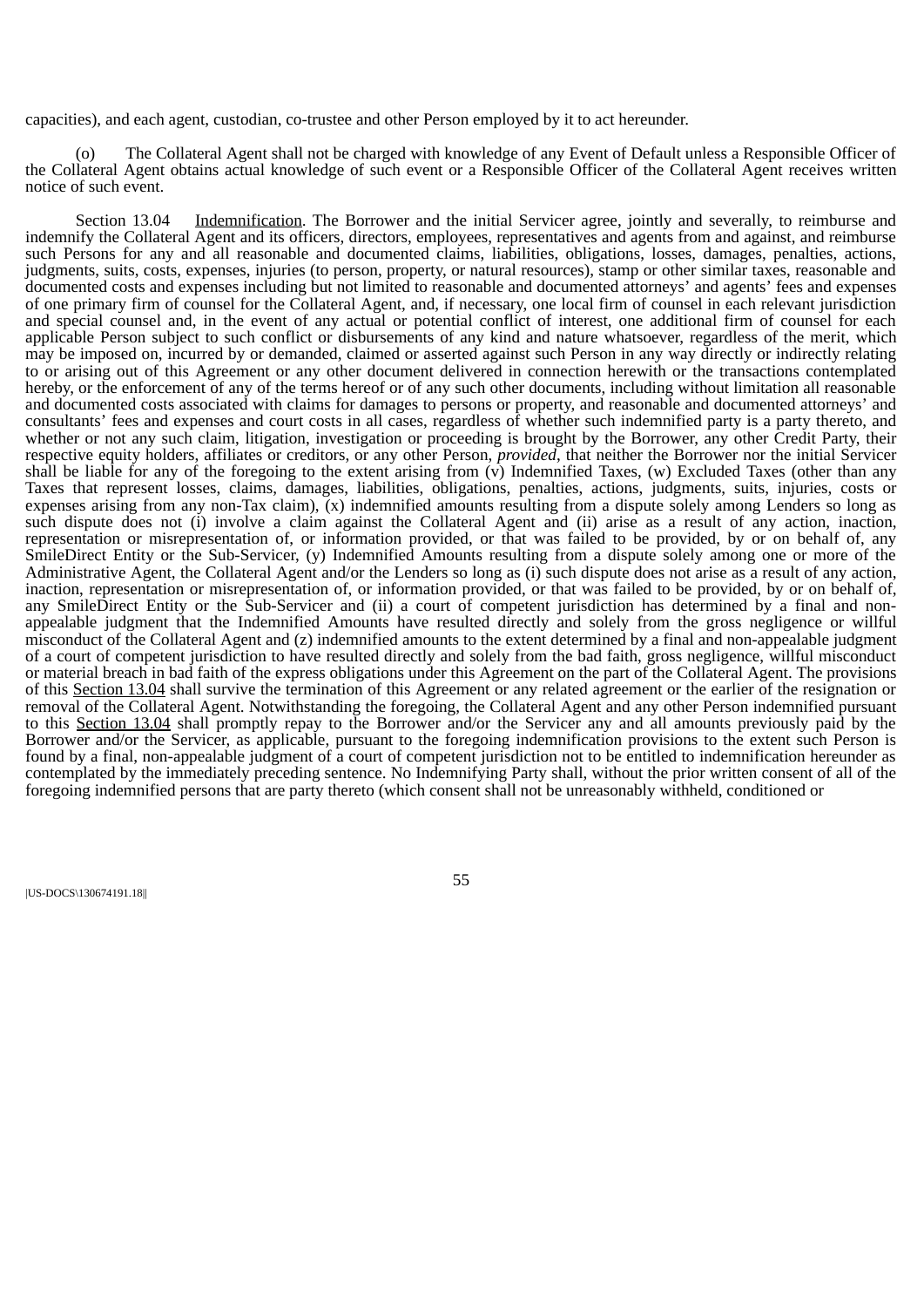delayed), settle or compromise or consent to the entry of any judgment in any pending or threatened claim, action or proceeding for which indemnification may be sought hereunder, unless such settlement, compromise or consent includes an unconditional release of all such indemnified persons from all liability arising out of such claim, action or proceeding, and which settlement in each case must not include any admission of fault or liability adverse to any such indemnified person other than the payment of money damages by the Indemnifying Party. No Indemnifying Party shall be liable for any settlement of any such claim, action or proceeding effectuated without its consent (which consent shall not be unreasonably withheld, conditioned or delayed). Each such indemnified person who is not directly a party to this Agreement is an express third party beneficiary of this Agreement. In case any such claim, action or proceeding is instituted involving any such indemnified person for which indemnification is to be sought hereunder by such indemnified person, then such indemnified person will promptly notify the Indemnifying Party of the commencement of any such claim, action or proceeding; *provided*, *however*, that the failure to so notify the Indemnifying Party will not relieve the Indemnifying Party from any liability that it may have to such indemnified persons pursuant to this Section 13.04 or from any liability that it may have to such indemnified persons other than pursuant to this Section 13.04, except to the extent that the Indemnifying Party is materially prejudiced by such failure.

Section 13.05 Successors. The Collateral Agent may resign at any time by giving at least thirty (30) days' prior written notice thereof to the other parties hereto; *provided*, that no such resignation shall become effective until a successor to such Person has been appointed hereunder. The Collateral Agent may be removed at any time for cause by written notice received by such Person from the Administrative Agent or the Required Lenders. Upon any such resignation or removal, the Administrative Agent (with the consent of the Required Lenders and, unless (i) an Event of Default has occurred and is continuing or (ii) such successor Collateral Agent is Wilmington Trust, National Association, the Borrower) shall have the right to appoint a successor Collateral Agent. If no successor shall have been so appointed and shall have accepted such appointment within thirty (30) days after the exiting Person's giving notice of resignation or receipt of notice of removal, then the exiting Person may petition a court of competent jurisdiction to appoint a successor to such Person. Notwithstanding the foregoing, any successor Collateral Agent shall comply with the requirements of Section 26(a)(1) of the Investment Company Act and otherwise comply with the requirements of Section 3(a)(7)(a)(4) of the Rules promulgated under the Investment Company Act. Upon the acceptance of any appointment as the Collateral Agent hereunder by a successor, such successor shall thereupon succeed to and become vested with all the rights, powers, privileges and duties of the exiting Collateral Agent, and the exiting Person shall be discharged from its duties and obligations hereunder; *provided*, *however*, that the exiting Collateral Agent shall, at the Borrower's expense, promptly execute and deliver all further instruments and documents, and to take all further actions, that may be necessary or desirable, or that the Administrative Agent or the successor Collateral Agent may reasonably request, to perfect, protect or more fully evidence the security interest granted to the successor Collateral Agent pursuant to this Agreement or any other Transaction Document. After any exiting Collateral Agent's resignation hereunder, the provisions of this Article XIII shall continue in effect for its benefit in respect of any actions taken or omitted to be taken by it while it was acting as the Collateral Agent hereunder.

Section 13.06 Duties of the Collateral Agent. Notwithstanding anything in this Agreement to the contrary, the Collateral Agent shall not have any duty or responsibility in respect of (i) any recording, filing, or depositing of this Agreement or any other agreement or instrument, monitoring or filing any financing statement or continuation statement evidencing a security interest, the maintenance of any such recording, filing or depositing or to any re-recording, re-filing or re-depositing of any thereof, or otherwise monitoring the perfection, continuation or perfection or the sufficiency or validity of any security interest in or related to any lien or collateral. The Collateral Agent shall be deemed to have exercised reasonable care in

|US-DOCS\130674191.18||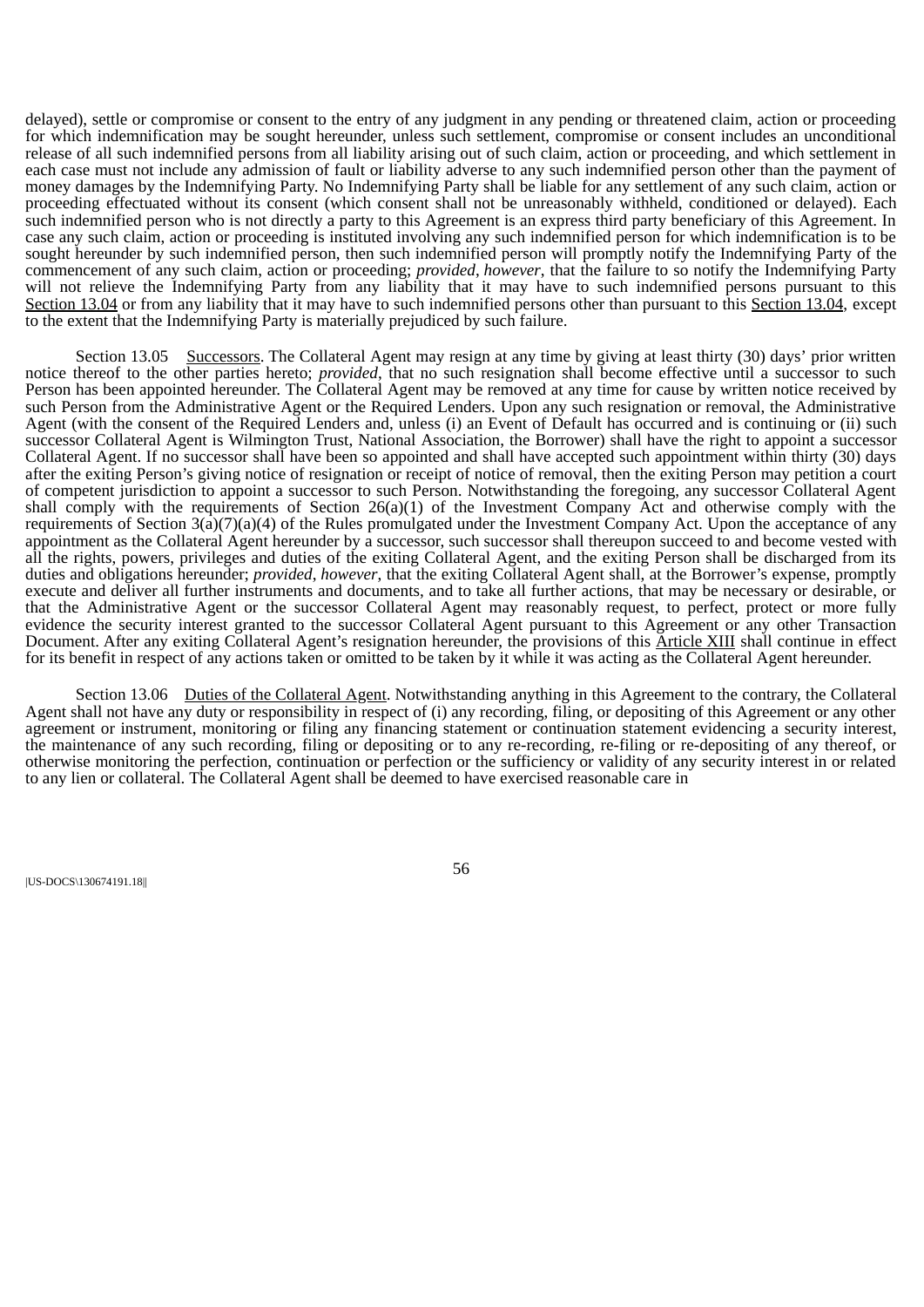the custody and preservation of any Collateral in its possession if such Collateral is accorded treatment substantially equal to that which the Collateral Agent accords its own property.

#### **ARTICLE XIV**

#### **THE ADMINISTRATIVE AGENT**

Section 14.01 Authorization and Action. Each Lender hereby irrevocably appoints and authorizes the Administrative Agent to take such action as agent on its behalf and to exercise such powers under this Agreement and, to the extent applicable, the other Transaction Documents as are delegated to the Administrative Agent by the terms hereof and thereof, together with such powers as are reasonably incidental thereto, subject to the terms hereof. The Administrative Agent shall not have any duties or responsibilities, except those expressly set forth herein or in the other Transaction Documents, or any fiduciary relationship with any Secured Party, and no implied covenants, functions, responsibilities, duties or obligations or liabilities on the part of the Administrative Agent shall be read into this Agreement or any other Transaction Document to which the Administrative Agent is a party (if any) as duties on its part to be performed or observed. The Administrative Agent shall not have or be construed to have any other duties or responsibilities in respect of this Agreement and the transactions contemplated hereby. As to any matters not expressly provided for by this Agreement or the other Transaction Documents, the Administrative Agent shall not be required to exercise any discretion or take any action, but shall be required to act or to refrain from acting (and shall be fully protected in so acting or refraining from acting) upon the written instructions of the Required Lenders; *provided* that the Administrative Agent shall not be required to take any action which exposes the Administrative Agent, in its judgment, to personal liability or which is contrary to this Agreement, the other Transaction Documents or Applicable Law, or would be, in its judgment, contrary to its duties hereunder, under any other Transaction Document or under Applicable Law. Each Lender agrees that in any instance in which the Transaction Documents provide that the Administrative Agent's consent may not be unreasonably withheld, provide for the exercise of the Administrative Agent's reasonable discretion, or provide to a similar effect, it shall not in its instructions (or, by refusing to provide instruction) to the Administrative Agent withhold its consent or exercise its discretion in an unreasonable manner.

Section 14.02 Delegation of Duties. The Administrative Agent may execute any of its duties under this Agreement and each other Transaction Document by or through agents or attorneys-in-fact and shall be entitled to advice of counsel concerning all matters pertaining to such duties. The Administrative Agent shall not be responsible for the negligence or misconduct of any agents or attorneys-in-fact selected by it with due care.

Section 14.03 Agent's Reliance, Etc. Neither the Administrative Agent nor any of its directors, officers, agents or employees shall be liable for any action taken or omitted to be taken by it or them under or in connection with this Agreement or any of the other Transaction Documents, except for its or their own bad faith, gross negligence or willful misconduct. Without limiting the generality of the foregoing, the Administrative Agent: (i) may consult with legal counsel (including, without limitation, counsel for the Credit Parties or any of their Affiliates) and independent public accountants and other experts selected by it with due care and shall not be liable for any action taken or omitted to be taken in good faith by it in accordance with the advice of such counsel, accountants or experts; (ii) makes no warranty or representation to any Secured Party or any other Person and shall not be responsible to any Secured Party or any Person for any statements, warranties or representations (whether written or oral) made in or in connection with this Agreement or the other Transaction Documents by any other Person; (iii) shall not have any duty to monitor, ascertain or to inquire as to the performance or observance of any of the terms, covenants or conditions of this Agreement, the other Transaction

|US-DOCS\130674191.18||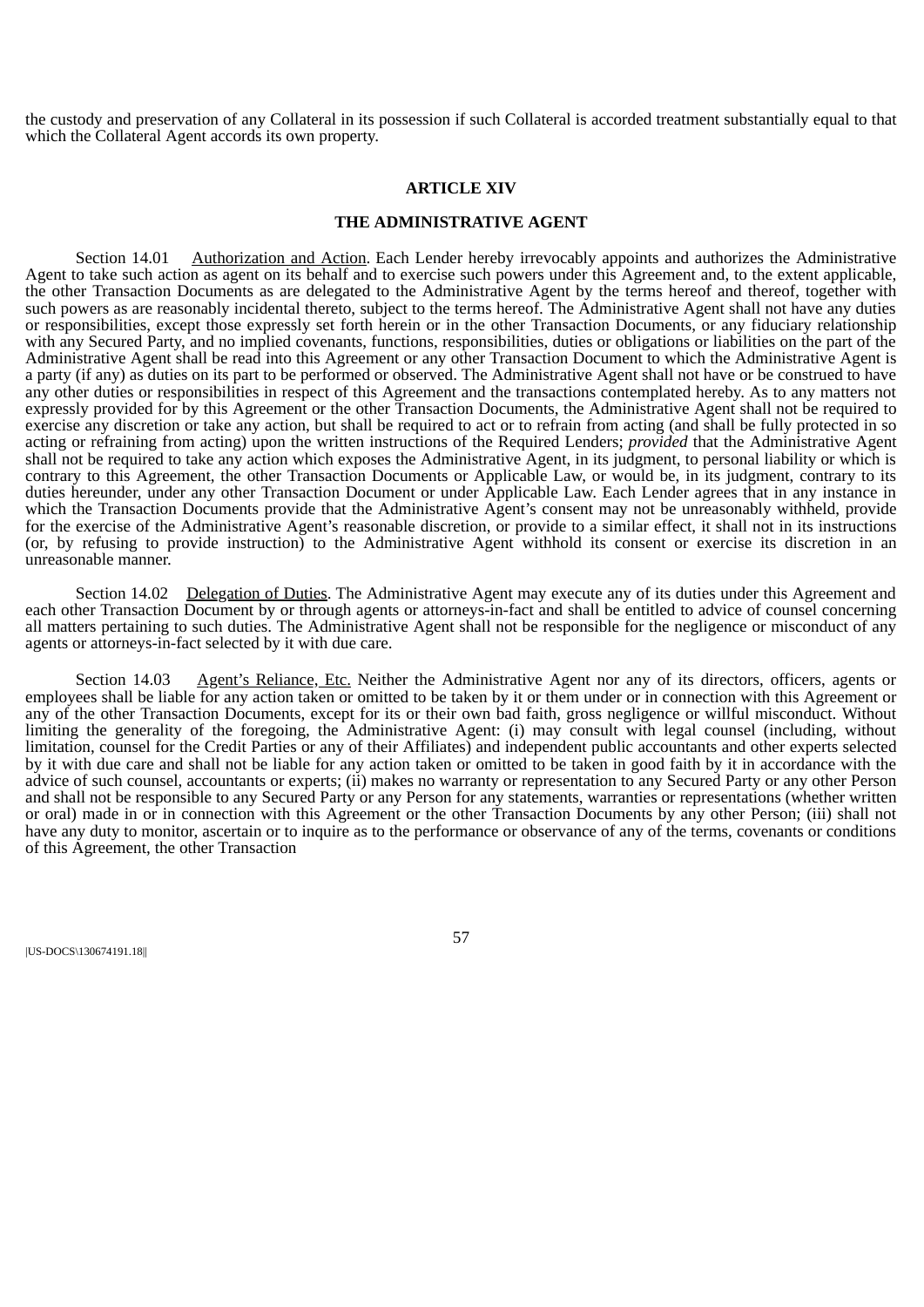Documents or any related documents on the part of the Borrower or any other Person or to inspect the property (including the books and records) of the Credit Parties; (iv) shall not be responsible to any Secured Party or any other Person for the due execution (other than by it), legality, validity, enforceability, genuineness, sufficiency or value of any Collateral, this Agreement, the other Transaction Documents or any other instrument or document furnished pursuant hereto or thereto or for the validity, perfection, priority or enforceability of the Liens on the Collateral; and (v) shall incur no liability under or in respect of this Agreement or any other Transaction Document by relying on, acting upon (or by refraining from action in reliance on) any notice, consent, certificate, instruction or waiver, report, statement, opinion, direction or other instrument or writing (which may be delivered by email if acceptable to it) reasonably and in good faith believed by it to be genuine and reasonably and in good faith believed by it to be signed or sent by the proper party or parties. The Administrative Agent shall not have any liability to any Credit Party, the Collateral Agent or any Lender or any other Person for any Credit Party's, the Collateral Agent's or any Lender's, as the case may be, performance of, or failure to perform, any of their respective obligations and duties under this Agreement or any other Transaction Document.

(b) The Administrative Agent shall be entitled to assume the due authority of any signatory and genuineness of any signature appearing on any instrument or document it may receive. The Administrative Agent shall not be liable for any action taken in good faith and reasonably believed by it to be within the powers conferred upon it, or taken by it pursuant to any direction or instruction by which it is governed, or omitted to be taken by it by reason of the lack of direction or instruction required hereby for such action (including without limitation for refusing to exercise discretion or for withholding its consent in the absence of its receipt of, or resulting from a failure, delay or refusal on the part of the Required Lenders to provide, written instruction to exercise such discretion or grant such consent from the Required Lenders, as applicable). The Administrative Agent shall not be liable for any error of judgment made reasonably and in good faith unless it shall be proven by a court of competent jurisdiction that the Administrative Agent was grossly negligent in ascertaining the relevant facts. Nothing herein or in any Transaction Documents shall obligate the Administrative Agent to advance, expend or risk its own funds, or to take any action which in its reasonable judgment may cause it to incur any expense or financial or other liability for which it is not adequately indemnified. The Administrative Agent shall not be liable for any indirect, special or consequential damages (included but not limited to lost profits) whatsoever, even if it has been informed of the likelihood thereof and regardless of the form of action. The Administrative Agent shall not be charged with knowledge or notice of any matter unless actually known to a responsible officer of the Administrative Agent, or unless and to the extent written notice of such matter is received by the Administrative Agent at its address in accordance with Section 12.02. Any permissive grant of power to the Administrative Agent hereunder shall not be construed to be a duty to act. The Administrative Agent shall not be bound to make any investigation into the facts or matters stated in any resolution, certificate, statement, instrument, opinion, report, notice, request, consent, entitlement order, approval or other paper or document. The Administrative Agent shall not be liable for any error of judgment, or for any act done or step taken or omitted by it, reasonably and in good faith, or for any reasonable, good faith mistakes of fact or law, or for anything that it may do or refrain from doing in connection herewith except in the case of its willful misconduct, bad faith or grossly negligent performance or omission of its duties.

The Administrative Agent shall not be responsible or liable for delays or failures in performance resulting from acts beyond its control. Such acts shall include but not be limited to acts of God, strikes, lockouts, riots, acts of war, epidemics, governmental regulations imposed after the fact, fire, communication line failures, computer viruses, power failures, earthquakes or other disasters.

|US-DOCS\130674191.18||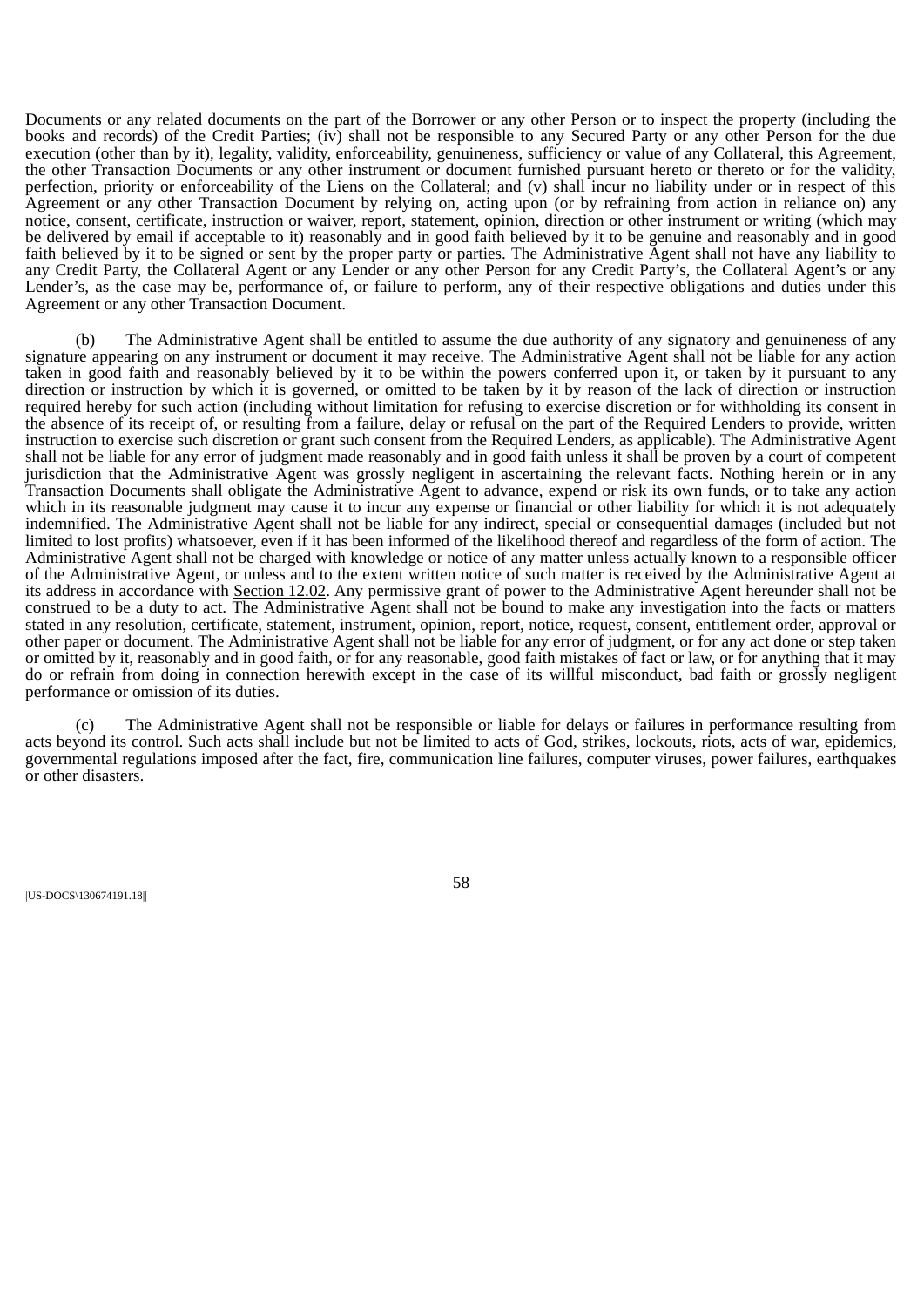Section 14.04 Indemnification. Each of the Lenders agrees to indemnify and hold the Administrative Agent harmless (to the extent not reimbursed by or on behalf of the Credit Parties) from and against any and all liabilities, obligations, losses, damages, penalties, actions, judgments, suits, costs, expenses (including, without limitation, attorneys' fees and expenses) or disbursements of any kind or nature whatsoever which may be imposed on, incurred by, or asserted against the Administrative Agent in any way relating to or arising out of this Agreement or any other Transaction Document or any action taken or omitted by the Administrative Agent under this Agreement or any other Transaction Document, in each case, to the extent that Borrower or any Credit Party is required to and does not indemnify the Administrative Agent pursuant to the Transaction Documents; *provided* that no Lender shall be liable to the Administrative Agent for any portion of such liabilities, obligations, losses, damages, penalties, actions, judgments, suits, costs, expenses or disbursements resulting from the Administrative Agent's gross negligence or willful misconduct. The rights of the Administrative Agent and obligations of the Lenders under or pursuant to this Section 14.04 shall survive the termination of this Agreement, and the earlier removal or resignation of the Administrative Agent hereunder.

Section 14.05 Successor Administrative Agent. The Administrative Agent may resign at any time by giving at least thirty (30) days' prior written notice thereof to the other parties hereto; *provided*, that no such resignation shall become effective until a successor to such Person has been appointed hereunder. Upon any such resignation or removal, the Required Lenders shall have the right, with the Borrower's prior written consent (unless (i) an Event of Default has occurred and is continuing or (ii) such successor Administrative Agent is Wilmington Trust, National Association), to appoint a successor Administrative Agent. If no successor shall have been so appointed and shall have accepted such appointment within thirty (30) days after the exiting Administrative Agent's giving notice of resignation or receipt of notice of removal, then the exiting Administrative Agent may petition a court of competent jurisdiction to appoint a successor to such Administrative Agent. Upon the acceptance of any appointment as the Administrative Agent hereunder by a successor, such successor shall thereupon succeed to and become vested with all the rights, powers, privileges and duties of the exiting Administrative Agent, and the exiting Administrative Agent shall be discharged from its duties and obligations hereunder. After any exiting Administrative Agent's resignation hereunder, the provisions of this Article XIV shall continue in effect for its benefit in respect of any actions taken or omitted to be taken by it while it was acting as the Administrative Agent hereunder.

Section 14.06 Administrative Agent's Capacity as a Lender. The Person serving as the Administrative Agent hereunder shall have the same rights and powers in its capacity as a Lender as any other Lender and may exercise the same as though it were not the Administrative Agent, and such Person and its Affiliates may accept deposits from, lend money to and generally engage in any kind of business with the Borrower or any other Affiliate thereof as if it were not the Administrative Agent hereunder. The Administrative Agent, in its capacity as Administrative Agent, shall not, by virtue of its acting in any such other capacities, be deemed to have duties or responsibilities hereunder or be held to a standard of care in connection with the performance of its duties as Administrative Agent other than as expressly provided in this Agreement. The Administrative Agent may act as Administrative Agent without regard to and without additional duties or liabilities arising from its role as such administrator or agent or arising from its acting in any such other capacity. None of the provisions to this Agreement shall require the Administrative Agent to expend or risk its own funds or otherwise to incur any liability, financial or otherwise, in the performance of any of its duties hereunder, or in the exercise of any of its rights or powers if it shall have reasonable grounds for believing that repayment of such funds or indemnity satisfactory to it against such risk or liability is not assured to it.

Section 14.07 Delivery of Notices and Reports. Promptly upon receipt thereof, the Administrative Agent shall distribute all notices and reports received by it pursuant to this

|US-DOCS\130674191.18||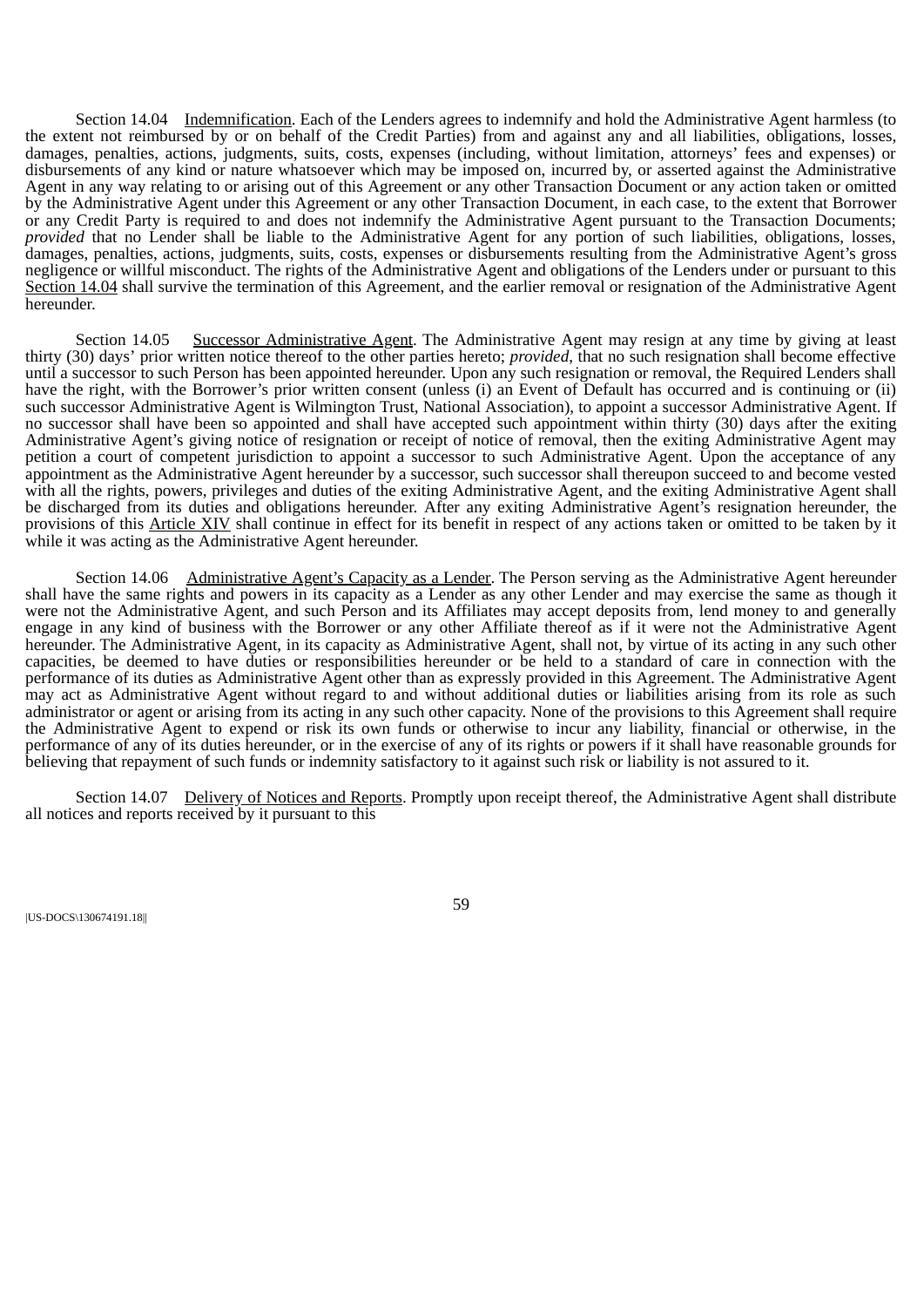Agreement to each Lender at the address for such Lender specified in the related Assignment and Acceptance.

Section 14.08 Certain ERISA Matters.

(a) Each Lender (x) represents and warrants, as of the date such Person became a Lender party hereto, to, and (y) covenants, from the date such Person became a Lender party hereto to the date such Person ceases being a Lender party hereto, for the benefit of, the Administrative Agent and not, for the avoidance of doubt, to or for the benefit of the Borrower or any other Credit Party, that at least one of the following is and will be true:

(i) such Lender is not using "plan assets" (within the meaning of Section 3(42) of ERISA or otherwise) of one or more Benefit Plans with respect to such Lender's entrance into, participation in, administration of and performance of the Loans, the Commitments or this Agreement,

(ii) the transaction exemption set forth in one or more PTEs, such as PTE 84-14 (a class exemption for certain transactions determined by independent qualified professional asset managers), PTE 95-60 (a class exemption for certain transactions involving insurance company general accounts), PTE 90-1 (a class exemption for certain transactions involving insurance company pooled separate accounts), PTE 91-38 (a class exemption for certain transactions involving bank collective investment funds) or PTE 96-23 (a class exemption for certain transactions determined by in-house asset managers), is applicable with respect to such Lender's entrance into, participation in, administration of and performance of Loans, the Commitments and this Agreement,

(iii) (A) such Lender is an investment fund managed by a "Qualified Professional Asset Manager" (within the meaning of Part VI of PTE 84-14), (B) such Qualified Professional Asset Manager made the investment decision on behalf of such Lender to enter into, participate in, administer and perform the Loans, the Commitments and this Agreement, (C) the entrance into, participation in, administration of and performance of the Loans, the Commitments and this Agreement satisfies the requirements of sub-sections (b) through (g) of Part I of PTE 84-14 and (D) to the best knowledge of such Lender, the requirements of subsection (a) of Part I of PTE 84-14 are satisfied with respect to such Lender's entrance into, participation in, administration of and performance of the Loans, the Commitments and this Agreement, or

(iv) such other representation, warranty and covenant as may be agreed in writing between the Administrative Agent, in its sole discretion, and such Lender.

(b) In addition, unless either (1) sub-clause (i) in the immediately preceding clause (a) is true with respect to a Lender or (2) a Lender has provided another representation, warranty and covenant in accordance with sub-clause (iv) in the immediately preceding clause (a), such Lender further (x) represents and warrants, as of the date such Person became a Lender party hereto, to, and (y) covenants, from the date such Person became a Lender party hereto to the date such Person ceases being a Lender party hereto, for the benefit of, the Administrative Agent and not, for the avoidance of doubt, to or for the benefit of the Borrower or any other Credit Party, that the Administrative Agent is not a fiduciary with respect to the assets of such Lender involved in such Lender's entrance into, participation in, administration of and performance of the Loans, the Commitments and this Agreement (including in connection with the reservation or exercise of any rights by the Administrative Agent under this Agreement, any Transaction Document or any documents related hereto or thereto).

Section 14.09 Trustee Limitation of Liability. The parties hereto are put on notice and hereby acknowledge and agree that (a) this Agreement is executed and delivered by Wilmington

|US-DOCS\130674191.18||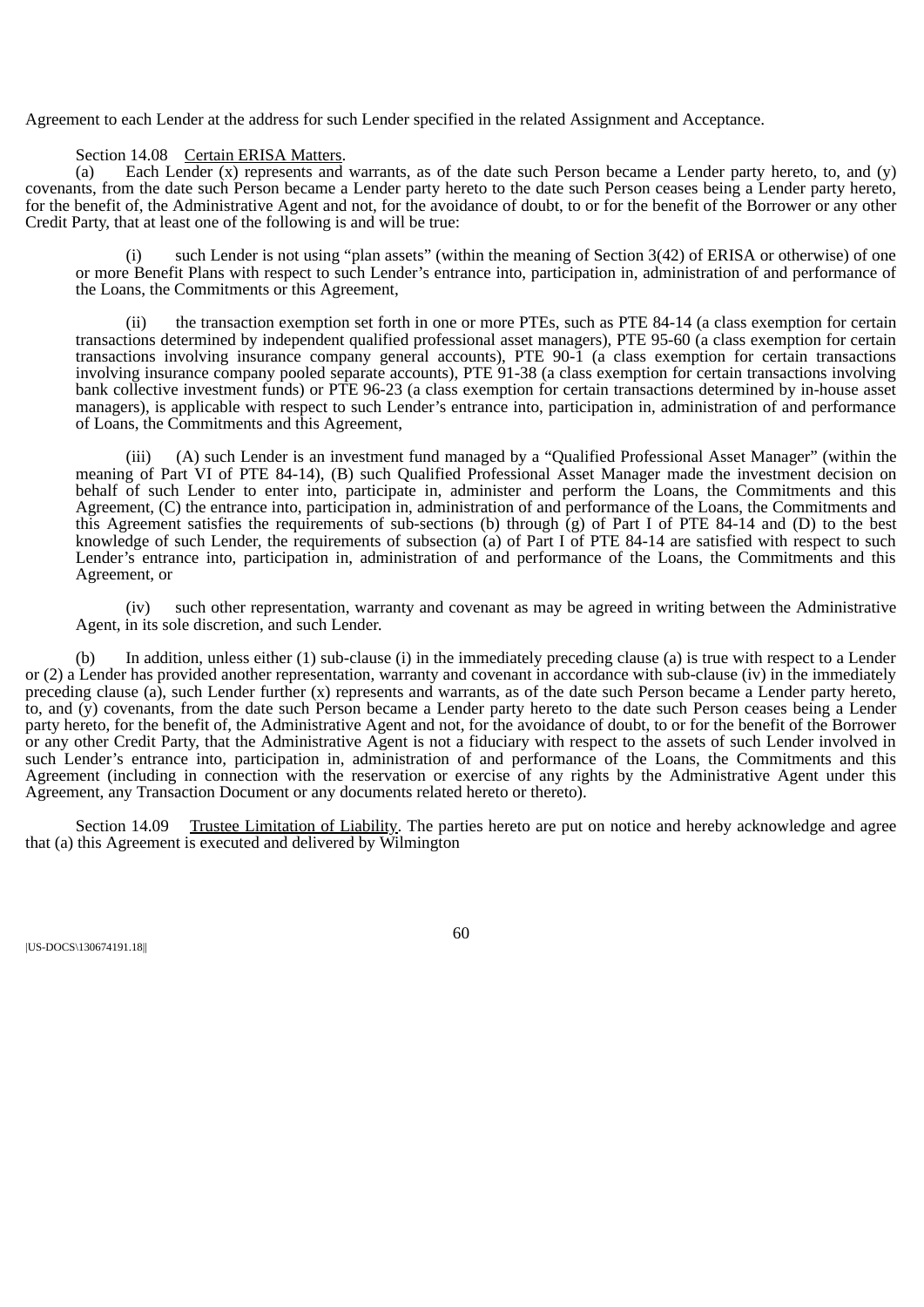Trust, National Association, not individually or personally but solely as Trustee of the Borrower, in the exercise of the powers and authority conferred and vested in it, (b) each of the representations, undertakings and agreements herein made on the part of the Trustee and the Borrower is made and intended not as personal representations, undertakings and agreements by Wilmington Trust, National Association, but is made and intended for the purpose of binding only the Borrower, (c) nothing herein contained shall be construed as creating any liability on Wilmington Trust, National Association, individually or personally, to perform any covenant either expressed or implied contained herein of the Trustee or the Borrower, all such liability, if any, being expressly waived by the parties hereto and by any Person claiming by, through or under the parties hereto, (d) Wilmington Trust, National Association has made no investigation as to the accuracy or completeness of any representations and warranties made by the Trustee or the Borrower in this Agreement and (e) under no circumstances shall Wilmington Trust, National Association be personally liable for the payment of any indebtedness or expenses of the Trustee or the Borrower or be liable for the breach or failure of any obligation, representation, warranty or covenant made or undertaken by the Trustee or the Borrower under this Agreement or any other related documents.

Section 14.10 Post-Closing Covenant. The Borrower shall (i) cause the Account Control Agreements entered into in accordance with **Section 3.01(b)** to be executed and delivered to the Administrative Agent within ten  $(10)$  days of the Closing Date (as may be reasonably extended in the sole discretion of the Administrative Agent), (ii) cause the Account Control Agreements entered into in accordance with Section 3.01 (other than Section 3.01(b)) and the Sub-Servicer Account Control Agreement to be executed and delivered to the Administrative Agent within forty-five (45) days of the Closing Date (as may be reasonably extended in the sole discretion of the Administrative Agent), (iii) cause the true contribution opinion delivered pursuant to Section  $5.01(g)$  to be delivered to the Administrative Agent within 10 Business Days of the Closing Date, (iv) use commercially reasonable efforts to execute and file all appropriate documentation to effectuate and perfect the grant of a security interest with respect to Collateral consisting of Intellectual Property (as defined in the Security Agreement) in the IP Perfection Jurisdictions other than the United States within sixty (60) days of the Closing Date, and if despite such commercially reasonable efforts, the Borrower is unable to do so within such sixty (60) day period, in any event, the Borrower will complete such filings as soon as practicable thereafter, but in any event within six (6) months following the Closing Date (it being understood that, notwithstanding any provision hereof or of any other Transaction Document to the contrary, there shall be no obligation to perfect the grant of a security interest with respect to (x) any Intellectual Property in any Foreign IP Jurisdiction or (y) any Trademark that is registered outside the United States) and (v) within 30 days of the Closing Date, provide evidence reasonably satisfactory to the Administrative Agent that the Seller has transferred to the Borrower all of the Seller's right, title and interest in the IP Assets.

# [SIGNATURES BEGIN ON FOLLOWING PAGE]

|US-DOCS\130674191.18||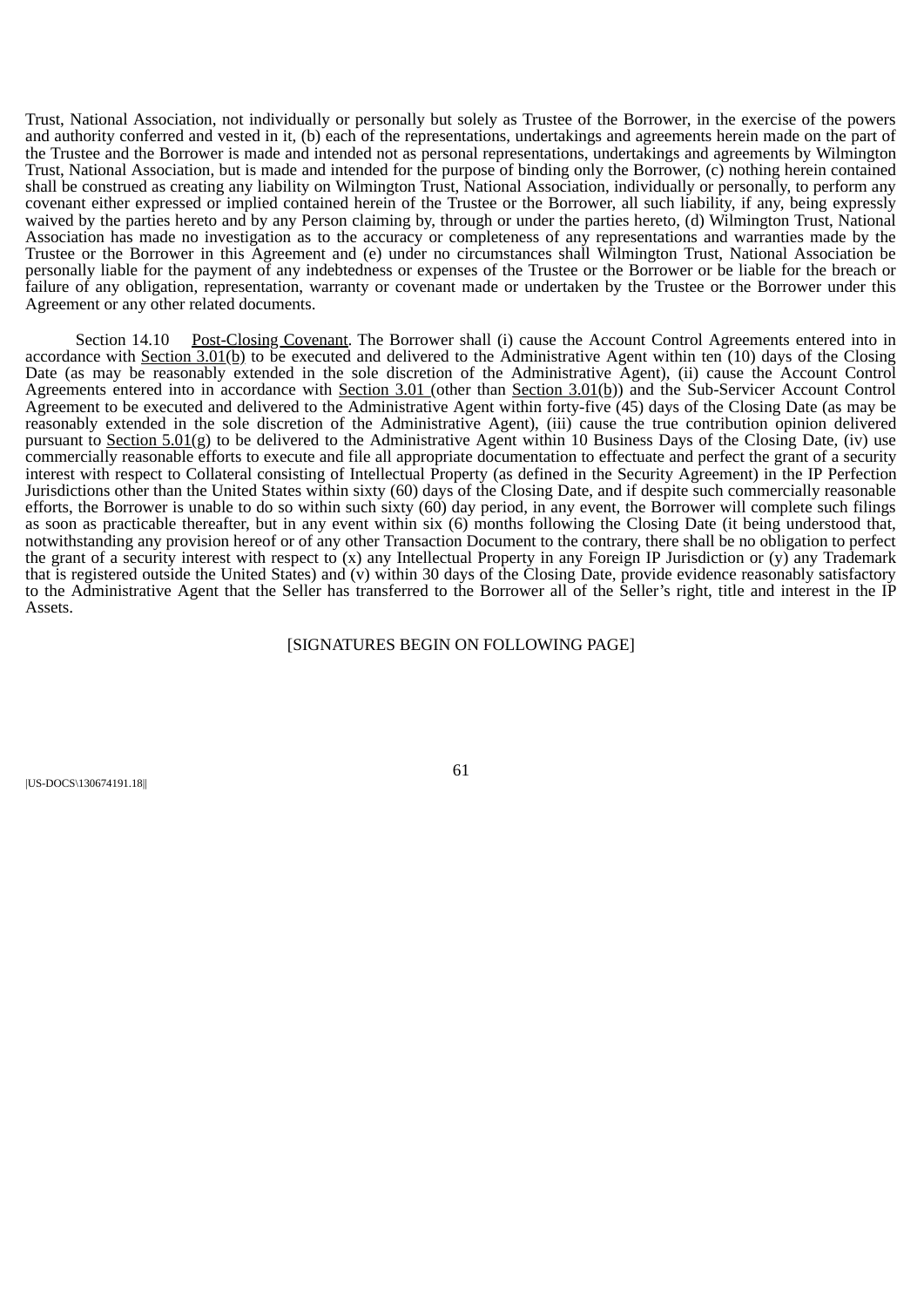IN WITNESS WHEREOF, the parties have caused this Agreement to be executed by their respective officers thereunto duly authorized, as of the date first above written.

SDC U.S. SMILEPAY SPV, as the Borrower

By: Wilmington Trust, National Association, not in its individual capacity, but solely as Trustee

By: /s/ Jennifer A. Luce Name: Jennifer A. Luce Title: Vice President

 $\|$ 

[Signature Page to Loan Agreement]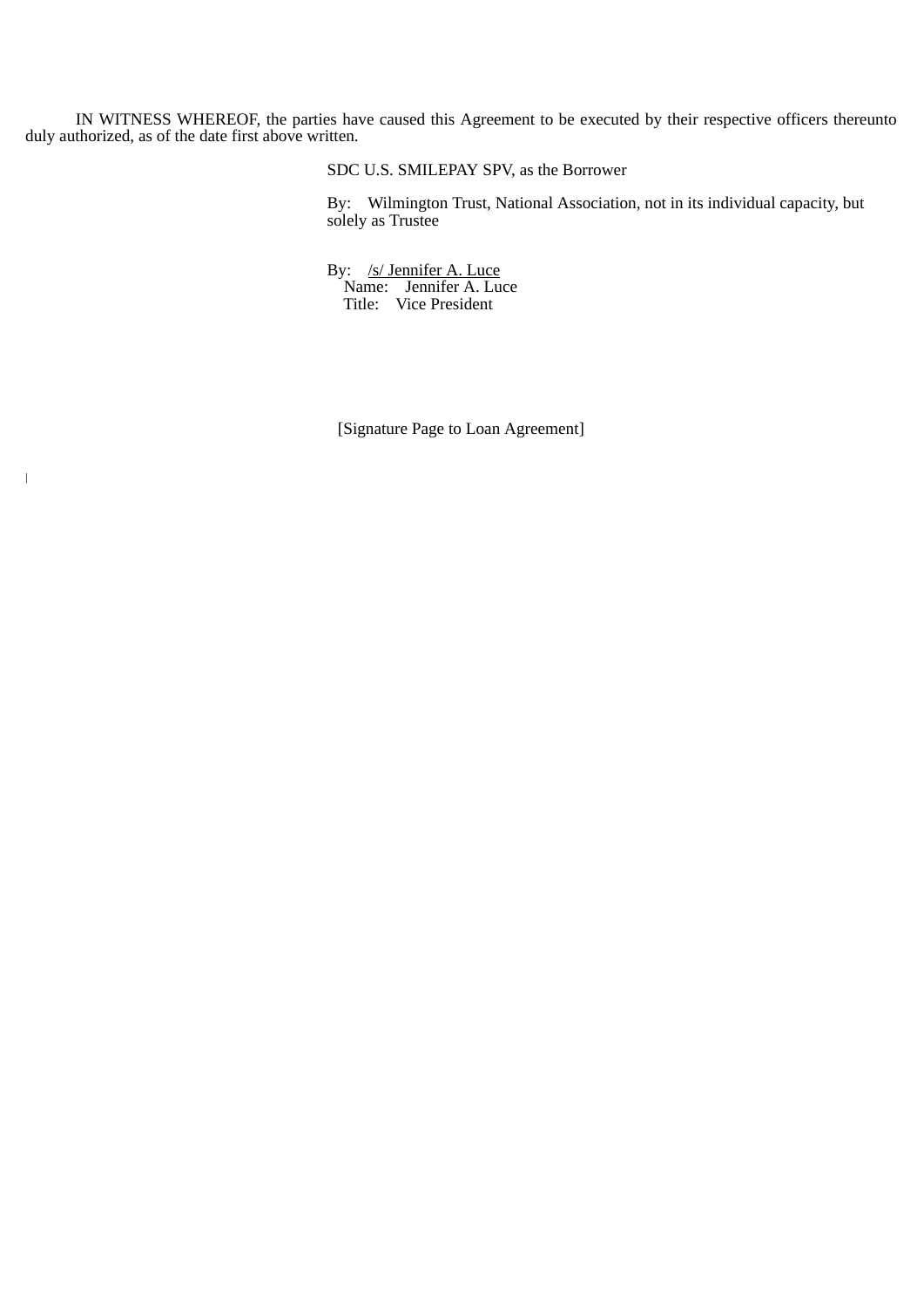# SMILEDIRECTCLUB, LLC, as the Seller and initial Servicer

By: /s/ Troy Crawford Name: Troy Crawford Title: Interim Chief Financial Officer

[Signature Page to Loan Agreement]

|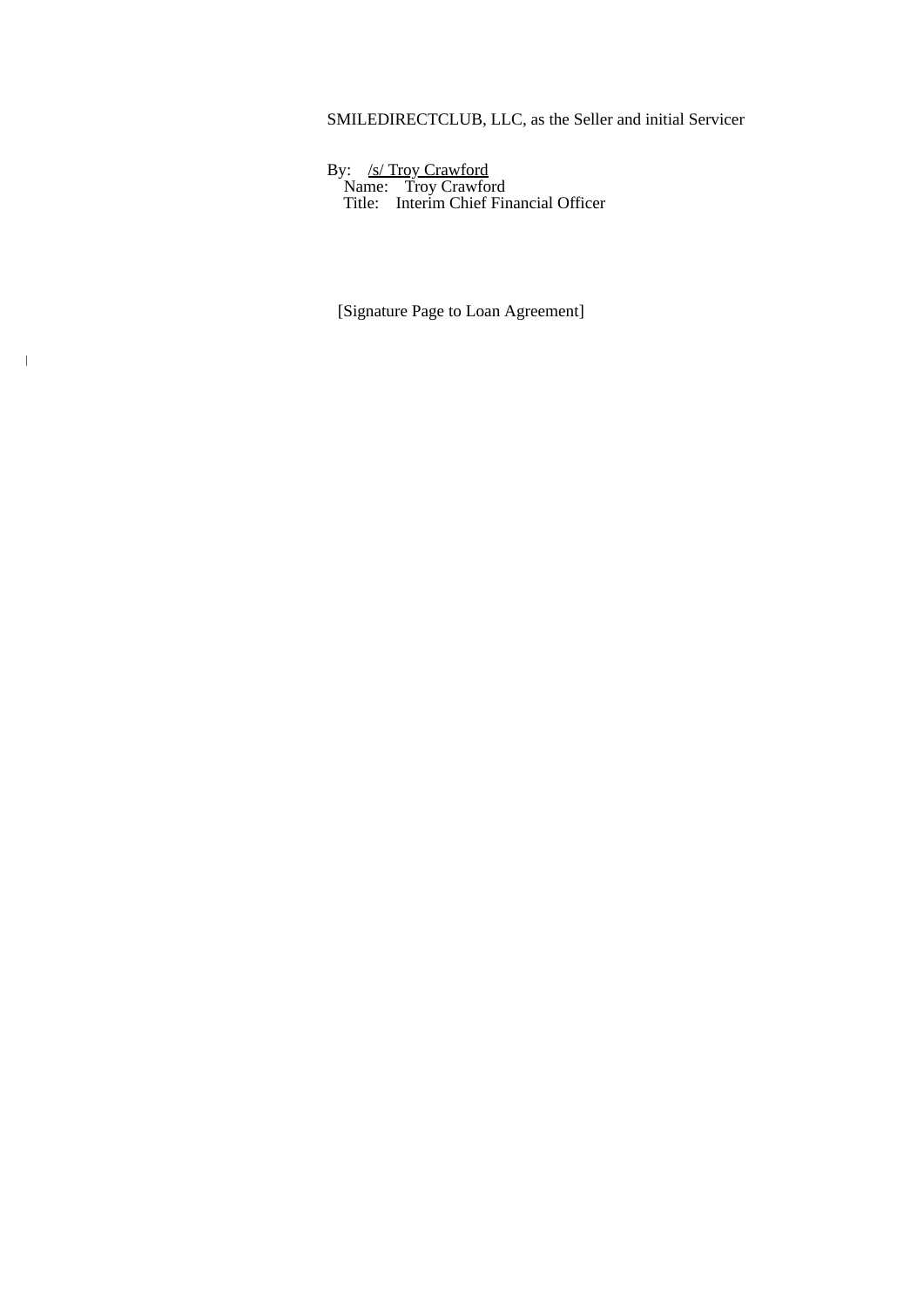HPS Investment Partners, LLC, as the Administrative Agent and a Lender

By: /s/ Daniel Wang Name: Daniel Wang Title: Managing Director

|

[Signature Page to Loan Agreement]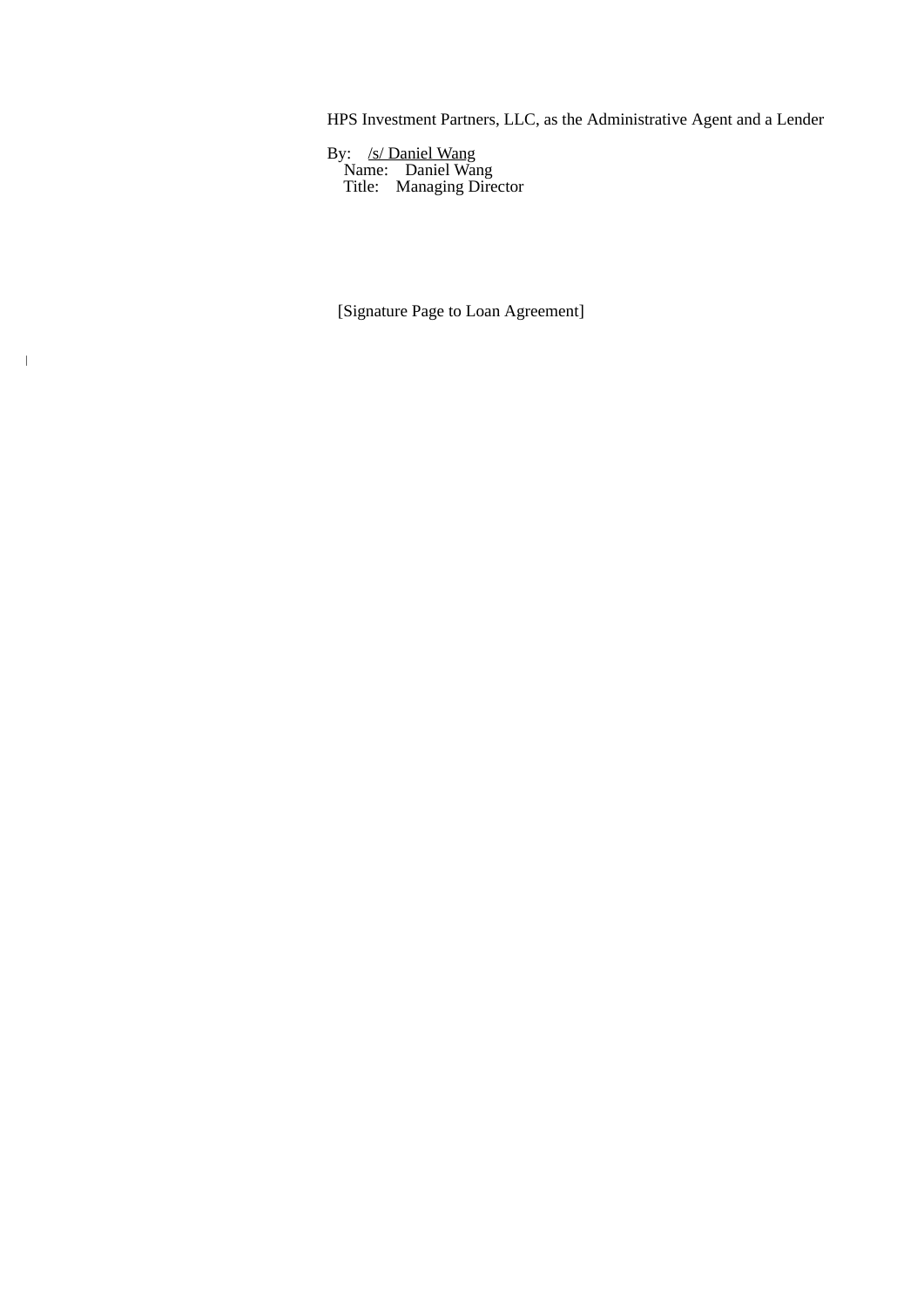HPS Investment Partners, LLC, as Collateral Agent

By: /s/ Daniel Wang Name: Daniel Wang Title: Managing Director

HPS Specialty Loan Fund V, L.P., as a Lender

By: HPS Investment Partners, LLC, its Investment Manager

[Signature Page to Loan Agreement]

 $\overline{\phantom{a}}$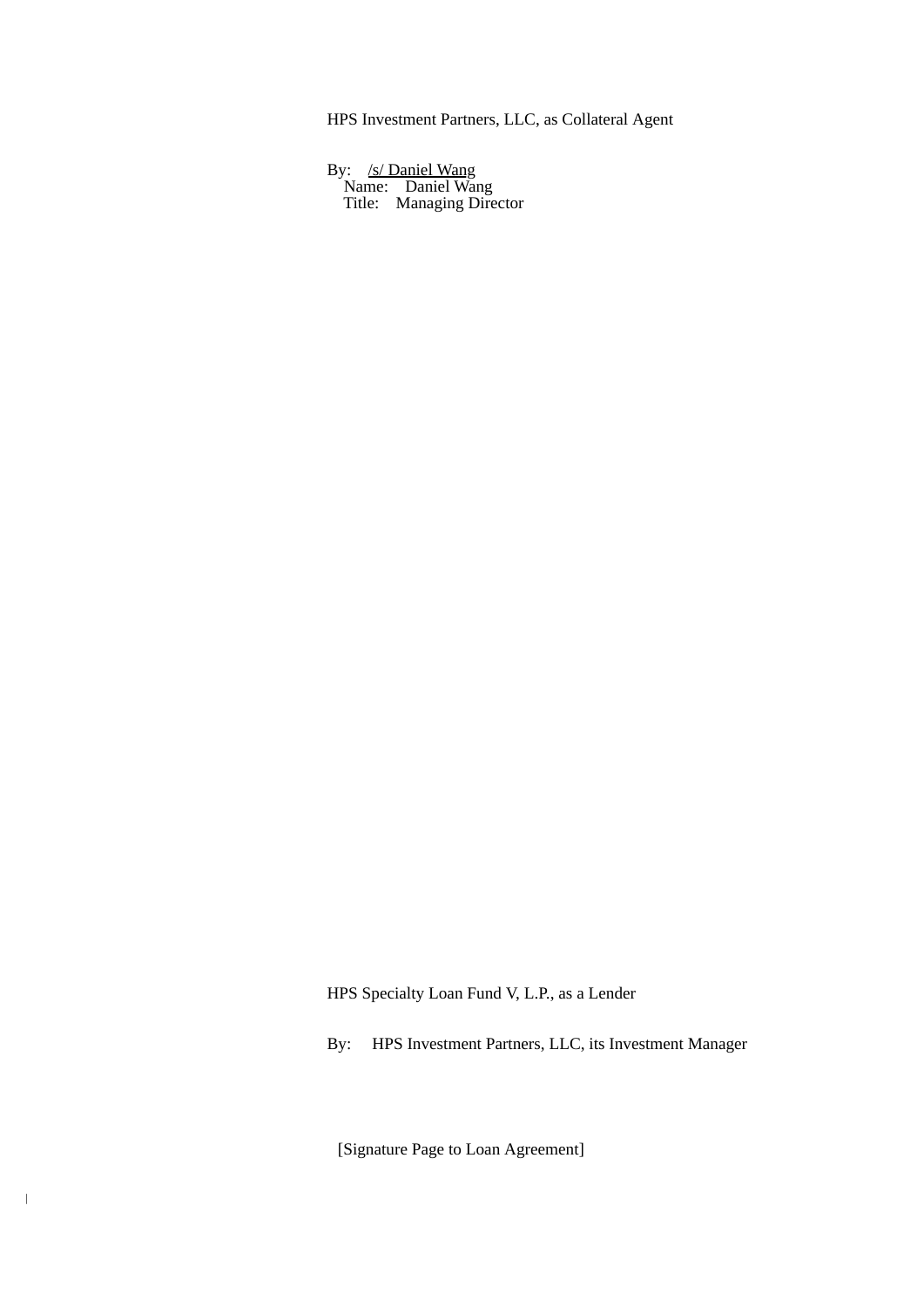By: /s/ Daniel Wang Name: Daniel Wang Title: Managing Director

|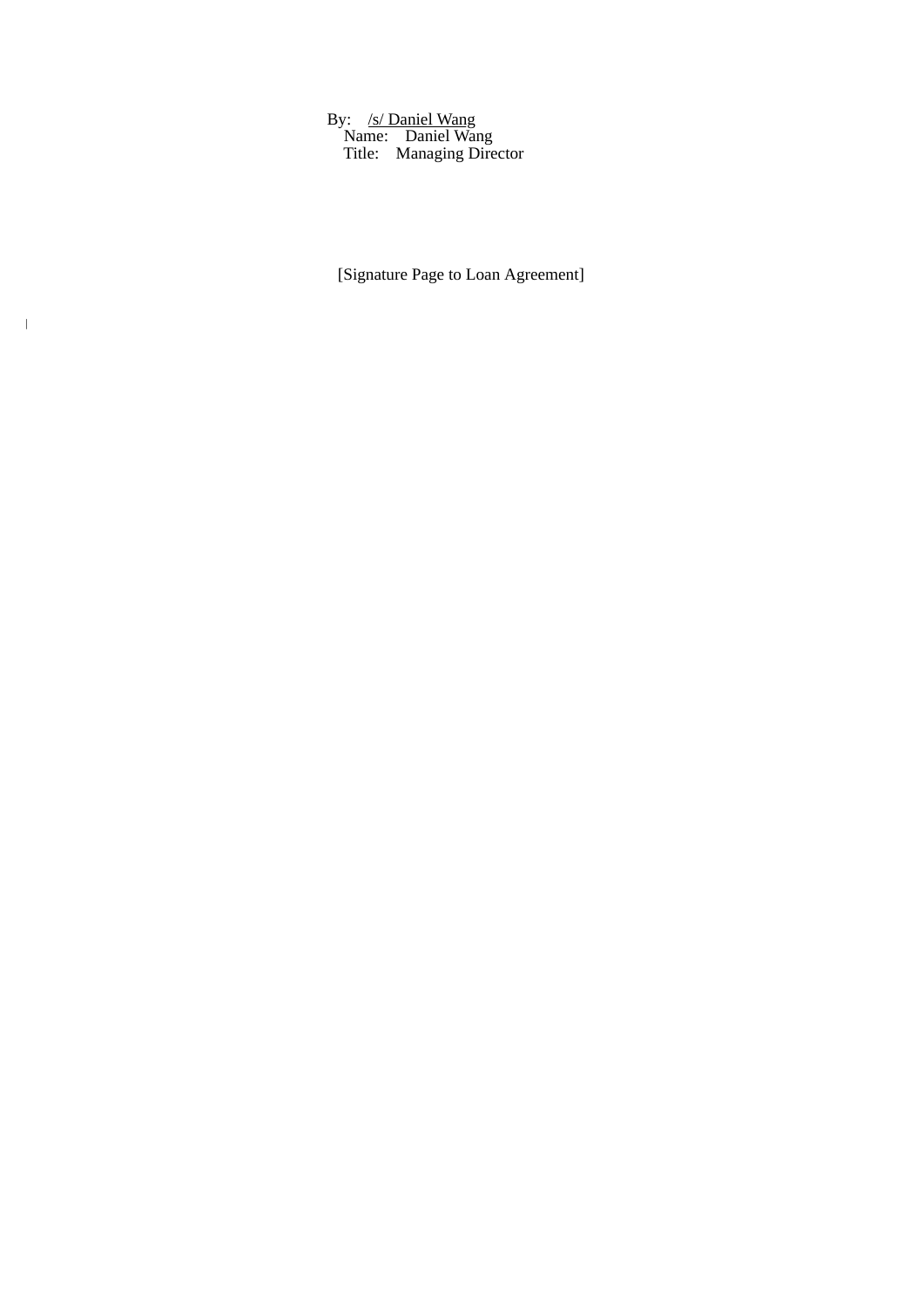HPS Specialty Loan Fund V-L, L.P., as a Lender

By: HPS Investment Partners, LLC, its Investment Manager

By: /s/ Daniel Wang Name: Daniel Wang Title: Managing Director

|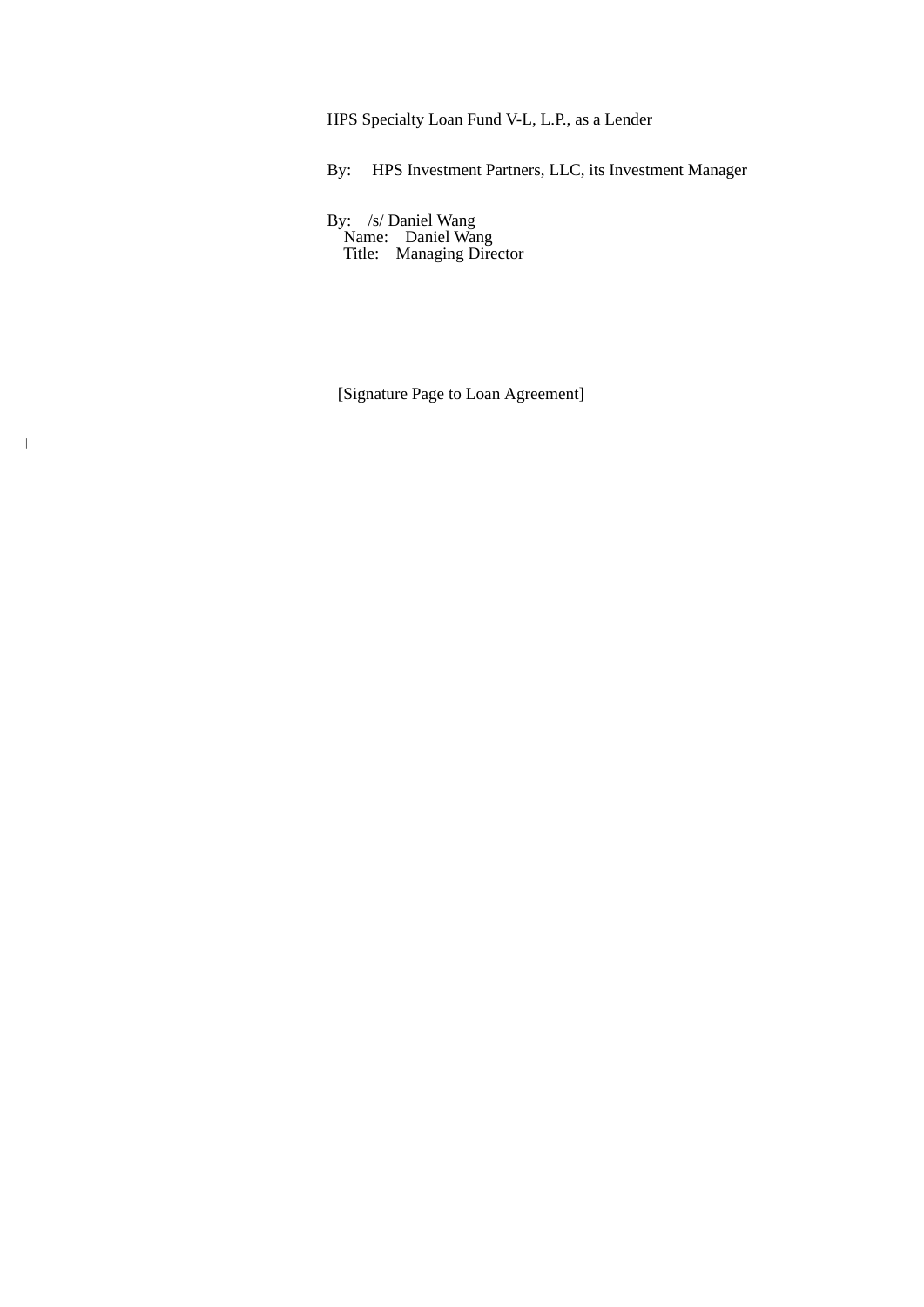SLIF V-L Holdings, LLC, as a Lender

By: HPS Investment Partners, LLC, its Investment Manager

By: /s/ Daniel Wang Name: Daniel Wang Title: Managing Director

|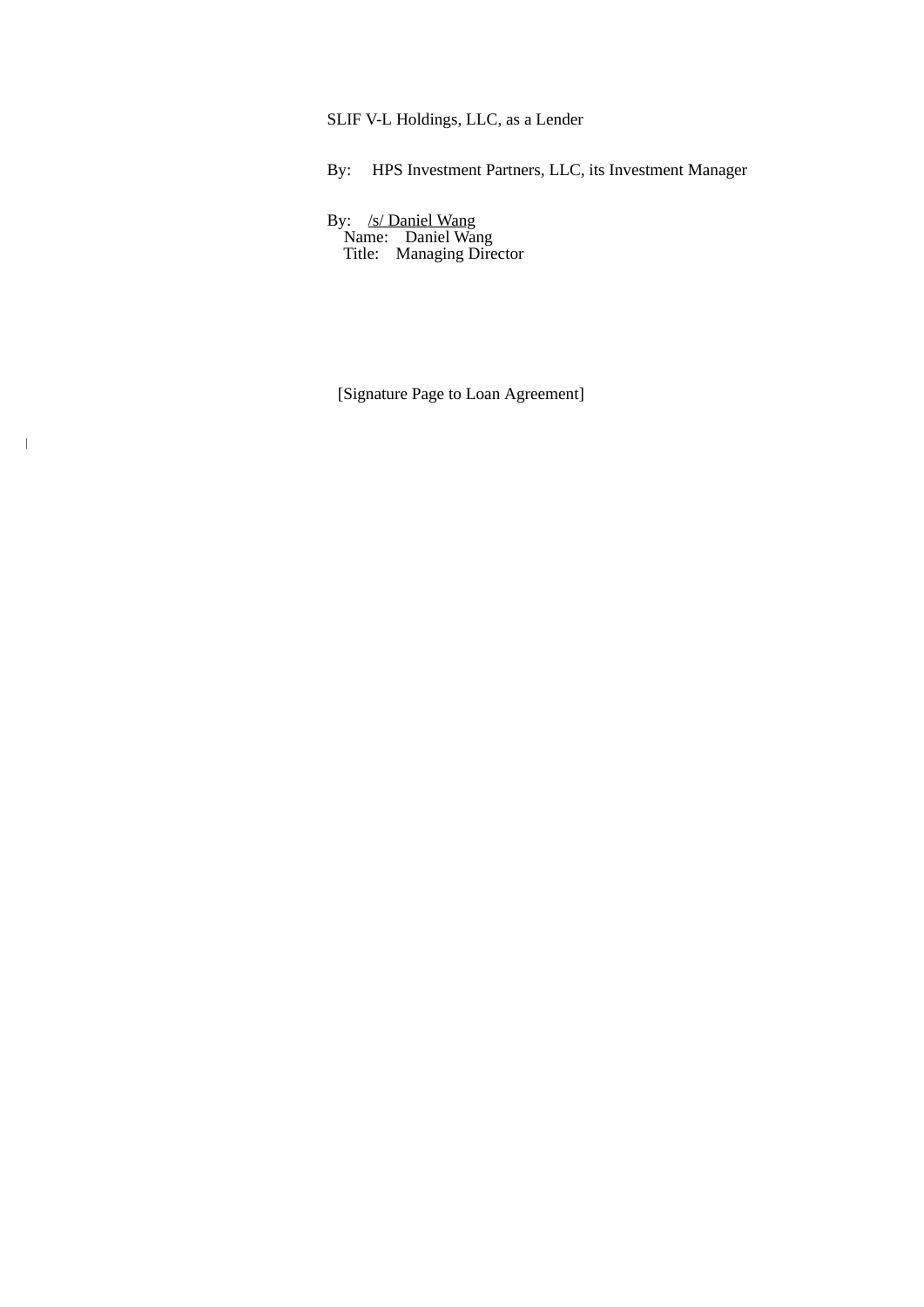SLIF V Holdings, LLC, as a Lender

By: HPS Investment Partners, LLC, its Investment Manager

By: /s/ Daniel Wang Name: Daniel Wang Title: Managing Director

|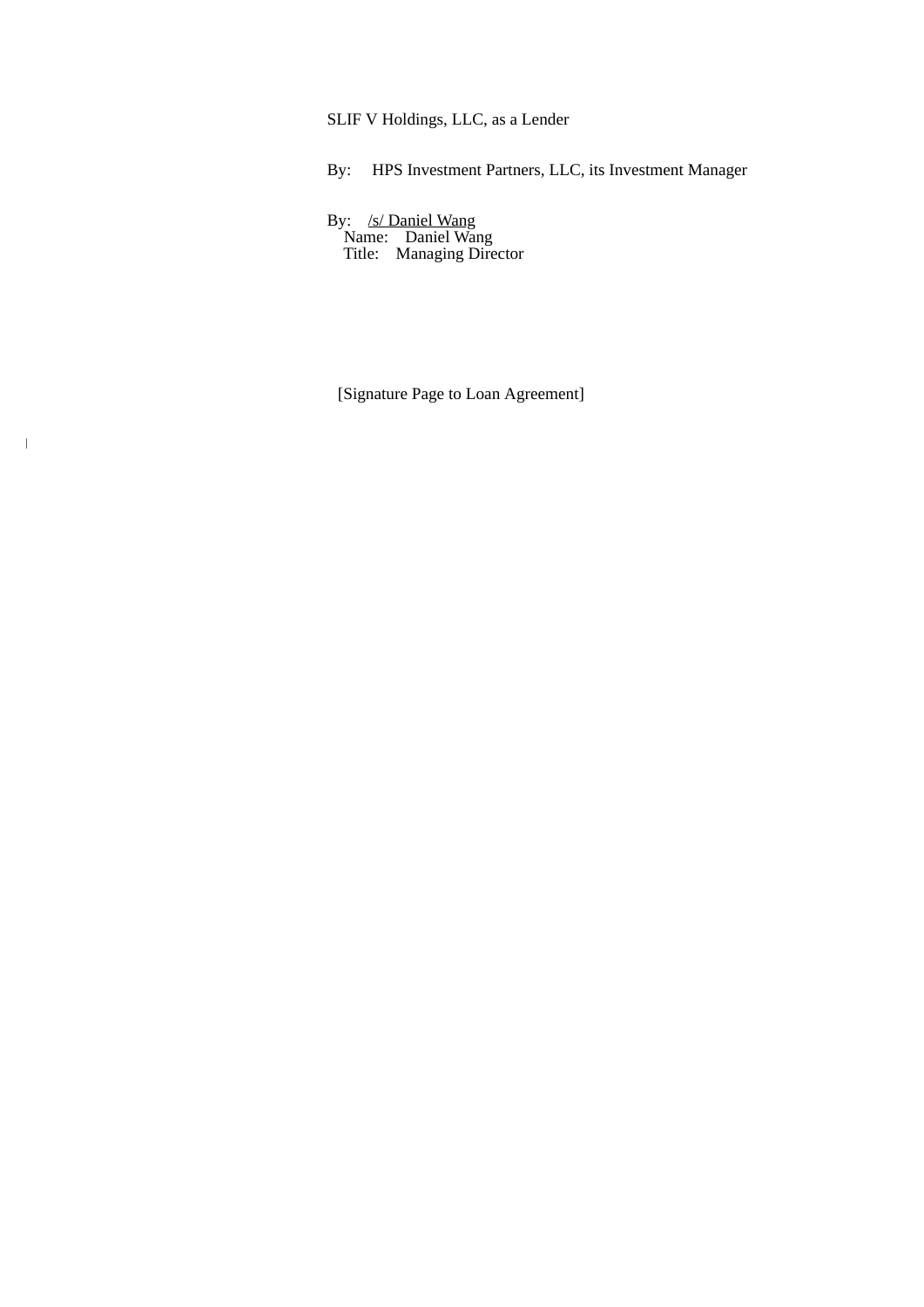HPS Specialty Loan Europe Fund V, SCSp., as a Lender

By: HPS Investment Partners, LLC, its Investment Manager

By: /s/ Daniel Wang Name: Daniel Wang Title: Managing Director

 $\overline{\phantom{a}}$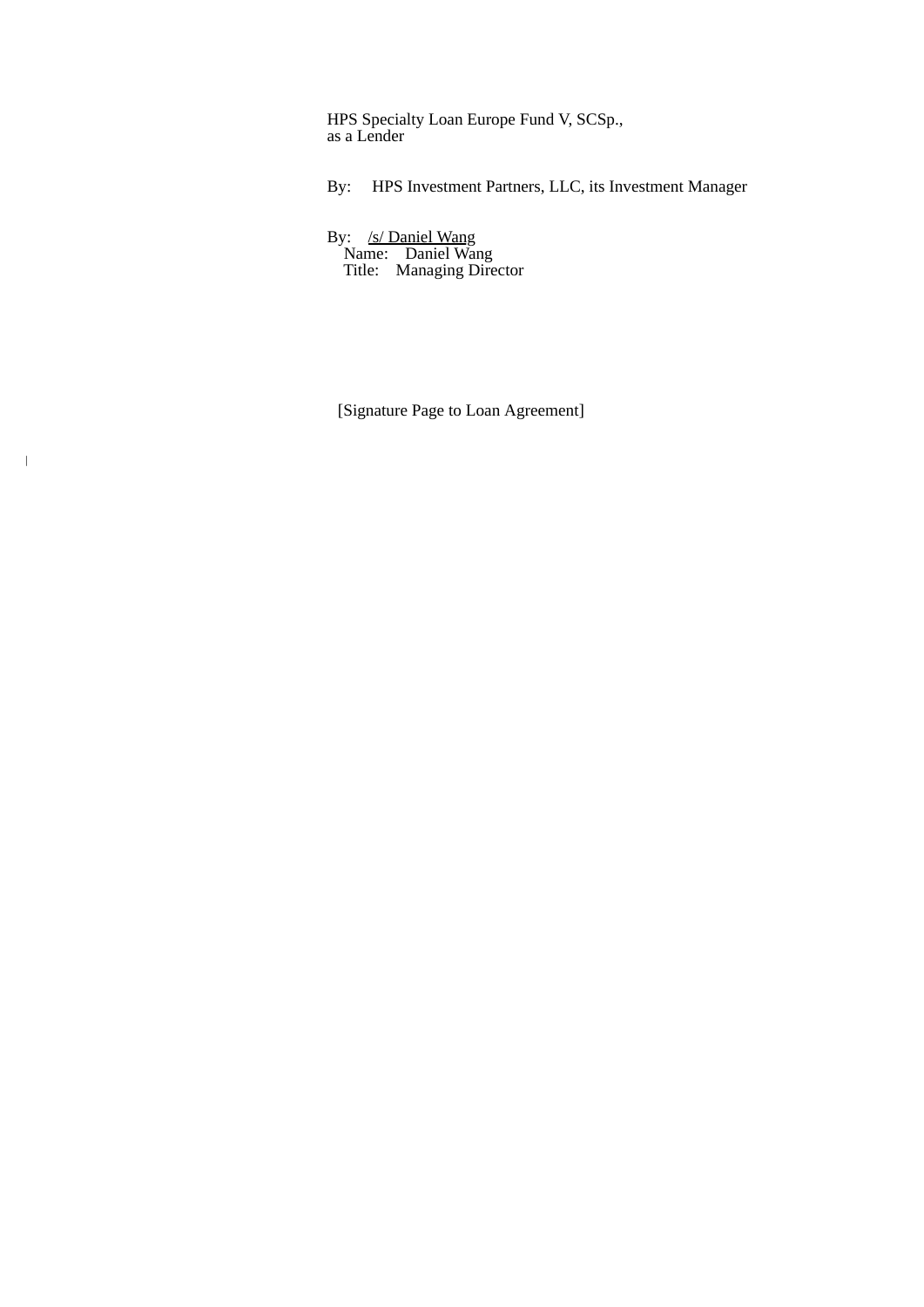HPS Specialty Loan Ontario Fund V, L.P., as a Lender

By: HPS Investment Partners, LLC, its Investment Manager

By: /s/ Daniel Wang Name: Daniel Wang Title: Managing Director

 $\overline{\phantom{a}}$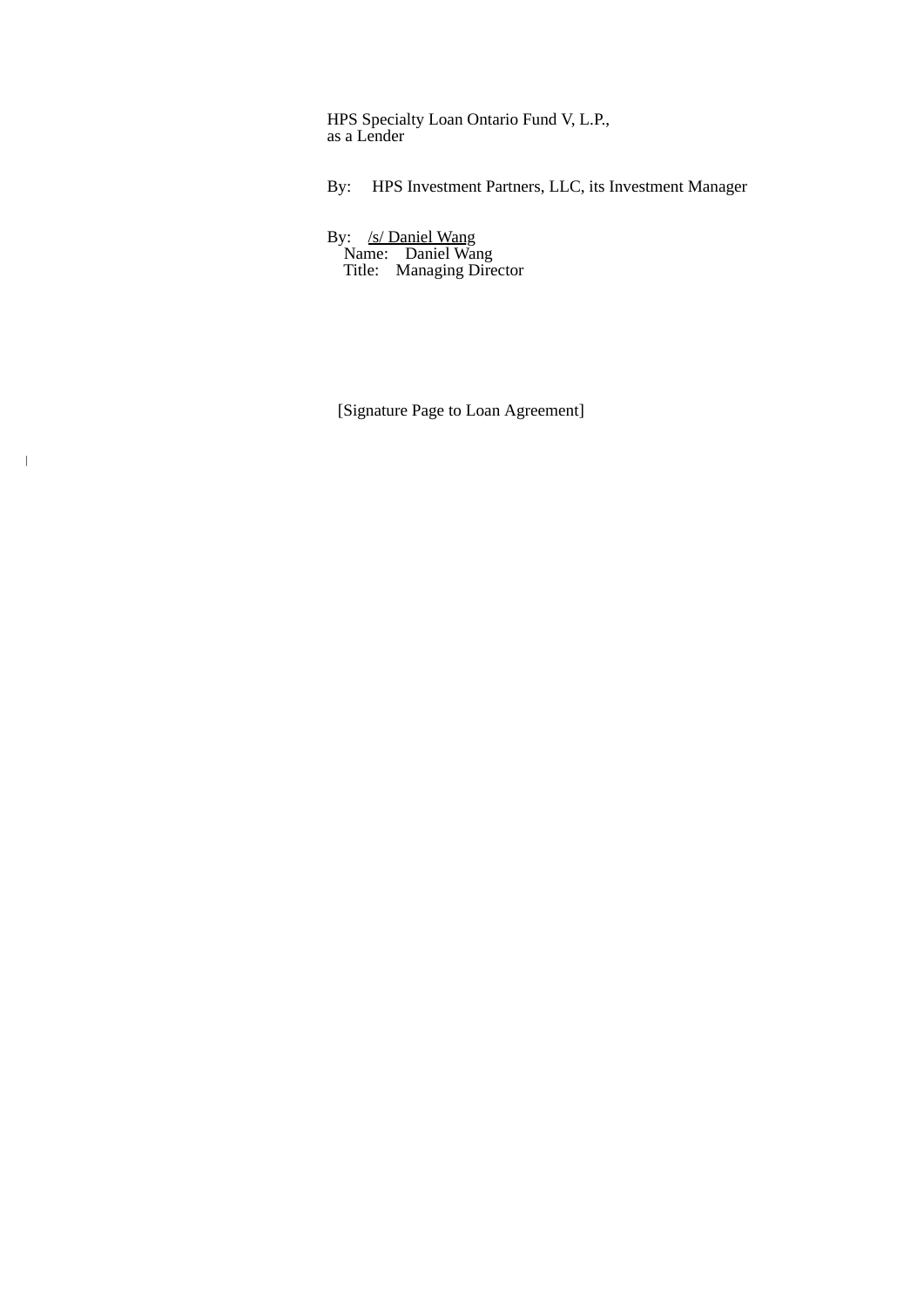HPS Specialty Loan Master Fund (EUR) V, L.P., as a Lender

By: HPS Investment Partners, LLC, its Investment Manager

By: /s/ Daniel Wang Name: Daniel Wang Title: Managing Director

 $\overline{\phantom{a}}$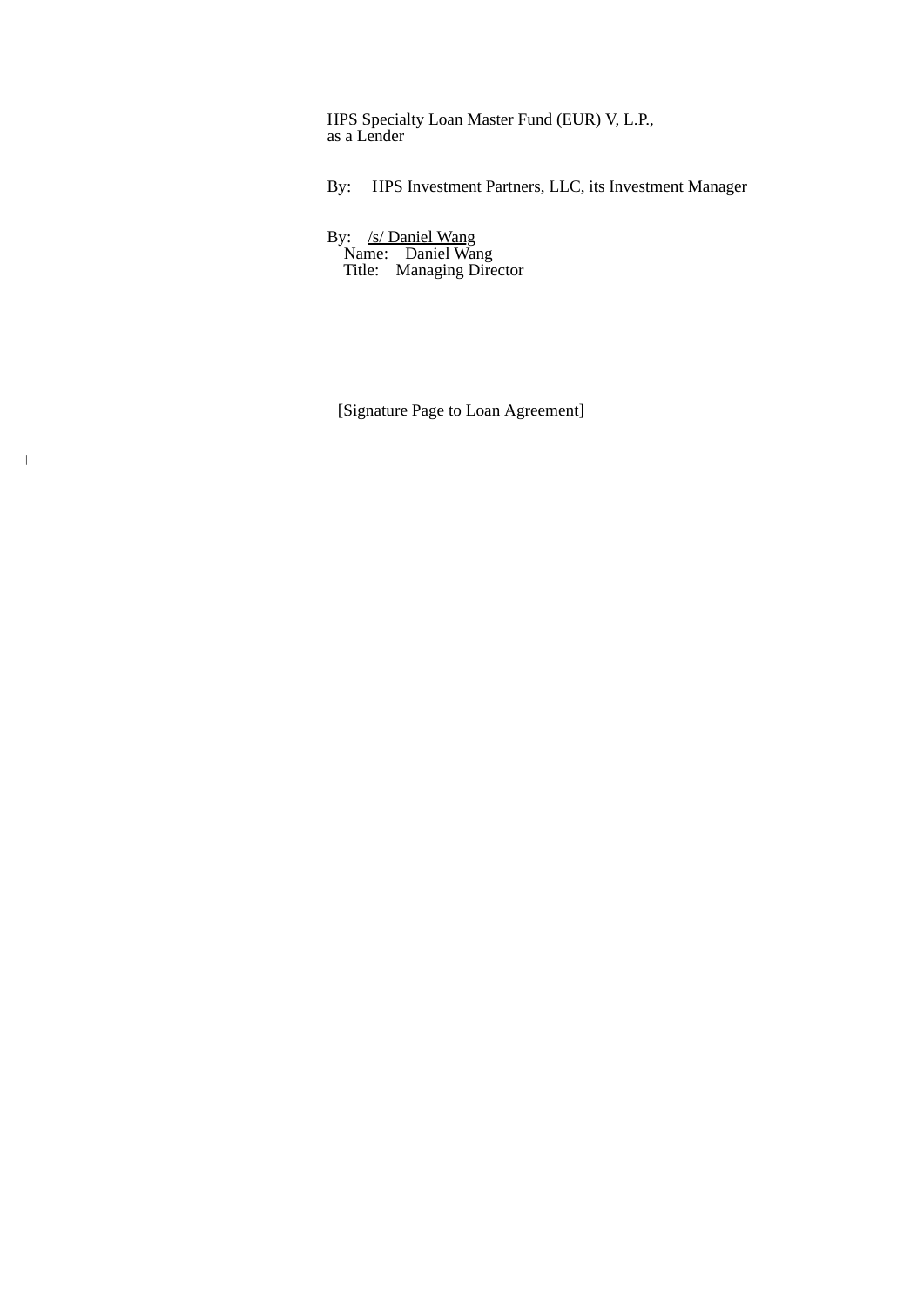CST Specialty Loan Fund, L.P., as a Lender

By: HPS Investment Partners, LLC, its Investment Manager

By: /s/ Daniel Wang Name: Daniel Wang Title: Managing Director

 $\,$   $\,$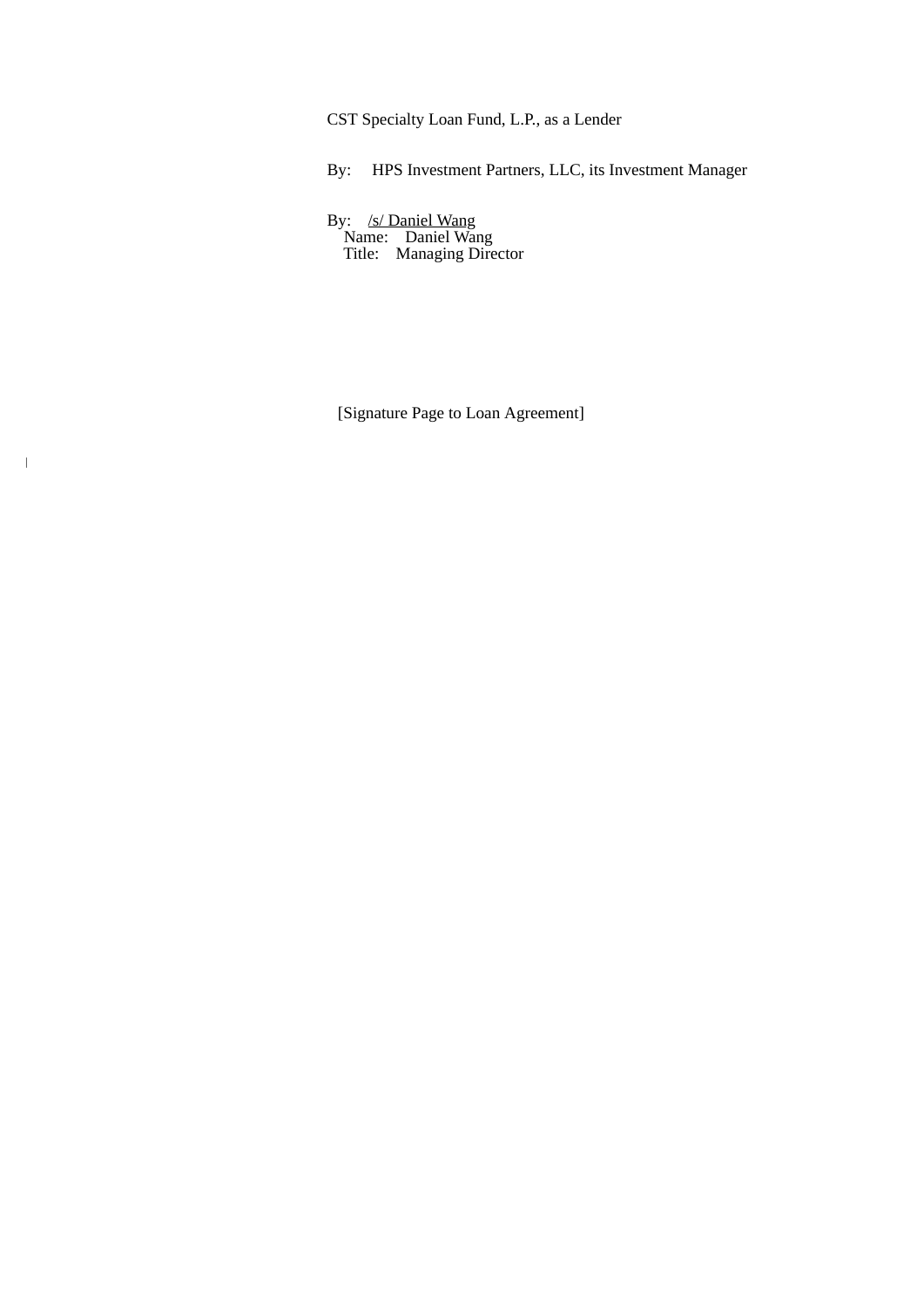Mureno Street Direct Lending Fund, L.P., as a Lender

By: HPS Investment Partners, LLC, its Investment Manager

By: /s/ Daniel Wang Name: Daniel Wang Title: Managing Director

 $\overline{\phantom{a}}$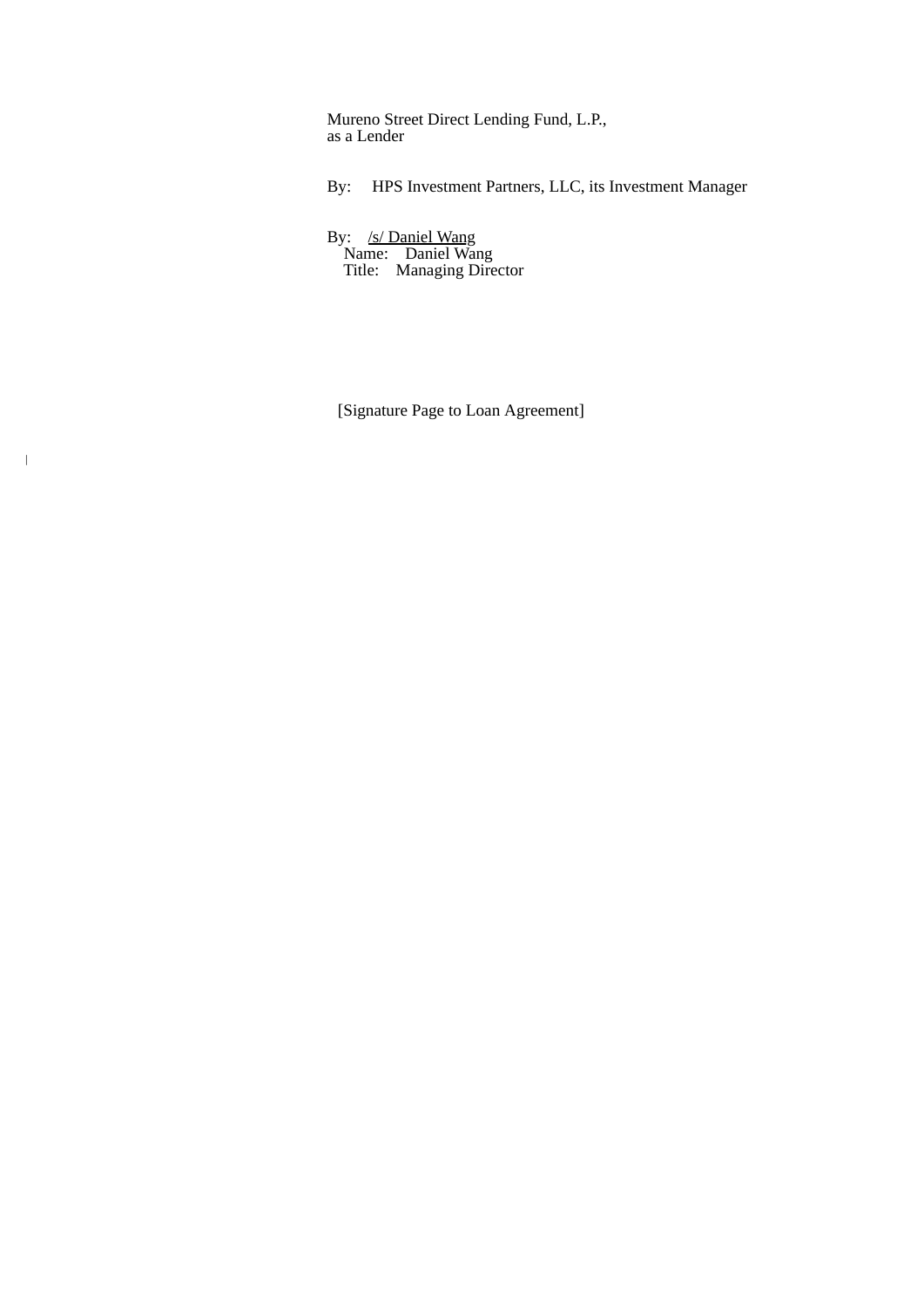Specialty Loan VG Fund, L.P., as a Lender

By: HPS Investment Partners, LLC, its Investment Manager

By: /s/ Daniel Wang Name: Daniel Wang Title: Managing Director

|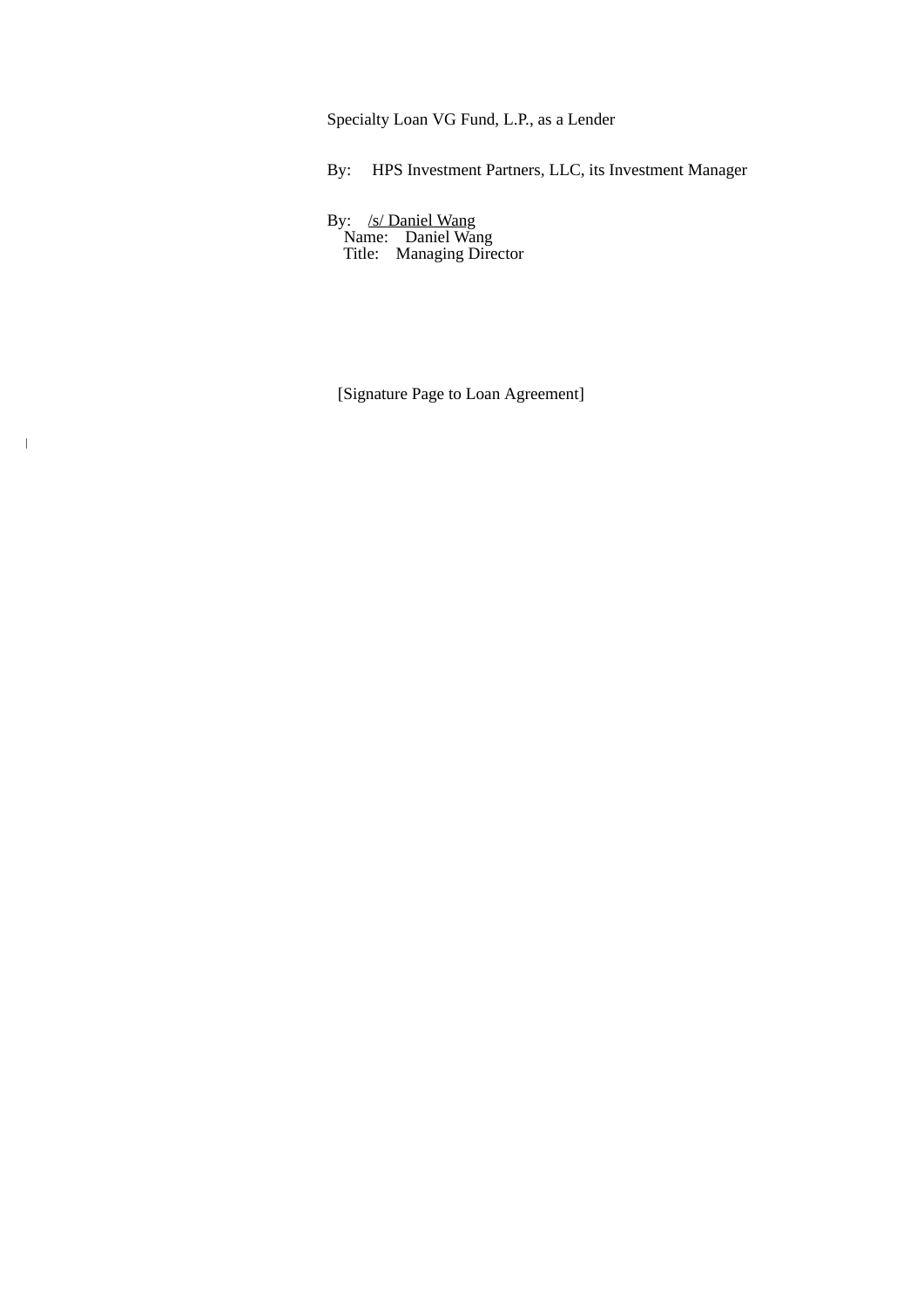HPS DPT Direct Lending Fund, L.P., as a Lender

By: HPS Investment Partners, LLC, its Investment Manager

By: /s/ Daniel Wang Name: Daniel Wang Title: Managing Director

|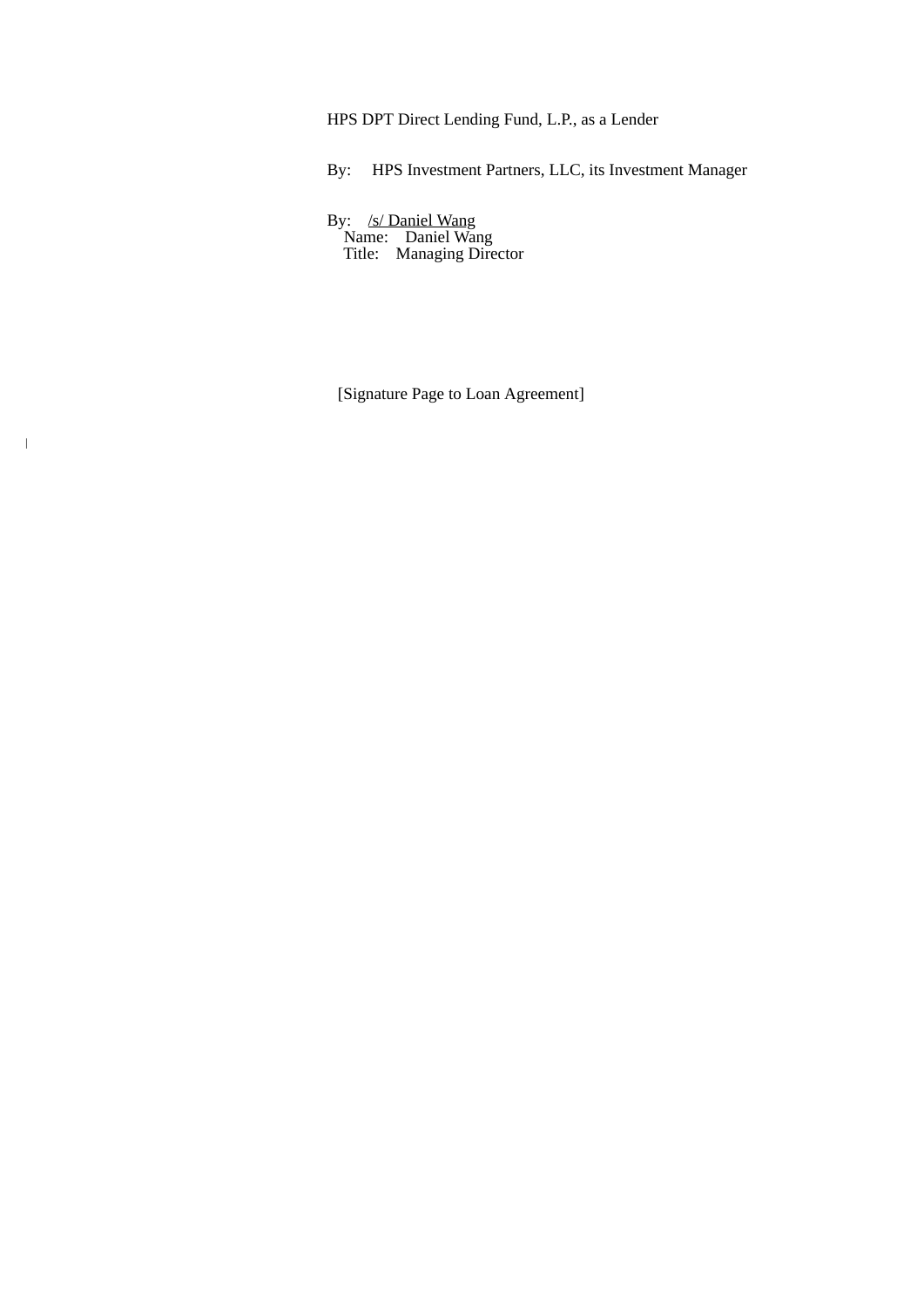Falcon Credit Fund, L.P., as a Lender

By: HPS Investment Partners, LLC, its Investment Manager

By: /s/ Daniel Wang Name: Daniel Wang Title: Managing Director

|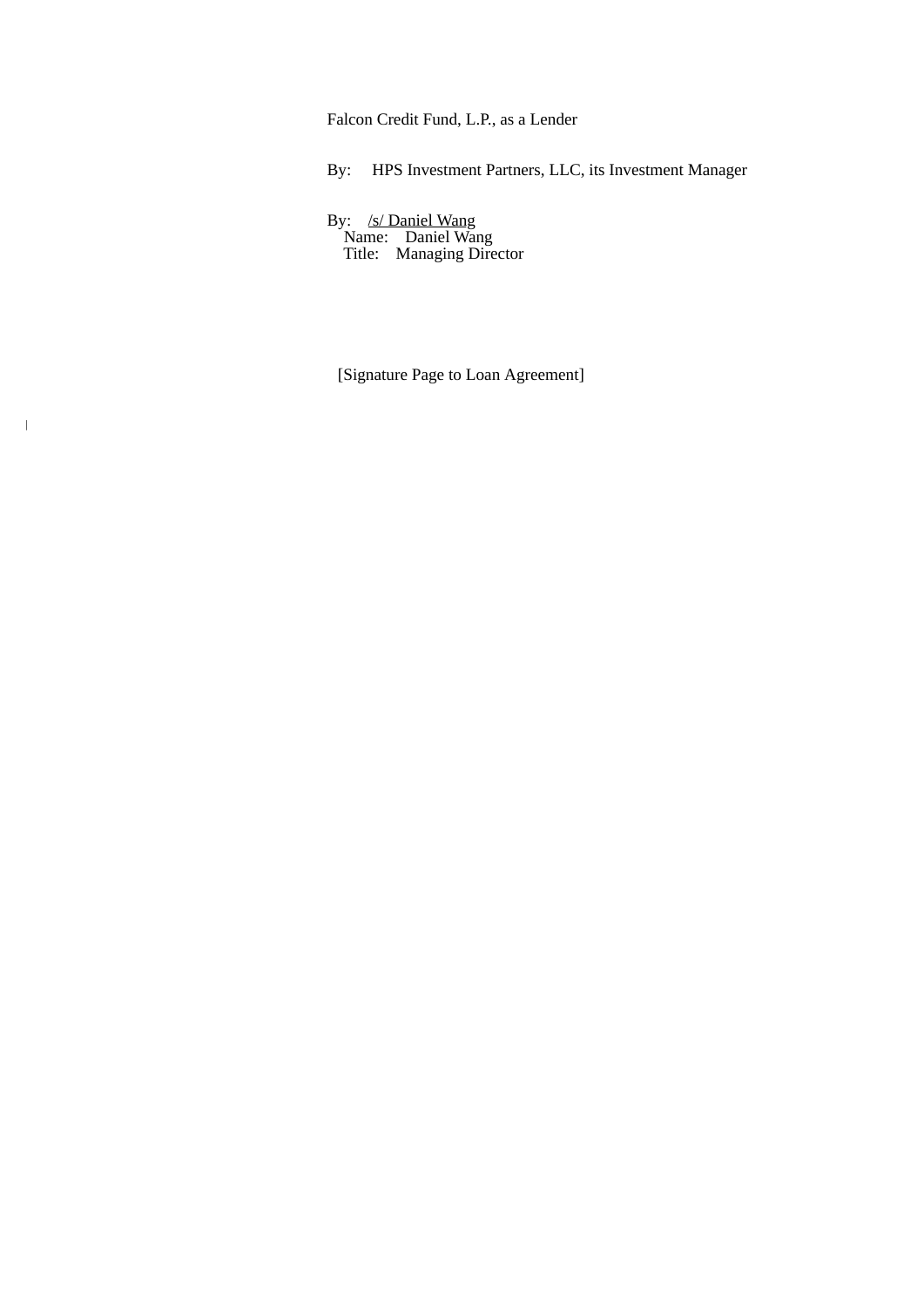Reliance Standard Life Insurance Company, as a Lender

By: HPS Investment Partners, LLC, its Investment Manager

By: /s/ Daniel Wang Name: Daniel Wang Title: Managing Director

 $\overline{\phantom{a}}$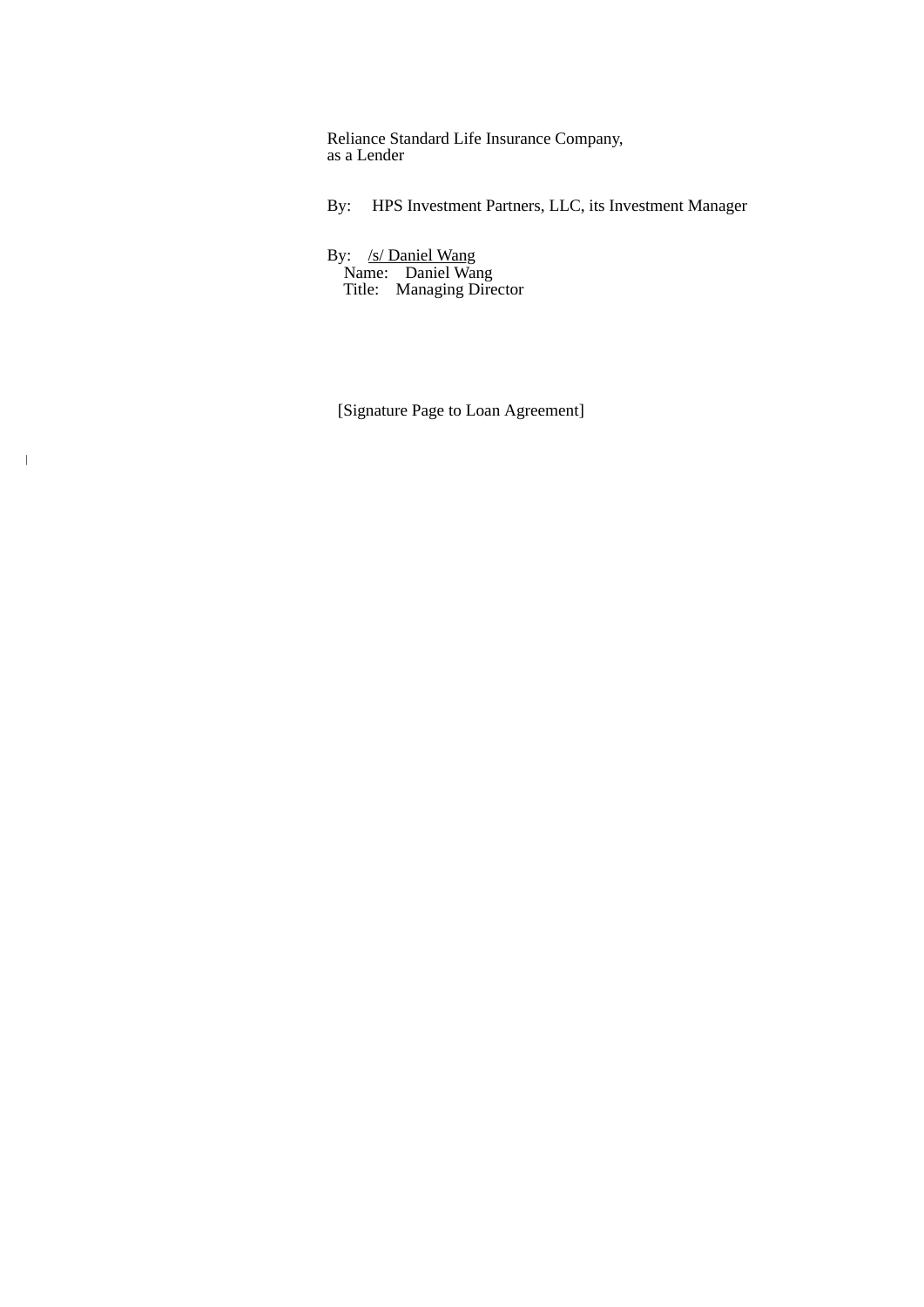Build Private Credit, L.P., as a Lender

By: HPS Investment Partners, LLC, its Investment Manager

By: /s/ Daniel Wang Name: Daniel Wang Title: Managing Director

|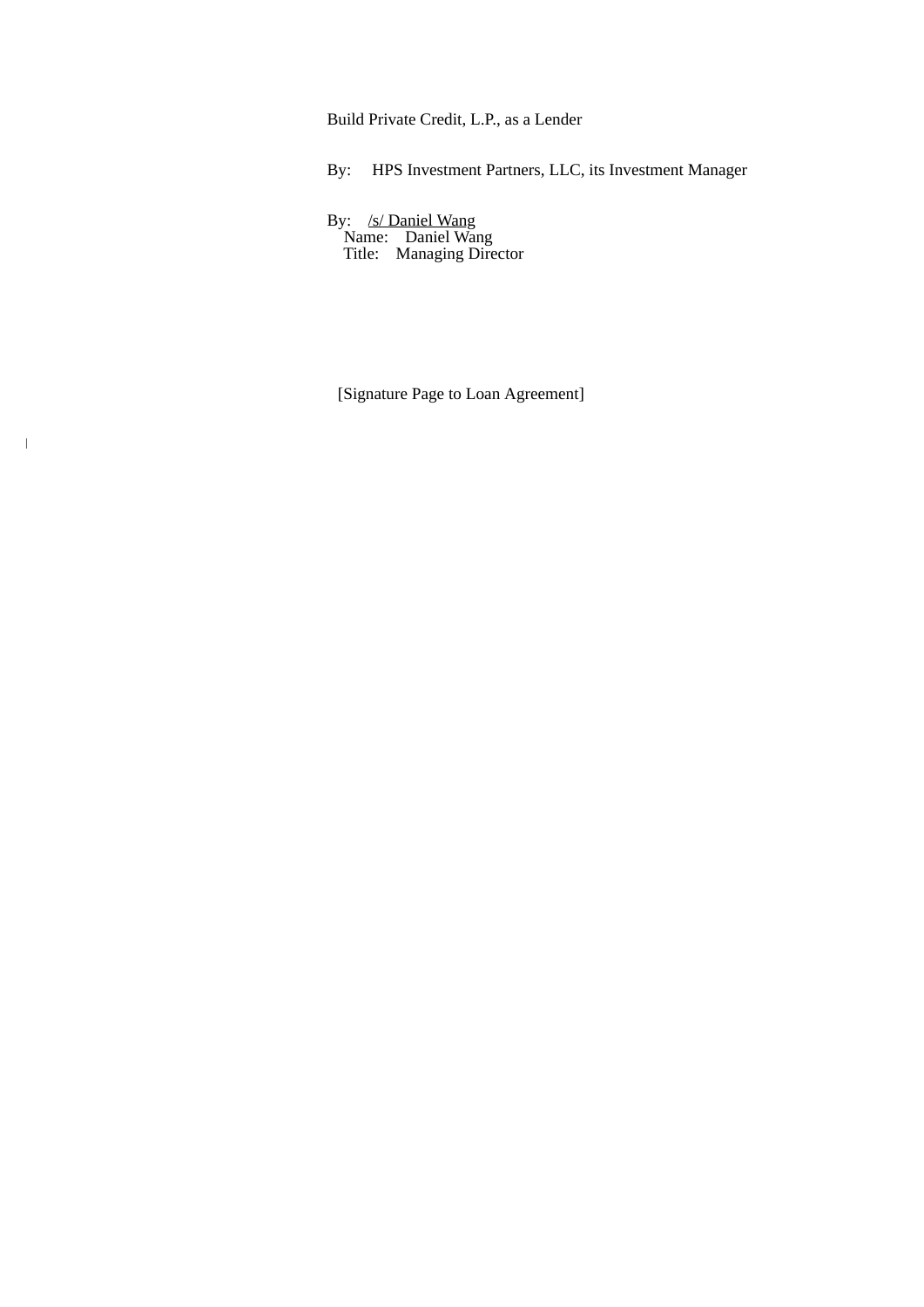Specialty Loan Fund –  $CX - 2$ , L.P., as a Lender

By: HPS Investment Partners, LLC, its Investment Manager

By: /s/ Daniel Wang Name: Daniel Wang Title: Managing Director

|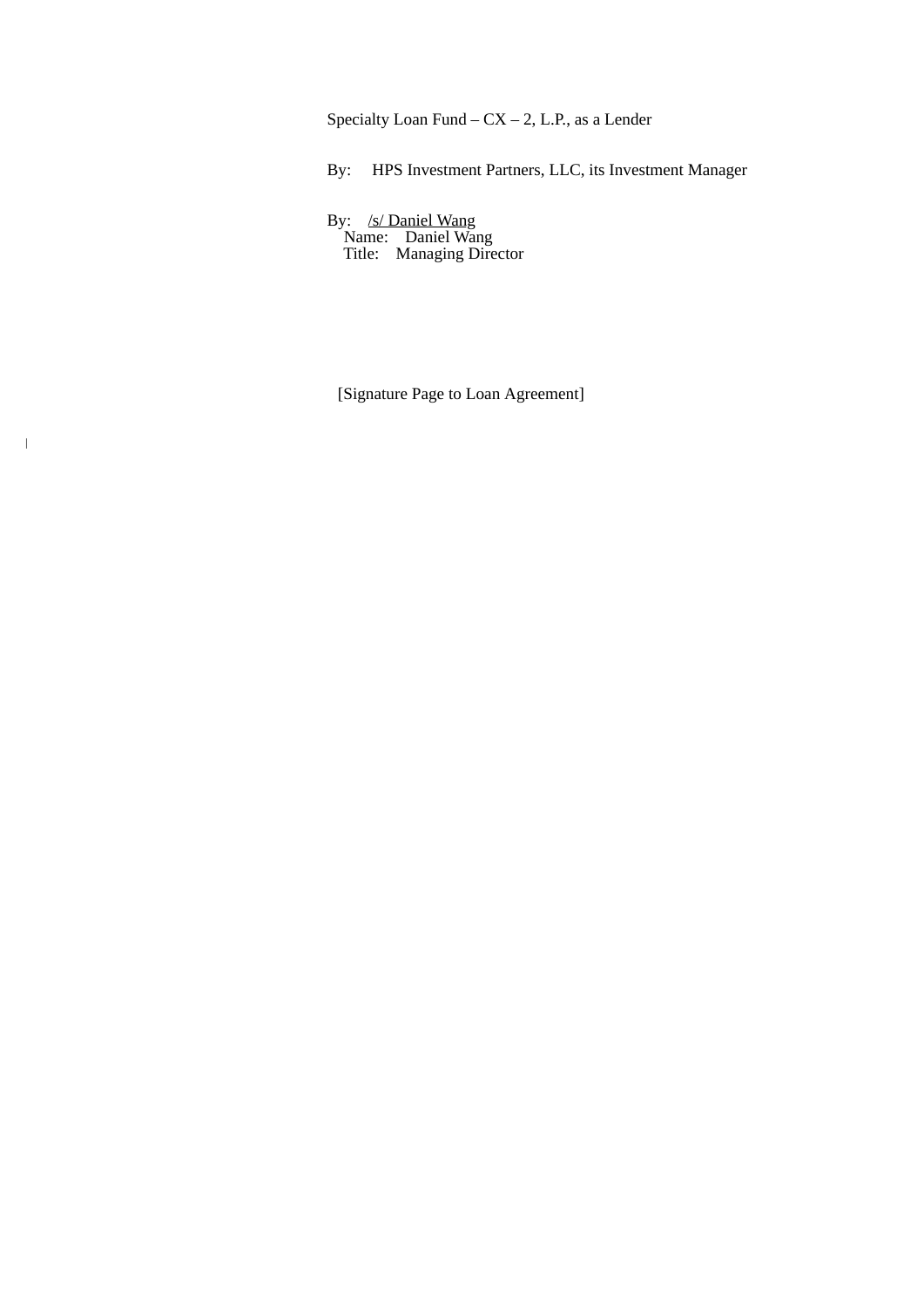Cactus Direct Lending Fund, L.P., as a Lender

By: HPS Investment Partners, LLC, its Investment Manager

By: /s/ Daniel Wang Name: Daniel Wang Title: Managing Director

 $\,$   $\,$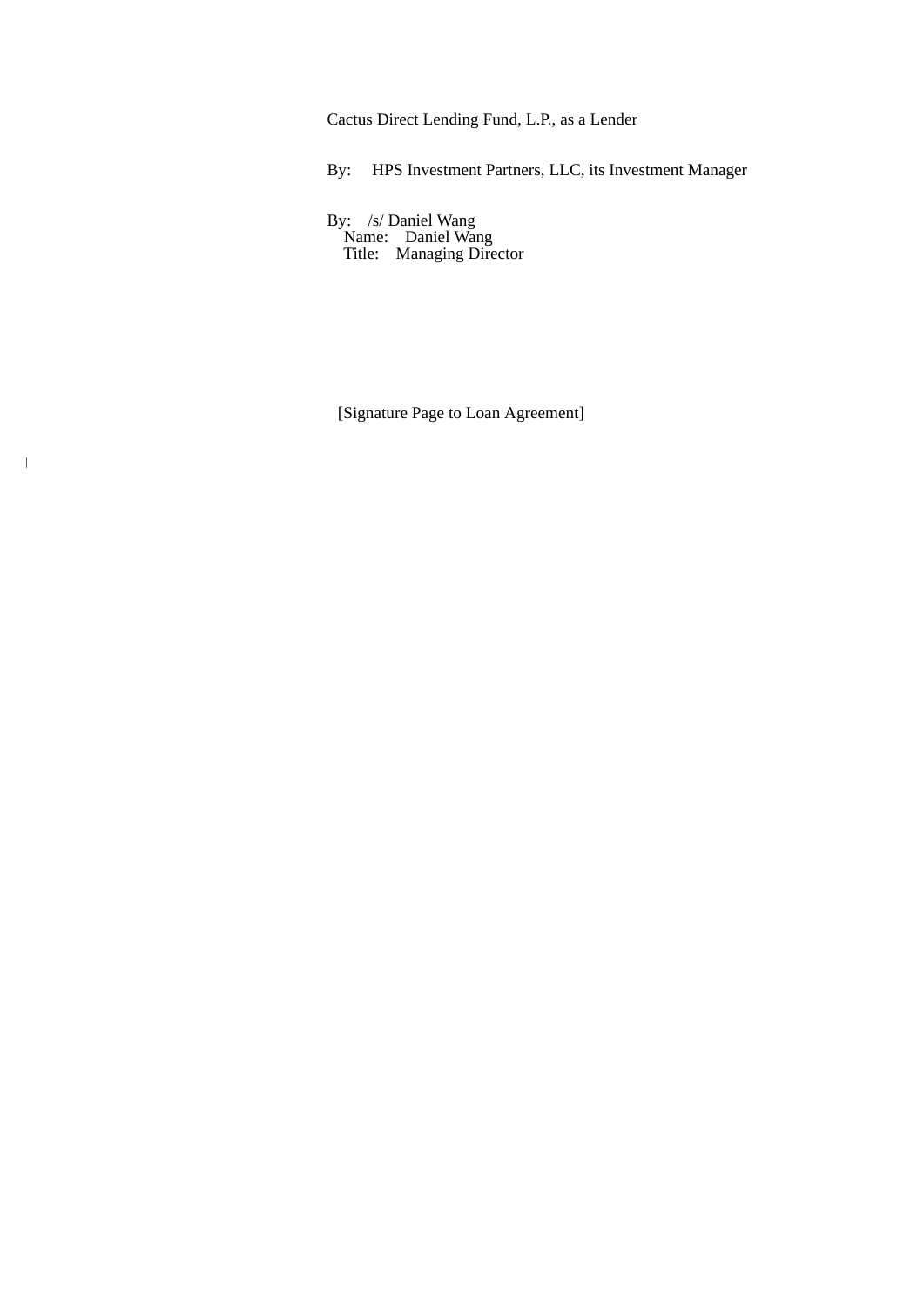Presidio Loan Fund, L.P., as a Lender

By: HPS Investment Partners, LLC, its Investment Manager

By: /s/ Daniel Wang Name: Daniel Wang Title: Managing Director

|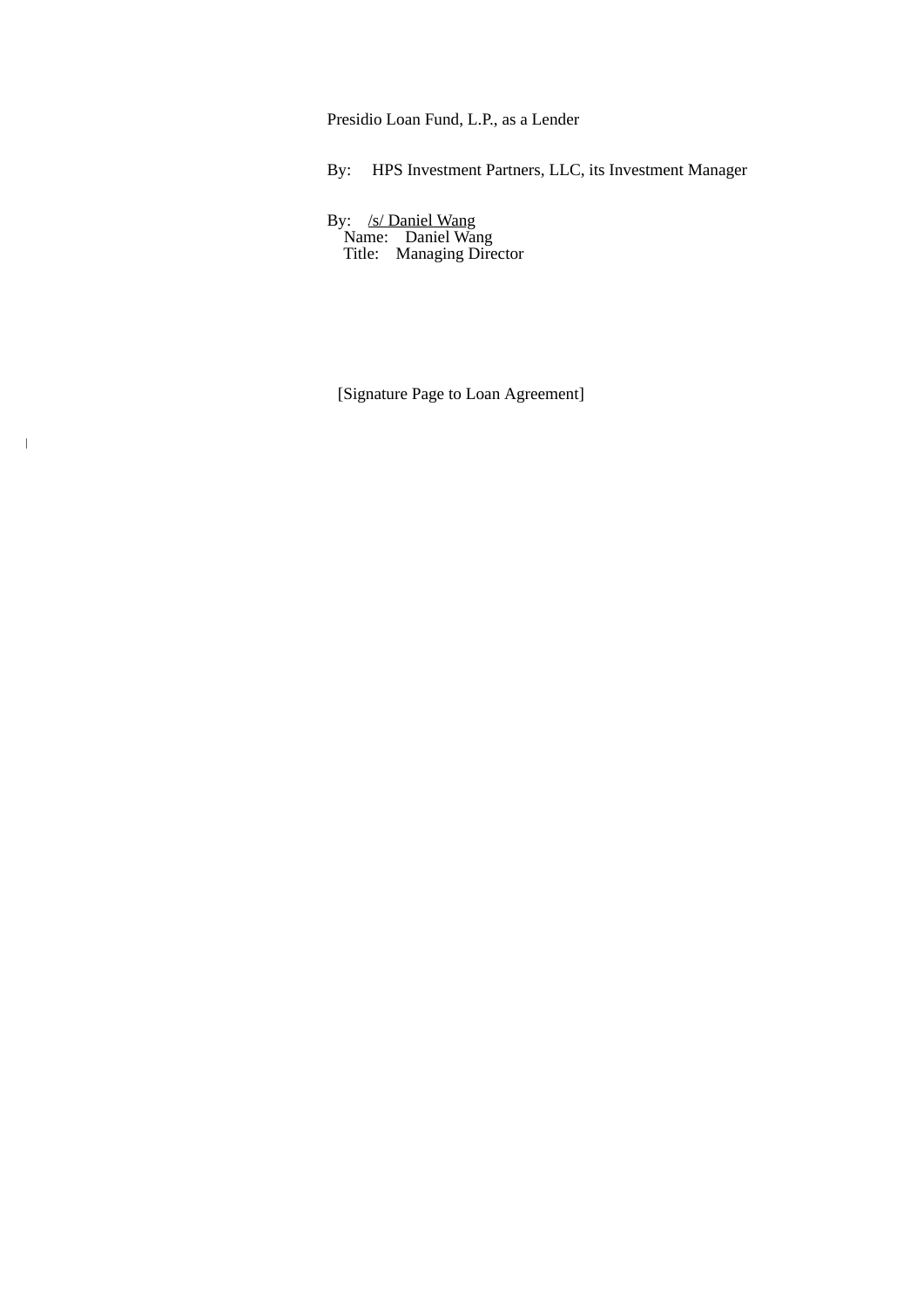Halite 2020 Direct Limited, as a Lender

By: HPS Investment Partners, LLC, its Investment Manager

By: /s/ Daniel Wang Name: Daniel Wang Title: Managing Director

|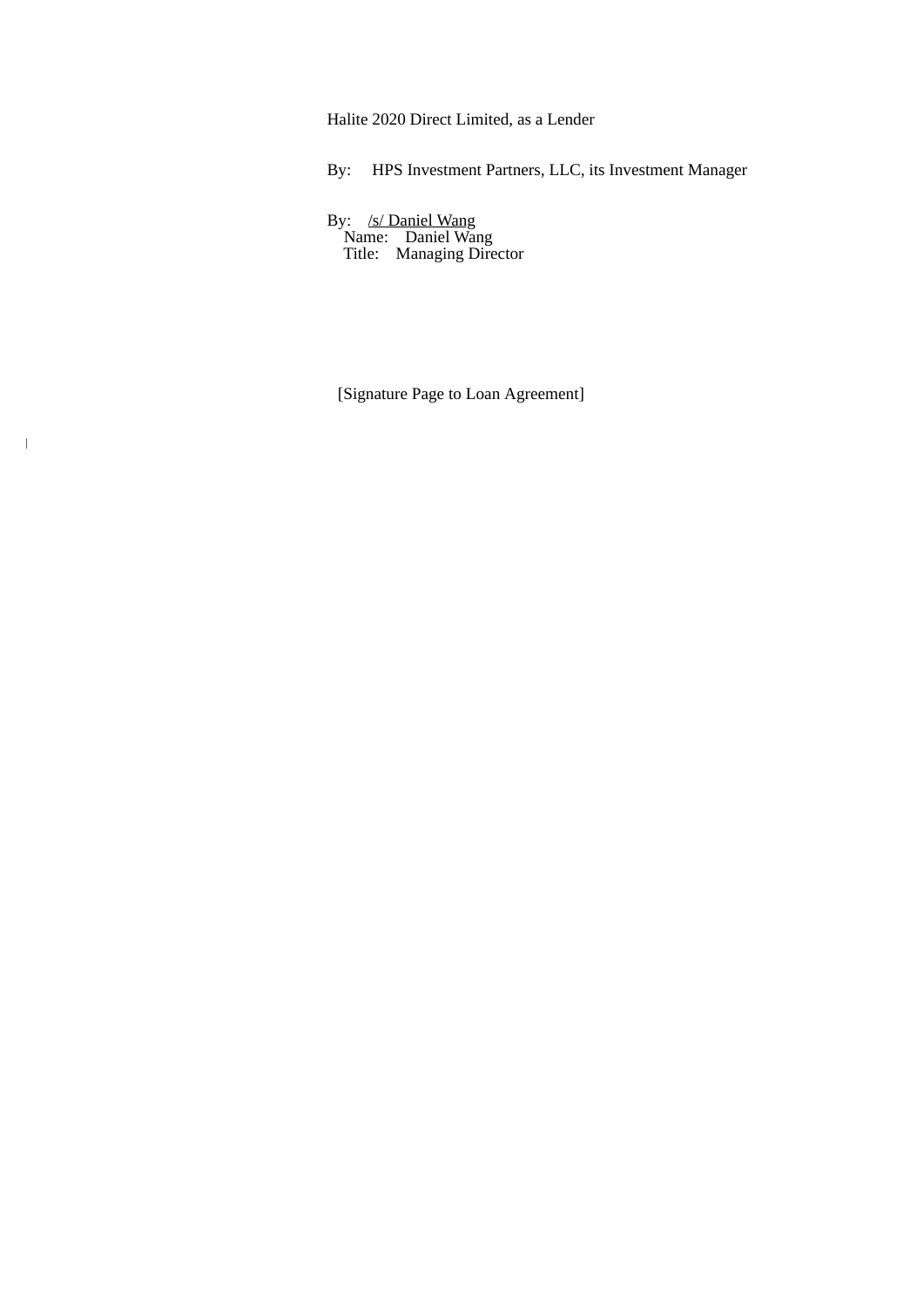HC Direct Lending Fund, L.P., as a Lender

By: HPS Investment Partners, LLC, its Investment Manager

By: /s/ Daniel Wang Name: Daniel Wang Title: Managing Director

|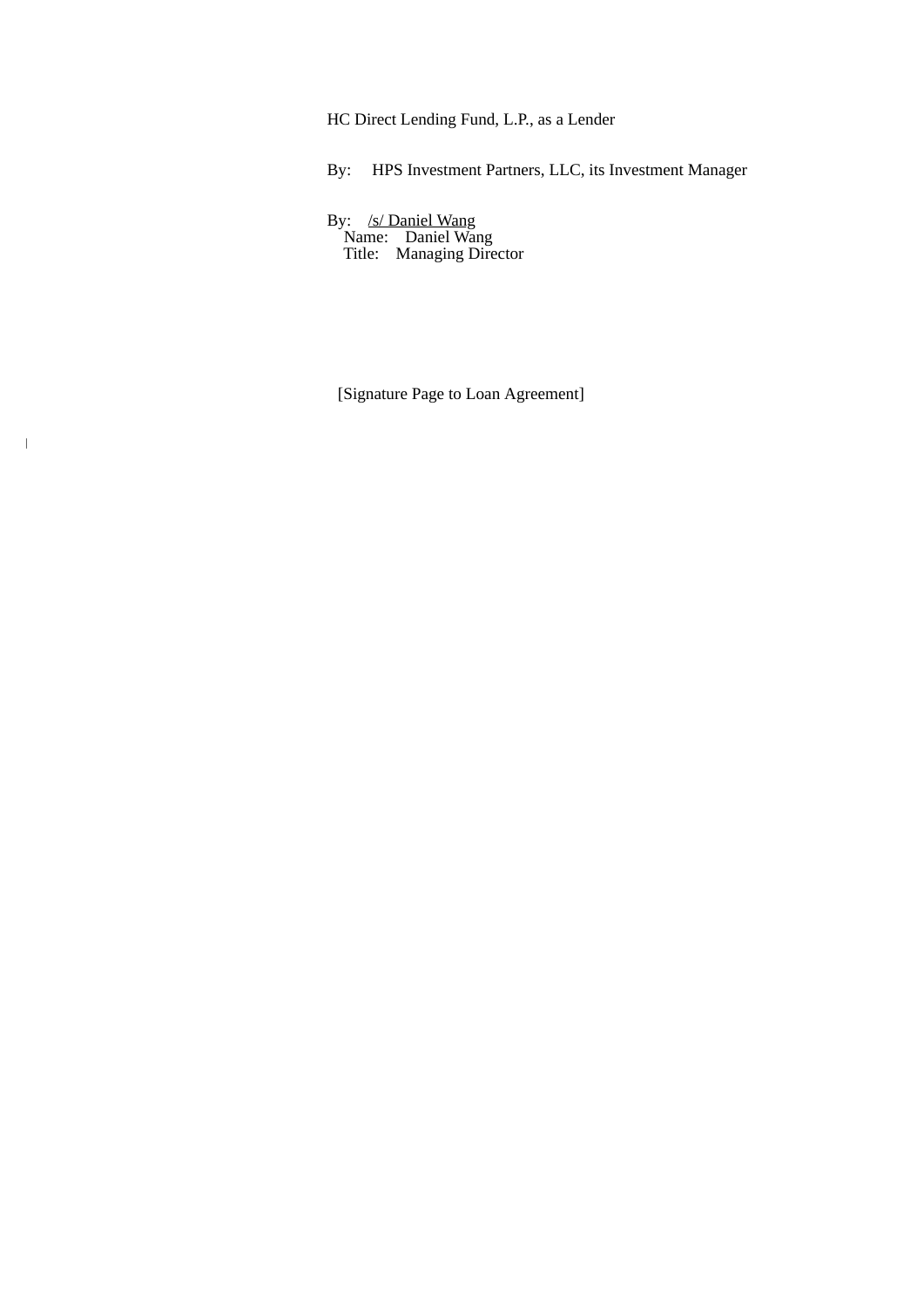HPS OCOEE Specialty Loan Fund, L.P., as a Lender

By: HPS Investment Partners, LLC, its Investment Manager

By: /s/ Daniel Wang Name: Daniel Wang Title: Managing Director

 $\overline{\phantom{a}}$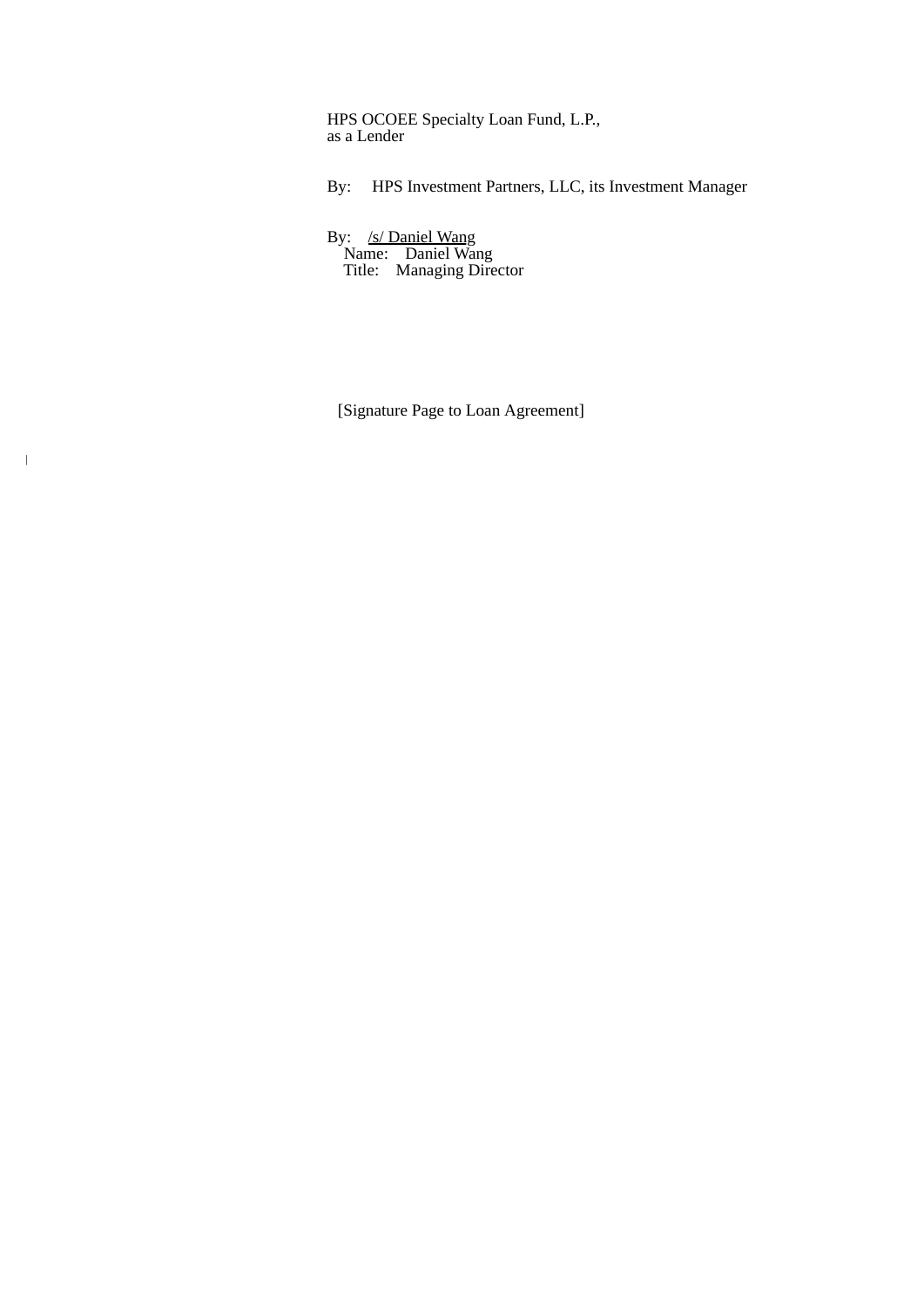HPS Specialty Loan Fund TX, L.P., as a Lender

By: HPS Investment Partners, LLC, its Investment Manager

By: /s/ Daniel Wang Name: Daniel Wang Title: Managing Director

 $\|$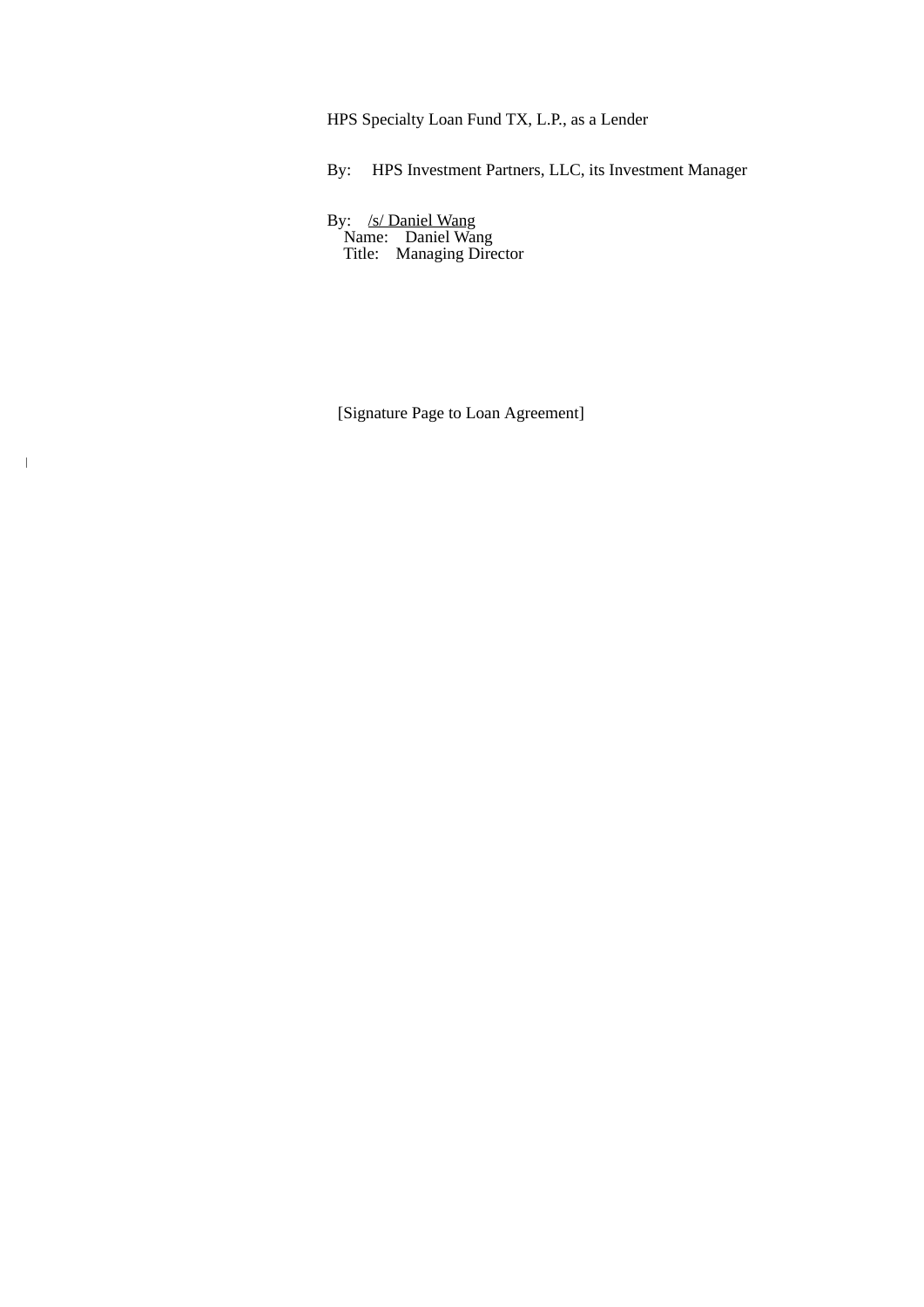HPS Corporate Lending Fund, as a Lender

By: HPS Investment Partners, LLC, its Investment Manager

By: /s/ Daniel Wang Name: Daniel Wang Title: Managing Director

|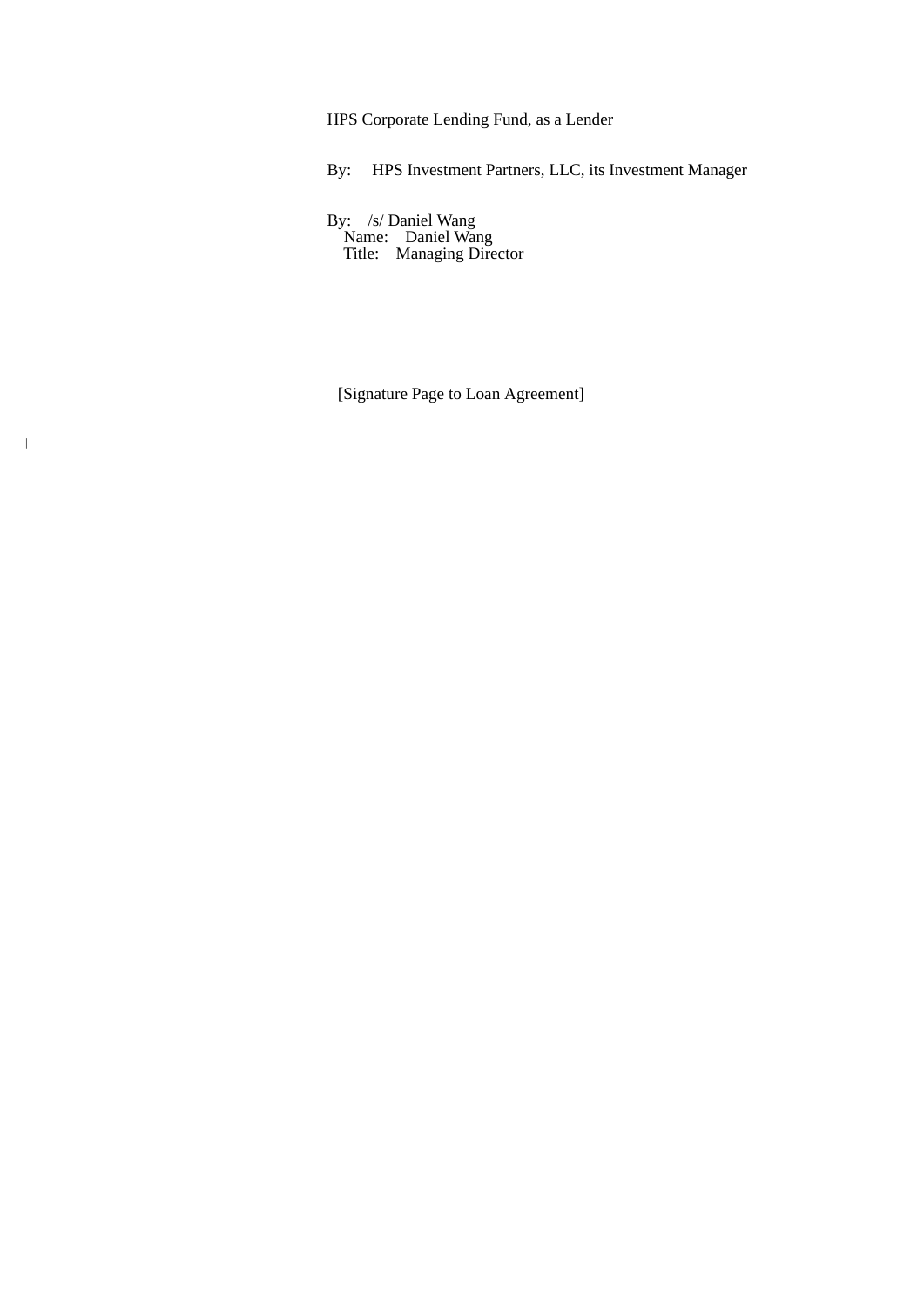HPS Special Situations Opportunity Fund, LP, as a Lender

By: HPS Investment Partners, LLC, its Investment Manager

By: /s/ Daniel Wang Name: Daniel Wang Title: Managing Director

 $\overline{\phantom{a}}$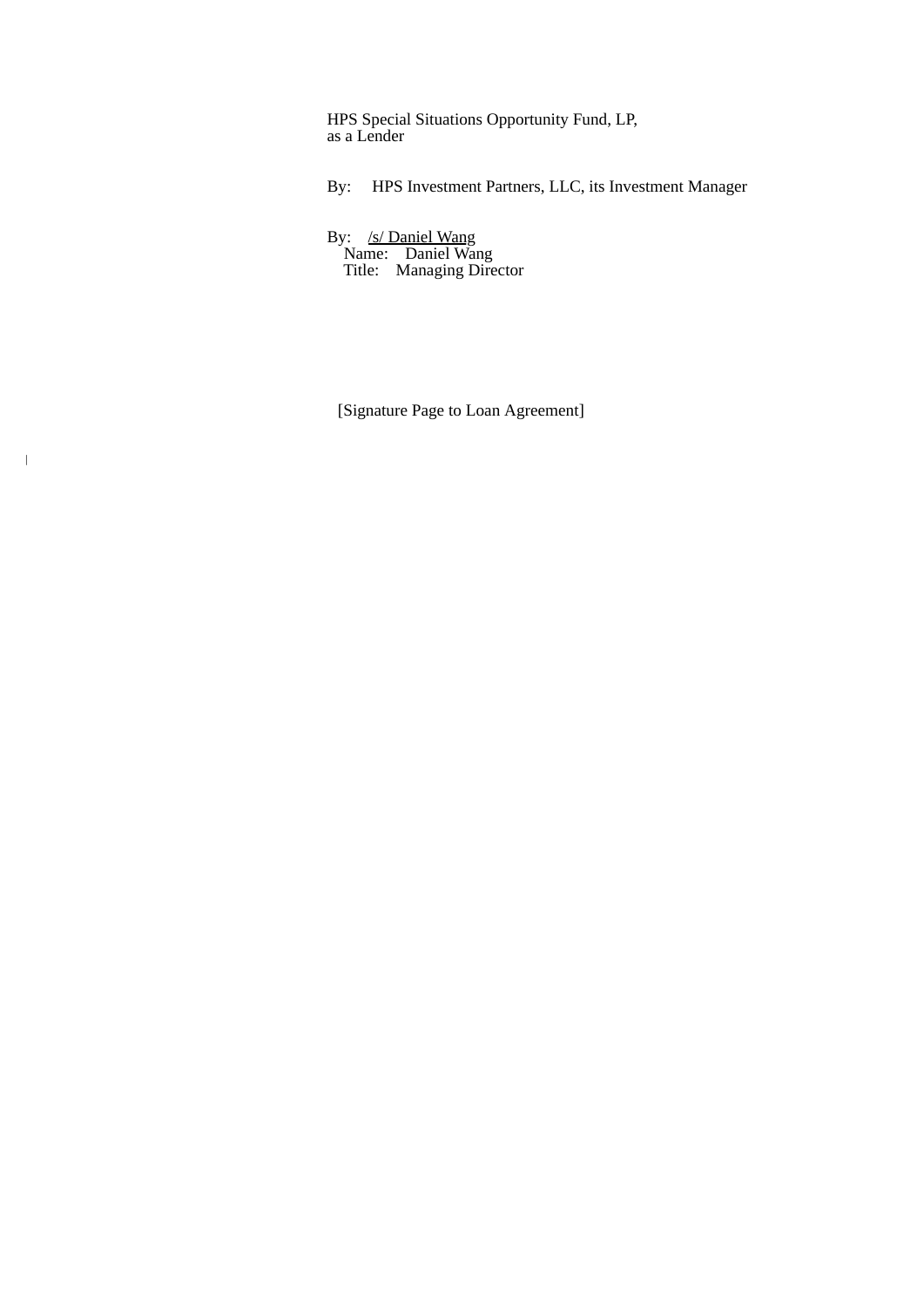SSOF SDC Offshore, LLC, as a Lender

By: HPS Investment Partners, LLC, its Manager

By: /s/ Daniel Wang Name: Daniel Wang Title: Managing Director

|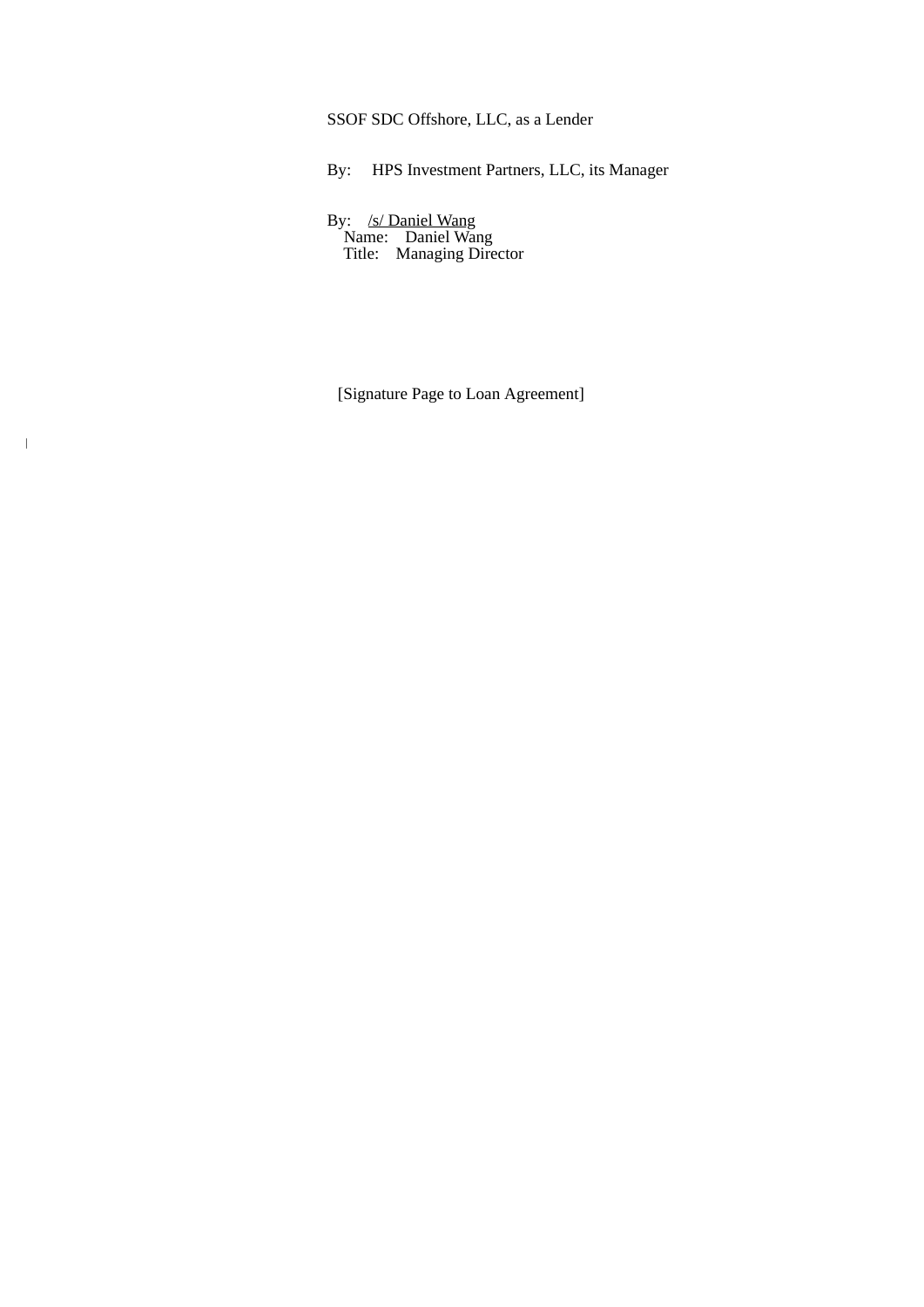HPS Mauna Kea Fund, L.P., as a Lender

By: HPS Investment Partners, LLC, its Investment Manager

By: /s/ Serge Adam Name: Serge Adam Title: Managing Director

|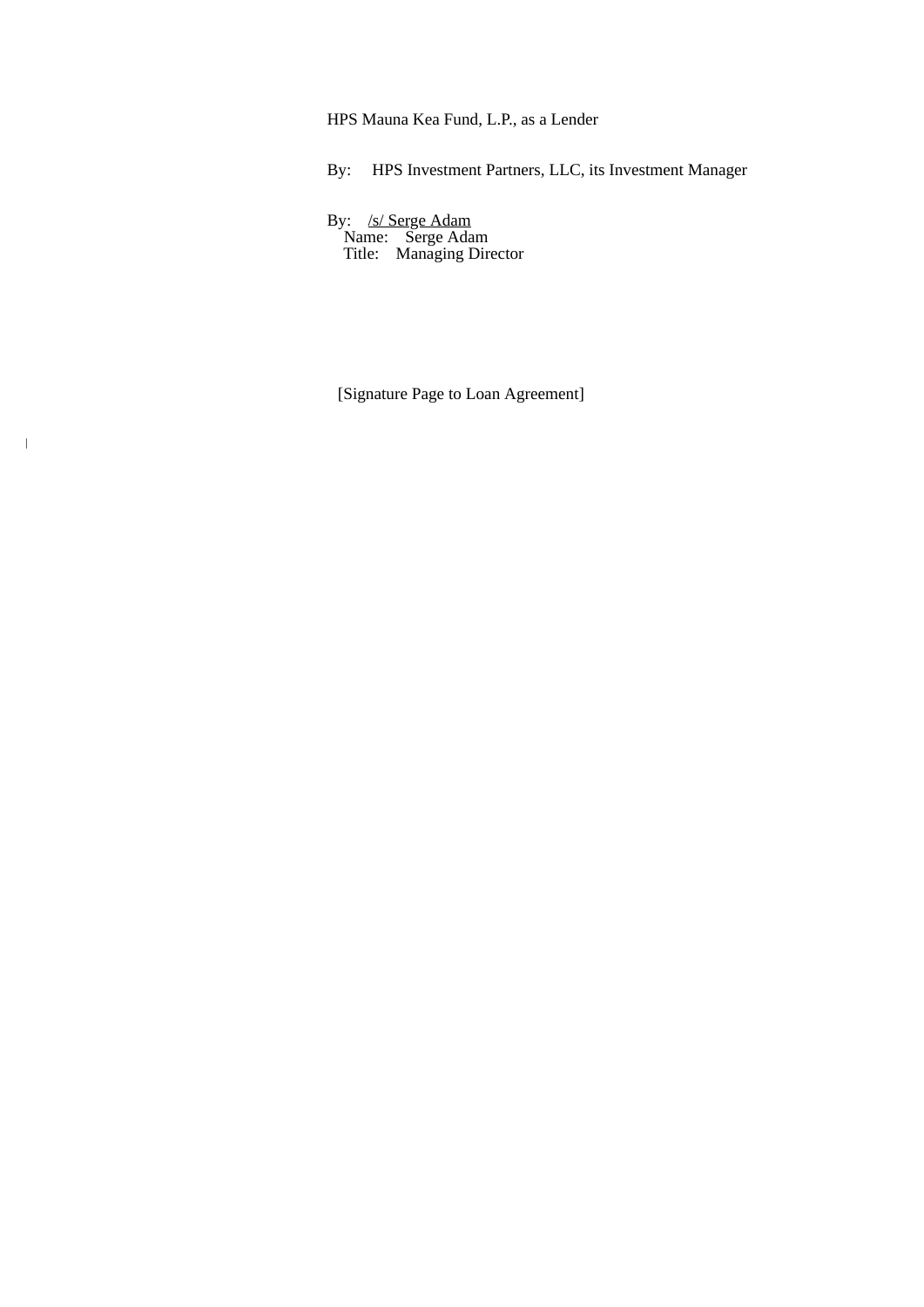Credit Value Master Fund VI, L.P., as a Lender

By: HPS Investment Partners, LLC, its Investment Manager

By: /s/ Serge Adam Name: Serge Adam Title: Managing Director

|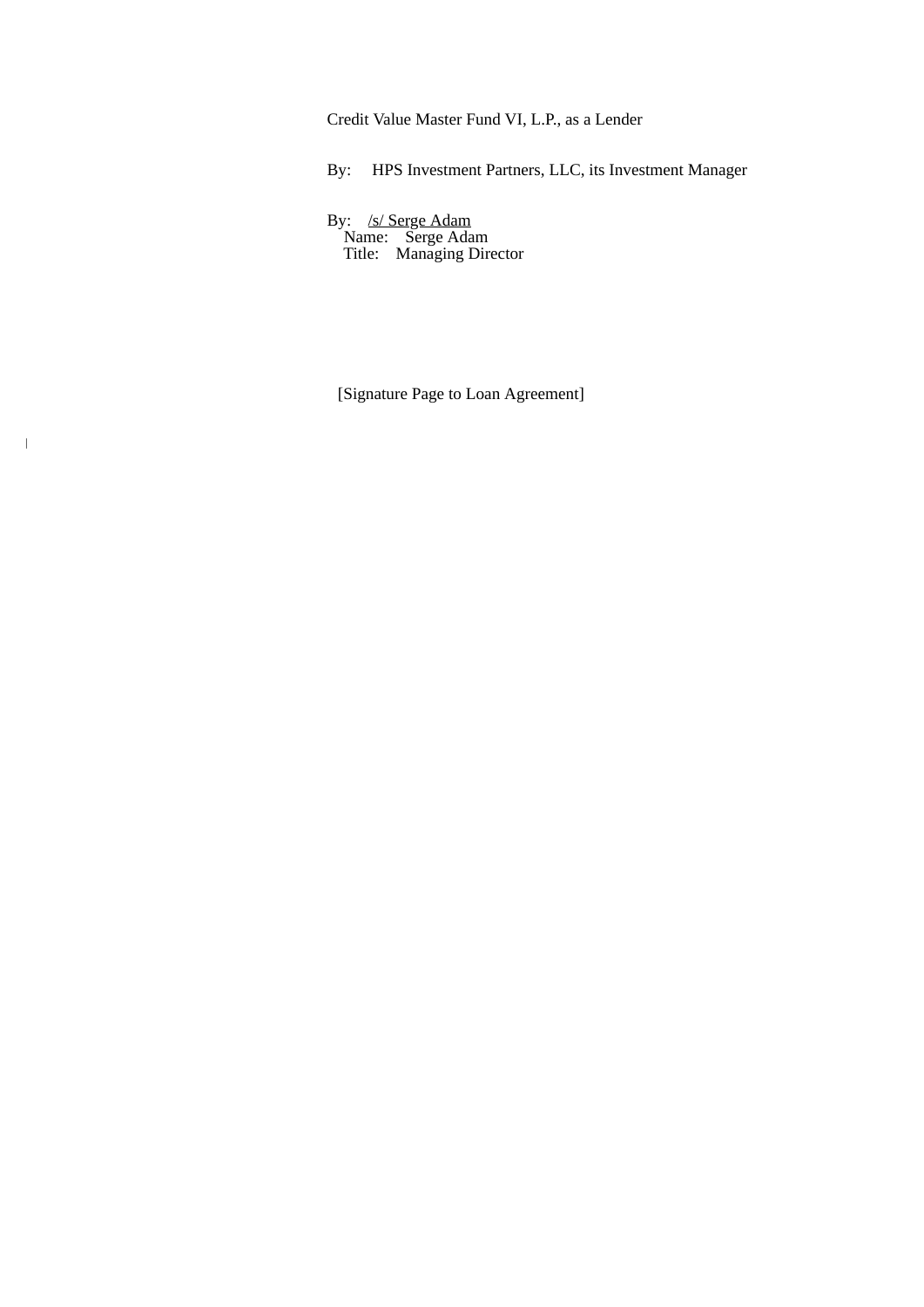Credit Value Ontario Fund V Subsidiary, L.P., as a Lender

By: HPS Investment Partners, LLC, its Investment Manager

By: /s/ Serge Adam Name: Serge Adam Title: Managing Director

|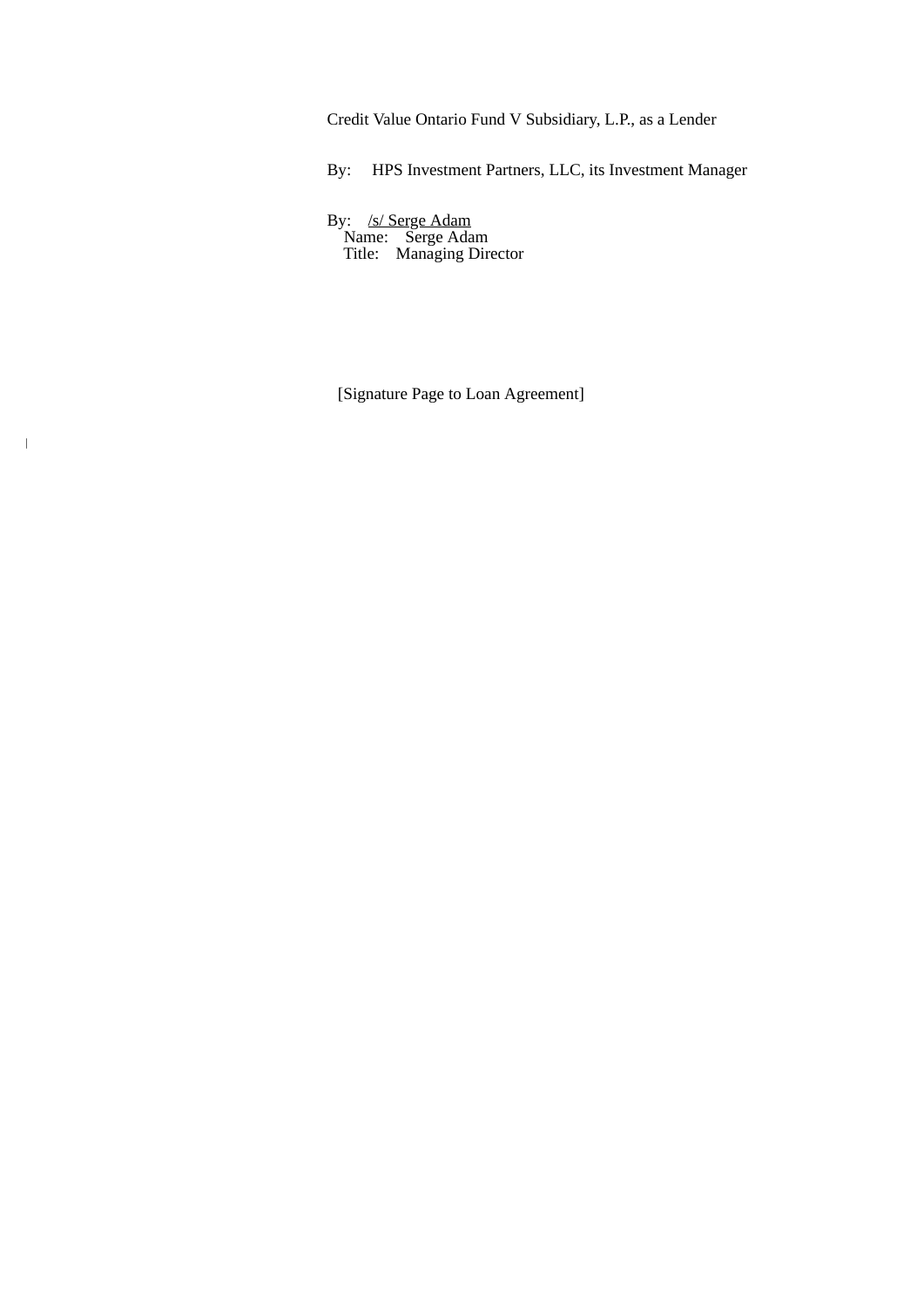ZALICO VL Series Account – 2, as a Lender

By: HPS Investment Partners, LLC, its Investment Manager

By: /s/ Serge Adam Name: Serge Adam Title: Managing Director

|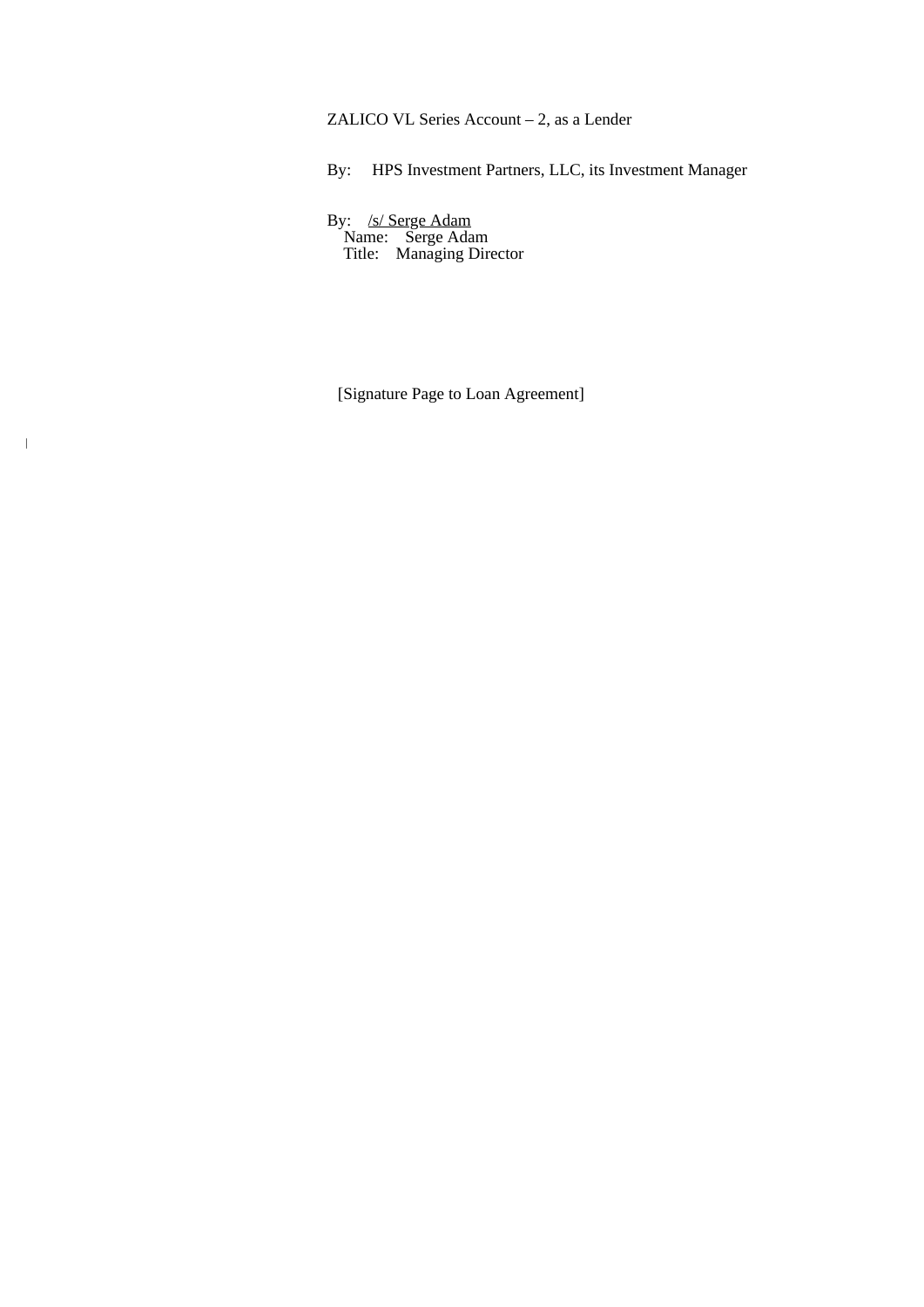Florida Power & Light Company Qualified Decommissioning Trusts for Turkey Point and St. Lucie Nuclear Plants, as a Lender

By: HPS Investment Partners, LLC, its Investment Manager

By: /s/ Serge Adam Name: Serge Adam Title: Managing Director

 $\overline{\phantom{a}}$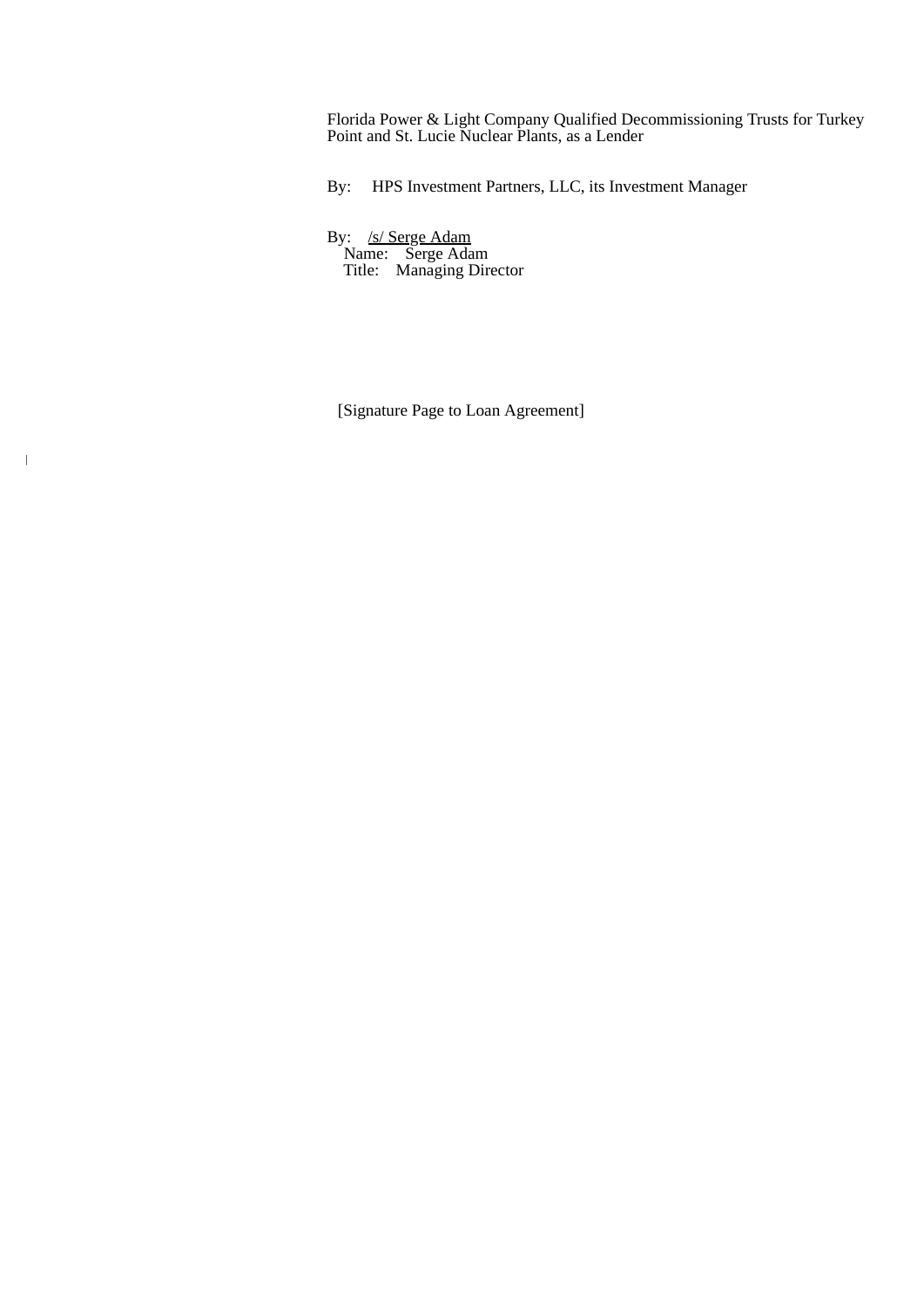Cardinal Fund, L.P., as a Lender

By: HPS Investment Partners, LLC, its Investment Manager

By: /s/ Serge Adam Name: Serge Adam Title: Managing Director

 $\overline{\phantom{a}}$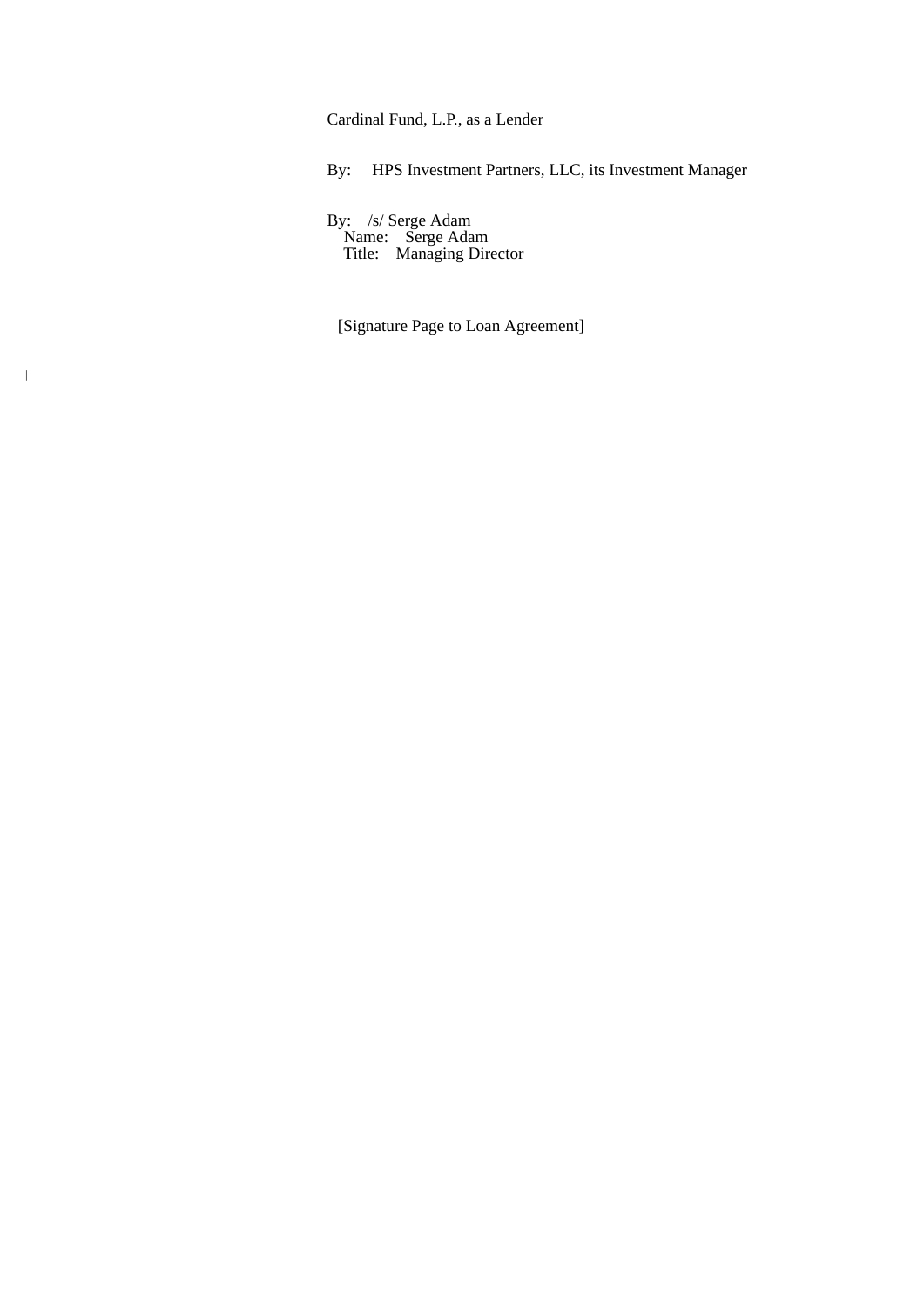## APPENDIX A

## **DEFINITIONS**

This is Appendix A to the Loan Agreement, dated as of April 27, 2022, by and among SDC U.S. SmilePay SPV, as the Borrower, SmileDirectClub, LLC, as the Seller and the initial Servicer, the financial institutions from time to time a party thereto as Lenders, and HPS Investment Partners, LLC, as Collateral Agent and Administrative Agent (as amended, restated, supplemented and/or otherwise modified from time to time, the " $\Delta$ greement"). Each reference in this  $\Delta$ ppendix  $\Delta$  to any Section, the Preamble, Appendix or Exhibit refers to such Section of or Appendix, Preamble or Exhibit to this Agreement.

A. Defined Terms. As used in this Agreement, the following terms have the meanings indicated below (such definitions to be applicable to both the singular and plural forms of such terms):

"Acceptable Collateral Arrangements" means, with respect to any Foreign Receivable, each of the following, in each case, in form and substance acceptable to the Administrative Agent in its sole discretion, (i) one or more receivables sale and purchase agreements, (ii) one or more servicing agreements, (iii) all necessary or advisable local law perfection documentation and filings, (iv) legal and/or accounting, as applicable, opinions and/or memoranda addressing matters including tax, insolvency, true sale, regulatory matters, perfection and such other matters as the Administrative Agent may require and (v) such other documents, filings, diligence materials and written advice of applicable advisers as the Administrative Agent may require.

"Account Bank" means (a) with respect to the Collection Account established pursuant to Section 3.01(a), JPMorgan Chase Bank, N.A. or another financial institution selected by the Borrower and reasonably acceptable to Collateral Agent and the Required Lenders, (b) with respect to any Foreign Receivables Collection Account, the depository institution holding such account, which shall be a financial institution selected by the Borrower and reasonably acceptable to Collateral Agent and the Required Lenders and (c) with respect to the Cash Reserve Account, JPMorgan Chase Bank, N.A. or another financial institution selected by the Borrower and reasonably acceptable to Collateral Agent and the Required Lenders.

"Account Bank Fees" means the fees payable to the Account Bank in connection with the Account Control Agreement.

"Account Control Agreement" means any account control agreement with respect to the accounts entered into pursuant to Section 3.01.

"Adjusted Eurodollar Rate" means, on any day with respect to any Interest Period, an interest rate per annum equal to the quotient, expressed as a percentage and rounded upwards, if necessary, to the nearest six decimal places, obtained by dividing (a) the Three-Month LIBOR Rate by (b) 100% *minus* the Eurodollar Reserve Percentage; *provided*, that if the Adjusted Eurodollar Rate as so determined would be less than 1.00%, such rate shall be deemed to be 1.00% for the purposes of this Agreement.

"Adjusted Net Accounts Receivable" means, as of any date of determination, the Net Accounts Receivable of the Borrower as of such date, less, without duplication, (a) the VantageScore Reduction Amount as of such date, less (b) the amount of the Net Accounts Receivable as of such date attributable to Excluded Foreign Receivables as of such date, less (c) the amount of the Net Accounts Receivable as of such date attributable to Defaulted Receivables as of such date, less (d) the amount of the Net Accounts Receivable as of such date

Appendix A-1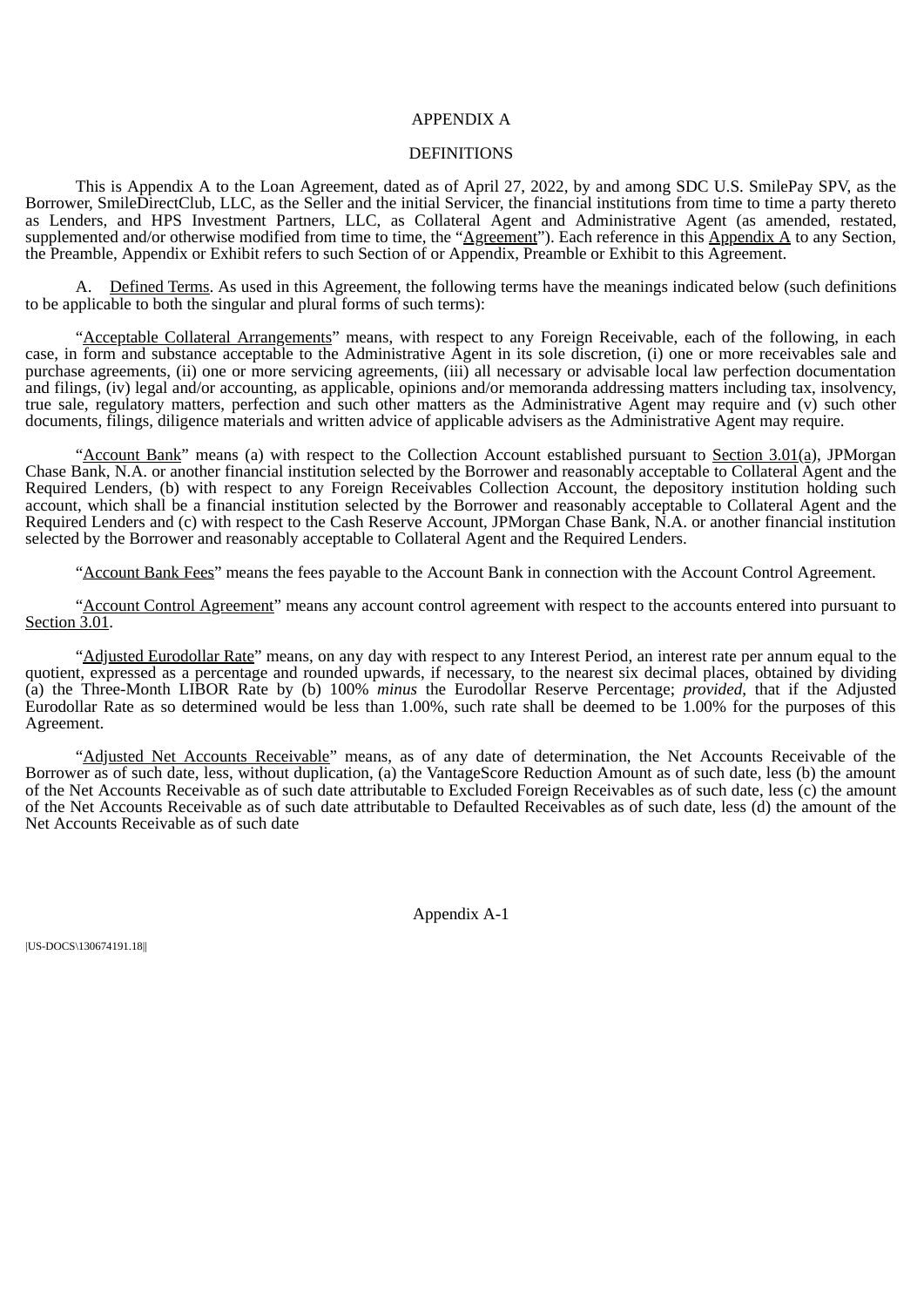attributable to Excluded Delinquent Receivables as of such date, less (e) the amount of the Net Accounts Receivable as of such date attributable to Excluded Internally-Serviced Receivables as of such date.

"Adjustment Collection Period" means, with respect to any Collection Period in which the Closing Date or a Quarterly Adjustment has occurred, any of the Collection Periods following such Collection Period and prior to the next Quarterly Adjustment during which the Specified Receivables Charge-Off Ratio exceeds 2.75%; *provided* that, for the purposes of this definition any portion of a Collection Period during which a Quarterly Adjustment occurs and that occurs prior to such Quarterly Adjustment shall be deemed to be an Adjustment Collection Period.

"Administration Agreement" means the Administration Agreement, dated as of the Closing Date, between the Administrator and the Borrower, as amended, restated, amended and restated, supplemented and/or otherwise modified from time to time.

"Administrative Agent" means HPS Investment Partners, LLC and its permitted successors and assigns in such capacity.

"Administrative Agent Fees" means, for any Collection Period, (i) with respect to the initial Administrative Agent, \$125,000 annually, payable quarterly in arrears for so long as the initial Administrative Agent acts in such capacity hereunder and (ii) with respect to any successor Administrative Agent, such fees as are agreed upon in a separate fee letter between such successor Administrative Agent and the Borrower, with the consent of the Required Lenders.

"Administrator" means SmileDirect and its permitted successors and assigns in such capacity under the Administration Agreement.

"Affected Financial Institution" means any (a) EEA Financial Institution or (b) U.K. Financial Institution.

"Affected Party" means each Lender and any permitted assignee of such Lender.

"Affiliate" means when used with respect to a Person, any other Person directly or indirectly controlling, controlled by or under direct or indirect common control with, such Person. For purposes of this definition, "control," when used with respect to any Person, means the power to direct the management and policies of such Person, directly or indirectly, whether through the ownership of voting securities, by contract or otherwise; and the terms "controlling" and "controlled" have meanings correlative to the foregoing.

"Aggregate Foreign Receivables Cap" means, as of any date of determination, the greater of  $(x)$  \$36,000,000 and  $(y)$  the amount determined by the Administrative Agent in its sole discretion after completion of legal and business due diligence and completion of internal credit approvals, in each case, with respect to the applicable Foreign Receivables and taking into account, among other things, the credit quality and historical performance of the applicable Foreign Receivables compared to Receivables originated in the United States.

"Agreement" has the meaning set forth in the first paragraph of this Appendix.

"Annual Period" has the meaning set forth in the definition of "Required Payments".

Appendix A-2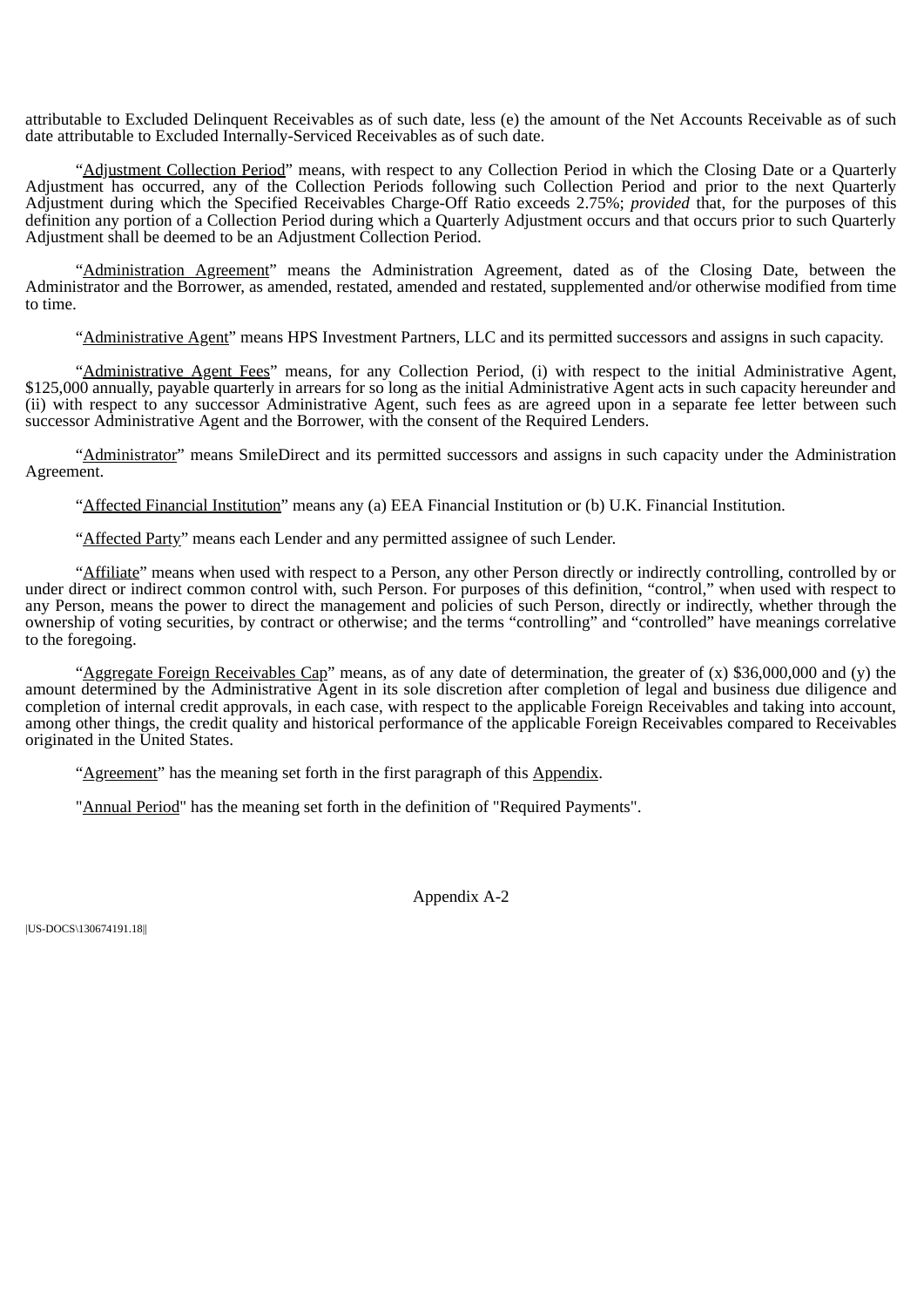"Anti-Corruption Laws" means all laws, rules, and regulations of any jurisdiction applicable to any Credit Party from time to time concerning or relating to bribery or corruption.

"Applicable Law" means any federal, state or local constitution, statute, treaty, rule, regulation, ordinance or similar legal requirement applicable to the Contracts, the Receivables, the Loans or any party hereto, including but not limited to (i) the Federal Truth-in-Lending Act (and Regulation Z of the CFPB); (ii) the Equal Credit Opportunity Act and Regulation B of the CFPB; (iii) the Federal Trade Commission Act; (iv) all applicable state and federal securities laws; (v) all applicable licensing, disclosure and usury laws; (vi) the Privacy Requirements and all other applicable legal requirements relating to privacy and protection of information that identifies or can be used to identify individuals; (vii) the Fair Credit Reporting Act; (viii) the Electronic Signatures in Global and National Commerce Act and any other applicable laws relating to the electronic execution of documents and instruments; (ix) the Electronic Funds Transfer Act; (x) all applicable anti-money laundering laws, including, without limitation, the Patriot Act, the Bank Secrecy Act, the Foreign Assets Control Act, and the laws and regulations of the United States government that impose limitations on U.S. trade, including sanctions, rules and regulations administered by the U.S. Treasury Department's Office of Anti-Boycott Compliance and Bureau of Export Administration and the U.S. State Department's Office of Defense Trade Controls and any similar laws; (xi) the Telephone Consumer Protection Act; (xii) the Fair Debt Collection Practices Act; (xiii) the Health Insurance Portability and Accountability Act of 1996 and (xiv) all amendments to and rules and regulations promulgated under the foregoing.

"Applicable Margin" means, as of any date of determination, a percentage per annum equal to (i) in the case of Eurodollar Loans  $10.75\%$ , of which up to 375 basis points thereof may be payable in kind by adding such amount to the aggregate principal amount of the Loans outstanding hereunder on the Interest Payment Date (any such interest paid in kind, "PIK Interest"), with the remainder paid in cash and (ii) in the case of Base Rate Loans, 9.75%, of which up to 375 basis points thereof may be paid in PIK Interest, with the remainder paid in cash.

The Borrower shall be deemed to have elected to make a payment of PIK Interest for any Interest Payment Date in the maximum amount permitted, unless the Borrower shall have delivered a notice (a "Cash Interest Notice") to the Administrative Agent no later than the day that is five (5) Business Days prior to the last day of such Interest Period (or such shorter period as the Required Lenders shall so agree), which notice sets forth the dollar amount and basis points of interest being paid as cash interest and PIK Interest (if any) for such Interest Payment Date. All PIK Interest shall constitute principal and a portion of the Loan Amount for all purposes hereunder.

"Approved Fund" means a Person (other than a natural person) that is primarily engaged in making, purchasing, holding or otherwise investing in bank loans and similar extensions of credit in the ordinary course of its activities and that is administered, advised or managed by (a) a Lender, (b) an Affiliate of a Lender or (c) an entity or an Affiliate of an entity that administers, advises or manages a Lender.

"Assignment and Acceptance" means an Assignment and Acceptance Agreement in substantially the form and substance of Exhibit G attached hereto, or such other form as is acceptable to the Administrative Agent.

"Authorized Officer" means, with respect to any Credit Party, any of the chief executive officer, president, chief financial officer, managing director, treasurer, comptroller, general counsel, vice president or other officer of similar or higher rank of such Credit Party, who is

Appendix A-3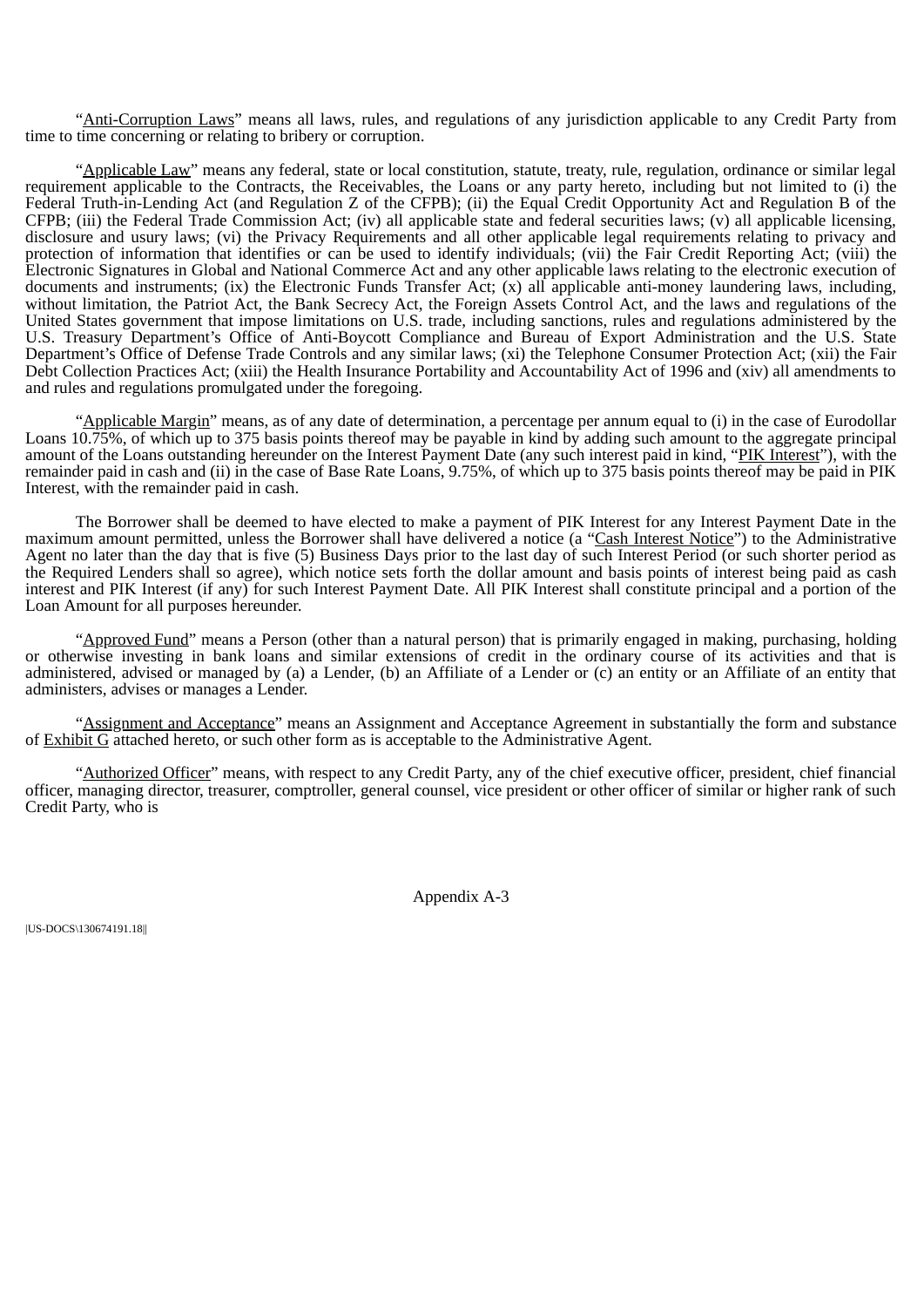acting in its capacity as an officer of such Credit Party and authorized to act on behalf of such Credit Party pursuant to the Transaction Documents and who is identified on the incumbency certificate delivered by such Credit Party to the Administrative Agent on the Closing Date (as any such incumbency certificate may be modified or supplemented by such Credit Party from time to time thereafter and delivered to the Administrative Agent). For such purpose, an Authorized Officer of the Administrator or of the Trustee shall constitute an Authorized Officer of the Borrower.

"Average VantageScore" means, as of any date of determination, the weighted average VantageScore of the Specified Receivables in the Cohort originated in the Collection Period ending immediately prior to such date of determination and in each of the eleven Collection Periods immediately preceding such Collection Period (weighted by reference to the Receivables Balances thereof as of origination).

"Back-Up Servicer" means FTI Consulting, Inc., in its capacity as initial Back-Up Servicer under the Back-Up Servicing Agreement.

"Back-Up Servicer Cap" means, collectively, with respect to each calendar year and all payments made pursuant to Section 2.04 during such calendar year to the Back-Up Servicer, (A) to the extent the Back-Up Servicer has solely performed "Cold Back-Up Servicing Duties" during such calendar year under and as defined in the Back-Up Servicing Agreement, (i) \$250,000 with respect to all payments made in respect of indemnification payments to the Back-Up Servicer, in its capacity as Back-Up Servicer and (ii) \$15,000 (or such higher amount as may be approved by the Collateral Agent) with respect to all payments made in respect of expenses (including legal fees and expenses) and boarding fees and (B) otherwise, (i) \$250,000 with respect to all payments made in respect of indemnification payments to the Back-Up Servicer, in its capacity as Back-Up Servicer, (ii) \$80,000 (or such higher amount as may be approved by the Collateral Agent) with respect to all payments made in respect of transition fees, expenses (including legal fees and expenses) and boarding fees, and (iii) \$250,000 with respect to all payments made in respect of indemnification payments made to the Back-Up Servicer, in its capacity as Successor Primary Servicer.

"Back-Up Servicing Agreement" means the Back-Up Servicing and Consulting Agreement, dated as of the Closing Date, between the Borrower, the Back-Up Servicer, the Servicer and the Collateral Agent.

"Bail-In Action" means the exercise of any Write-Down and Conversion Powers by the applicable Resolution Authority in respect of any liability of an Affected Financial Institution.

"Bail-In Legislation" means, (a) with respect to any EEA Member Country implementing Article 55 of Directive 2014/59/EU of the European Parliament and of the Council of the European Union, the implementing law, regulation, rule or requirement for such EEA Member Country from time to time which is described in the EU Bail-In Legislation Schedule and (b) with respect to the United Kingdom, Part I of the United Kingdom Banking Act 2009 (as amended from time to time) and any other law, regulation or rule applicable in the United Kingdom relating to the resolution of unsound or failing banks, investment firms or other financial institutions or their affiliates (other than through liquidation, administration or other insolvency proceedings).

"Bankruptcy Code" means 11 U.S.C. §101, et. seq., as amended from time to time, and any successor statute thereto.

"Bankruptcy Opinions" has the meaning set forth in Section 7.01(k)(xxii).

Appendix A-4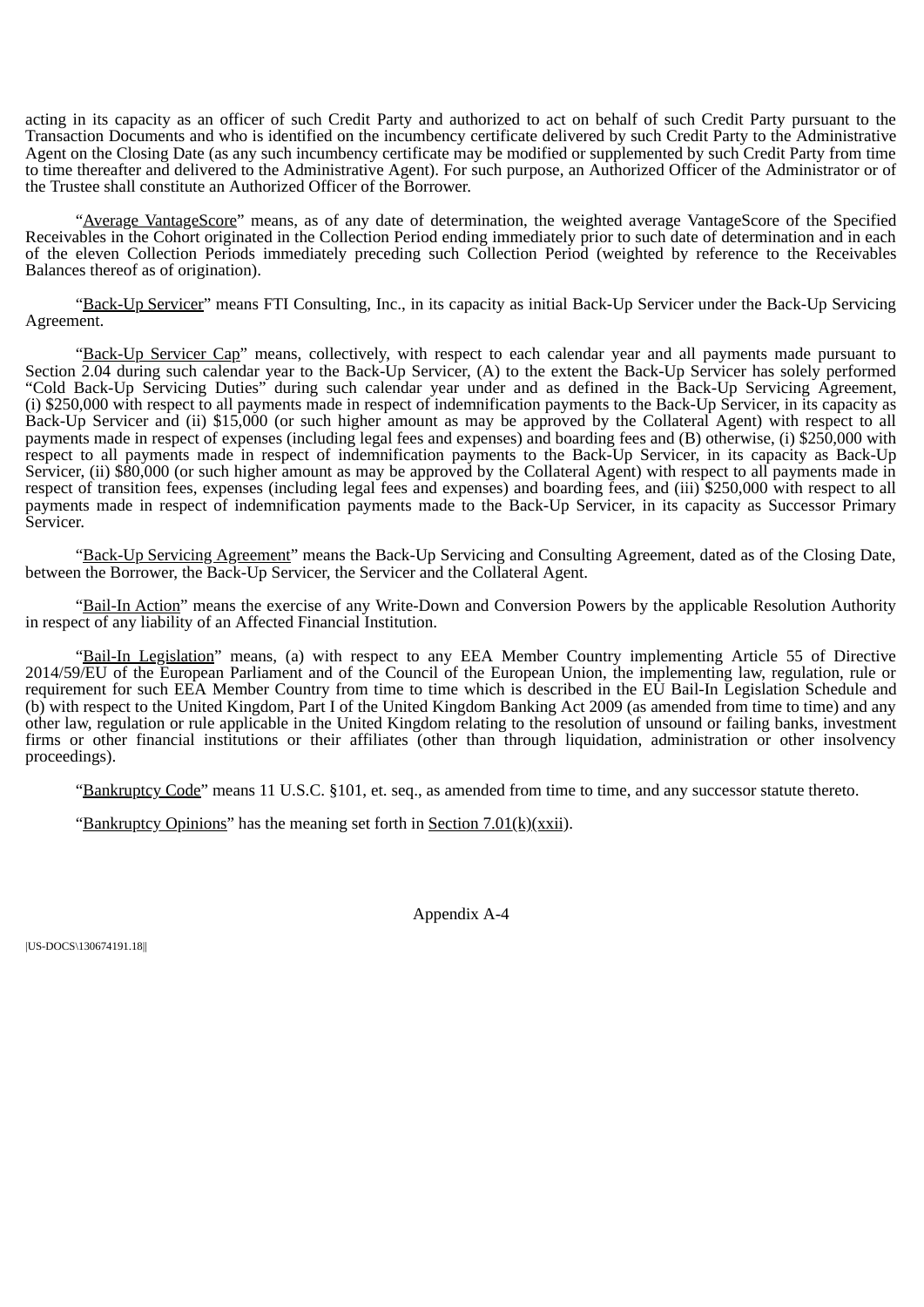"Base Rate" means, for any day, a rate per annum determined by the Administrative Agent equal to the greater of (i) the Prime Rate and (ii) the Federal Funds Rate plus 0.50% as of such day; *provided,* that (a) as to Loans converted to Base Rate Loans pursuant to Section 4.04(b), the Base Rate shall be the Federal Funds Rate plus  $0.50\%$  or, at any time that the Federal Funds Rate is unavailable, the Prime Rate, in each case as of such day; and (b) if the Base Rate as so determined would be less than 2.00%, such rate shall be deemed to be 2.00% for the purposes of this Agreement.

"Base Rate Loan" means any Loan bearing interest at a rate determined by reference to the Base Rate pursuant to the terms of this Agreement.

"Basel III Regulation" means, with respect to any Affected Party, any rule, regulation or guideline binding upon such Affected Party and arising directly or indirectly from (a) any of the following documents prepared by the Basel Committee on Banking Supervision of the Bank of International Settlements: (i) Basel III: International Framework for Liquidity Risk Measurement, Standards and Monitoring (December 2010), (ii) Basel III: A Global Regulatory Framework for More Resilient Banks and Banking Systems (June 2011), (iii) Basel III: The Liquidity Coverage Ratio and Liquidity Risk Monitoring Tools (January 2013), or (iv) any document (other than those that are merely proposed) supplementing, clarifying or otherwise relating to any of the foregoing, or (b) any accord, treaty, statute, law, rule, regulation, guideline or pronouncement (whether or not having the force of law, but excluding those that have been merely proposed) of any Regulatory Authority implementing, furthering or complementing any of the principles set forth in the foregoing documents of strengthening capital and liquidity, in each case as from time to time amended, restated, supplemented or otherwise modified. Without limiting the generality of the foregoing, "Basel III Regulation" shall include the CRR and any law, regulation, standard, guideline, directive or other publication supplementing or otherwise modifying the CRR.

"Beneficial Ownership Certification" means a certification regarding beneficial ownership or control as required by the Beneficial Ownership Regulation.

"Beneficial Ownership Regulation" means 31 C.F.R. § 1010.230.

"Benefit Plan" means any of (a) an "employee benefit plan" (as defined in ERISA) that is subject to Title I of ERISA, (b) a "plan" as defined in and subject to Section 4975 of the Code or (c) any Person whose assets include (for purposes of ERISA Section 3(42) or otherwise for purposes of Title I of ERISA or Section 4975 of the Code) the assets of any such "employee benefit plan" or "plan."

"Benefit Plan Investor" means (i) any "employee benefit plan" (as defined in Section 3(3) of Title I of ERISA) that is subject to the fiduciary responsibility provisions of Title I of ERISA, (ii) any "plan" as defined in Section 4975(e) of the Code that is subject to Section 4975 of the Code, (iii) any entity whose underlying assets include "plan assets" (within the meaning of the regulation of the United States Department of Labor at 29 C.F.R. § 2510.3-101 (as modified by Section 3(42) of ERISA)), or (iv) any plan or entity that is subject to any law that is similar to the provisions of Section 406 of ERISA or Section 4975 of the Code that would be violated by the Transactions.

"Borrower" has the meaning set forth in the Preamble.

"Borrower Representatives" has the meaning set forth in Section 12.13(b)(i).

Appendix A-5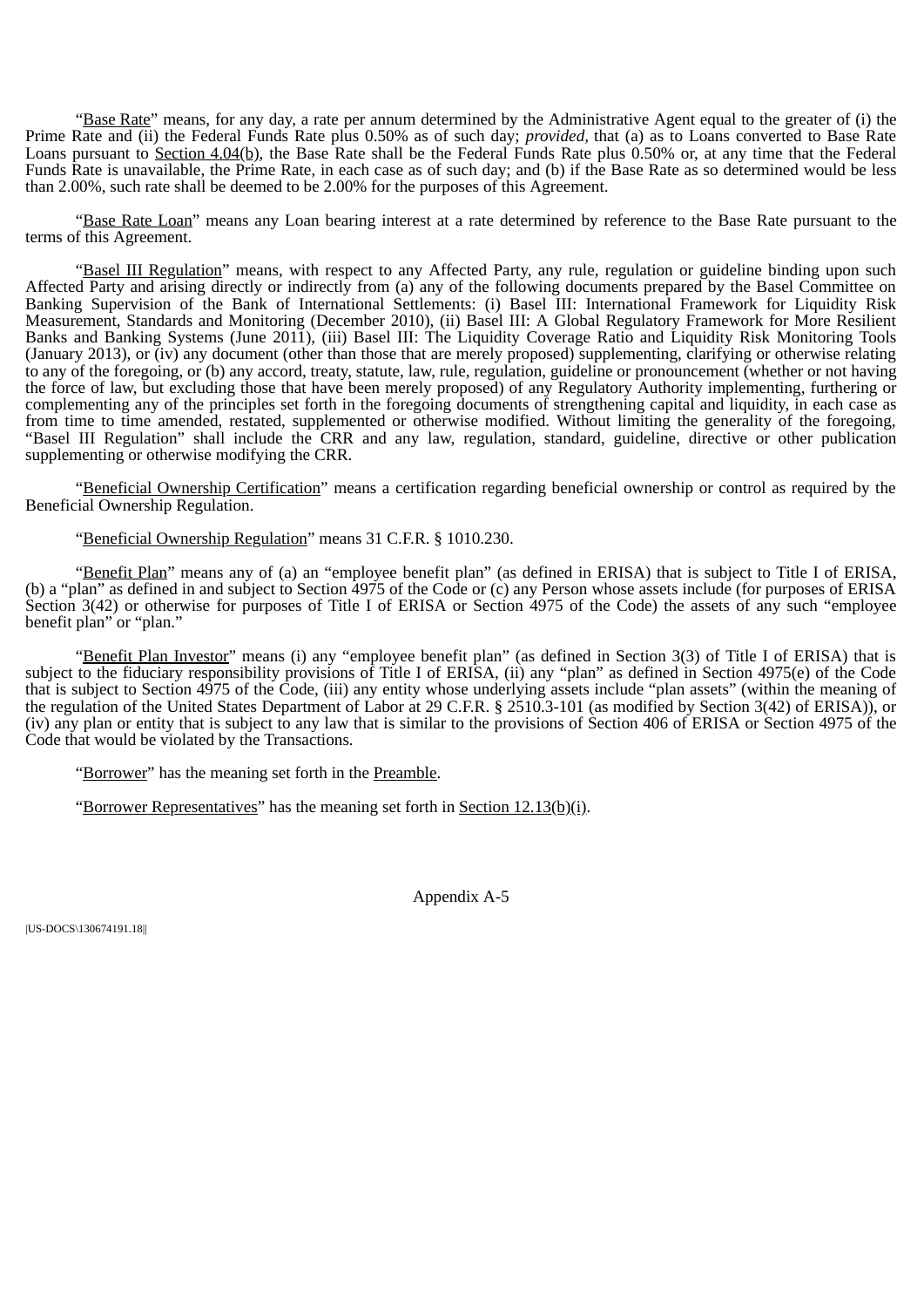"Borrower's Account" means the Borrower's bank account, as may be designated by the Borrower from time to time by notice to the Administrative Agent and the Lenders in writing.

"Borrowing Request" has the meaning set forth in Section 1.02(a).

"Breakage Costs" means, with respect to a failure by the Borrower for any reason other than a breach of this Agreement by the Lender claiming indemnity therefor (a "Breaching Lender"), to borrow any proposed Loan on the date specified in a Borrowing Request (including as a result of the Borrower's failure to satisfy any conditions precedent to such borrowing), the resulting reasonable and documented out-of-pocket loss, cost or expense actually incurred by any Lender (other than a Breaching Lender), including any loss, cost or expense incurred in liquidating or employing deposits from third parties; *provided*, *however*, that (a) such Lender shall use commercially reasonable efforts to minimize such loss or expense and shall have delivered to the Borrower contemporaneously with a request for payment a certificate in reasonable detail as to the amount and computation of such loss or expense and (b) the losses, costs or expenses shall not exceed the amount such Lender would have expected to receive as interest on such Loan at the interest rate on such Loan which would have been payable by the Borrower if the Borrower had borrowed such proposed Loan for a period from the date of such proposed Loan to the next Interest Payment Date.

"Business Day" means any day other than: (a) a Saturday or Sunday; (b) a legal or federal holiday; and (c) a day on which banking and savings and loan institutions in New York, New York or the State of Delaware are required or authorized by law or Regulatory Authority to be closed for business, *provided*, that when used with respect to the determination of any Three-Month LIBOR Rate or any notice with respect thereto, Business Day shall exclude any such day which is not also a day for trading by and between banks in Dollar deposits in the London interbank market.

"Calendar Quarter" means, with respect to a particular year, the three (3) calendar months from and including January 1st to March 31st, April 1st to June 30th, July 1st to September 30th and October 1st to December 31st.

"Capital Lease Obligations" of any Person means the obligations of such Person to pay rent or other amounts under any lease of (or other arrangement conveying the right to use) real or personal property, or a combination thereof, which obligations are required to be classified and accounted for as capital leases on a balance sheet of such Person under GAAP as in effect on December 14, 2018 (without giving effect to the future phase-in of any changes to GAAP contemplated by any amendment to GAAP adopted as of such date) and the amount of such obligations shall be the capitalized amount thereof determined in accordance with GAAP as in effect on December 14, 2018 (without giving effect to any such phase-in).

"Cash" means such coin or currency of the United States of America as at the time shall be legal tender for payment of all public and private debts.

"Cash Equivalents" means (a) securities with maturities of ninety (90) days or less from the date of acquisition issued or fully guaranteed or insured by the U.S. federal government or any agency thereof, (b) certificates of deposit and eurodollar time deposits with maturities of ninety (90) days or less from the date of acquisition and overnight bank deposits of the Administrative Agent or of any commercial bank having capital and surplus in excess of \$500,000,000, (c) repurchase obligations of the Administrative Agent or of any commercial bank satisfying the requirements of clause (b) of this definition, having a term of not more than seven (7) days with respect to securities issued or fully guaranteed or insured by the U.S. federal government, (d) commercial paper of a domestic issuer rated at least A-1 or the equivalent

Appendix A-6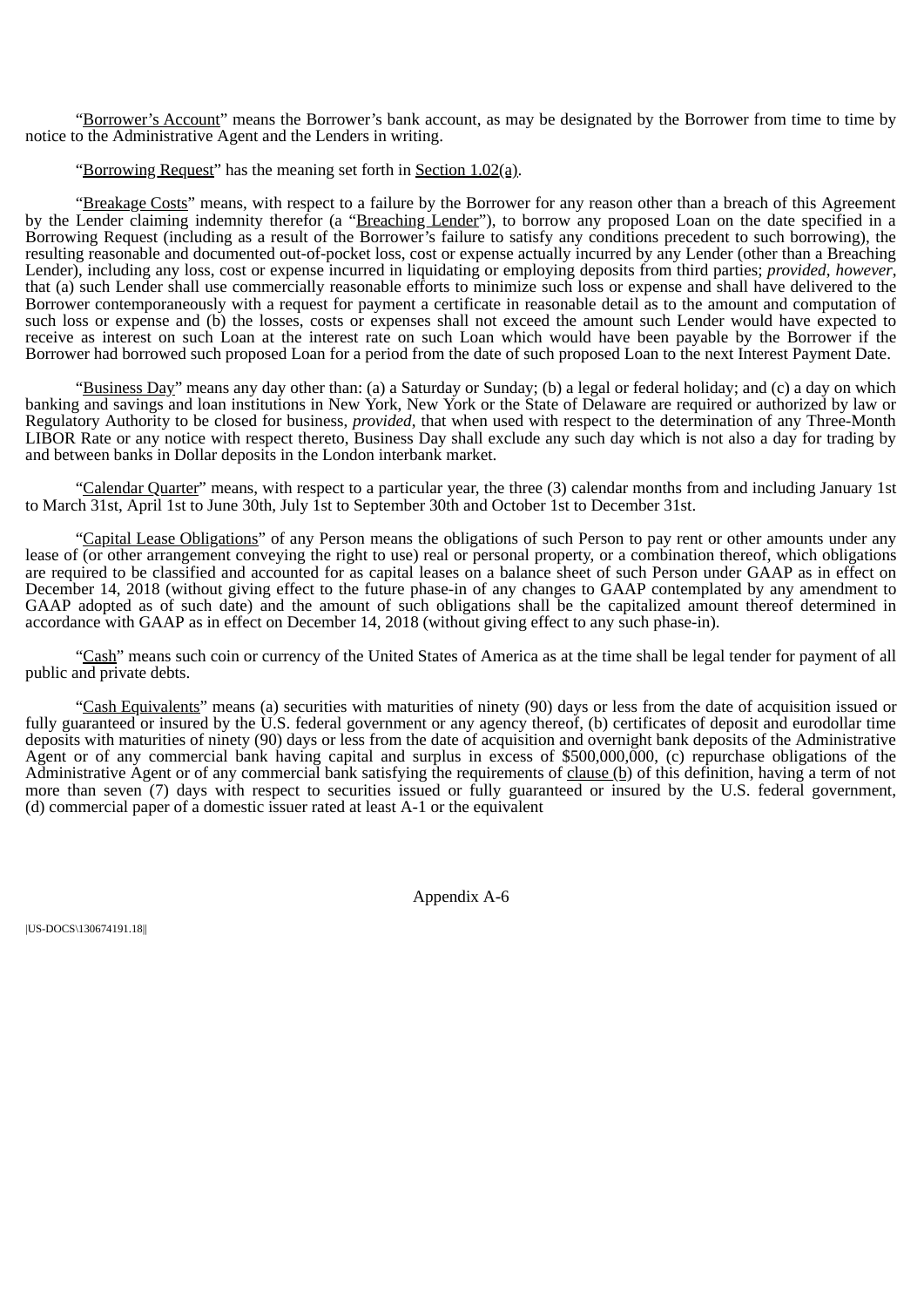thereof by S&P or P-1 or the equivalent thereof by Moody's and in either case maturing within ninety (90) days after the day of acquisition, (e) securities with maturities of ninety (90) days or less from the date of acquisition issued or fully guaranteed by any state, commonwealth or territory of the United States, by any political subdivision or taxing authority of any such state, commonwealth or territory or by any foreign government, the securities of which state, commonwealth, territory, political subdivision, taxing authority or foreign government (as the case may be) are rated at least A by S&P or A by Moody's, (f) securities with maturities of ninety (90) days or less from the date of acquisition backed by standby letters of credit issued by the Administrative Agent or any commercial bank satisfying the requirements of clause (b) of this definition or (g) shares of money market mutual or similar funds which invest exclusively in assets satisfying the requirements of clauses (a) through (f) of this definition.

"Cash Reserve Account" has the meaning set forth in Section 3.01(b).

"Cash Reserve Account Release" has the meaning set forth in Section 3.02(c).

"Cash Reserve Account Release Request" has the meaning set forth in Section 3.02(c).

"Cash Reserve Required Amount" means the lesser of (A) \$51,000,000 and (B) 20% of the Loan Amount at any time outstanding, together with any other amounts on deposit in the Cash Reserve Account (and related Permitted Investments) from time to time required to satisfy the Permitted Loan Balance.

"Charged-Off Receivable" means, at any time of determination, any Receivable (a) in which any payment or part thereof remains unpaid for more than one hundred twenty (120) days after the original due date for such payment, (b) which, consistent with the Credit and Collection Policies, should be written off the Borrower's or the Servicer's books as uncollectable or (c) for which the Obligor thereon has died or is subject to any Event of Bankruptcy.

"CFPB" means the Bureau of Consumer Financial Protection, an agency of the United States.

"Change of Control" means the occurrence of any of the following:

(a) Parent.

(i) The sale of all or substantially all of the assets, property or business of Parent and its subsidiaries, taken as a whole (in one or a series of related transactions) to any person other than one or more Permitted Holders (and/or Persons Controlled by one or more Permitted Holders) or as expressly permitted by any of the Transaction Documents; or

(ii) any Person or group (within the meaning of the Exchange Act and the rules of the Securities and Exchange Commission as in effect on the date hereof) (in each case, other than the Permitted Holders) acting in concert shall have acquired "beneficial ownership," directly or indirectly, of, or shall have acquired by contract or otherwise, or shall have entered into a contract or arrangement that, upon consummation, will result in its or their acquisition of, or control over, the Equity Interests of Parent representing greater than fifty percent (50%) or more of the combined Equity Interests of Parent;

Appendix A-7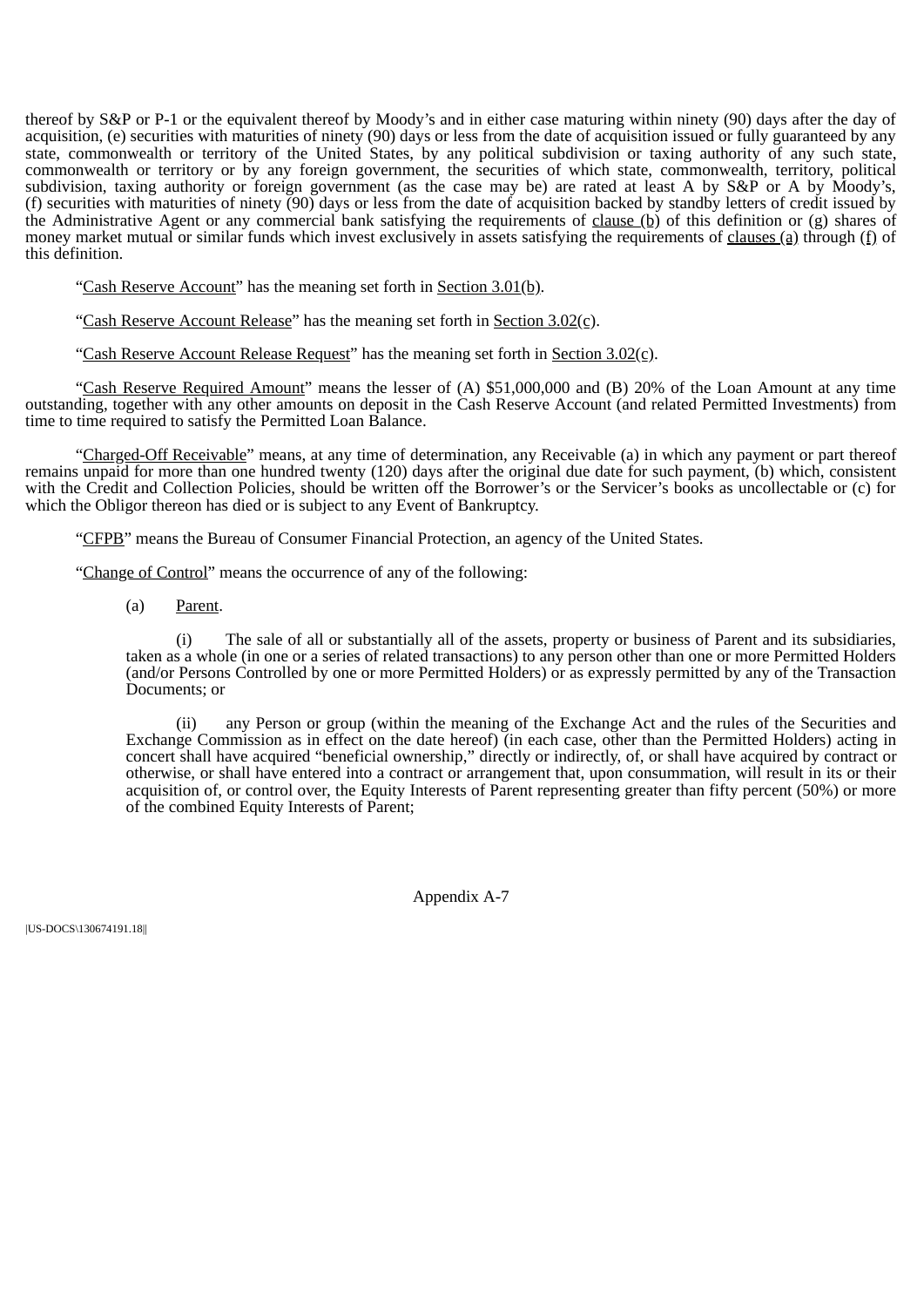(b) SmileDirect. The failure of Parent to directly or indirectly through its Subsidiaries own at least 51% of the Equity Interests of SmileDirect or failure to control the majority voting power of the board of directors (or similar governing body) of SmileDirect; or

(c) Borrower. The failure of SmileDirect to directly own 100% of the Equity Interests of the Borrower free and clear of any Lien (other than Permitted Liens).

"Closing Date" means the date on which the conditions precedent set forth in Section 5.01 shall have been satisfied or waived and the date of funding of the Initial Loans, which date is April 27, 2022.

"Code" means the Internal Revenue Code of 1986, as amended.

"Cohort" means all of the Specified Receivables included in the Net Accounts Receivables of the Borrower originated in a single Collection Period.

"Collateral" has the meaning set forth in the Security Agreement.

"Collateral Agent" means HPS Investment Partners, LLC and its permitted successors and assigns in such capacity.

"Collateral Agent Fees" means, for any Collection Period, (i) with respect to the initial Collateral Agent, \$0 and (ii) with respect to any successor Collateral Agent, such fees as are agreed upon in a separate fee letter between such successor Collateral Agent and the Borrower, with the consent of the Required Lenders.

"Collection Account" has the meaning set forth in Section 3.01(a).

"Collection Account Release" has the meaning set forth in Section 3.02(b).

"Collection Account Release Conditions" means conditions that will be satisfied if (i) no event has occurred and is continuing, or would result from such Collection Account Release upon giving effect to such Collection Account Release, that constitutes an Event of Default, a Servicer Termination Event or a Servicer Liquidity Event (ii) the Loan Amount does not exceed the Permitted Loan Balance, (iii) the amount on deposit in the Cash Reserve Account (including related Permitted Investments) is at least equal to the Cash Reserve Required Amount (in each case, after giving effect to such Release) and (iv) no Required Payments are accrued and unpaid as of such date and the Borrower reasonably believes that an amount equal to the Required Collection Account Amount will be on deposit in the Collection Account as of the next succeeding Interest Payment Date.

"Collection Period" means: (i) initially, the period commencing on the Closing Date and ending on April 30, 2022 and (ii) thereafter, each calendar month.

"Collections" has the meaning set forth in the Purchase Agreement.

"Commitment" means, with respect to each Lender, the dollar amount set forth in Exhibit J with respect to such Lender, as such Commitment may be amended from time to time including pursuant to an Assignment and Acceptance.

"Commitment Period" means the period beginning on the Closing Date and ending on the Commitment Period Termination Date.

Appendix A-8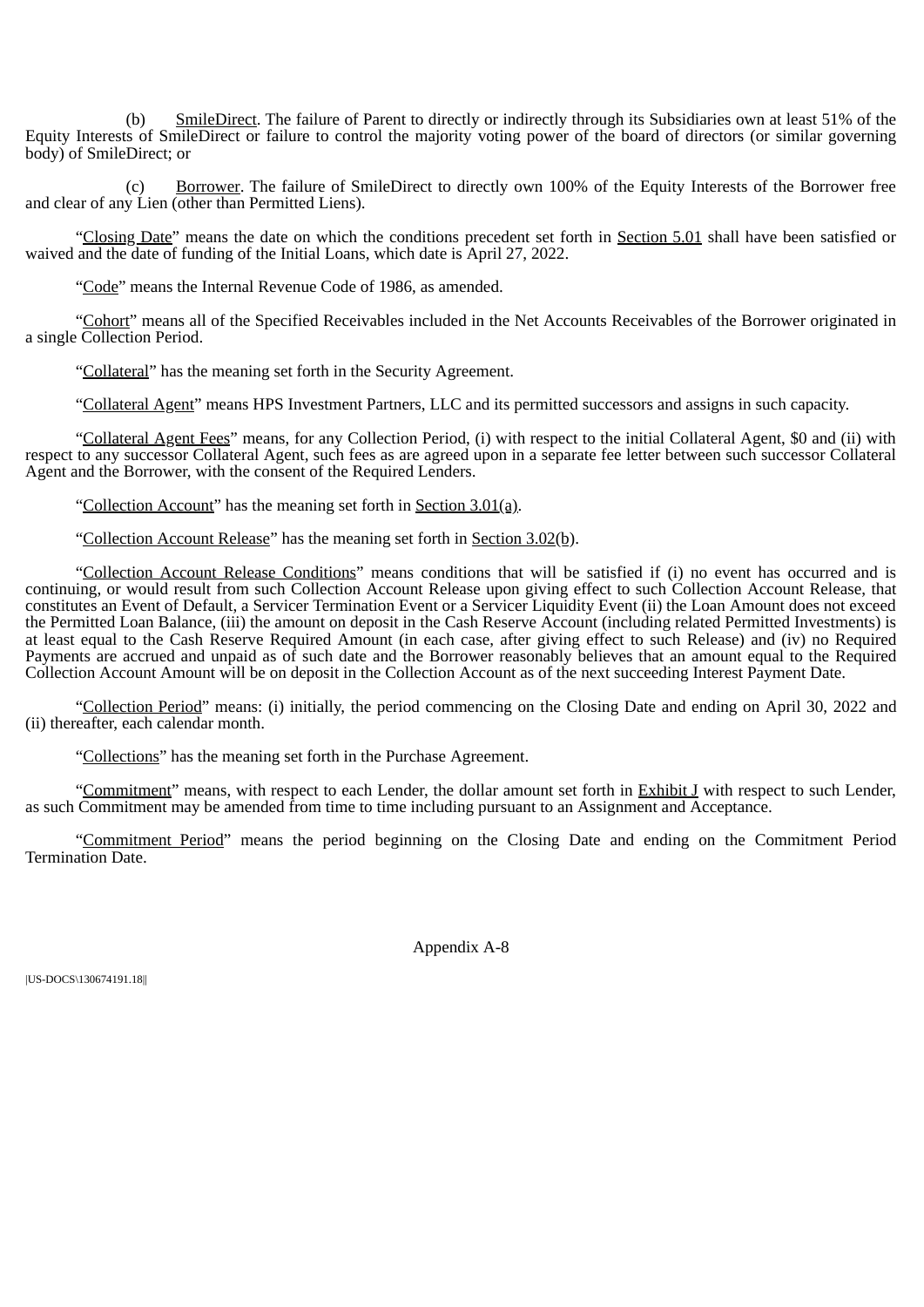"Commitment Period Termination Date" means the earlier to occur of (i) the date on which all the Commitments are terminated pursuant to Section 1.03 and (ii) the day after the 18 month anniversary of the Closing Date; *provided* that if such day is not a Business Day, then on the immediately succeeding Business Day.

"Competitor" means each of the entities listed on Schedule 9.01 hereto.

"Competitor Regulatory Event" means (a) the commencement by written notice by any Regulatory Authority of any inquiry or investigation (which, for the avoidance of doubt, excludes any normally scheduled or ordinary course audit, examination or inquiry by any Competitor's regulators), legal action or similar adversarial proceeding, against any Competitor or any third-party engaged by any Competitor involved in the brokering, underwriting, origination, collection or servicing of any contract or receivable challenging its authority, respectively, to broker, hold, own, pledge, service, collect or enforce any receivable or contract evidencing such receivable or otherwise alleging any material non-compliance by any such Competitor or such third-party with applicable laws related to brokering, holding, owning, pledging, collecting, servicing or enforcing such receivable or such contract related to such receivable and that would reasonably be expected to materially and adversely affect such Competitor or (b) the entry or issuance of any stay, order, judgment, cease and desist order, injunction, temporary restraining order, or other judicial or non-judicial sanction (other than the imposition of a monetary fine) against any Competitor or any third-party engaged by any Competitor involved in the brokering, underwriting, origination, collection or servicing of any receivable or contract by any Regulatory Authority related in any way to the brokering, originating, holding, pledging, collecting, servicing or enforcing of any receivable or contract evidencing such receivable and that would reasonably be expected to materially and adversely affect such Competitor.

"Confidential Information" means all information, including but not limited to, records, documents, technology, software, and financial and business information, or data related to a party's products (including the discovery, invention, research, improvement, development, manufacture, or sale thereof), processes, or general business operations (including sales, costs, profits, pricing methods, organization, employee or customer lists and process), whether oral or written or communicated via electronic media, disclosed or made available by one party (or its Related Party) to the other party (or its Related Party) or to which such other party (or its Related Party) is given access pursuant to this Agreement by the disclosing party, and any information obtained through access to any information assets or information systems (including computers, networks, voicemails, etc.) that if not otherwise described above is of such a nature that a reasonable person would believe it to be confidential. Confidential Information includes any information that meets the definition of non-public personally identifiable information regarding a Borrower as defined by Title V of the Gramm-Leach-Bliley Act of 1999 and implementing regulations and any substantial equivalent thereof under foreign Applicable Law. Confidential Information does not include information that (1) is generally available to the public other than as a result of a breach of a confidentiality obligation, (2) has become publicly known not due to the fault of the receiving party, (3) was otherwise known by or available to, the receiving party prior to entering into this Agreement without any obligations of confidentiality attached thereto or (4) becomes available to the receiving party on a non-confidential basis from a Person other than a party to this Agreement (or its Related Party) who is not known by the receiving party to be bound by a confidentiality agreement or otherwise prohibited from transmitting the information to the receiving party.

"Connection Income Taxes" means Other Connection Taxes that are imposed on or measured by net income (however denominated) or that are franchise Taxes or branch profits Taxes.

Appendix A-9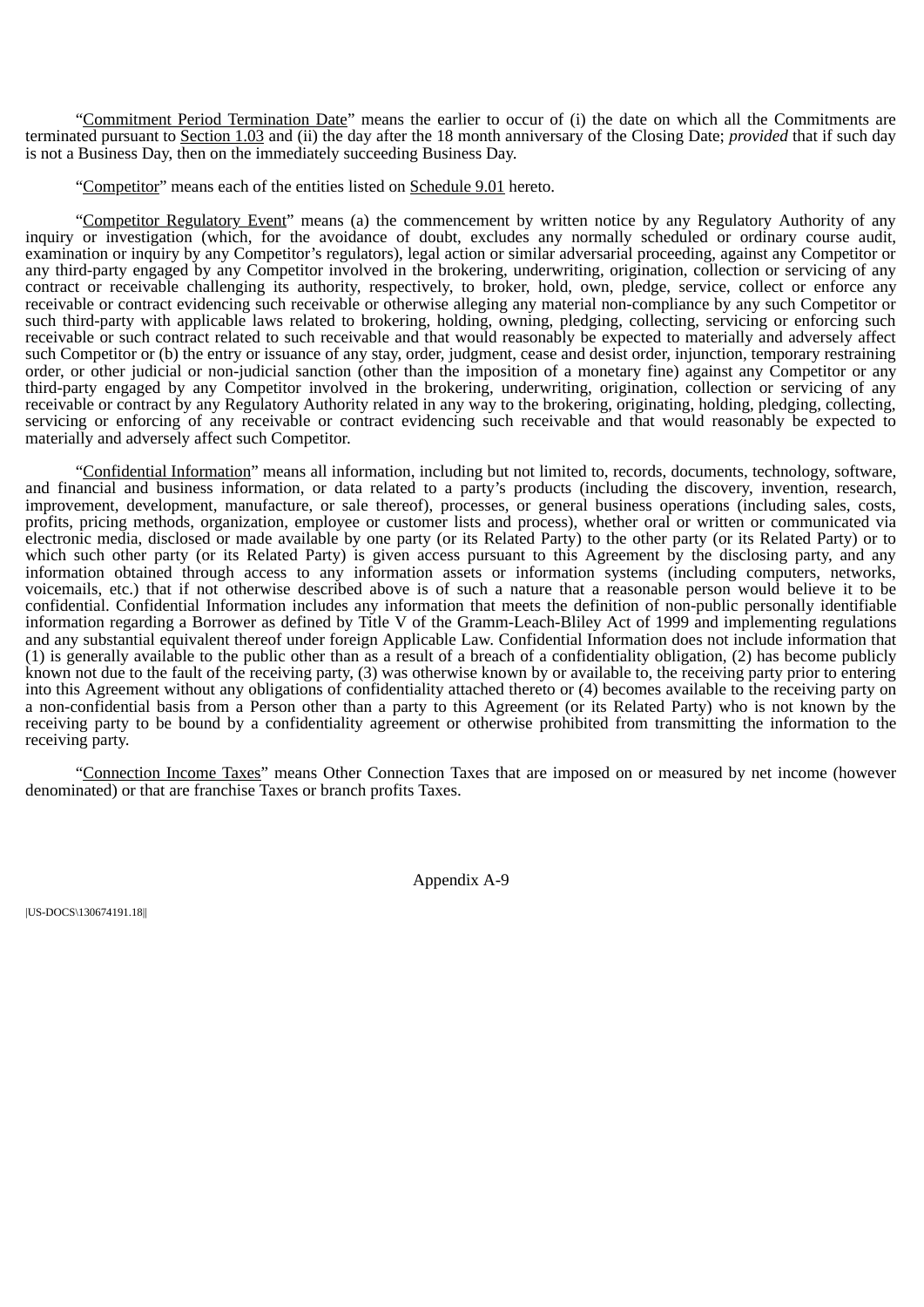"Consolidated Subsidiary" means, with respect to any Person, any individual, corporation, partnership, joint venture, association, limited liability company, joint-stock company, trust, unincorporated organization or other entity, which would be consolidated with such Person for purposes of such Person's consolidated financial statements if such financial statements were prepared in accordance with GAAP.

"Contract File" has the meaning specified in the Purchase Agreement.

"Contracts" means, with respect to any Receivable, the RISC or other agreement in respect of such Receivable acquired by the Borrower and/or the Trustee, which includes with respect to each such Contract all right, title and interest with respect to such Contract, as a holder of both the beneficial and legal title thereto, including (i) all Contract Files, (ii) all obligations evidenced by the Contract Files, including the right to receive payment of all amounts due thereunder, (iii) all other rights, interests, benefits, proceeds, remedies and claims in favor or for the benefit of the holder of such Contract (or its successors or assigns) arising from or relating to such Contract, to the extent acquired by the Borrower and/or the Trustee, and (iv) all proceeds of the foregoing.

"Control" means the possession, directly or indirectly, of the power to direct or cause the direction of the management or policies of a Person, whether through the ability to exercise voting power, by contract or otherwise. "Controlling" and "Controlled" have meanings correlative thereto.

"Credit and Collection Policies" means the Seller's and the Servicer's credit and collection policy or policies relating to Contracts and Receivables and referred to in Exhibit A to the Servicing Agreement, as any such policy may be amended, restated, replaced, supplemented and/or otherwise modified from time to time in accordance with this Agreement and the Servicing Agreement; *provided*, *however*, if the Servicer is any Person other than the initial Servicer, "Credit and Collection Policies" shall refer to the collection policies of such Servicer as they relate to receivables of a similar nature to the Receivables.

"Credit Party" means each of the Borrower, the Originators, Parent, the initial Servicer, the Seller and any Affiliate of any of the foregoing that shall be or shall become party to any of the Transaction Documents.

"Cure Right" has the meaning set forth in Section 8.03.

"DBRS" means DBRS, Inc.

"Defaulted Receivable" means, at any time of determination, any Receivable with respect to which any payment or part thereof is unpaid for more than one hundred twenty (120) days after the original due date for such payment.

"Defaulting Lender" means any Lender, as determined by the Administrative Agent, that has (a) within three (3) Business Days of the date required to be funded or paid failed to (i) fund its Percentage of any Loan or (ii) pay over to the Administrative Agent or any Lender any other amount required to be paid by it hereunder, unless, in the case of clause (i) above, such Lender notifies the Administrative Agent in writing that such failure is the result of such Lender's good faith determination that a condition precedent to funding (specifically identified and including the particular default, if any) has not been satisfied, (b) notified the Borrower, the Administrative Agent or any Lender in writing that it does not intend to comply with any of its funding obligations under this Agreement or has made a public statement to the effect that it does not intend to comply with its funding obligations under this Agreement (unless such writing or

Appendix A-10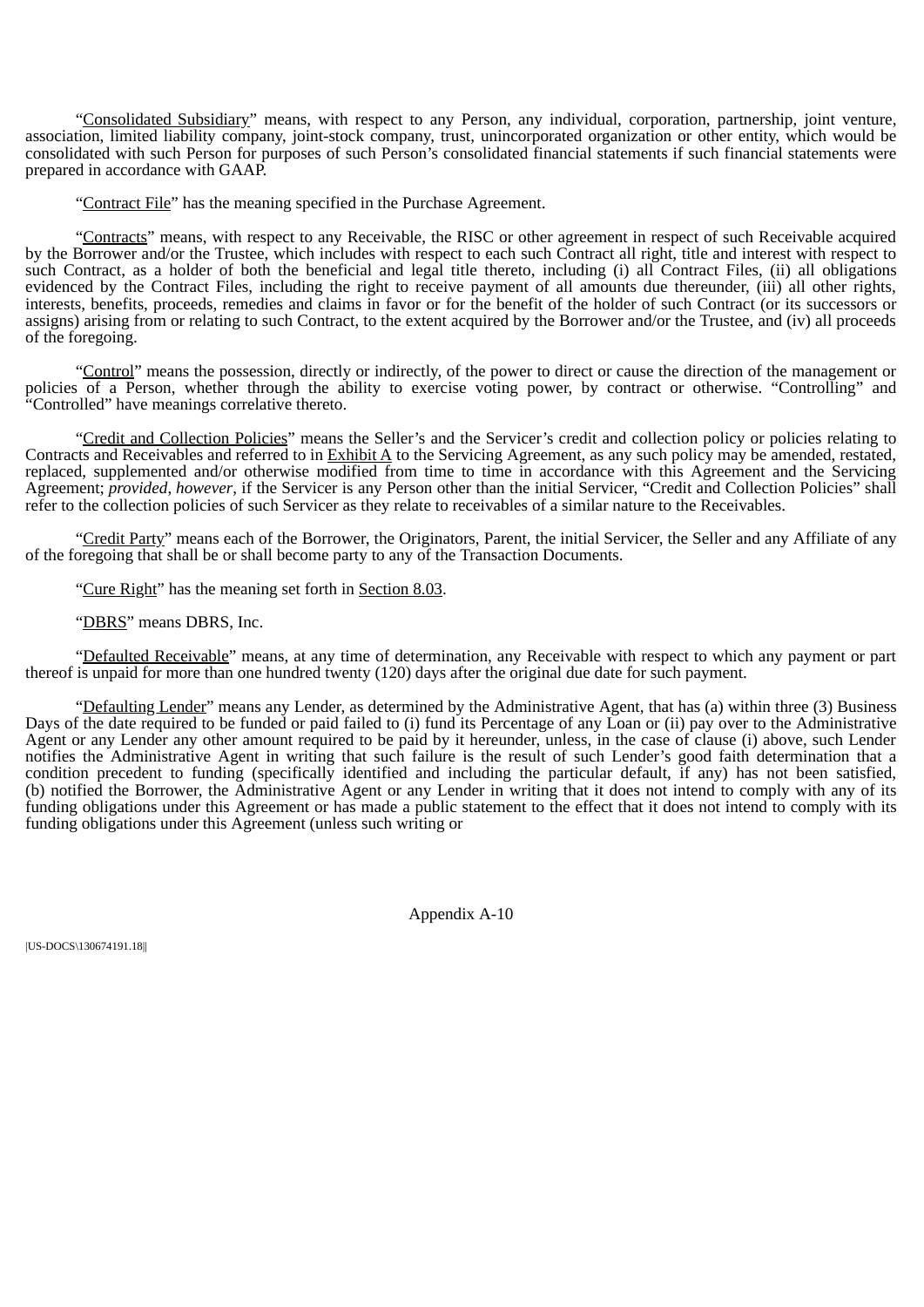public statement states that such position is based on such Lender's good faith determination that a condition precedent to funding (specifically identified and including the particular default, if any) cannot be satisfied) or generally under other agreements in which it commits to extend credit, (c) failed, within three (3) Business Days after written request by the Administrative Agent, to provide a certification in writing from an authorized officer of such Lender that it will comply with the terms of this Agreement relating to its obligations to fund prospective Loans (provided that such Lender shall cease to be a Defaulting Lender pursuant to this clause (c) upon the Administrative Agent's receipt of such certification in form and substance reasonably satisfactory to it), (d) otherwise failed to pay over to the Administrative Agent or any other Lender any other amount required to be paid by it hereunder within three (3) Business Days of the date when due, unless the subject of a good faith dispute, (e) become the subject of a bankruptcy or insolvency proceeding, or has had a receiver, conservator, trustee, administrator, assignee for the benefit of creditors or similar Person charged with reorganization or liquidation of its business or custodian, appointed for it, or has taken any action in furtherance of, or indicating its consent to, approval of or acquiescence in any such proceeding or appointment or has a direct or indirect parent company that has become the subject of a bankruptcy or insolvency proceeding, or has had a receiver, conservator, trustee, administrator, assignee for the benefit of creditors or similar Person charged with reorganization or liquidation of its business or custodian appointed for it, or has taken any action in furtherance of, or indicating its consent to, approval of or acquiescence in any such proceeding or appointment and/or (f) become the subject of a Bail-In Action; *provided*, that a Lender shall not become a Defaulting Lender solely as the result of (x) the acquisition or maintenance of an ownership interest in such Lender or a Person controlling such Lender or (y) the exercise of control over a Lender or a Person controlling such Lender, in each case, by a governmental authority or an instrumentality thereof.

"Delinquent Receivable" means, at any time of determination, any Receivable (which is not otherwise a Defaulted Receivable) with respect to which any payment or part thereof is unpaid for more than sixty (60) days after the original due date for such payment.

"Disqualified Institution" means on any date, any Person that is a Competitor, it being understood that the Servicer, by notice to the Administrative Agent and the Lenders after the Closing Date, shall be permitted to supplement from time to time in writing the list of Persons that are Disqualified Institutions to the extent that the Persons added by such supplements are (i) primarily engaged in operations related to the dental industry and competitors of the Parent and/or any of its Subsidiaries and (ii) not banks or other financial institutions, and each such supplement shall become effective five (5) Business Days after delivery thereof to the Administrative Agent and the Lenders (unless reasonably objected to by the Administrative Agent in a written notice received by the Servicer or Borrower before such supplement becomes effective); *provided* that no such supplement or change in the scope of the definitions of "Competitors" or "Disqualified Institutions" shall retroactively disqualify any otherwise permitted assignment or participation pursuant to this Agreement with respect to the interests so assigned or participated.

"Disregarded Entity" means an entity that is disregarded as separate from its owner for U.S. federal income tax purposes within the meaning of U.S. Treasury regulations section  $301.7701-3$  (or any successor thereto).

"EEA Financial Institution" means (a) any credit institution or investment firm established in any EEA Member Country which is subject to the supervision of an EEA Resolution Authority, (b) any entity established in an EEA Member Country which is a parent of an institution described in clause (a) of this definition, or (c) any financial institution established in an EEA Member Country which is a subsidiary of an institution described in clauses (a) or (b) of this definition and is subject to consolidated supervision with its parent.

Appendix A-11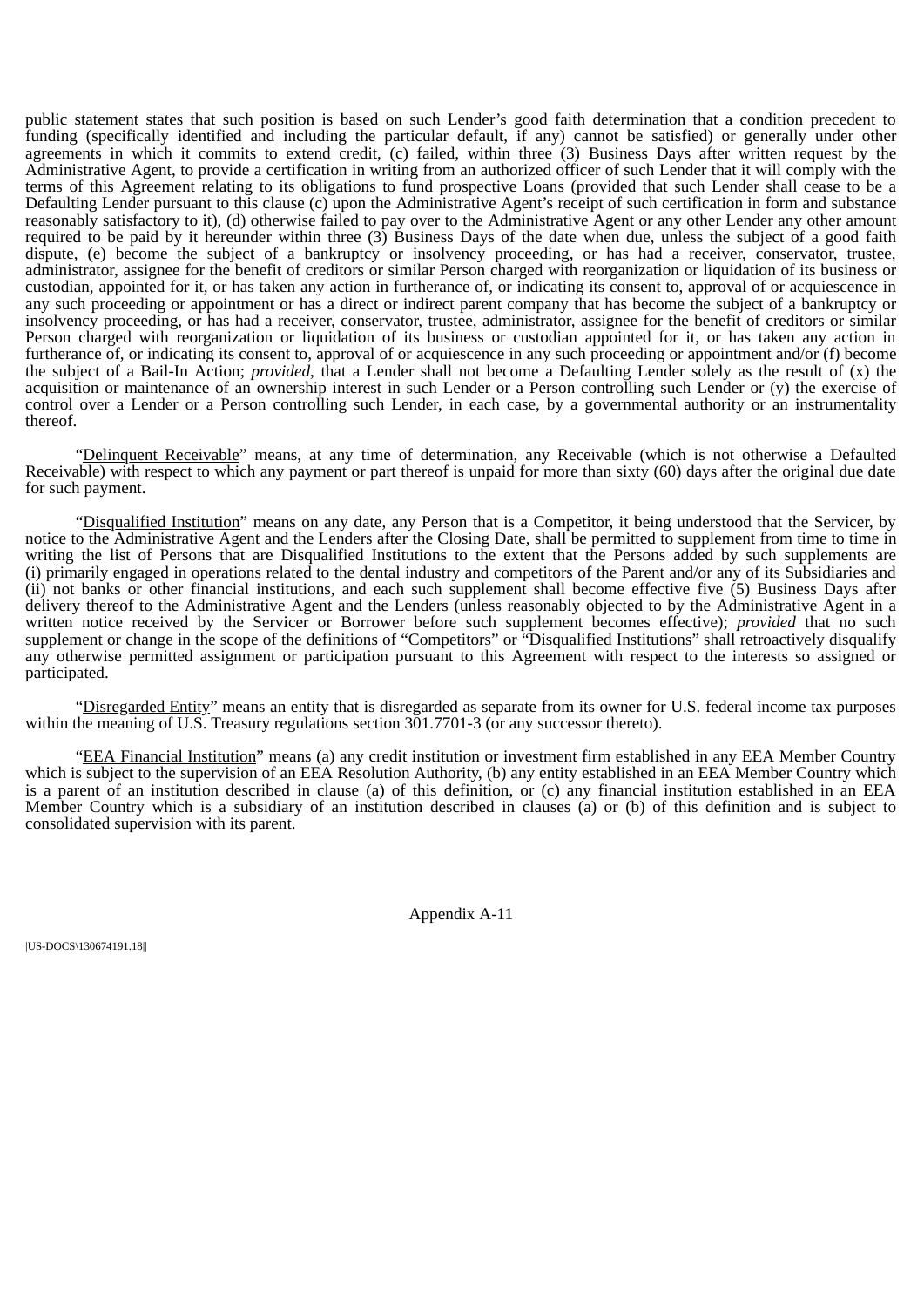"EEA Member Country" means any of the member states of the European Union, Iceland, Liechtenstein, and Norway.

"EEA Resolution Authority" means any public administrative authority or any person entrusted with public administrative authority of any EEA Member Country (including any delegee) having responsibility for the resolution of any EEA Financial Institution.

"Equity Interests" means shares of capital stock, partnership interests, membership interests in a limited liability company, beneficial interests in a trust or other equity ownership interests in a Person, and any warrants, options or other rights entitling the holder thereof to purchase or acquire any such equity interest.

"ERISA" means the Employee Retirement Income Security Act of 1974, as amended from time to time.

"ERISA Affiliate" means (i) any corporation which is a member of the same controlled group of corporations (within the meaning of Section 414(b) of the Code) as the Borrower, (ii) any partnership or other trade or business (whether or not incorporated) under common control (within the meaning of Section 414(c) of the Code) with the Borrower, (iii) any member of the same affiliated service group (within the meaning of Section 414(m) of the Code) as the Borrower or (iv) any trade or business (whether or not incorporated) which, together with the Borrower, would be treated as a single employer under Section 4001 of ERISA.

"ERISA Event" means (a) any "reportable event," as defined in Section 4043 of ERISA or the regulations issued thereunder with respect to a Pension Plan (other than an event for which the 30-day notice period is waived); (b) the determination that any Pension Plan is considered an at-risk plan or that any Multiemployer Plan is endangered or is in critical status within the meaning of Sections 430 or 432 of the Code or Sections 303 or 305 of ERISA, as applicable; (c) the incurrence by the Borrower or any ERISA Affiliate of any liability under Title IV of ERISA, other than for PBGC premiums not yet due; (d) the receipt by the Borrower or any ERISA Affiliate from the PBGC or a plan administrator of any notice relating to an intention to terminate any Pension Plan or to appoint a trustee to administer any Pension Plan or the occurrence of any event or condition which constitutes grounds under Section 4042 of ERISA for the termination of, or the appointment of a trustee to administer, any Pension Plan; (e) the appointment of a trustee to administer any Pension Plan; (f) the withdrawal of the Borrower or any ERISA Affiliate from a Pension Plan subject to Section 4063 of ERISA during a plan year in which such entity was a substantial employer (as defined in Section 4001(a)(2) of ERISA) or the cessation of operations by the Borrower or any ERISA Affiliate that would be treated as a withdrawal from a Pension Plan under Section 4062(e) of ERISA; (g) the partial or complete withdrawal by the Borrower or any ERISA Affiliate from any Multiemployer Plan or a notification that a Multiemployer Plan is insolvent, or (h) the taking of any action to terminate any Pension Plan under Section 4041 or 4041A of ERISA.

"EU Bail-In Legislation Schedule" means the EU Bail-In Legislation Schedule published by the Loan Market Association (or any successor person), as in effect from time to time.

"Eurodollar Disruption Event" means with respect to a Lender's Percentage of the Loan Amount as to which interest accrues or is to accrue at a rate based upon the Adjusted Eurodollar Rate, (i) a determination made reasonably and in good faith by such Lender that it would be contrary to law or to the directive of any central bank or other Regulatory Authority (whether or not having the force of law) to obtain U.S. Dollars in the London interbank market to make, fund or maintain such Percentage of the Loan Amount, (ii) the inability of such Lender to obtain timely information for purposes of determining the Adjusted Eurodollar Rate, (iii) a

Appendix A-12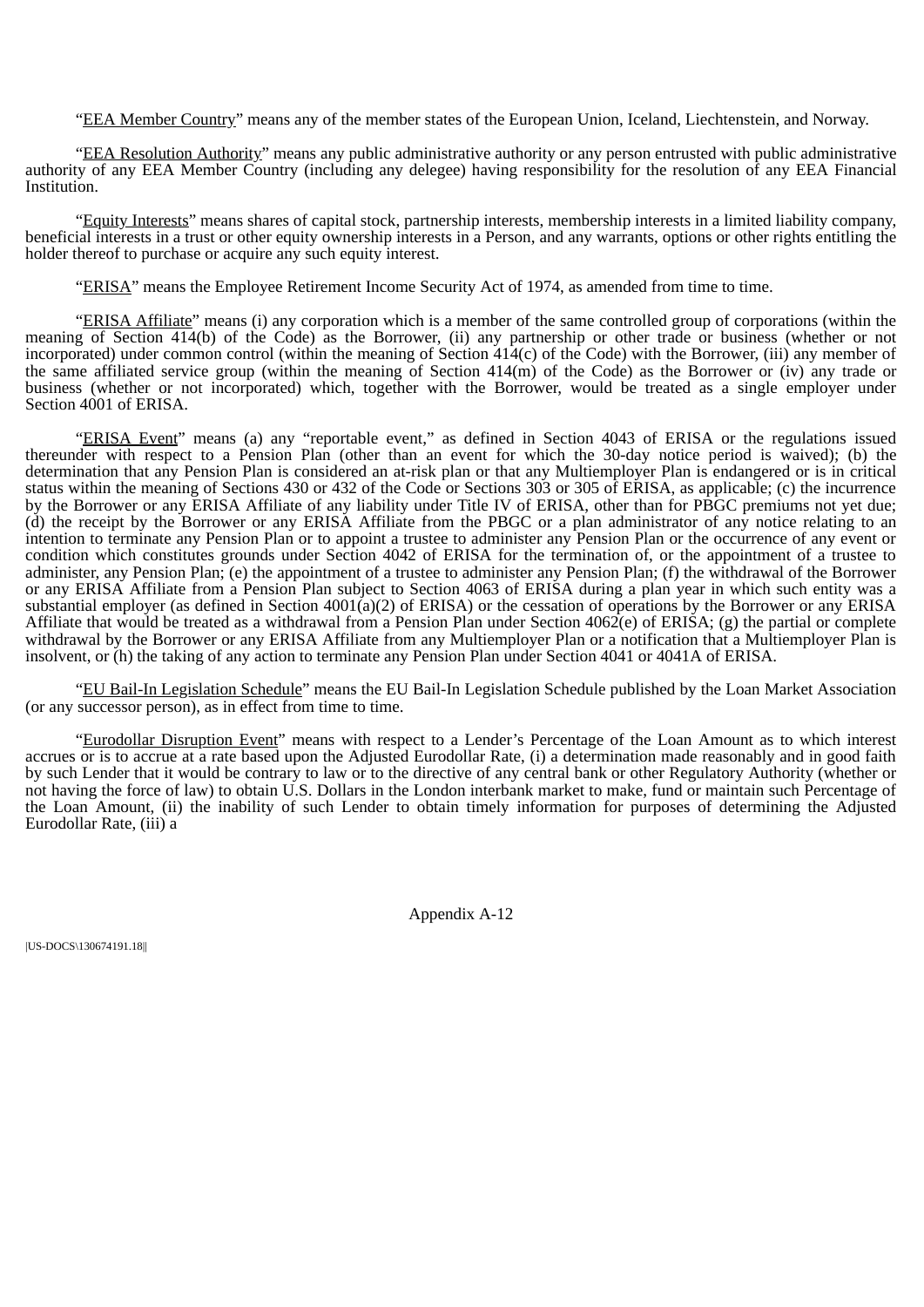determination made reasonably and in good faith by such Lender that the rate at which deposits of U.S. Dollars are being offered to such Lender in the London interbank market does not accurately reflect the cost to such Lender of making, funding or maintaining any portion of the Loan Amount or (iv) the inability of such Lender to obtain U.S. Dollars in the London interbank market to make, fund or maintain any portion of the Loan Amount.

"Eurodollar Loan" means any Loan bearing interest at a rate determined by reference to the Adjusted Eurodollar Rate.

"Eurodollar Reserve Percentage" means, on any day, the applicable reserve percentage (expressed as a decimal) prescribed by the Federal Reserve Board for determining reserve requirements for "Eurocurrency Liabilities" pursuant to Regulation D or any other applicable regulation of the Federal Reserve Board that prescribes reserve requirements applicable to "Eurocurrency Liabilities" as presently defined in Regulation D.

"Event of Bankruptcy" means an event that shall be deemed to have occurred with respect to a Person if either:

(d) a case or other proceeding shall be commenced, without the application or consent of such Person, in any court, seeking the liquidation, reorganization, debt arrangement, dissolution, winding up, or composition or readjustment of debts of such Person, the appointment of a trustee, receiver, conservator, custodian, liquidator, assignee, sequestrator or the like for such Person or all or substantially all of its assets, or any similar action with respect to such Person under any law relating to bankruptcy, insolvency, reorganization, winding up or composition or adjustment of debts and, in the case of any Person other than an Obligor or the Borrower, such case or proceeding shall continue undismissed, or unstayed and in effect, for a period of thirty (30) consecutive days; or an order for relief in respect of such Person shall be entered in an involuntary case under the federal bankruptcy laws or other similar laws now or hereafter in effect; or

(e) such Person shall commence a voluntary case or other proceeding under any applicable bankruptcy, insolvency, reorganization, debt arrangement, dissolution or other similar law now or hereafter in effect, or shall consent to the appointment of or taking possession by a receiver, conservator, liquidator, assignee, trustee, custodian, sequestrator (or other similar official) for, such Person or for any substantial part of its property, or shall make any general assignment for the benefit of creditors, or shall fail to, or admit in writing its inability to, pay its debts generally as they become due, or, if a corporation or similar entity, its board of directors shall vote to authorize any of the foregoing.

"Event of Default" has the meaning set forth in Section 8.01.

"Exchange Act" means the Securities and Exchange Act of 1934, as amended.

"Excluded Delinquent Receivables" means, as of any date of determination, the portion of Net Accounts Receivable of the Borrower as of such date attributable to Delinquent Receivables that have an aggregate outstanding principal balance in excess of 6.5% of the Net Accounts Receivables.

"Excluded Internally-Serviced Receivables" means, as of any date of determination, the portion of Net Accounts Receivable of the Borrower as of such date attributable to Internally-Serviced Receivables (x) that have an aggregate outstanding principal balance in excess of \$10,000,000, (y) do not satisfy the proviso of the definition of "Internally-Serviced Receivable" or (z) were originated outside of the United States of America.

Appendix A-13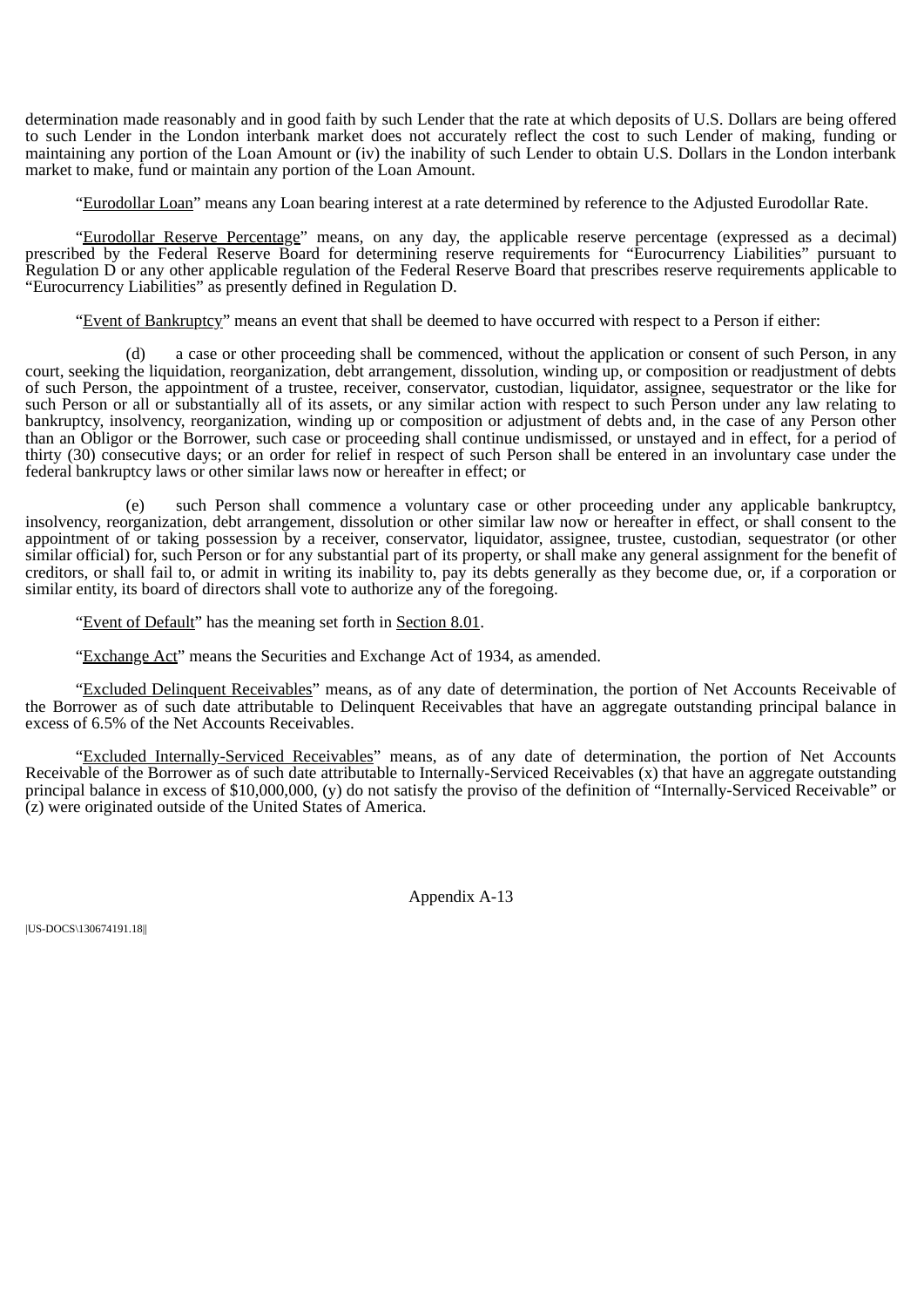"Excluded Foreign Receivables" means, as of any date of determination, the portion of Net Accounts Receivable of the Borrower as of such date attributable to Foreign Receivables that, without duplication, (i) are originated in any jurisdiction other than a Permitted Foreign Jurisdiction, (ii) are Unperfected Foreign Receivables with an aggregate outstanding principal balance (if denominated in a foreign currency, the US dollar equivalent thereof) in excess of the Unperfected Foreign Receivables Cap or (iii) have an aggregate outstanding principal balance (if denominated in a foreign currency, the US dollar equivalent thereof) in excess of the Aggregate Foreign Receivables Cap. For the avoidance of doubt, at no time shall the aggregate outstanding principal balance of Foreign Receivables included in the Net Accounts Receivables exceed the Aggregate Foreign Receivables Cap.

"Excluded Taxes" means any of the following Taxes imposed on or with respect to a Recipient or required to be withheld or deducted from a payment to a Recipient, (a) Taxes imposed on or measured by net income (however denominated), franchise Taxes, and branch profits Taxes, in each case, (i) imposed as a result of such Lender being organized under the laws of, or having its principal office or, in the case of any Lender, its applicable lending office located in, the jurisdiction imposing such Tax (or any political subdivision thereof) or (ii) that are Other Connection Taxes, (b) in the case of a Lender, U.S. federal withholding Taxes imposed on amounts payable to or for the account of such Lender under any Transaction Document pursuant to a law in effect on the date on which (i) such Lender acquires an interest in a Loan (other than pursuant to Section  $4.02(f)$ ) or (ii) such Lender changes its lending office, except in each case to the extent that, pursuant to Section 2.07, amounts with respect to such Taxes were payable either to such Lender's assignor immediately before such Lender became a party hereto or to such Lender immediately before it changed its lending office, (c) Taxes attributable to such Recipient's failure to comply with Section 2.07(f) and (d) any withholding Taxes imposed under FATCA.

"Existing Purchase Agreement" means that certain Purchase and Sale Agreement, dated as of May 12, 2020, between the Seller and the Borrower.

"Family Member" means, with respect to any individual, any other individual having a relationship by blood (to the second degree of consanguinity), marriage (including former spouses), domestic partnership (including former domestic partners) or adoption to such individual.

"Family Trust" means, with respect to any individual, trusts or other estate planning vehicles established for the benefit of such individual or Family Members of such individual and in respect of which such individual or a Family Member of such individual serves as trustee or in a similar capacity and has sole control.

"FATCA" means Sections 1471 through 1474 of the Code as of the date of this Agreement (or any amended or successor version that is substantively comparable and not materially more onerous to comply with), any current or future regulations or official interpretations thereof, any agreements entered into pursuant to Section  $1471(b)(1)$  of the Code and any fiscal or regulatory legislation, rules or practices adopted pursuant to any intergovernmental agreement, treaty or convention among Regulatory Authorities and implementing such Sections of the Code.

"Federal Funds Rate" means, for any day, the rate per annum (rounded upwards, if necessary, to the nearest 1/1000th of 1.00%) equal to the weighted average of the rates on overnight federal funds transactions with members of the Federal Reserve System on such day, as published by the Federal Reserve Bank of New York on the Business Day next succeeding such day; *provided*, that (a) if such day is not a Business Day, the Federal Funds Rate for such

Appendix A-14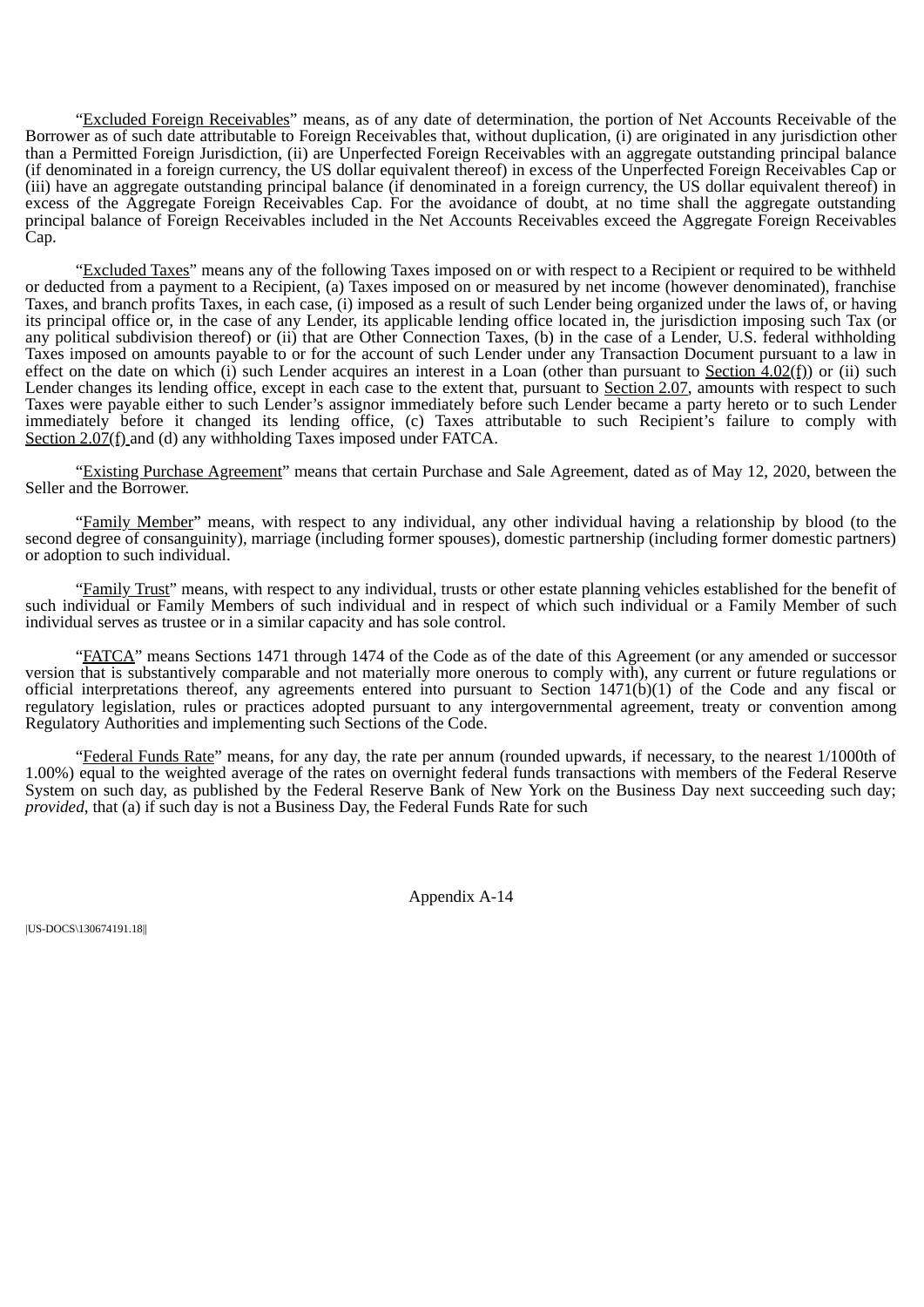day shall be such rate on such transactions on the preceding Business Day as so published on the next succeeding Business Day, and (b) if no such rate is so published on such next succeeding Business Day, the Federal Funds Rate for such day shall be the average rate (adjusted, if necessary, to the nearest 1/1000 of 1%) quoted to the Administrative Agent or its Affiliates on such day on such transactions by three federal funds brokers as determined by it reasonably and in good faith.

"Federal Reserve Bank of New York's Website" means the website of the Federal Reserve Bank of New York at http://www.newyorkfed.org, or any successor source.

"Federal Reserve Board" means the Board of Governors of the Federal Reserve System, or any successor thereto or to the functions thereof.

"Fee Letter" means that certain fee letter, dated as of the Closing Date, by and among the Borrower, the Administrative Agent and SmileDirect.

"Final Maturity Date" means the earlier of (i) October 27, 2025; *provided* that such date may extended to the 60 month anniversary of the Closing Date if mutually agreed by the Borrower and the Lenders (in their respective sole discretion) and (ii) the date (a) declared as such in accordance with the terms of this Agreement, following the occurrence (unless waived in accordance with the terms of this Agreement) of an Event of Default pursuant to Section 8.02(a) or (b) automatically determined as such pursuant to Section 8.02(b).

"Final Payout Date" means the date on which all principal of and interest on the Loan Amount shall have been paid in full, all other Secured Obligations (excluding contingent Secured Obligations for which no claim has been made) shall have been paid and satisfied in full and the Commitments have been terminated.

"Fitch" means Fitch, Inc.

"Foreign IP Jurisdictions" means any jurisdiction that does not constitute an IP Perfection Jurisdiction.

"Foreign Lender" means a Lender that is not a U.S. Person.

"Foreign Receivables" means any Receivables that (i) are originated in a jurisdiction other than the United States of America, (ii) the payee thereof is a person that is not domiciled in the United States of America, (iii) which is governed by the law of any jurisdiction other than the United States of America or (iv) are denominated in a currency other than U.S. Dollars.

"Foreign Receivables Collection Account" means any segregated account established by the Borrower with an Account Bank outside of the United States for the purpose of holding Collections relating to Foreign Receivables, *provided* that, on any date more than six months after the Closing Date, such account is subject to Acceptable Collateral Arrangements.

"Fundamental Amendment" means any amendment, modification, waiver or supplement of or to this Agreement or any other Transaction Document that would (a) increase the term of this Agreement or change the Final Maturity Date, (b) extend the date fixed for the payment of principal of or interest on any Loan or any fee hereunder, (c) reduce the amount of any such payment of principal or the principal amount of any Loan, (d) reduce the rate at which interest is payable thereon (other than default interest) or any fee is payable hereunder, (e) release any material portion of the Collateral, except in connection with transactions permitted hereunder or under any Transaction Document, (f) alter the terms of Sections 8.01, 8.02, 9.01, or 12.01,

Appendix A-15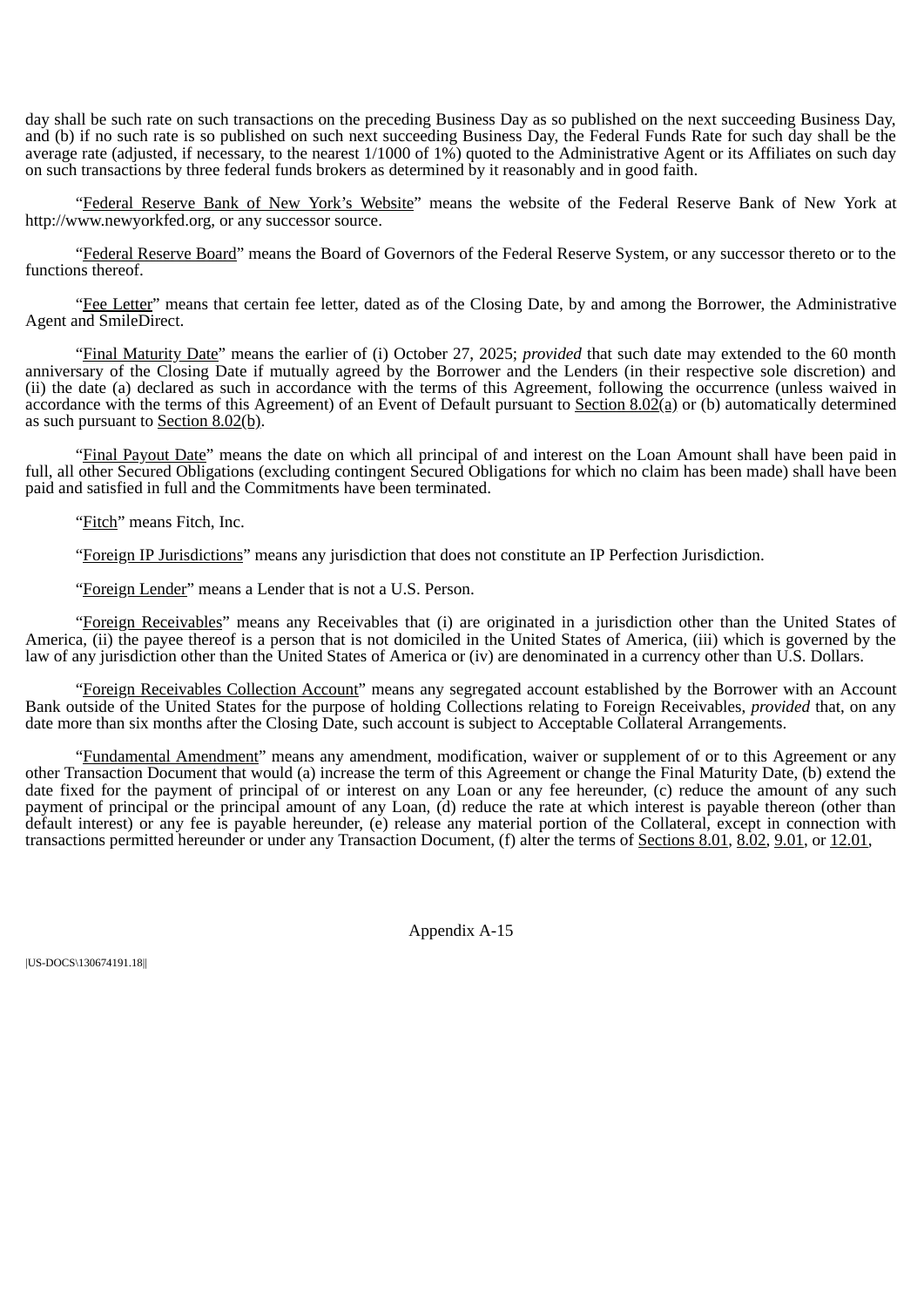(g) modify the definition of the terms "Fundamental Amendment," "Required Lenders," "Defaulted Receivable," "Delinquent Receivable," "Internally-Serviced Receivable," or any defined term used in any such definition in a manner that would change the meaning of such above-specified defined terms or modify in any other manner the number or percentage of the Lenders required to make any determinations or waive any rights hereunder or to modify any provision hereof, (h) release any Credit Party (other than any Originator for which each of the following are then satisfied: (i) no Receivables originated by such Originator are then outstanding, (ii) such Originator is not currently in default in any material respects on its obligations under any Transaction Document and (iii) no amounts are currently owing by such Originator to any Person under any Transaction Document), (i) terminate or remove the Seller's obligations to provide indemnification to the Borrower (or its assignees) pursuant to the Purchase Agreement, (j) change the currency required for payments of Obligations under this Agreement, (k) amend or waive any condition in Section 5.02 or Section 5.03, or (1) amend Article I or otherwise impose any obligation on any Lender to make any Loan. For the avoidance of doubt, any amendment or waiver with respect to any Unmatured Event of Default, any Event of Default or the application of any default rate of interest, in each case, shall not constitute a Fundamental Amendment.

"Funding Rules" means the requirements relating to the minimum required contributions (including any installment payments) to Pension Plans and Multiemployer Plans, as applicable, and set forth in Sections 412, 430, 431, 432 and 436 of the Code and Sections 302, 303, 304 and 305 of ERISA.

"GAAP" means generally accepted accounting principles in the United States of America as in effect from time to time.

"Gross-to-Net Receivables Percentage" means, with respect to any date of determination, (i) occurring during the Collection Period in which the Closing Date occurs, 84.4%, (ii) occurring during a Collection Period during which a Quarterly Adjustment has occurred and that follows the date of such Quarterly Adjustment, the related Quarterly Adjustment Percentage and (iii) occurring in any Adjustment Collection Period, the Quarterly Adjustment Percentage with respect to the prior Quarterly Adjustment less the product of (x) 0.50% and (y) the number of such Adjustment Collection Periods.

"Guarantee" of or by any Person (the "guarantor") means, without duplication, any obligation, contingent or otherwise, of the guarantor guaranteeing or having the economic effect of guaranteeing any indebtedness or other obligation of any other Person (the "primary obligor") in any manner, whether directly or indirectly, and including any obligation of the guarantor, direct or indirect, (a) to purchase or pay (or advance or supply funds for the purchase or payment of) such indebtedness or other obligation or to purchase (or to advance or supply funds for the purchase of) any security for the payment thereof, (b) to purchase or lease property, securities or services for the purpose of assuring the owner of such indebtedness or other obligation of the payment thereof, (c) to maintain working capital, equity capital or any other financial statement condition or liquidity of the primary obligor so as to enable the primary obligor to pay such indebtedness or other obligation or (d) as an account party in respect of any letter of credit or letter of guaranty issued to support such indebtedness or obligation. For the avoidance of doubt the term "Guarantee" shall not include any product warranties extended in the ordinary course of business.

"Guaranty" means the Guaranty, dated as of the Closing Date, by the Parent and the Seller in favor of the Collateral Agent, as such agreement may be amended, supplemented or otherwise modified and in effect from time to time.

Appendix A-16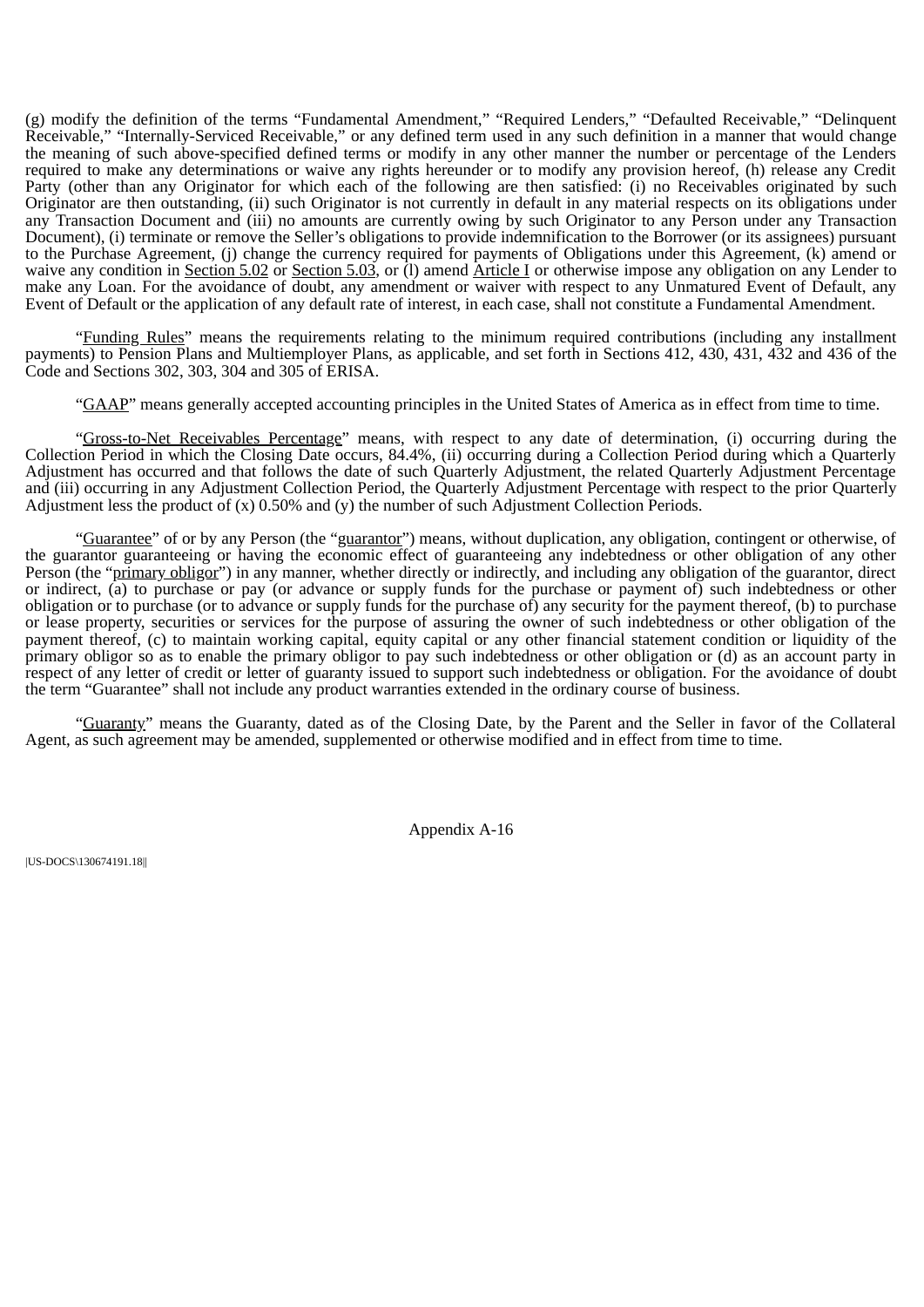"HFD" means Healthcare Finance Direct, LLC, a California limited liability company.

"Identified Receivable" means, as of any date of determination, each Receivable designated as an Identified Receivable in the most recent Schedule of Receivables delivered on or prior to such date, it being understood that, in all cases, sufficient Receivables shall be treated as Identified Receivables in order to result in an Average VantageScore of at least 620.

"Indebtedness" of any Person means, without duplication, (a) all obligations of such Person for borrowed money or with respect to deposits or advances of any kind, (b) all obligations of such Person evidenced by bonds, debentures, notes or similar instruments, (c) all obligations of such Person upon which interest charges are customarily paid, (d) all obligations of such Person under conditional sale or other title retention agreements relating to property acquired by such Person (excluding obligations under leases, whether giving rise to Capital Lease Obligations or otherwise, which shall in no event constitute "Indebtedness"), (e) all indebtedness of others secured by any mortgage, encumbrance, lien, pledge, charge or security interests of any kind on property owned or acquired by such Person, whether or not the Indebtedness secured thereby has been assumed, (f) all Guarantees by such Person of Indebtedness of others, (g) all obligations of such Person to reimburse any bank or other Person in respect of amounts paid under letters of credit and similar instruments, (h) all obligations, contingent or otherwise, of such Person in respect of bankers' acceptances, (i) all net obligations of such Person under any foreign exchange contract, currency swap agreement, interest rate swap, cap or collar agreement or other similar agreement or arrangement designed to alter the risks of that Person arising from fluctuations in currency values or interest rates, in each case whether contingent or matured, (j) all obligations, contingent or otherwise, of such Person to risk participate in loans, letters or credit or other extensions of credit, including the obligation to fund a collateral or participation account or otherwise provide collateral to secure a risk participation obligation and (k) the amount of obligations outstanding under the legal documents entered into as part of any Securitization Transaction. For the avoidance of doubt, the Obligations shall be deemed to be Indebtedness with respect to the Borrower. The Indebtedness of any Person shall include the indebtedness of any other entity (including any partnership in which such Person is a general partner) to the extent such Person is liable therefor as a result of such Person's ownership interest in or other relationship with such entity, except (other than with respect to Securitization Transaction Attributed Indebtedness) to the extent the terms of such indebtedness provide that such Person is not liable therefor. Notwithstanding the foregoing, "Indebtedness" shall in no event include payment obligations relating to the redemption of equity interests of Align Technology, Inc.

"Indemnified Amounts" has the meaning set forth in Section 10.01(a).

"Indemnified Party" has the meaning set forth in Section 10.01(a).

"Indemnified Taxes" means (a) Taxes, other than Excluded Taxes, imposed on or with respect to any payment made by or on account of any obligation of any Credit Party under any Transaction Document and (b) to the extent not otherwise described in (a), Other Taxes.

"Indemnifying Party" means the Borrower, pursuant to Section 10.01(A) or the Borrower and the initial Servicer, pursuant to Section 13.04, as applicable.

"Ineligible Institution" means (a) a natural person, (b) a Defaulting Lender or any Person as to which such Defaulting Lender is, directly or indirectly, a subsidiary, (c) the Borrower, any of its Subsidiaries or any of its Affiliates, (d) a company, investment vehicle or trust for, or owned and operated for the primary benefit of, a natural person or relative(s) thereof, (e) a Disqualified Institution or (f) a Sanctioned Person.

Appendix A-17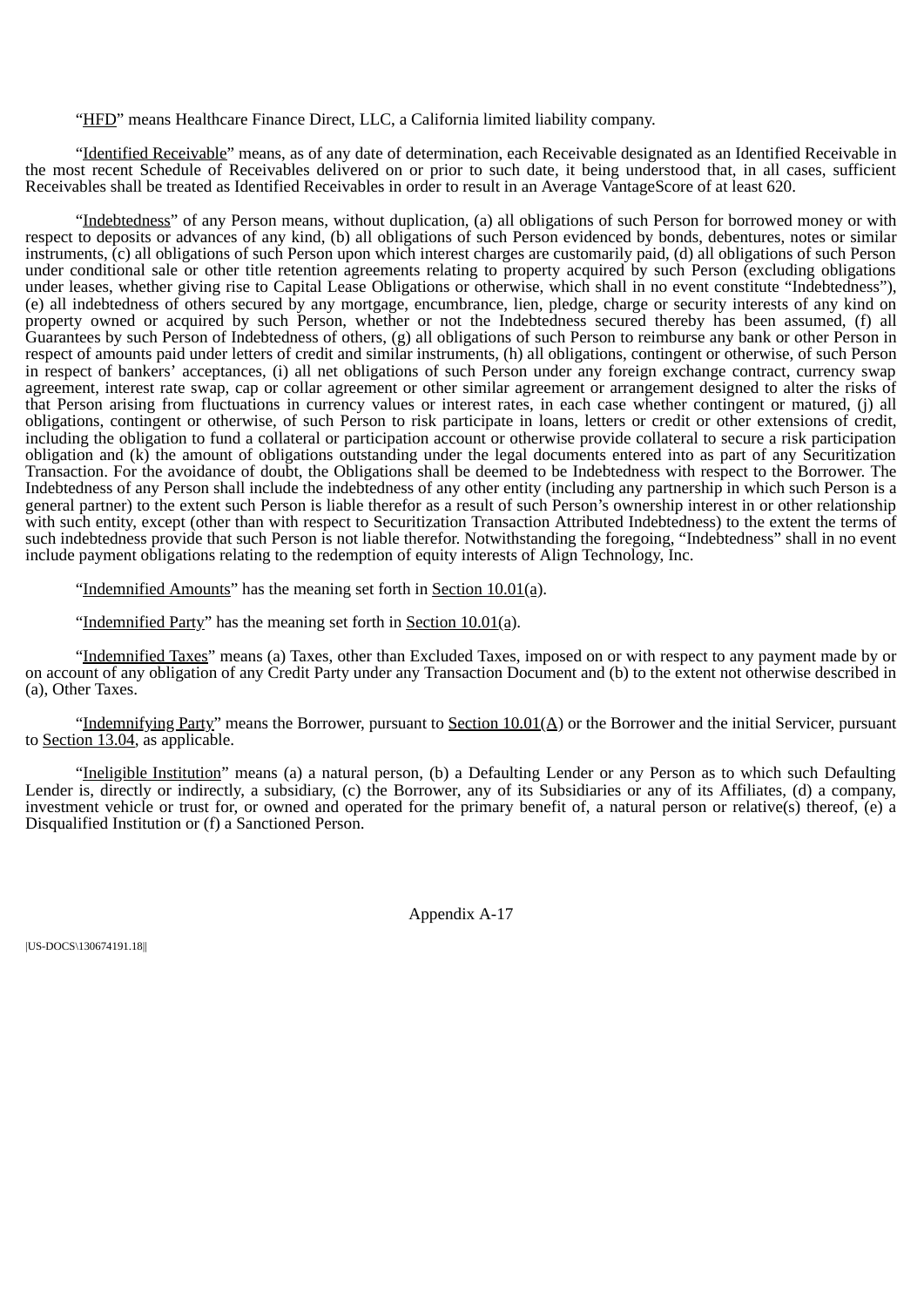"Initial Loans" means the Loans made on the Closing Date.

"Intended Tax Characterization" has the meaning set forth in Section 2.05.

"Interest Payment Date" means the date which is the fifteenth (15th) day of every calendar month, beginning on May 15, 2022; *provided* that if such fifteenth (15th) day is not a Business Day, the Interest Payment Date will be the first Business Day immediately following such fifteenth (15th) day.

"Interest Period" means, with respect to each Loan, (i) initially, the period from the initial Borrowing Date to the first subsequent Interest Payment Date, and (ii) thereafter, each monthly period from an Interest Payment Date to the next succeeding Interest Payment Date.

"Interest Rate" means, the Adjusted Eurodollar Rate with respect to the related Interest Period; *provided* that, at all times during the continuation of a Eurodollar Disruption Event, the Interest Rate that would otherwise have been calculated by reference to the Adjusted Eurodollar Rate shall be the Base Rate.

"Internally-Serviced Receivable" means any Receivable for which the servicing, administering and collection of such Receivable in accordance with the Servicing Agreement is conducted solely by an Affiliate of the Borrower; *provided* that such Receivable shall be permitted to be an Internally-Serviced Receivable only if such Receivable has been selected by the Servicer at random among Receivables originating from the United States of America.

"Interpolated Rate" means, at any time, for any Interest Period, the rate *per annum* (rounded to the same number of decimal places as the Three-Month LIBOR Screen Rate) determined reasonably and in good faith by the Administrative Agent (which determination shall be conclusive and binding absent demonstrable error) to be equal to the rate that results from interpolating on a linear basis between: (a) the Three-Month LIBOR Screen Rate (for the longest period for which the Three-Month LIBOR Screen Rate is available) that is shorter than the Impacted Interest Period; and (b) the Three-Month LIBOR Screen Rate for the shortest period (for which that Three-Month LIBOR Screen Rate is available) that exceeds the Impacted Interest Period, in each case, at such time.

"Investment Company Act" has the meaning set forth in Section 6.01(p).

"Investment Earnings" means all interest and earnings (net of losses and investment expenses) accrued on funds on deposit in the Collection Account or the Cash Reserve Account.

"IP Assets" means, collectively, the "IP Assets" as defined in the Purchase Agreement and the "IP Assets" as defined in the Existing Purchase Agreement. For the avoidance of doubt, for purposes of this Agreement, "IP Assets" does not include, and in no event will be deemed to include, any non-U.S. Trademarks other than those conveyed under the Existing Purchase Agreement.

"IP License Agreement" means that certain Intellectual Property License Agreement dated as of the Closing Date between the Borrower and SmileDirect, as amended, restated, amended and restated, supplemented and/or otherwise modified from time to time.

"IP Perfection Jurisdictions" means the United States, Canada, European Union, United Kingdom and Hong Kong.

"IRS" means the United States Internal Revenue Service.

Appendix A-18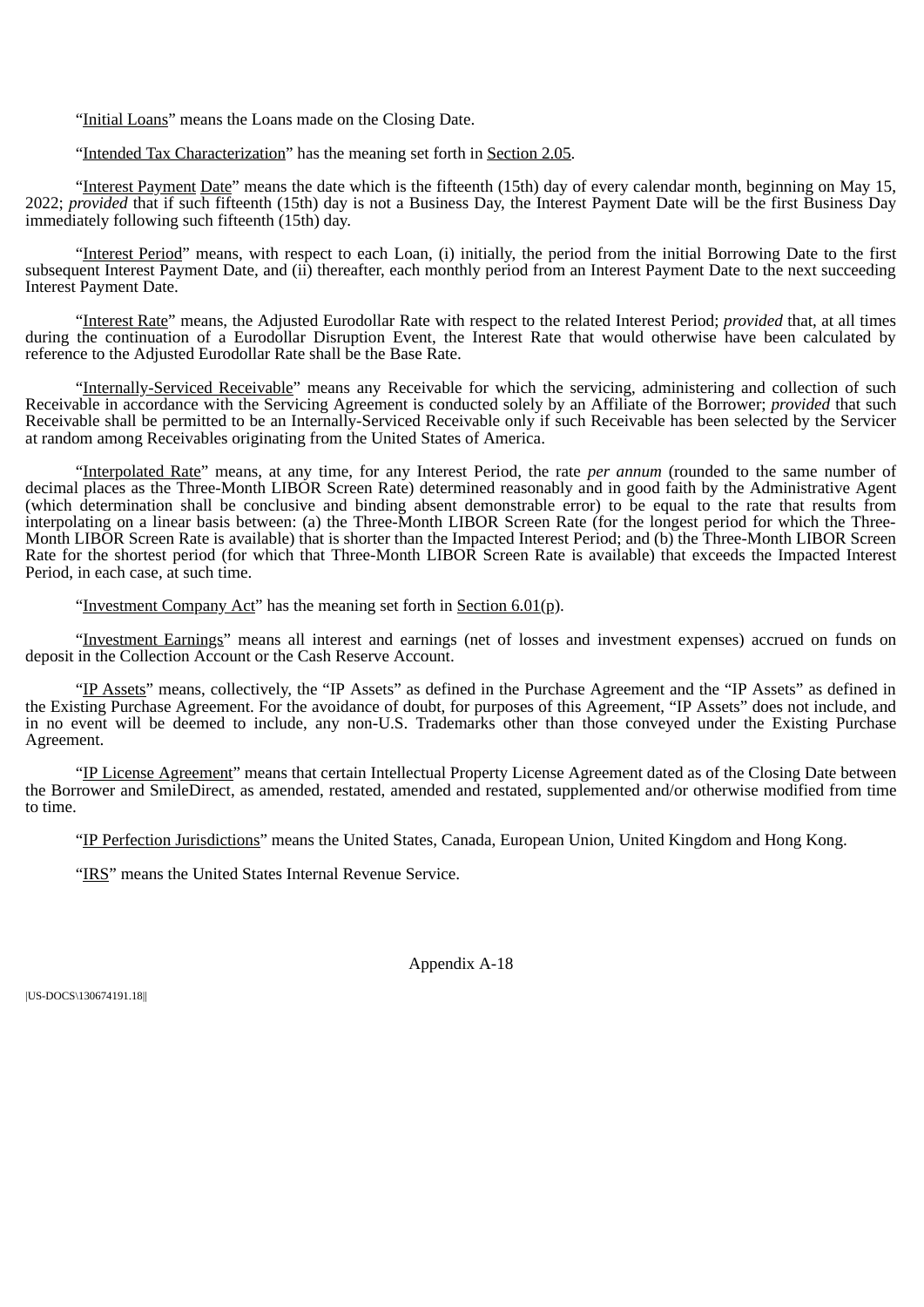"Lender" means each financial institution listed on the signature pages hereto as a Lender, and any other Person that becomes a party hereto pursuant to an Assignment and Acceptance in accordance with the terms hereof.

"Lien" means any security interest, lien, charge, pledge or encumbrance of any kind other than tax liens, mechanics' or materialmen's liens, judicial liens and any other liens that may attach by operation of law.

"Liquidation Proceeds" means cash proceeds, if any, received in connection with any sale, liquidation, disposition or other realization of value on a Defaulted Receivable, net of any recovery fees.

"Loan Amount" at any time means the sum of (a) the aggregate amount disbursed to the Borrower by the Lenders in connection with the funding of the Loans pursuant to this Agreement, plus (b) the amount of any PIK Interest less (c) any payments made by the Borrower and actually received by or on behalf of the Lenders and required to be applied to reduce the principal balance of the Loans in accordance with Section 2.03; *provided*, *however*, that if the Loan Amount shall have been reduced, pursuant to clause (b) above by any distribution, and thereafter all or a portion of such distribution is rescinded or must otherwise be returned for any reason, the Loan Amount shall be increased by the amount of such rescinded or returned distribution as though it had not been made.

"Loan Funding Date" means each of (a) the Closing Date and (b) each date (other than the Closing Date) during the Commitment Period on which (i) all of the conditions precedent set forth in Section 5.02 of this Agreement are satisfied or waived in accordance with the terms hereof and (ii) Loans are incurred in accordance with the terms hereof.

"Loans" has the meaning set forth in Section 1.01.

"Location" means, with respect to any Person, the location within the meaning of Section 9-307 of the UCC as in effect in the State of New York from time to time.

"Management Services Agreement" means each amended and restated management services agreement or substantially similar agreement entered into between an Originator and the Seller, as each such agreement is amended, restated, supplemented and/or otherwise modified from time to time.

"Material Adverse Change" means the occurrence of an event or a change in circumstances that had or would reasonably be expected to have a Material Adverse Effect.

## "Material Adverse Effect" means

(f) relative to any occurrence of whatever nature (including any adverse determination in any litigation, arbitration or governmental investigation or proceeding, and after taking into account insurance coverage and effective indemnification with respect to such occurrence), a material adverse effect on:

> $(i)$  the assets, business, operations, prospects, property or financial or other condition of  $(x)$  the Borrower or (y) the other Credit Parties, taken as a whole, excluding, for the avoidance of doubt, changes or effects disclosed in SEC filings made by SmileDirectClub, Inc. on Forms 10-K, 10-Q and/or 8-K prior to the Closing Date, including, without limitation, such disclosed changes or effects

> > Appendix A-19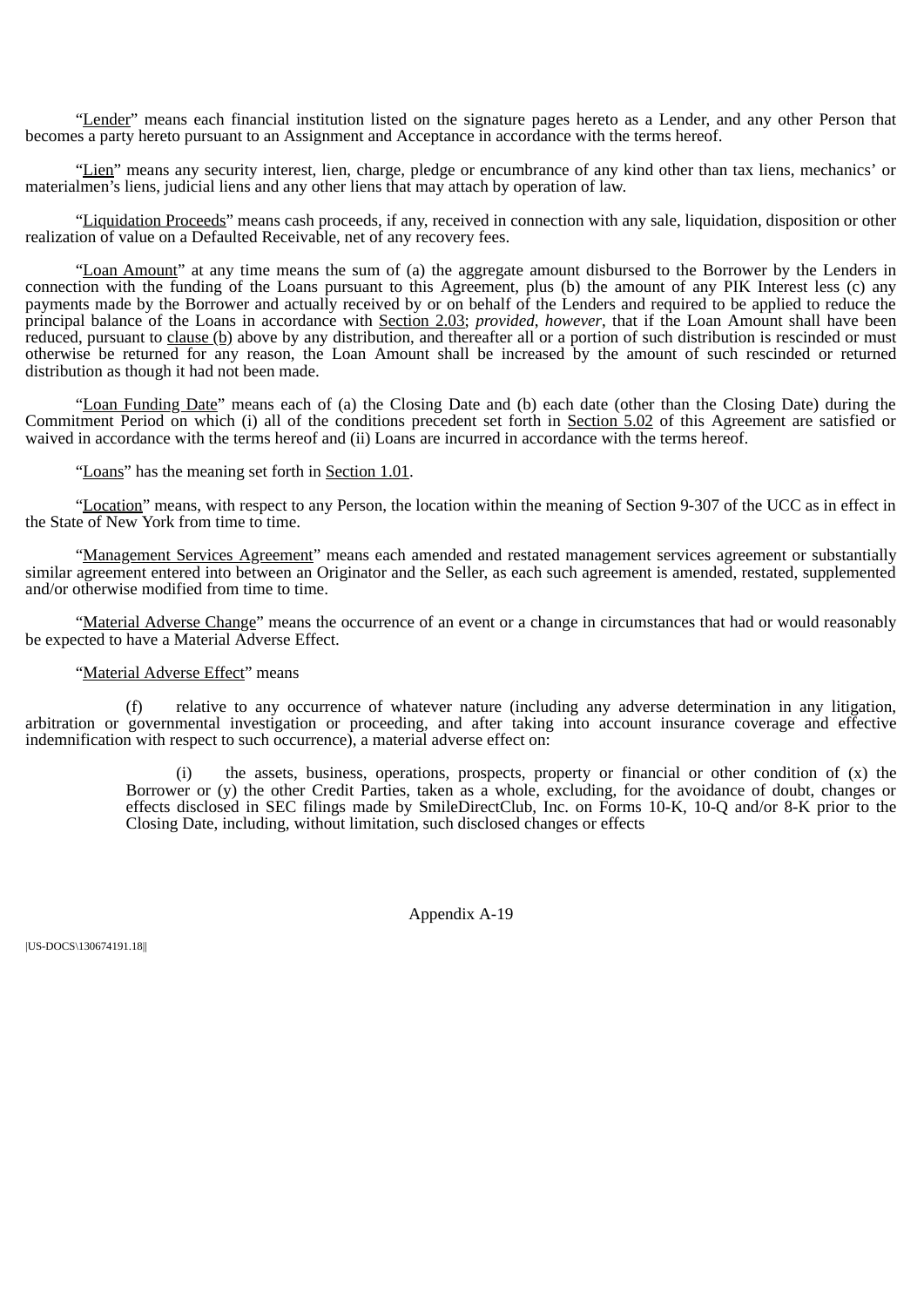directly arising out of or otherwise directly relating to the impact of the COVID-19 pandemic; or

(ii) the ability of any Credit Party to perform in any material respects its obligations under this Agreement or any other Transaction Document; or

(b) a material adverse effect on (i) the legality, validity, binding effect, collectability, enforceability or performance of any material portion of the Receivables or (ii) the status, perfection, enforceability or priority of the Collateral Agent's security interest in any material portion of the Receivables; or

(c) a material adverse effect on the rights and remedies of any Secured Party under the Transaction Documents or associated with its respective interest in the Collateral.

"Merchandise" means direct-to-patient plastic dental aligners and any related goods and services as are rendered to patients in connection with the sale and distribution of such aligners.

"Monthly Report" means a report signed by an Authorized Officer of the Borrower and an Authorized Officer of the Servicer, in such form as may be reasonably agreed upon from time to time by the Borrower, the Servicer and the Administrative Agent, and furnished pursuant to Section 7.02(a).

"Moody's" means Moody's Investors Service, Inc.

"Multiemployer Plan" means a multiemployer plan as defined in Section 4001(a)(3) of ERISA to which the Borrower or any ERISA Affiliate contributes, is obligated to contribute, or has any liability.

"Net Accounts Receivable" means, as of any date of determination, the product of (a) the gross accounts receivable of the Borrower as reflected on the balance sheet of the Borrower as of such date and (b) the Gross-to-Net Receivables Percentage as of such date.

"Net Proceeds" means, (a) with respect to any sale or other disposition of Receivables or IP Assets, or any Recovery Event, (i) the cash proceeds received in respect of such sale or other disposition, net of (ii) the sum, without duplication, of (x) all reasonable fees and out-of-pocket expenses paid or required to be paid in connection with such event by the Borrower and (y) the amount of all taxes paid or required to be paid (or reasonably estimated to be payable) by the Borrower and (b) in connection with any issuance or sale of debt securities or instruments or the incurrence of Indebtedness, the cash proceeds received from such issuance or incurrence, net of attorneys' fees, investment banking fees, accountants' fees, consulting fees, underwriting discounts and commissions and other customary fees and expenses actually incurred in connection therewith.

"Obligations" means all obligations of every nature of the Borrower from time to time owed to the Lenders, in each case under any Transaction Document, whether for principal, interest (including interest which, but for the filing of a petition in bankruptcy with respect to the Borrower, would have accrued on any Obligation, whether or not a claim is allowed against the Borrower for such interest in the related bankruptcy proceeding), fees, expenses, indemnification or otherwise under any Transaction Document.

"Obligor" means, with respect to any Receivable, the Person or Persons (including any co-borrower, co-signor or guarantor) obligated to make payments with respect to such Receivable.

Appendix A-20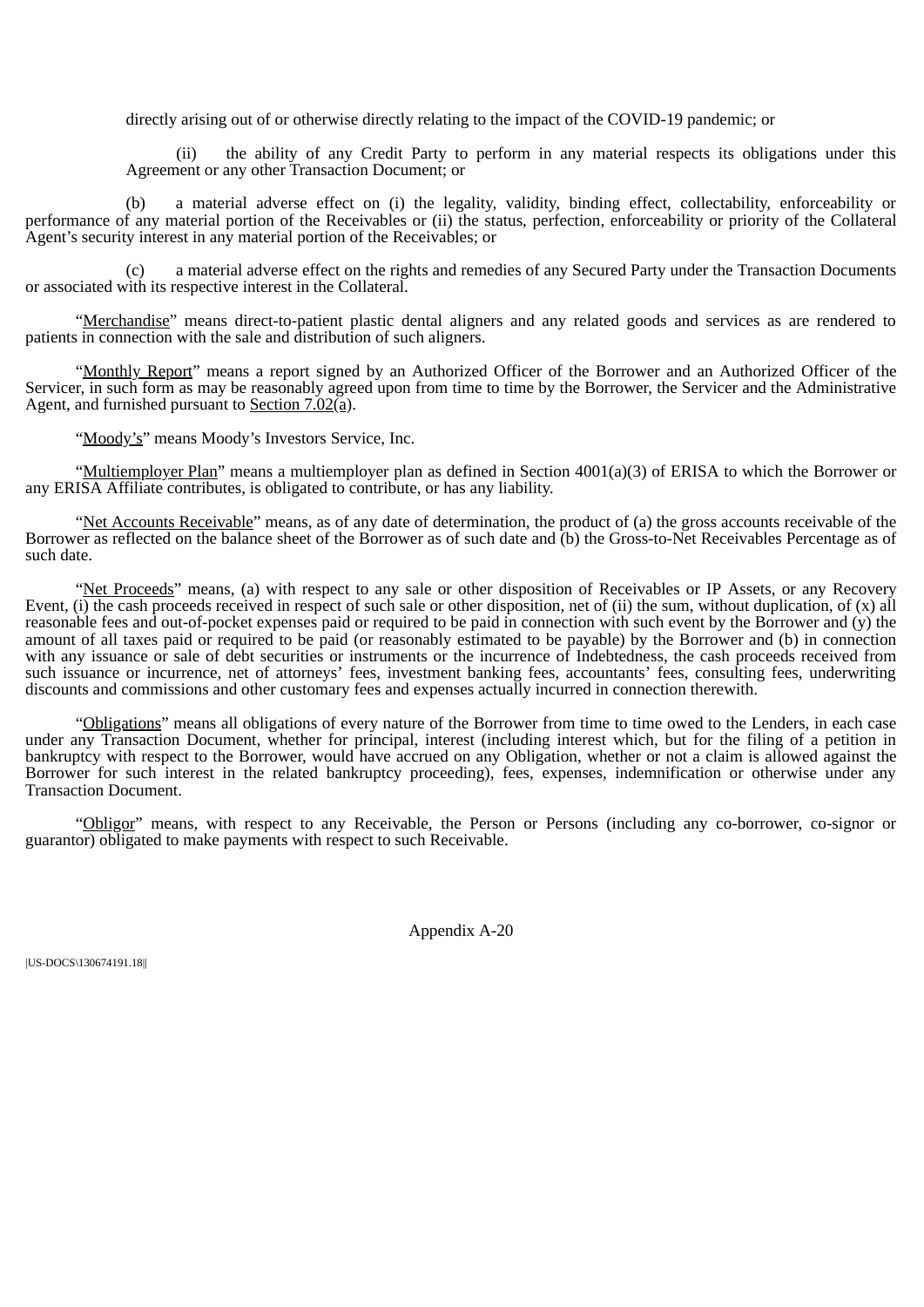"Originator" means each "Practice" under and as defined in each Management Services Agreement.

"Other Connection Taxes" means, with respect to any Recipient, Taxes imposed as a result of a present or former connection between such Recipient and the jurisdiction imposing such Tax (other than connections arising from such Recipient having executed, delivered, become a party to, performed its obligations under, received payments under, received or perfected a security interest under, engaged in any other transaction pursuant to or enforced any Transaction Document, or sold an interest in any Loan or Transaction Document).

"Other Taxes" means all present or future stamp, court or documentary, intangible, recording, filing or similar Taxes that arise from any payment made under, from the execution, delivery, performance, enforcement or registration of, from the receipt or perfection of a security interest under, or otherwise with respect to, any Transaction Document, except any such Taxes that are Other Connection Taxes imposed with respect to an assignment (other than an assignment pursuant to Section 4.02(f)).

"Parent" means SDC Financial LLC, a Delaware limited liability company.

"Participant" has the meaning set forth in Section 9.01(d).

"Participant Register" has the meaning set forth in Section  $9.01$ (g).

"Patriot Act" means the Uniting and Strengthening America by Providing Appropriate Tools Required to Intercept and Obstruct Terrorism Act of 2001, as amended.

"PBGC" means the Pension Benefit Guaranty Corporation referred to and defined in ERISA and any successor entity performing similar functions.

"Pension Plan" means any employee pension benefit plan as defined in Section 3(2) of ERISA (other than a Multiemployer Plan) subject to the provisions of Title IV of ERISA or Section 412 of the Code or Section 302 of ERISA, and in respect of which the Borrower or any ERISA Affiliate is (or, if such plan were terminated, would under Section 4069 of ERISA be deemed to be) an "employer" as defined in Section 3(5) of ERISA.

"Percentage" means, with respect to each Lender as of any date of determination, a ratio (expressed as a percentage), the numerator of which is equal to the Commitment of such Lender (or, if the Commitments hereunder have expired or been terminated, the then aggregate unpaid principal amount of the Loans owing to such Lender), and the denominator of which is equal to the aggregate Commitments of all of the Lenders (or, if the Commitments hereunder have expired or been terminated, the Loan Amount), as such Percentage may be adjusted by an Assignment and Acceptance.

"Permitted Foreign Jurisdiction" means, with respect to any Foreign Receivable, Australia, Canada or the United Kingdom.

"Permitted Holder" means David Katzman, Steven Katzman, Jordan Katzman, Alex Fenkell, Steve Cicurel, Nick Pyett, Jessica Cicurel, Susan Greenspon Rammelt and David Hall or, in each case, any Family Member or Family Trust thereof.

"Permitted Investments" means book-entry securities, negotiable instruments or securities represented by instruments in bearer or registered form and that evidence:

Appendix A-21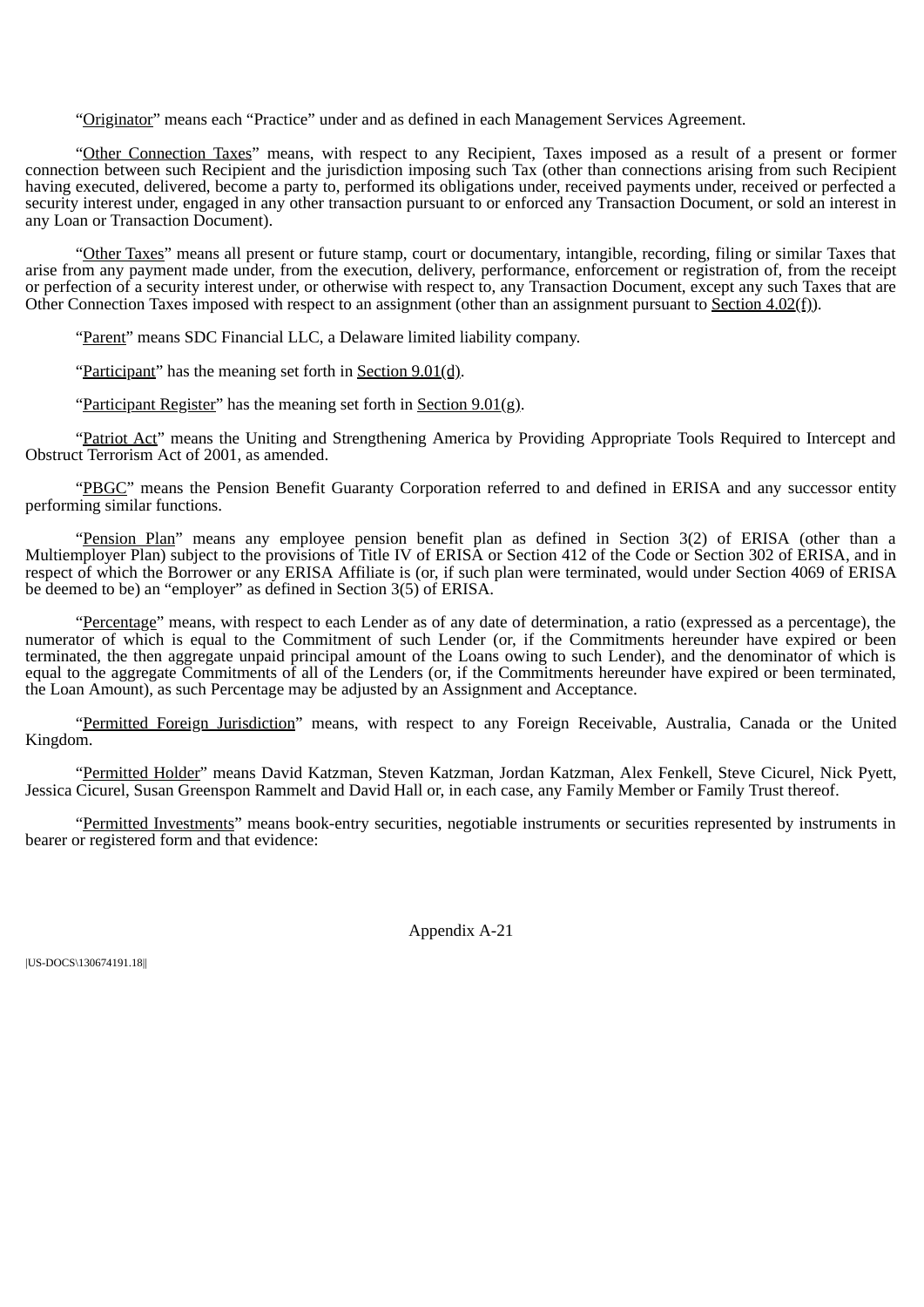(d) direct obligations of, and obligations fully guaranteed as to the full and timely payment by, the United

States;

(e) demand deposits, time deposits or certificates of deposit of any depository institution or trust company incorporated under the laws of the United States or any state thereof or the District of Columbia (or any domestic branch of a foreign bank) and subject to supervision and examination by federal or state banking or depository institution authorities (including depository receipts issued by any such institution or trust company as custodian with respect to any obligation referred to in clause (a) above or a portion of such obligation for the benefit of the holders of such depository receipts); *provided* that at the time of the investment or contractual commitment to invest therein (which shall be deemed to be made again each time funds are reinvested following each Interest Payment Date), the commercial paper or other short-term senior unsecured debt obligations (other than such obligations the rating of which is based on the credit of a person other than such depository institution or trust company) of such depository institution or trust company shall have a credit rating from a Rating Agency in the highest investment category granted thereby;

(f) commercial paper having, at the time of the investment or contractual commitment to invest therein, a rating from S&P of "A-1" or the equivalent thereof from Moody's;

(g) any investment acquired by the Borrower by virtue of any Bail-In Action with respect to any Lender; or

(h) investments in money market funds having the highest rating category from S&P or, to the extent not rated by S&P, rated in the highest rating category by Moody's or any other Rating Agency (including funds for which the Collateral Agent or any of its Affiliates is investment manager or advisor).

"Permitted Lien" means (a) Liens under the Transaction Documents, (b) Liens arising in favor of Collateral Agent, for the benefit of itself and the other Secured Parties, (c) any Liens of the relevant depository institution in respect of the Collection Account, the Cash Reserve Account or the Borrower's Account, including Liens in favor of any such depository institution as collecting bank arising by operation of law under Section 4-210 of the UCC and (d) Liens (subordinate to the Liens described in clauses (a) and (b) above) which are imposed by law for Taxes that are not yet due or are being contested in good faith for which adequate reserves have been established in accordance with GAAP, but only so long as foreclosure with respect to such lien is not imminent and the use and value of the property to which the liens attach are not impaired during the pendency of such proceedings.

"Permitted Loan Balance" means, as of any date of determination, an amount equal to the sum of (a) the product of (x) 85.00% and (y) the sum of (i) cash and cash equivalents held by the Borrower in the Cash Reserve Account and related Permitted Investments (the "Cash Assets"), which amount must at all times be not less than the lesser of (A) \$51,000,000 and (B) 20% of the Loan Amount outstanding as of such date, plus (ii) the portion of the Adjusted Net Accounts Receivable of the Borrower not constituting Internally-Serviced Receivables, and (b) the product of (x) 50.00% and (y) the portion of the Adjusted Net Accounts Receivable of the Borrower constituting Internally-Serviced Receivables.

"Permitted Loan Balance Certificate" means a certificate substantially in the form of Exhibit F.

Appendix A-22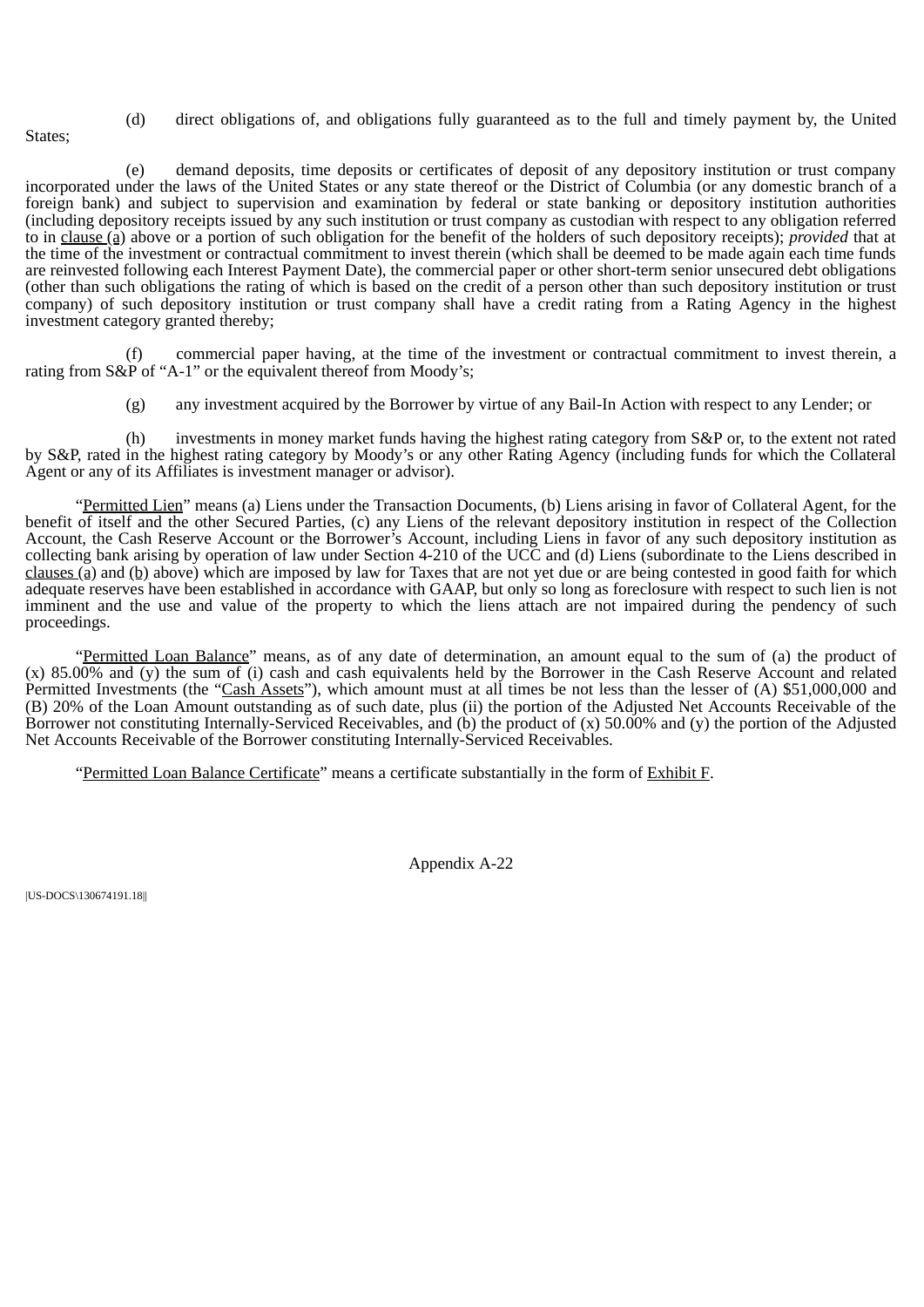"Permitted Policy Modifications" means any amendment, modification, waiver or supplement of the Credit and Collection Policies that (i) is, or is reasonably expected or determined to be, required by Applicable Law, (ii) relates to the waiving, reduction or extension of the due date of any late fees, (iii) is of a clerical or ministerial nature, (iv) relates solely to receivables which were originated pursuant to a test or pilot program or  $(v)$  is not or could not reasonably be expected to be materially adverse to the Lenders.

"Person" means any individual, corporation, partnership, joint venture, association, limited liability company, joint-stock company, trust, unincorporated organization or other entity, including any government agency, commission, board, department, bureau or instrumentality.

"PIK Interest" has the meaning given such term in the definition of "Applicable Margin".

"Plan" means any employee benefit plan as defined in Section 3(3) of ERISA (including a Pension Plan) maintained by, contributed to by or required to be contributed to by the Borrower or with respect to which the Borrower would reasonably be expected to have any liability.

"Prepayment Date" means any date on which the Loan Amount is prepaid in accordance with Section 2.03.

"Prepayment Event" has the meaning set forth in Section 2.03(g).

"Prime Rate" means, for any date of determination, a fluctuating rate of interest per annum equal to the "Prime Rate" most recently published in the Wall Street Journal and described as "the base rate on corporate loans posted by at least 75% of the nation's 30 largest banks" (or, if <u>The Wall Street Journal</u> ceases to quote such rate, the highest per annum interest rate published by the Federal Reserve Board in Federal Reserve Statistical Release H.15 (519) (Selected Interest Rates) as the "bank prime loan" rate or, if such rate is no longer quoted therein, any similar rate quoted therein (as determined by the Administrative Agent) or any similar release by the Federal Reserve Board (as determined by the Administrative Agent)); each change in the Prime Rate shall be effective from and including the date such change is publicly announced as being effective.

"Principal Balance" means, with respect to any date of determination and any Receivable, the outstanding principal amount of such Receivable at such time.

"Privacy Requirements" has the meaning set forth in Section 12.14(d).

"Proceeding" has the meaning set forth in Section 10.01(b).

"Product Information" has the meaning set forth in Section 12.13(b).

"PTE" means a prohibited transaction class exemption issued by the U.S. Department of Labor, as any such exemption may be amended from time to time.

"Purchase Agreement" means the Purchase and Sale Agreement, dated as of the Closing Date, between the Seller and the Borrower, as such agreement may be amended, supplemented or otherwise modified and in effect from time to time.

"Quarterly Adjustment" means each determination of the Net Receivables Balance as set forth in the published financial statements of Parent as audited by Ernst & Young or any auditor of comparable national standing.

Appendix A-23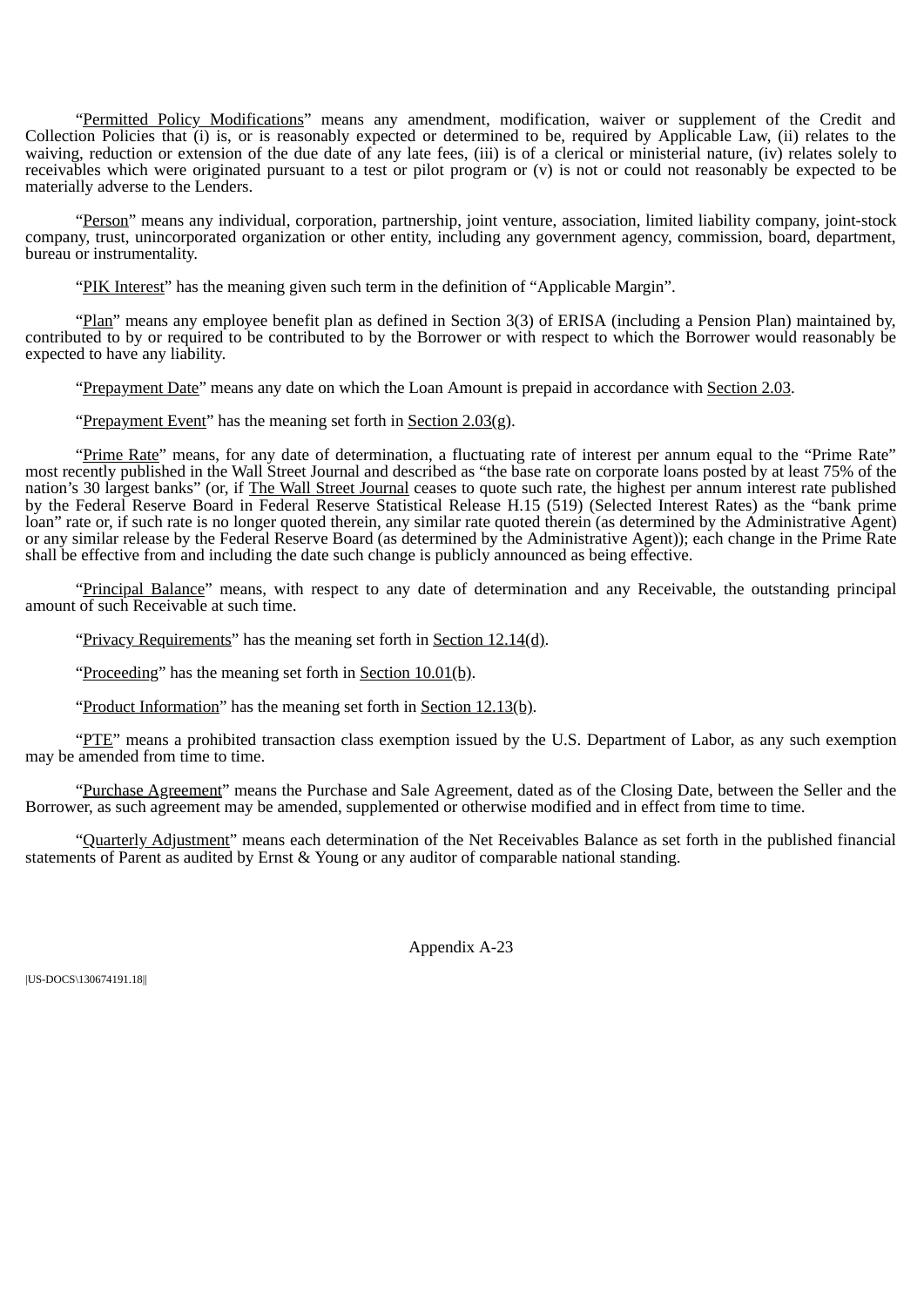"Quarterly Adjustment Percentage" means, with respect to each Quarterly Adjustment, the percentage equivalent of a fraction the numerator of which is the Net Receivables Balance and the denominator of which is the Gross Receivables Balance, in each case, as set forth in the related published financial statements of Parent.

"Rating Agency" means any of DBRS, Fitch, Moody's or S&P.

"Receivable" means the indebtedness of any Obligor under a Contract that is sold and/or contributed pursuant to the Purchase Agreement, whether constituting an account, chattel paper, an instrument, a general intangible, payment intangible, promissory note or otherwise, and shall include (i) the right to payment of such indebtedness and other obligations of such Obligor with respect thereto (including, without limitation, the principal amount of such indebtedness, taxes, fees, expenses, late fees and returned check fees), and (ii) all proceeds of, and payments or Collections on, under or in respect of any of the foregoing.

"Receivables Balance" means, as of any date of determination with respect to any Receivable, the unpaid principal balance of such Receivable as of such date.

"Recipient" means the Administrative Agent and any Lender, as applicable.

"Recovery Event" means the receipt by the Borrower of any cash payments or proceeds (i) in connection with any litigation-related settlement of or litigation-related payment (including any awards, reimbursement of litigation fees and expenses or other judgments) in respect of any property, (ii) under any casualty insurance claim or policy in respect of a covered loss thereunder or (iii) as a result of the taking of any assets of the Borrower by any Person pursuant to the power of eminent domain, condemnation or similar power, or pursuant to a sale of any such assets to a purchaser with such power under threat of such a taking.

"Register" has the meaning set forth in Section 9.01(f).

"Regulatory Authority" means any nation or government, any state or other political subdivision thereof, any central bank (or similar monetary or regulatory authority) thereof, any body or entity exercising executive, legislative, judicial, regulatory or administrative functions or pertaining to government, including without limitation any court, and any Person owned or controlled, through stock or capital ownership or otherwise, by any of the foregoing.

"Regulatory Change" has the meaning set forth in Section 4.02(a).

"Regulatory Event" means (a) the commencement by written notice by any Regulatory Authority of any inquiry or investigation (which, for the avoidance of doubt, excludes any normally scheduled or ordinary course audit, examination or inquiry by Credit Party's regulators), legal action or similar adversarial proceeding, against any Credit Party or any third party engaged by any Credit Party involved in the brokering, underwriting, origination, collection or servicing of any Contract or Receivable challenging its authority, respectively, to broker, hold, own, pledge, service, collect or enforce any Receivable or Contract evidencing such Receivable or otherwise alleging any material non-compliance by any such Credit Party or such third party with applicable laws related to brokering, holding, owning, pledging, collecting, servicing or enforcing such Receivable or such Contract related to such Receivable and that would reasonably be expected to result in a Material Adverse Change, which inquiry, investigation, legal action or proceeding is not released or terminated in a manner reasonably acceptable to the Required Lenders; *provided*, *however*, that, in each case, upon a resolution of such action or proceeding reasonably acceptable to the Required Lenders, such Regulatory Event shall no longer exist, (b) the entry or issuance of any stay, order, judgment, cease and desist

Appendix A-24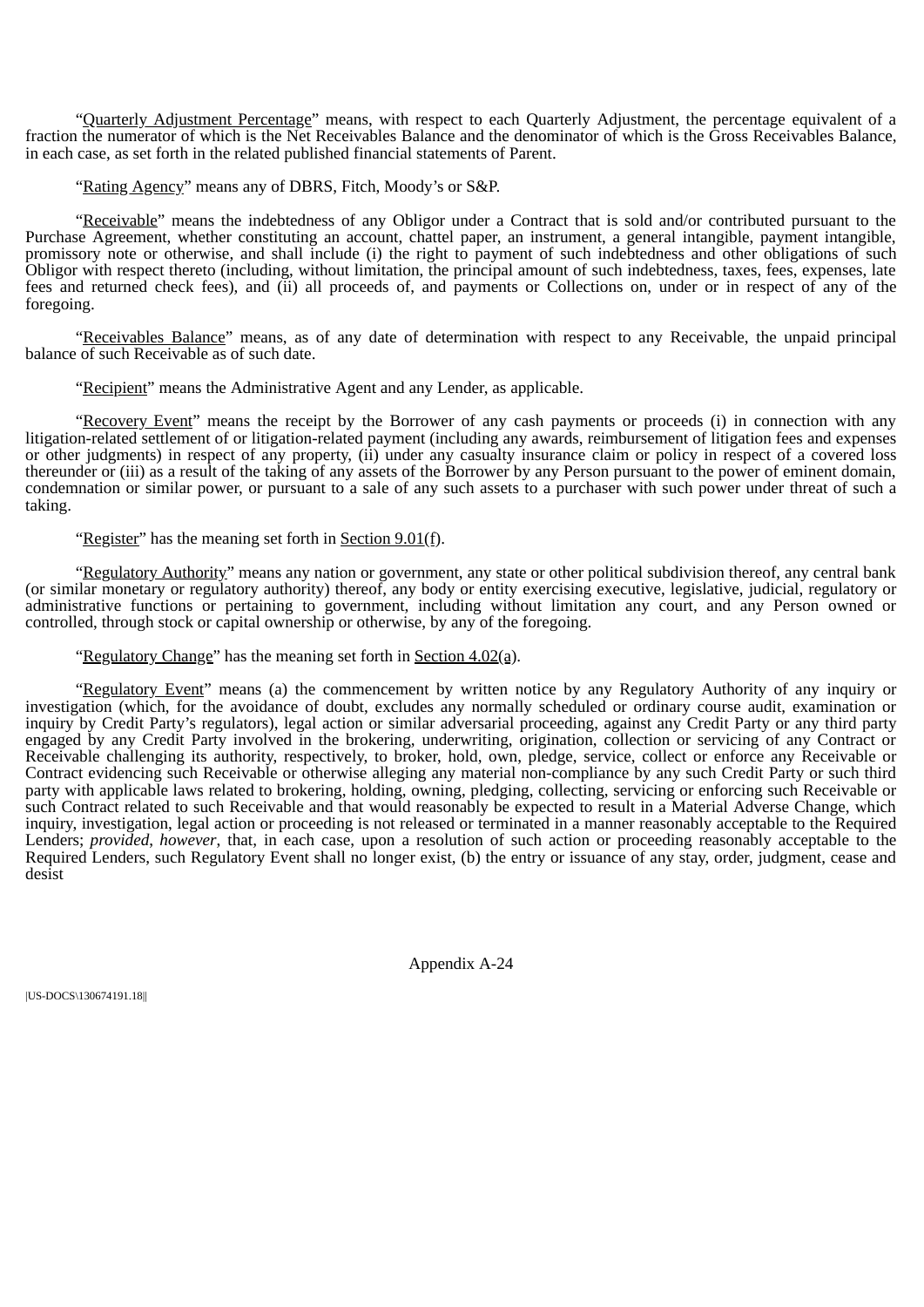order, injunction, temporary restraining order, or other judicial or non-judicial sanction (other than the imposition of a monetary fine) against any Credit Party or any third party engaged by any Credit Party involved in the brokering, underwriting, origination, collection or servicing of any Receivable or Contract by any Regulatory Authority related in any way to the brokering, originating, holding, pledging, collecting, servicing or enforcing of any Receivable or Contract evidencing such Receivable and that would reasonably be expected to result in a Material Adverse Change or (c) any event described in clauses (a) or (b) that results in any Credit Party's inability to conduct its business, including the origination and/or servicing of Receivables in states that, in the aggregate constitute the states of origination of 30% or more of the Receivables forming part of the Adjusted Net Accounts Receivable as of the date of the occurrence of such event; *provided*, *further*, that, in each case, upon a resolution of any action or proceeding reasonably acceptable to the Required Lenders, such Regulatory Event shall cease to exist.

"Regulatory Opinion" means a regulatory opinion from Dreher Tomkies LLP, special regulatory counsel to the SmileDirect Entities, addressed to the Collateral Agent, the Administrative Agent and the Lenders and otherwise in form and substance reasonably acceptable to the Administrative Agent.

"Related Asset" has the meaning set forth in the Purchase Agreement.

"Related Party" means, with respect to any Person, such Person's Affiliates and the partners, directors, officers, employees, agents, trustees, administrators, managers, advisors and representatives of such Person and of such Person's Affiliates.

"Release Amount" means, as of any Release Date, subject to the terms and conditions of this Agreement, the amount selected by the Borrower to be released from the Collection Account to the Borrower on such Release Date.

"Release Conditions" has the meaning set forth in Section 3.02(b).

"Release Date" means the date of each Collection Account Release or Cash Reserve Account Release, as applicable.

"Relevant Governmental Body" means the Federal Reserve Board and/or the Federal Reserve Bank of New York, or a committee officially endorsed or convened by the Federal Reserve Board and/or the Federal Reserve Bank of New York or any successor thereto.

"Repayment Premium" has the meaning set forth in Section 2.03(g).

"Request" has the meaning set forth in Section  $7.01(n)(v)$ .

"Required Lenders" means, as of any date of determination, Lenders holding 50% or more of the Loan Amount.

"Required Collection Account Amount" means, as of any date of determination, an amount equal to the amount reasonably determined by the Borrower (unless objected to by the Administrative Agent in a written notice received by the Servicer or Borrower in advance of such Release Date), as the amount that will be owing on the next Interest Payment Date with respect to Required Payments.

"Required Payments" means, as of any date of determination, the sum of (i) any accrued Collateral Agent Fees, expenses and indemnity amounts due to the Collateral Agent; (ii) accrued Account Bank Fees, expenses and indemnity amounts due to the Account Bank pursuant to the

Appendix A-25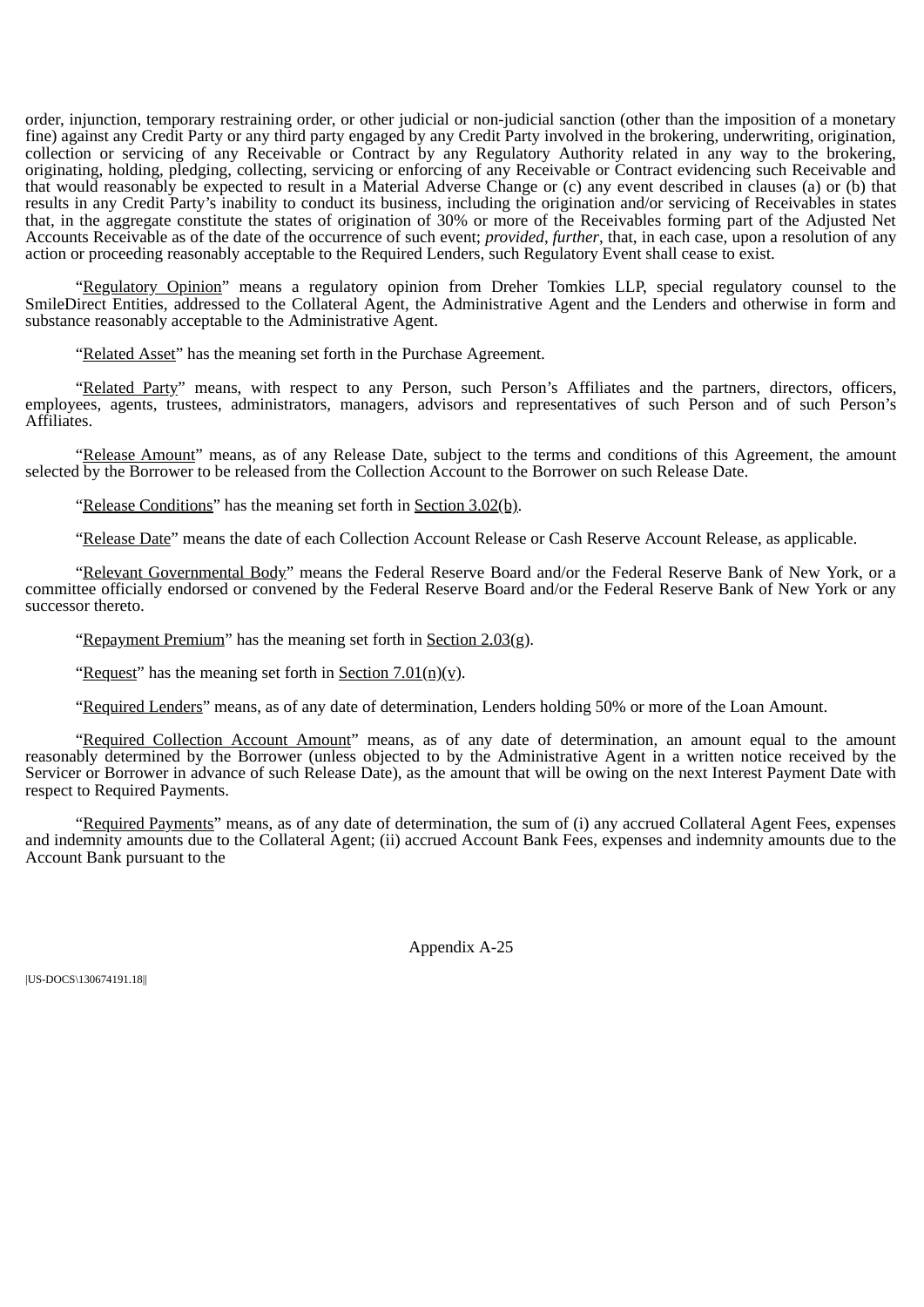Account Control Agreement or any related agreement; *provided* that, such amounts shall not, in the aggregate, exceed \$10,000 in any calendar year; (iii) any accrued Successor Servicer Transition Expenses; (iv) any accrued fees due to the Back-Up Servicer as provided in the Back Up Servicing Agreement; provided that if the amount of the fees paid to the Back-Up Servicer during its provision of Cold Back-Up Servicing Duties does not equal at least \$140,000 in any consecutive twelve month period (the initial such period, starting with the Closing Date and ending twelve months thereafter) (each such period being an "Annual Period"), there shall be a true-up payment in the last month of each such Annual Period paid to the Back-Up Servicer such that the fee payment for such services in the twelfth month of each such Annual Period shall equal the greater of (a) the amount incurred by the Back-Up Servicer in such month and (b) the amount that would result in the total amount paid to the Back-Up Servicer in such Annual Period to equal \$140,000 (such amounts and true-up payments to be made pro-rata in any period less than an Annual Period); (v) any accrued fees due to the Trustee as provided in the Trust Agreement; (vi) an amount sufficient to pay the Servicer the Senior Servicing Compensation with respect to the preceding Collection Period less any portion of such Senior Servicing Compensation previously netted against the applicable Collections; (vii) any accrued amounts (other than fees described in a preceding clause) due to the Back-Up Servicer as provided in the Back-Up Servicing Agreement; *provided* that, amounts reserved pursuant to this clause (vii) shall not, in the aggregate, exceed the Back-Up Servicer Cap in any calendar year; *provided further*, that the Back-Up Servicer Cap shall not apply after the occurrence and during the continuance of a Hot Back-Up Servicer Trigger Event under and as defined in the Back-Up Servicing Agreement, (viii) any accrued amounts (other than fees described in a preceding clause) due to the Trustee as provided in the Trust Agreement, (ix) any accrued amounts (other than Servicing Compensation described in a preceding clause) due to the Servicer as provided in the Servicing Agreement; *provided* that, amounts paid pursuant to this clause (ix) (other than amounts described in preceding clauses) shall not, in the aggregate, exceed \$100,000 in any calendar year; (x) an amount sufficient to pay the Administrative Agent the Administrative Agent Fees with respect to the next related due date; (xi) an amount equal to all interest payable on the next Interest Payment Date and any other fees owed pursuant to the Fee Letter; (xii) if a Servicer Liquidity Event has occurred, an amount sufficient to pay the Loans in full, (xiii) an amount equal to any other amounts due and owing to the Collateral Agent, the Administrative Agent, each Lender, any Affected Party, any Indemnified Party, the Account Bank, the Back-Up Servicer (including in its capacity as Successor Primary Servicer), the Trustee or any Secured Party pursuant to this Agreement or the other Transaction Documents; (xiv) an amount equal to any other amounts due and owing to the Servicer, including any Servicer Error Payment and Servicing Compensation not otherwise reserved for pursuant to a preceding clause; and (xv) any accrued fees due to the Administrator as provided in the Administration Agreement.

"Resolution Authority" means an EEA Resolutions Authority or, with respect to any U.K. Financial Institution, a U.K. Resolution Authority.

"Responsible Officer" means (a) with respect to the Borrower, any "Responsible Officer" of any Credit Party (other than any Originator), (b) with respect to SmileDirect (in any capacity) or any other Credit Party, any of the chief executive officer, president, chief financial officer, managing director, director, comptroller, general counsel, treasurer, vice president or other officer of similar or higher rank of such Person and (c) with respect to the Collateral Agent, any officer assigned to the corporate trust department (or any successor thereto), including any Vice President, Assistant Vice President, Trust Officer, any Assistant Secretary, any trust officer or any other officer of such Person customarily performing functions similar to those performed by any of the above designated officers and having direct responsibility for the administration of this Agreement in its capacity as Collateral Agent.

"Restricted Payment" shall have the meaning assigned to such term in the Guaranty.

Appendix A-26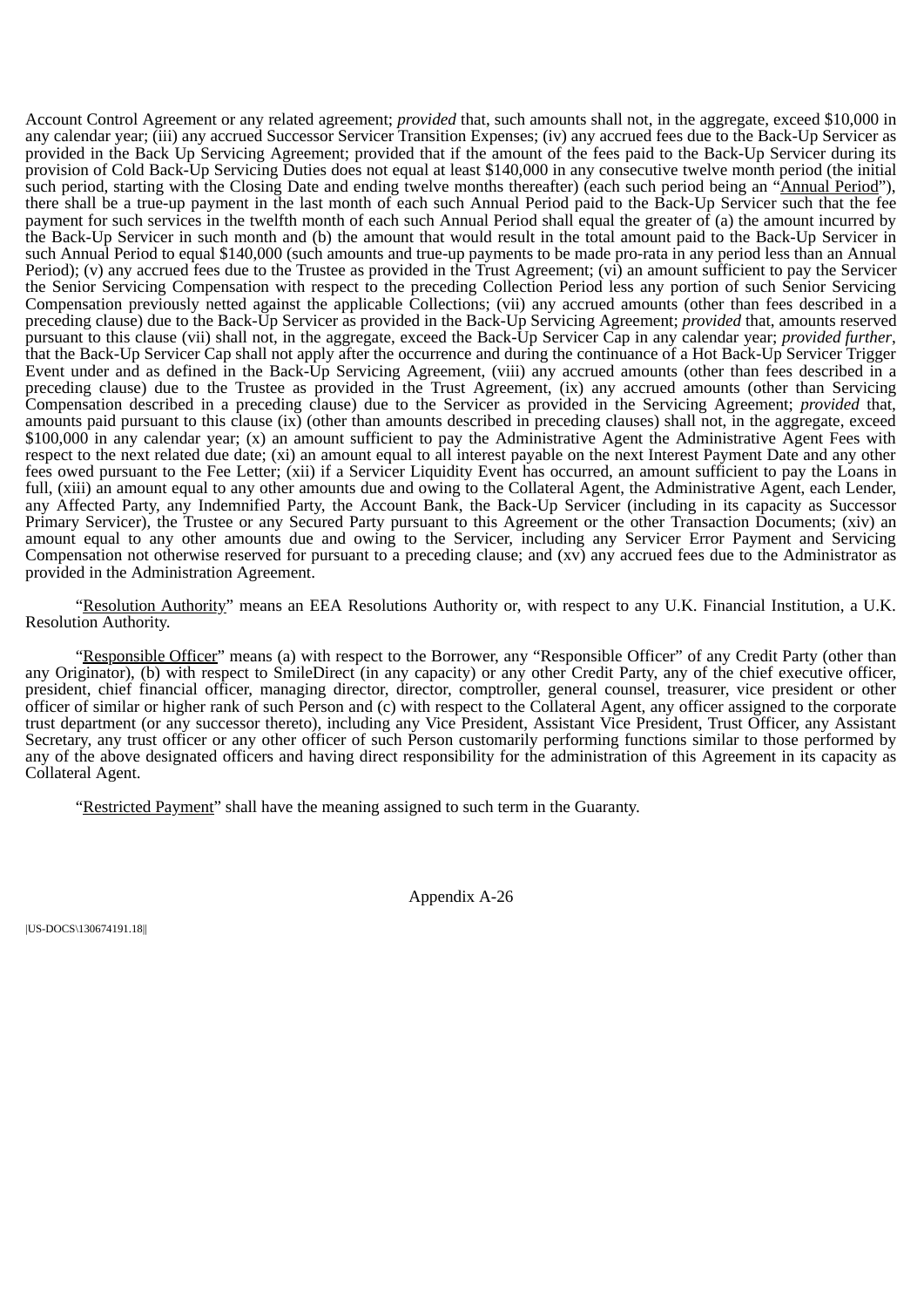"RISC" means a retail installment sales contract.

"S&P" means S&P Global Ratings, acting through Standard & Poor's Financial Services LLC.

"Sanctioned Country" means, at any time, a country, region or territory which itself is the subject or target of comprehensive Sanctions.

"Sanctioned Person" means, at any time, (a) any Person listed in any Sanctions-related list of designated Persons maintained by the Office of Foreign Assets Control of the U.S. Department of the Treasury, the U.S. Department of State or by the United Nations Security Council, the European Union or any European Union member state, Her Majesty's Treasury of the United Kingdom or other relevant sanctions authority (b) any Person operating, organized or resident in a Sanctioned Country, in each case in violation of Sanctions, or (c) any Person owned or controlled by any such Person or Persons described in the foregoing clauses (a) or (b), or (d) any Person otherwise the subject of any Sanctions.

"Sanctions" means all economic or financial sanctions or trade embargoes imposed, administered or enforced from time to time by the U.S. government, including those administered by the Office of Foreign Assets Control of the U.S. Department of the Treasury or the U.S. Department of State.

"Schedule of Receivables" means a listing (which shall be in the form of an electronic data tape or other medium in each case reasonably acceptable to the Administrative Agent but, for the avoidance of doubt, not in microfiche or .pdf file) of consumer installment plan Receivables, together with such other information that is reasonably requested reasonably in advance by the Administrative Agent and is readily available to the Borrower and may be provided without undue burden or expense from time to time, as such listing may be amended, restated, supplemented and/or otherwise modified from time to time in accordance with this Agreement.

"SEC" means the United States Securities and Exchange Commission.

"Secured Obligations" means all of the Trustee's obligations in its capacity as such under the Trust Agreement in favor of the Secured Parties and the Borrower's obligations to the Secured Parties (monetary or otherwise) hereunder and under the other Transaction Documents to which the Borrower is a party, including, without limitation, the repayment of the Loans, the payment of all Indemnified Amounts, the obligation of the Borrower to cause the Servicer to remit all Collections, if any, to the Collection Account and all other Obligations.

"Secured Parties" means each Lender, the Indemnified Parties and the Affected Parties, as their respective interests appear under this Agreement.

"Securitization Transaction" means any transaction or series of related transactions that may be entered into by any SmileDirect Entity or any Affiliate thereof pursuant to which such Person may sell, convey or otherwise transfer, directly or indirectly, to a special-purpose entity, any interest (whether characterized as the grant of a security interest or the transfer of ownership) in any receivables and rights related thereto, whether such transaction or series of related transactions constitutes a secured loan or credit facility, a true sale of assets to a special-purpose entity or other Person, or otherwise.

Appendix A-27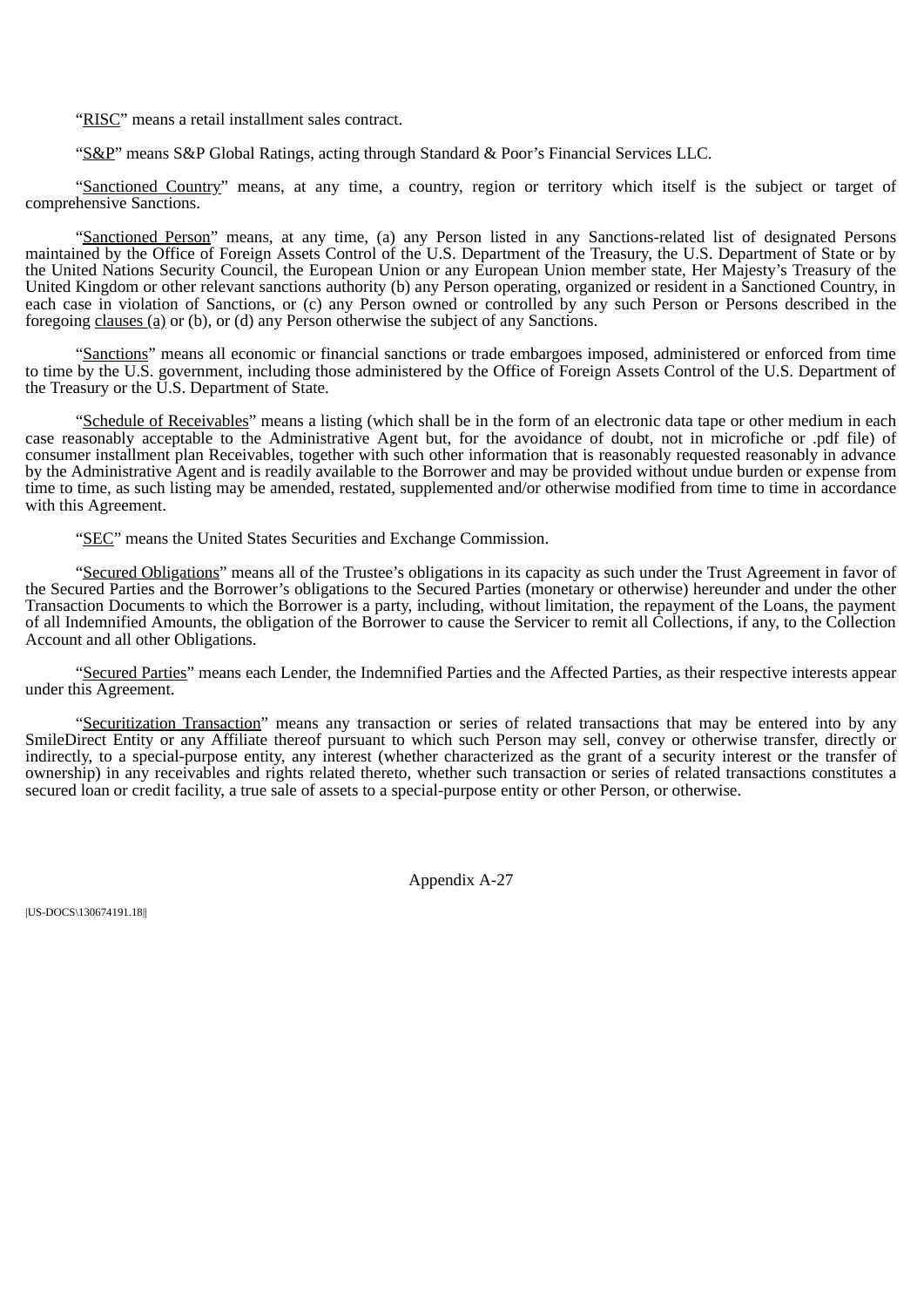"Security Agreement" means that certain Security Agreement, dated as of the Closing Date, by and among the grantors party thereto and HPS Investment Partners, LLC, as Collateral Agent.

"Seller" means SmileDirect, in its capacity as seller under the Purchase Agreement.

"Senior Servicing Compensation" means, with respect to any Collection Period, an amount equal to the product of (i) \$3.50 and (ii) the total number of scheduled payments collected from Obligors on the Receivables which are subject to the Loan Agreement during such Collection Period; *provided* that the Senior Servicing Compensation may be amended with the consent of the Administrative Agent in consultation with the Back-Up Servicer, without satisfaction of the other conditions to an amendment set forth herein or in any other Transaction Document; *provided*, *further* that any such amendment that reduces the "Senior Servicing Compensation" owed shall require the consent of the Back-Up Servicer.

"Servicer" means SmileDirect, or any successor servicer pursuant to the Servicing Agreement.

"Servicer Error Payment" has the meaning set forth in Section 3.05.

"Servicer Termination Event" has the meaning set forth in the Servicing Agreement

"Servicer Liquidity Event" has the meaning set forth in the Servicing Agreement.

"Servicing Agreement" means the servicing agreement, dated as of the Closing Date, between the Borrower, the Servicer and the Collateral Agent with respect to the servicing of Receivables, including any successor servicing agreement, as amended, restated, amended and restated, supplemented and/or otherwise modified from time to time.

"Servicing Compensation" has the meaning set forth in the Servicing Agreement.

"SmileDirect" means SmileDirectClub, LLC, a Tennessee limited liability company.

"SmileDirect Entity" means Parent, each Credit Party and each Affiliate thereof.

"Solvent" means, with respect to any Person at any time, a condition under which:

(i) the fair value and present fair saleable value of such Person's total assets is, on the date of determination, greater than such Person's total liabilities (including contingent and unliquidated liabilities) at such time;

(j) such Person is able to pay all of its liabilities as such liabilities are expected to mature; and

(k) such Person does not have unreasonably small capital with which to engage in its current and in its anticipated business.

For purposes of this definition: (i) the amount of a Person's contingent or unliquidated liabilities at any time shall be that amount which, in light of all the facts and circumstances then existing, represents the amount which can reasonably be expected to become an actual or matured liability; (ii) the "fair value" of an asset shall be the amount which may be realized within a reasonable time either through collection or sale of such asset at its regular market value; and (iii) the "present fair saleable value" of an asset means the amount which can

Appendix A-28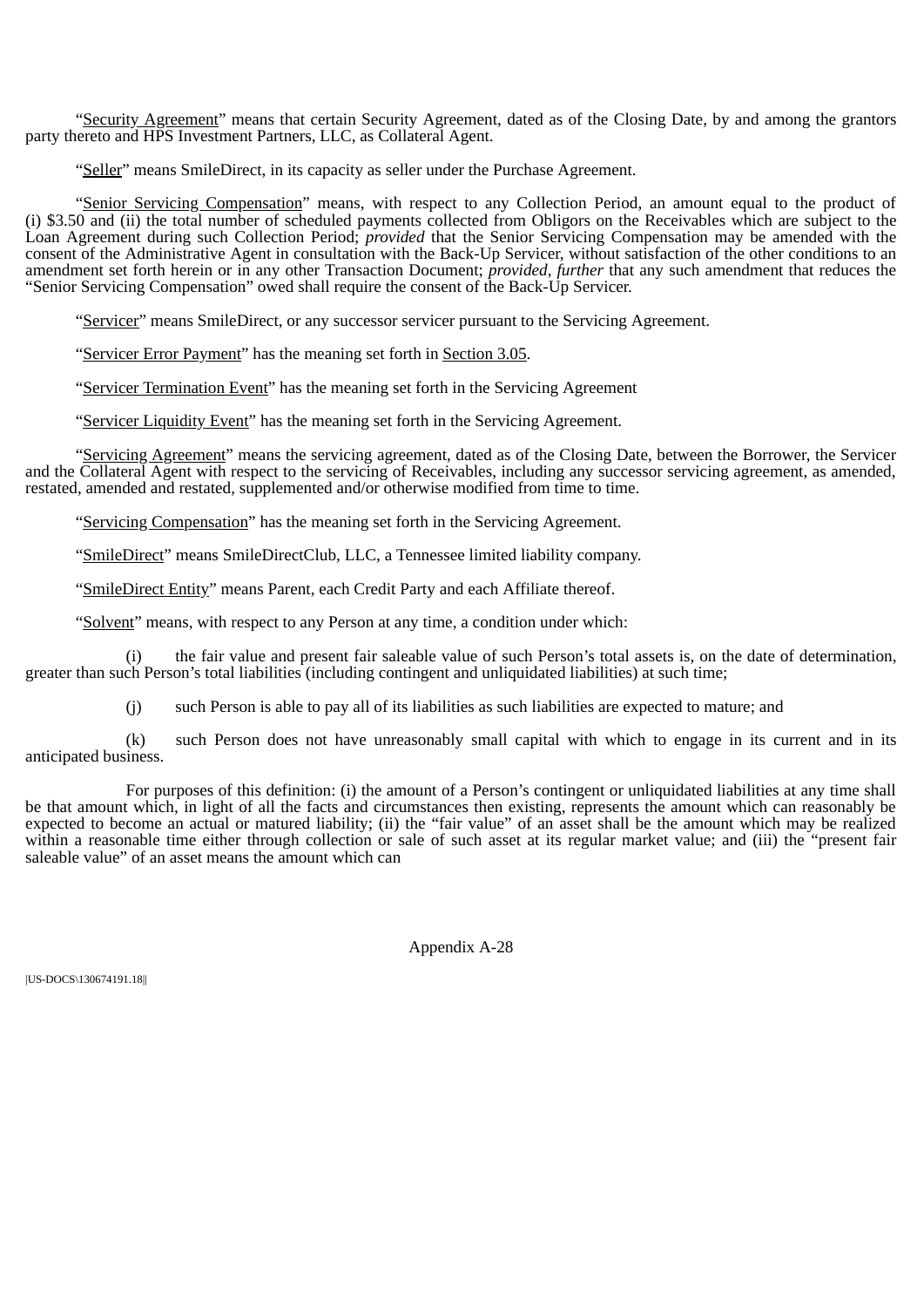be obtained if such asset is sold with reasonable promptness in an arm's-length transaction in an existing and not theoretical market.

"Specified Receivable" means each Receivable for which the related Contract is a RISC other than any Foreign Receivables.

"Specified Receivables Charge-Off Ratio" means, as of any date of determination, the annualized percentage (based on a 360 day year of twelve 30 day months) equivalent of a fraction (a) the numerator of which is the Receivables Balances of all Specified Receivables that became Charged-Off Receivables during the Collection Period in which such date occurs and (b) the denominator of which is the aggregate Receivables Balance of all Specified Receivables as of the first day of such Collection Period.

"Subsidiary" means, with respect to any Person, any other Person more than 50% of the outstanding voting interests of which shall at any time be owned or controlled, directly or indirectly, by such Person or by one or more other Subsidiaries of such Person or any similar business organization which is so owned or controlled.

"Sub-Servicer" has the meaning set forth in the Servicing Agreement.

"Sub-Servicer Account" means the account in the name of the Sub-Servicer into which and from which Collections are remitted in accordance with the terms of the Servicing Agreement.

"Sub-Servicer Account Control Agreement" means the account control agreement entered into after the Closing Date among the account bank party thereto, the Sub-Servicer, and the Collateral Agent, in form and substance reasonably satisfactory to the Collateral Agent, as the same may be amended, restated, supplemented and/or otherwise modified from time to time.

"Sub-Servicer Acknowledgment" means the sub-servicing acknowledgment, dated as of the Closing Date, between the Borrower, the Servicer, the Sub-Servicer and the Collateral Agent.

"Successor Primary Servicer" has the meaning set forth in the Servicing Agreement.

"Successor Servicer" has the meaning set forth in the Servicing Agreement.

"Successor Servicer Transition Expenses" means all reasonable costs and expenses incurred by a Successor Servicer (including the Back-Up Servicer) in connection with the termination, removal and replacement of the Servicer under the Servicing Agreement.

"Taxes" means all present or future taxes, levies, imposts, duties, deductions, withholdings (including backup withholding), assessments, fees or other charges imposed by any Regulatory Authority, including any interest, additions to tax or penalties applicable thereto.

"Three-Month LIBOR Rate" means, with respect to any Interest Period, the Three-Month LIBOR Screen Rate at approximately 11:00 a.m., London time, two Business Days prior to the commencement of such Interest Period; *provided* that if the Three-Month LIBOR Screen Rate shall not be available at such time for such Interest Period (an "Impacted Interest Period") then the LIBOR Rate shall be the Interpolated Rate.

"Three-Month LIBOR Screen Rate" means, for any day and time, with respect to any Interest Period, the London interbank offered rate as administered by ICE Benchmark Administration (or any other Person that takes over the administration of such rate) for U.S.

Appendix A-29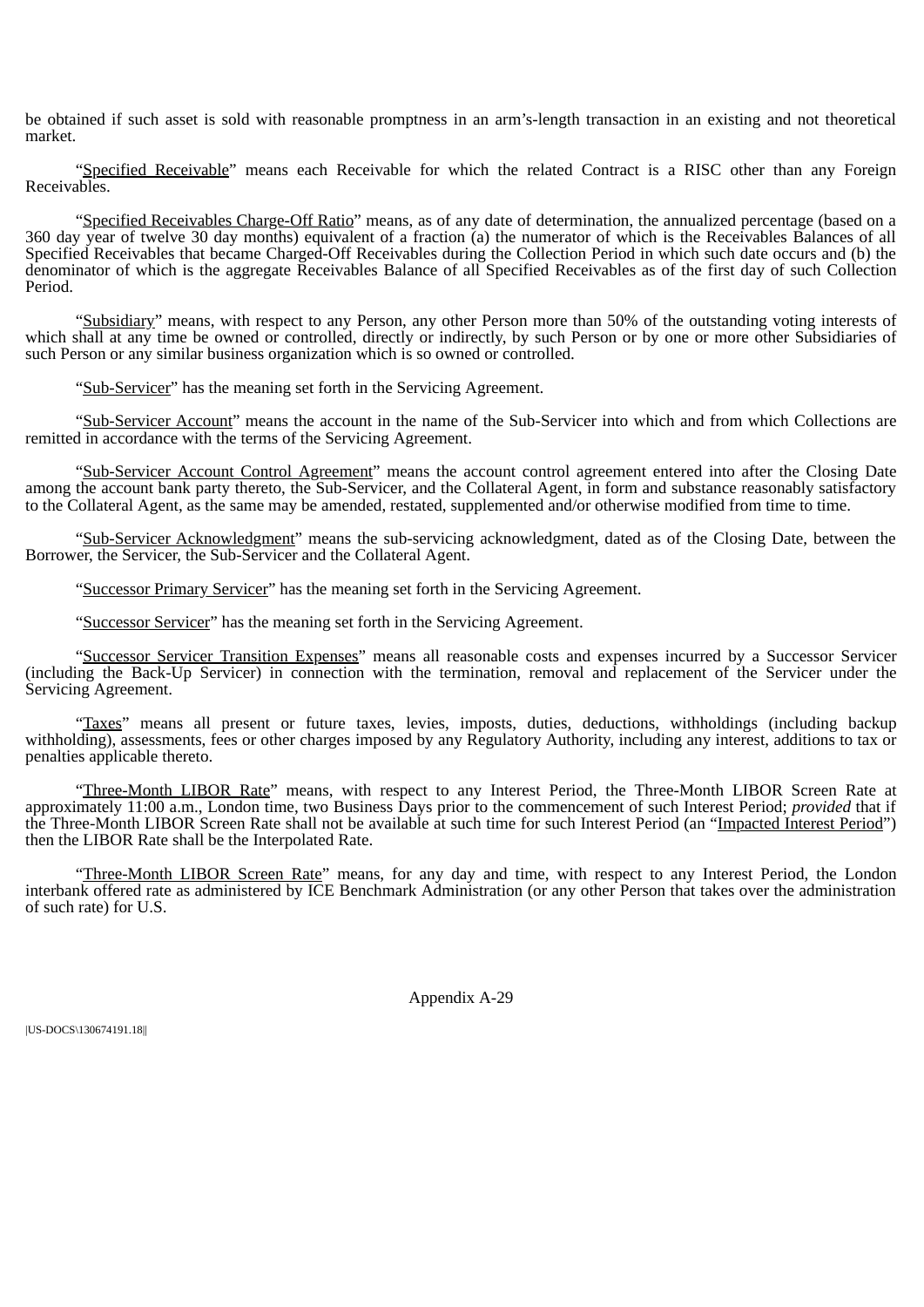Dollars for a three-month period as displayed on such day and time on the applicable Bloomberg screen page that displays such rate (or, in the event such rate does not appear on a Bloomberg page or screen, on any successor or substitute page on such screen that displays such rate, or on the appropriate page of such other information service that publishes such rate from time to time as selected by the Administrative Agent in its reasonable discretion); *provided* that if the Three-Month LIBOR Screen Rate as so determined would be less than 1.00%, such rate shall be deemed to be 1.00% for the purposes of this Agreement; *provided*, *further*, that in the event the three-month rate referenced above is not available, the rate per annum (rounded to the nearest  $1/100$ of 1.00%) equal to the offered quotation rate to major financial institutions reasonably satisfactory to the Administrative Agent in the London interbank market for deposits (for delivery on the first day of the relevant period) in Dollars of amounts in same day funds comparable to the principal amount of the applicable Loans, for which the Three-Month LIBOR Screen Rate is then being determined with maturities comparable to such period as of approximately 11:00 a.m. London time, two Business Days prior to the commencement of such Interest Period.

"Transaction" means, collectively, the terms of this Agreement and of the other Transaction Documents.

"Transaction Documents" means, collectively, each agreement listed on the closing list attached hereto as Exhibit E, including, without limitation, this Agreement, the Fee Letter, the Purchase Agreement, the Servicing Agreement, the Sub-Servicer Acknowledgment, the Back-Up Servicing Agreement, the Security Agreement, the Guaranty, the Administration Agreement, the IP License Agreement, the Trust Agreement, the Sub-Servicer Account Control Agreement, the Management Services Agreement and any Term Note, as each of the foregoing may be amended, restated, supplemented or otherwise modified from time to time.

"Treasury Rate" means, the yield to maturity at a time of computation of the United States Treasury securities with a constant maturity (as compiled and published in the most recent Federal Reserve Statistical Release H.15 (519) that has become publicly available at least two (2) Business Days prior to such date (or, if such Statistical Release is no longer published, any publicly available source of similar market data)) most nearly equal to the period from such date to the first anniversary of the Closing Date; *provided*, *however*, that if the period from such date to the first anniversary of the Closing Date is not equal to the constant maturity of a United States Treasury security for which a weekly average yield is given, the Treasury Rate shall be obtained by linear interpolation (calculated to the nearest one-twelfth  $(1/12^{\text{th}})$  of a year) from the weekly average yields of United States Treasury securities for which such yields are given having maturities as close as possible to the date that is the first anniversary of the Closing Date, except that if the period from the applicably prepayment date to the first anniversary of the Closing Date is less than one year, the weekly average yield on actually traded United States Treasury securities adjusted to a constant maturity of one year will be used.

"Trust Agreement" means the Third Amended and Restated Trust Agreement of the Borrower, dated as of the Closing Date, among SmileDirect, the board members from time to time party thereto, and the Trustee, as it may be amended, restated, supplemented and/or otherwise modified from time to time.

"Trustee" means Wilmington Trust, National Association, not in its individual capacity but solely in its capacity as owner trustee under the Trust Agreement.

"UCC" means the Uniform Commercial Code as from time to time in effect in the applicable jurisdiction or jurisdictions.

Appendix A-30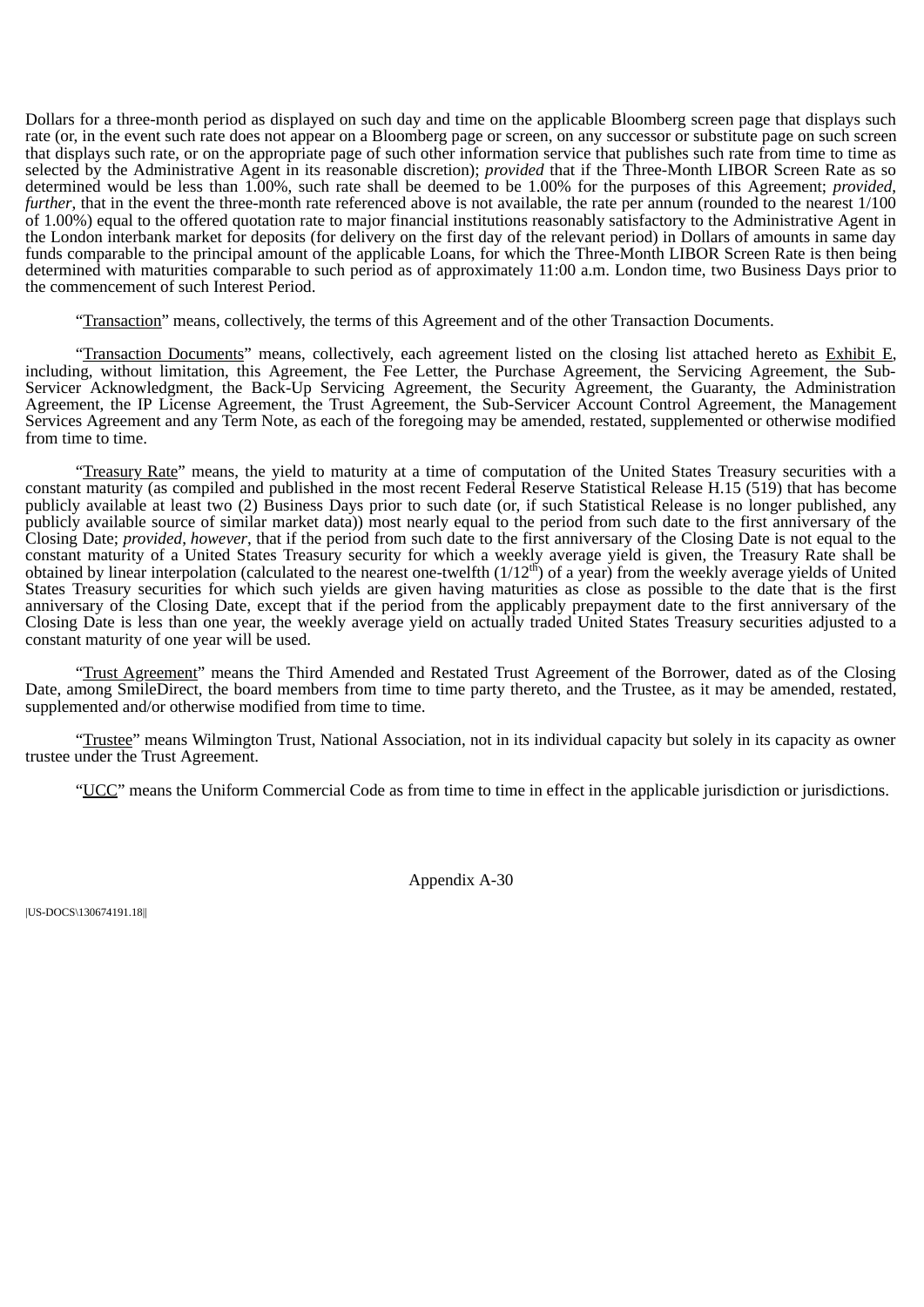"U.K. Financial Institution" means any BRRD Undertaking (as such term is defined under the PRA Rulebook (as amended from time to time) promulgated by the United Kingdom Prudential Regulation Authority) or any person falling within IFPRU 11.6 of the FCA Handbook (as amended from time to time) promulgated by the United Kingdom Financial Conduct Authority, which includes certain credit institutions and investment firms and certain affiliates of such credit institutions or investment firms.

"U.K. Resolution Authority" means the Bank of England or any other public administrative authority having responsibility for the resolution of any U.K. Financial Institution.

"Unapplied Cash" has the meaning set forth in the Purchase Agreement.

"Unmatured Event of Default" means any event which, with the giving of notice or lapse of time, or both, would become an Event of Default.

"Unmatured Servicer Termination Event" has the meaning set forth in the Servicing Agreement.

"Unperfected Foreign Receivables" means, as of any date of determination, Foreign Receivables that are not subject to Acceptable Collateral Arrangements.

"Unperfected Foreign Receivables Cap" means an amount equal to (x) \$36,000,000 less (y) the product of (A) \$6,000,000 and (B) the number of Collection Periods that have elapsed since the Closing Date.

"U.S. Dollars" means dollars in lawful money of the United States of America.

"U.S. Person" means any Person that is a "United States person" as defined in Section 7701(a)(30) of the Code.

"U.S. Tax Compliance Certificate" has the meaning assigned to such term Section 2.07(f).

"VantageScore" means, for the Obligors with respect to any cohort of Specified Receivables as of any date of determination, the VantageScore® of such Obligors, as reported by Experian or such other nationally recognized credit bureau approved by the Administrative Agent.

"VantageScore Reduction Amount" means, as of any date of determination, the aggregate Receivables Balance of the Specified Receivables, if any, required to be excluded from the calculation of the Average VantageScore for the most recent Collection Period prior to such date such that the Average VantageScore is at least 620.

"Volcker Rule" means Section 13 of the U.S. Bank Holding Company Act of 1956, as amended, and the applicable rules and regulations thereunder.

"Warm Back-Up Servicing Trigger Event" has the meaning set forth in the Back-Up Servicing Agreement.

"Write-Down and Conversion Powers" means, (a) with respect to any EEA Resolution Authority, the write-down and conversion powers of such EEA Resolution Authority from time to time under the Bail-In Legislation for the applicable EEA Member Country, which write-down and conversion powers are described in the EU Bail-In Legislation Schedule and (b) with

Appendix A-31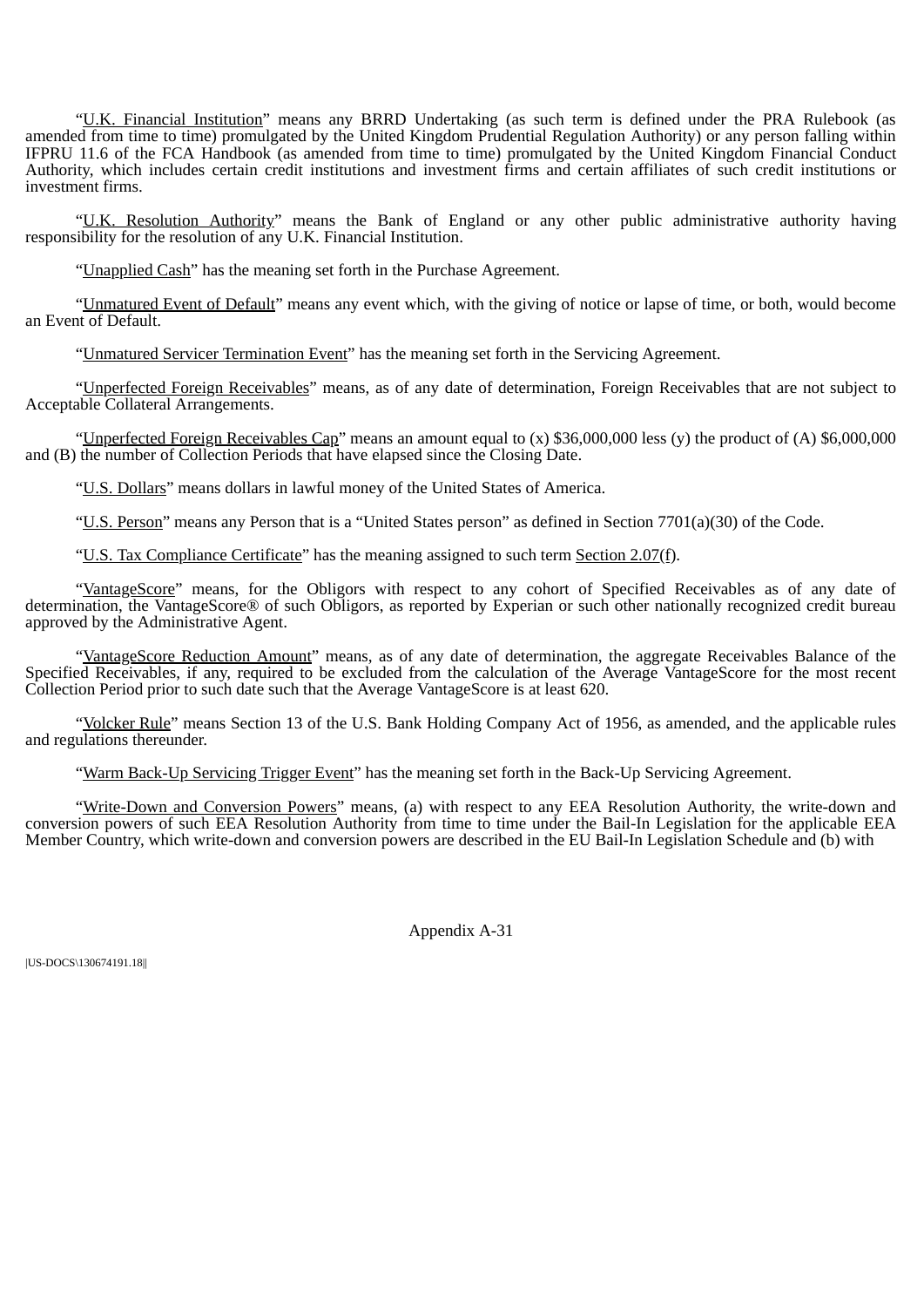respect to the United Kingdom, any powers of the applicable Resolution Authority under the Bail-In Legislation to cancel, reduce, modify or change the form of a liability of any U.K. Financial Institution or any contract or instrument under which that liability arises, to convert all or part of that liability into shares, securities or obligations of that person or any other person, to provide that any such contract or instrument is to have effect as if a right had been exercised under it or to suspend any obligation in respect of that liability or any of the powers under that Bail-In Legislation that are related to or ancillary to any of those powers.

B. Other Terms. All accounting terms not specifically defined herein shall be construed in accordance with GAAP. Notwithstanding the foregoing, all terms of an accounting or financial nature used herein shall be construed, and all computations of amounts and ratios referred to herein shall be made without giving effect to any change to, or modification of, GAAP which would require the capitalization of leases correctly characterized as "operating leases" as of the date of December 14, 2018 (it being understood that financial statements shall be prepared without giving effect to this sentence). All terms used in Article 9 of the UCC in the State of New York, and not specifically defined herein, are used herein as defined in such Article 9.

C. Computation of Time Periods. Unless otherwise stated in this Agreement, in the computation of a period of time from a specified date to a later specified date, the word "from" means "from and including" and the words "to" and "until" each means "to but excluding".

D. Rules of Construction. The definitions of terms in this Agreement shall apply equally to the singular and plural forms of the terms defined. Whenever the context may require, any pronoun shall include the corresponding masculine, feminine and neuter forms. The words "include," "includes" and "including" shall be deemed to be followed by the phrase "without limitation." The word "will" shall be construed to have the same meaning and effect as the word "shall." Unless the context requires otherwise, (i) any definition of or reference to any agreement, instrument or other document shall be construed as referring to such agreement, instrument or other document as from time to time amended, supplemented or otherwise modified (subject to any restrictions on such amendments, supplements or modifications set forth herein or in any other Transaction Document), (ii) any reference herein to any Person shall be construed to include such Person's successors and permitted assigns (including any debtor-in-possession on behalf of such Person), (iii) the words "herein," "hereof" and "hereunder," and words of similar import when used in any Transaction Document, shall be construed to refer to such Transaction Document in its entirety and not to any particular provision thereof, (iv) all references in any Transaction Document to Articles, Sections, subsections, clauses, Exhibits and Schedules shall be construed to refer to Articles and, Sections, subsections and clauses of, and Exhibits and Schedules to, the Transaction Document in which such references appear, (v) any reference to any law shall include all statutory and regulatory provisions (excluding those that are merely proposed) consolidating, amending, replacing or interpreting such law and any reference to any law or regulation shall, unless otherwise specified, refer to such law or regulation as amended, modified or supplemented from time to time, and (vi) the words "asset" and "property" shall be construed to have the same meaning and effect and to refer to any and all tangible and intangible assets and properties.

## E. Accounting Changes.

(i) If any change in GAAP occurs after the date of this Agreement and such change results in a material variation in the method of calculation of financial covenants or other terms of this Agreement, then the Borrower, the Administrative Agent and the Lenders agree to amend such provisions of this Agreement so as to equitably reflect such change so that the criteria for evaluating the Borrower's financial condition will be the same after such change as if

Appendix A-32